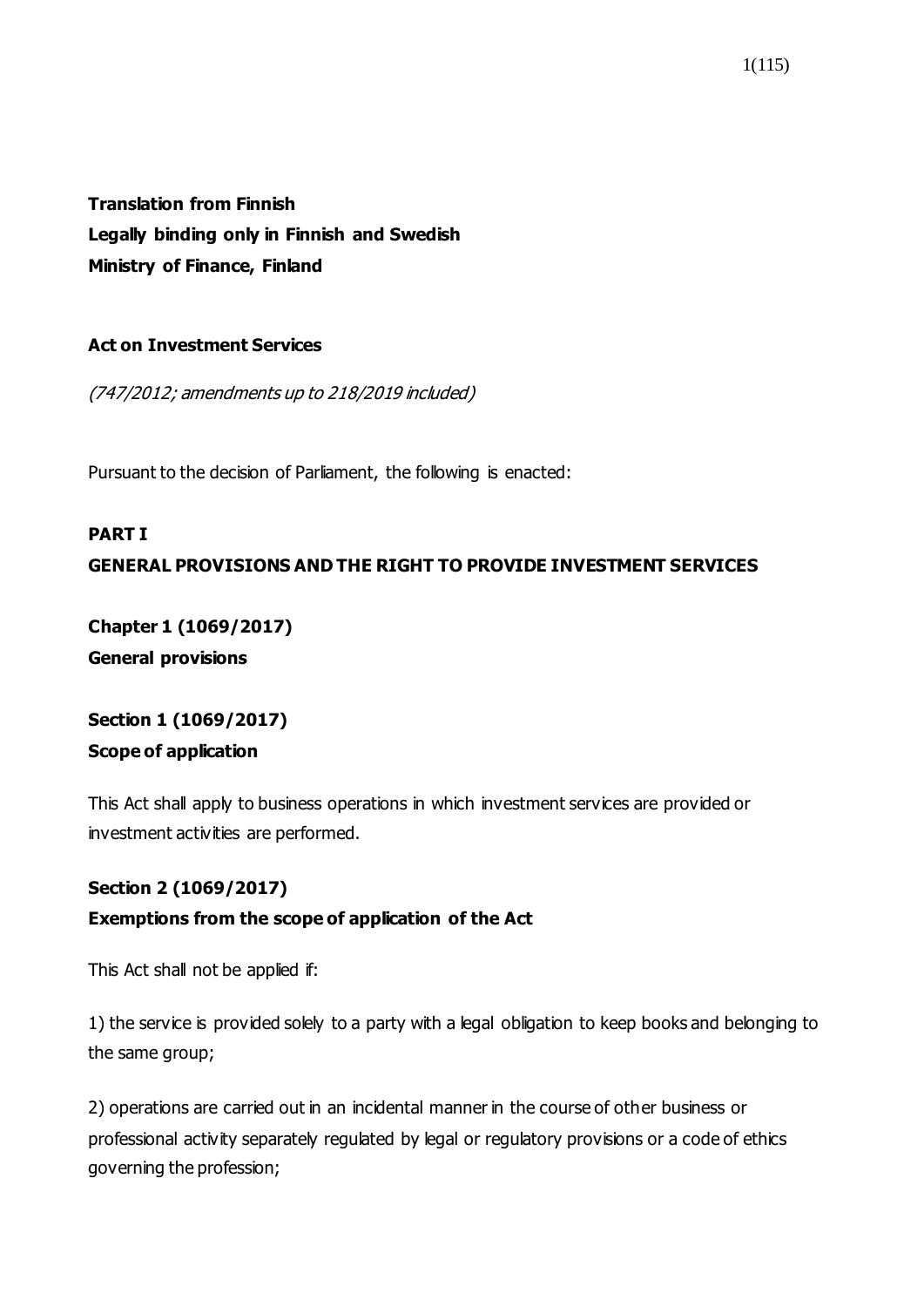3) the business operator deals on its own account in financial instruments other than commodity derivatives or emission allowances or derivatives thereof and does not provide any other investment services or perform any other investment activities in said other financial instruments unless it:

a) acts as a market maker;

b) is a member of or a participant in a regulated market or an MTF or has direct electronic access to the market with the exception of non-financial firms that execute transactions in a trading venue which are objectively measurable as reducing risks directly relating to the commercial activity or treasury financing activity of these non-financial firms or their groups;

c) applies a high-frequency algorithmic trading technique; or

d) deals on its own account when executing client orders;

4) the business operator, as an ancillary main activity to its main business, deals on its own account, including market makers, in commodity derivatives, emission allowances or derivatives thereof, excluding persons who deal on own account when executing client orders or, if the business operator provides investment services, other than dealing on own account, related to said financial instruments to the customers or suppliers of its main business provided that:

a) the main business of the business operator or its group is not the provision of investment services, credit-institution activity or market making in commodity derivatives;

b) the business operator does not apply a high-frequency algorithmic trading technique; and

c) the business operator notifies annually the Financial Supervisory Authority that it makes use of this exemption and upon request presents to the Financial Supervisory Authority the basis on which it considers its activity ancillary to its main business;

5) the business operator provides investment advice in the course of providing another professional activity not covered by this Act, provided that the provision of investment advice is not remunerated.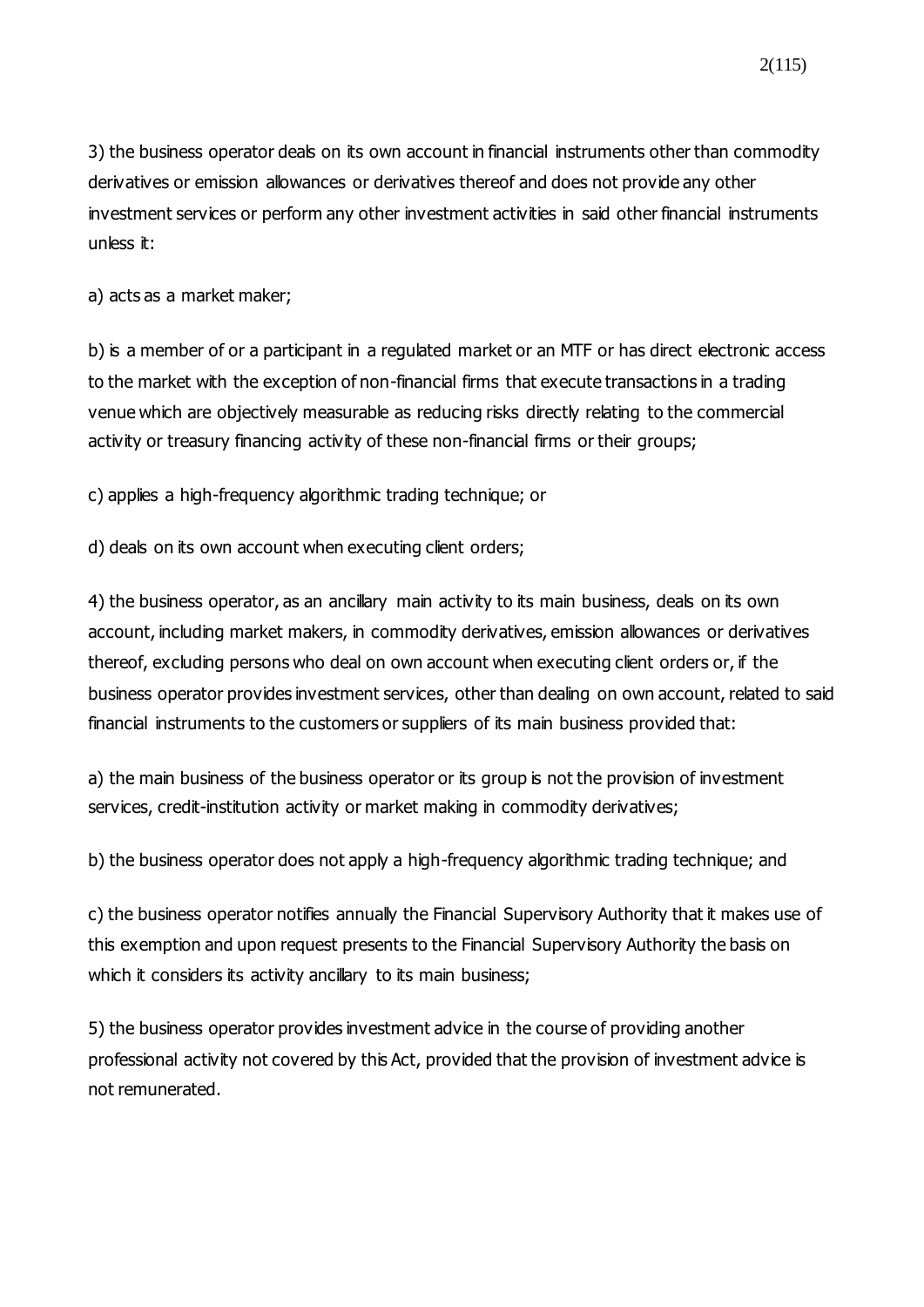Subparagraphs a-d of subsection 1, paragraph 3 above shall not be applied if the exemption from the scope of application of this Act based on subsection 1, paragraph 4 or subsection 3, paragraph 3 or 5 applies to the business operator.

This Act shall not apply to:

1) the Finnish State Treasury, the European Central Bank, the Bank of Finland, national central banks, other public bodies charged with or intervening in the management of public debt in the Union and international financial institutions established by Member States which have the purpose of mobilising funding and providing financial assistance to the benefit of their members that are experiencing or threatened by severe financing problems;

2) management companies and depositaries referred to in the Act on Common Funds (213/2019) or to managers of alternative investment funds referred to in the Act on Alternative Investment Fund Managers [\(162/2014\)](https://www.finlex.fi/fi/laki/ajantasa/2014/20140162), their depositaries, special depositaries and managers unless otherwise provided in sections 4 and 6 of this chapter; (218/2019)

3) personnel funds referred to in the Act on Personnel Funds (934/2010)

4) insurance companies referred to in the Act on Insurance Companies (521/2008), pension insurance companies referred to in the Act on Employees' Pension Insurance Companies (354/1997), foreign insurance companies referred to in the Act on Foreign Insurance companies (398/1995) or pension associations referred to in the Act on Pension Associations (1250/1987);

5) pension foundations referred to in the Act on Pension Foundations (1774/1995) nor to pension funds referred to in the Act on Pension Funds (1164/1992).

6) operators referred to in section 6, subsection 1, paragraph 8 of the Emissions Trading Act [\(311/2011\) a](https://www.finlex.fi/fi/laki/ajantasa/2011/20110311)nd aircraft operators referred to in section 3, subsection 1, paragraph 5 of the Act on Aviation Emissions Trading [\(34/2010\)](https://www.finlex.fi/fi/laki/ajantasa/2010/20100034) who, when dealing in emission allowances, do not execute client orders and who do not provide any investment services or perform any investment activities other than dealing on own account, provided that said persons do not apply a high-frequency algorithmic trading technique;

7) the transmission grid operators referred to in the Electricity Markets Act [\(588/2013\)](https://www.finlex.fi/fi/laki/ajantasa/2013/20130588) and the transmission network operators referred to in the Natural Gas Markets Act [\(587/2017\)](https://www.finlex.fi/fi/laki/smur/2017/20170587), when carrying out the functions approved in accordance with said Acts or with Regulation (EC) No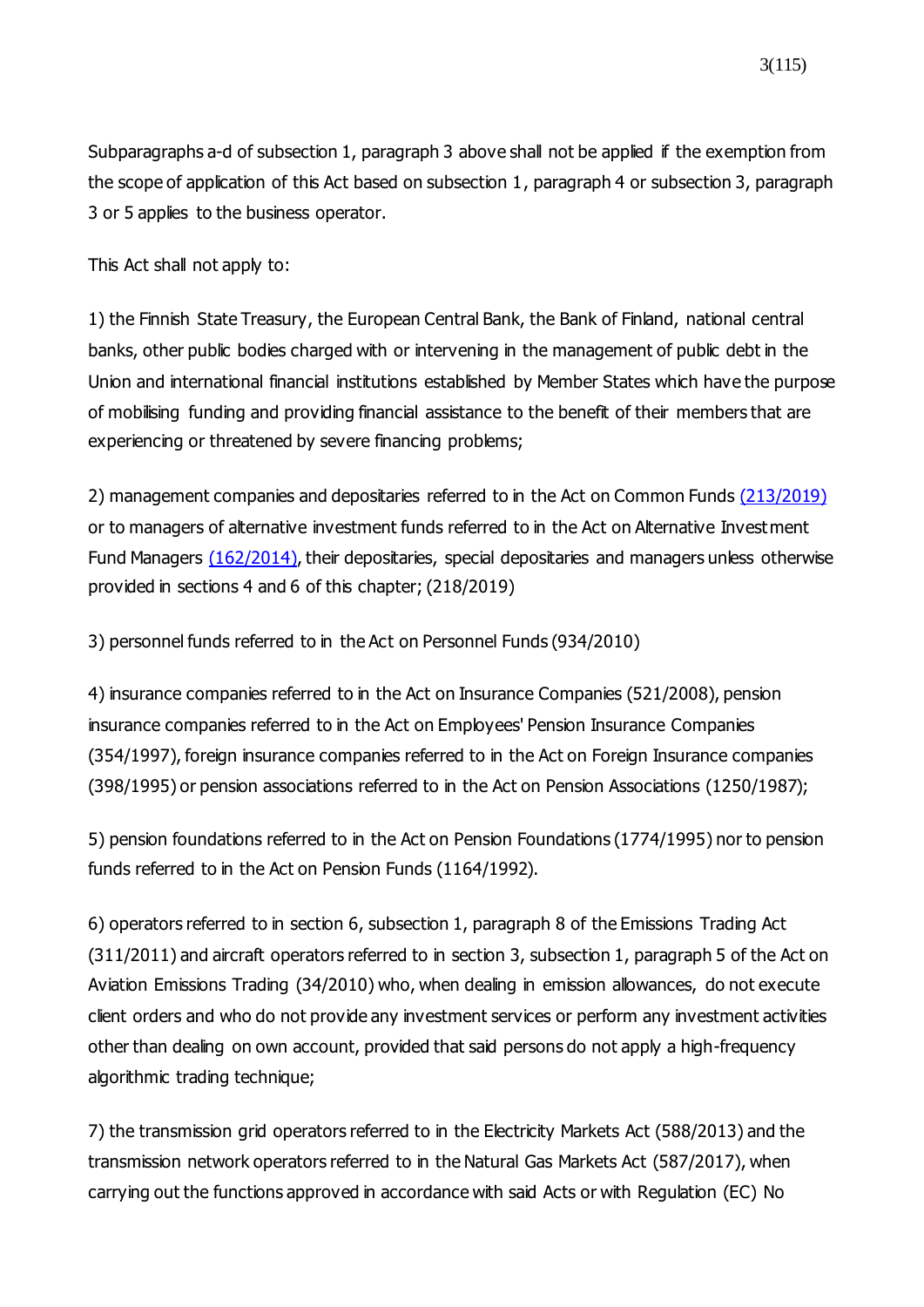714/2009 of the European Parliament and of the Council on conditions for access to the network for cross-border exchanges in electricity and repealing Regulation (EC) No 1228/2003 or Regulation (EC) No 715/2009 of the European Parliament and of the Council on conditions for access to the natural gas transmission networks and repealing Regulation (EC) No 1775/2005 or with the network codes or guidelines approved under said Regulations, persons acting on their behalf as service providers and carrying out the functions in accordance with the network codes or guidelines adopted pursuant to said statutes or said Regulations as well as any operator or administrator of an energy balancing mechanism, pipeline network or system to keep in balance the supplies and uses of energy when carrying out said functions.

The exemption referred to in subsection 3, paragraph 7 above shall apply to persons engaged in the activities referred to in said paragraph only where they perform investment activities in commodity derivatives or provide related investment services in order to perform said activities. The exemption shall, however, not apply to the operation of a secondary market, including a platform for secondary trading in financial transmission rights.

The application of this Act on a central securities depository referred to in chapter 1, section 3, paragraph 5 and a foreign central securities depository referred to in paragraph 6 of the Act on the Book-Entry System and Settlement Activities (348/2017) shall be governed by Article 73 of Regulation (EU) 909/2014 of the European Parliament and of the Council on improving securities settlement in the European Union and on central securities depositories and amending Directives 98/26/EC and 2014/65/EU and Regulation (EU) No 236/2012.

#### **Section 3 [\(1069/2017\)](https://www.finlex.fi/fi/laki/ajantasa/2012/20120747#a28.12.2017-1069)**

#### **Partial exemptions from the scope of application of the Act**

This Act shall not be applied to persons who:

1) as provided in chapter 1, sections 15, paragraphs 1 and 5, only receive and transmit orders relating to securities referred to in chapter 1, section 14, paragraphs 1 and 2 or other units of collective investment undertakings or provide investment advice in relation to such financial instruments provided that the orders are allowed to be transmitted only to a credit institution, a management company, an investment firm or an alternative investment fund manager or to a branch of an investment firm or a credit institution authorised in a third country that complies with operating stability provisions corresponding to those of the Act on Investment Services or the Act on Credit Institutions [\(610/2014\)](https://www.finlex.fi/fi/laki/ajantasa/2014/20140610);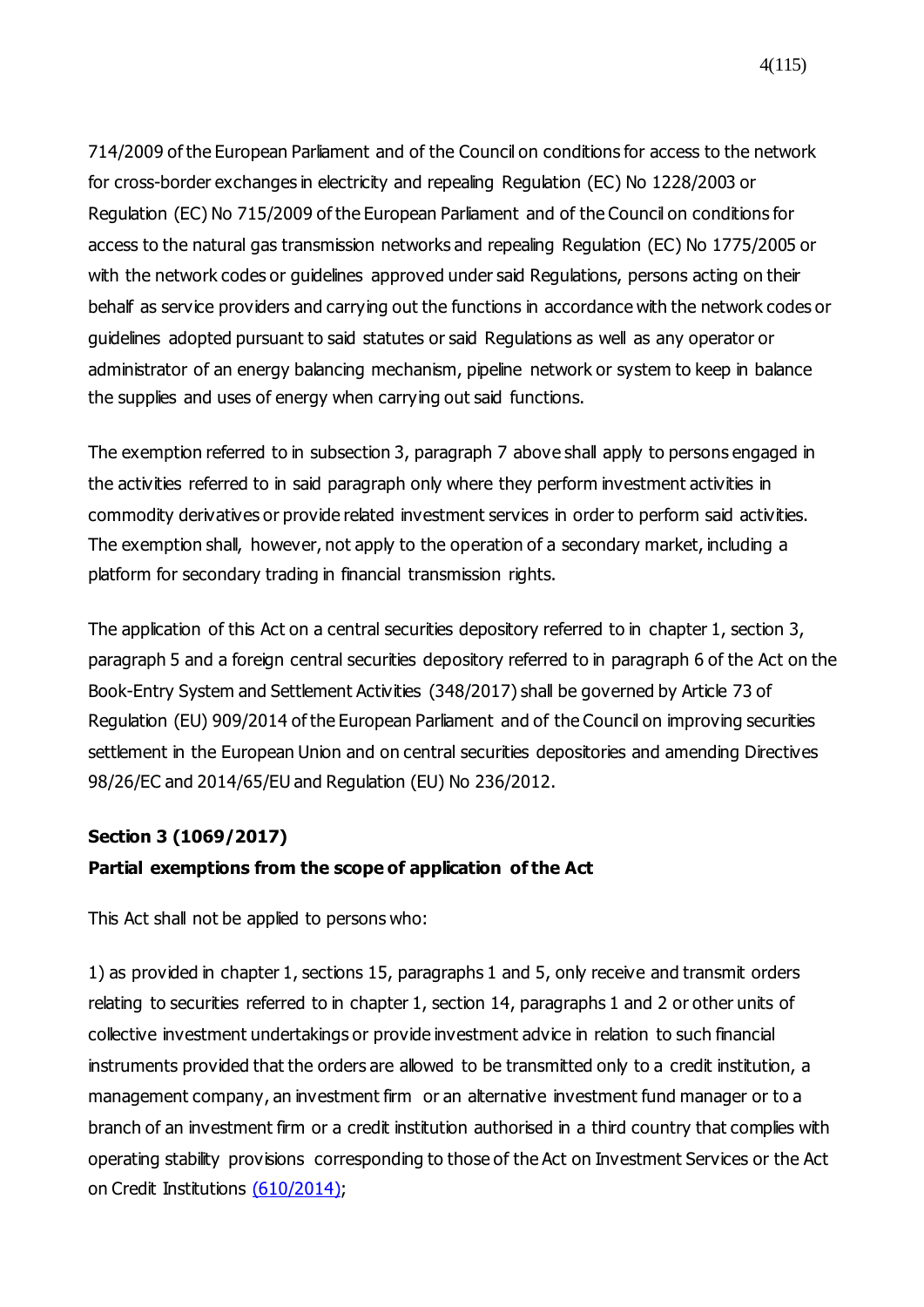2) provide investment services exclusively in commodities, emission allowances or their derivatives for the sole purpose of hedging the commercial risks of their clients, where those clients are exclusively local electricity undertakings as defined in Article 2, paragraph 35 of Directive 2009/72/EC of the European Parliament and of the Council concerning common rules for the internal market in electricity and repealing Directive 2003/54/EC or natural gas undertakings as defined in Article 2, paragraph 1 of Directive 2009/73/EC of the European Parliament and of the Council concerning common rules for the internal market in natural gas and repealing Directive 2003/55/EC and provided that those clients jointly hold 100 per cent of the capital or voting rights of those persons, exercise joint control and are exempt under section 2, subsection 1, paragraph 4 of the Act if they provide those investment services themselves; or

3) provide investment services exclusively in emission allowances or their derivatives for the sole purpose of hedging the commercial risks of their clients, where those clients are exclusively operators as defined in Article 3, point (f) of Directive 2003/87/EC of the European Parliament and of the Council establishing a scheme for greenhouse gas emission allowance trading within the Community and amending Council Directive 96/61/EC, and provided that those clients jointly hold 100 per cent of the capital or voting rights of those persons, exercise joint control and are exempt under section 2, subsection 1, paragraph 4 of the Act if they provide said investment services themselves.

The persons referred to in subsection 1 above shall, however, be governed by the provisions of chapter 2, section 1; chapters 3 and 6b; chapter 7, section 7, subsection 4 and section 9; chapter 10, sections 2 and 3 and section 4, subsections 1 and 2 if the investment exceeds EUR 2,000; chapter 10, section 5, subsections 1-3, section 6, subsections 5-8 and sections 7, 11, 12 and 15; and the provisions of chapters 15, 16 and 16a.

The persons referred to in subsection 1 above are not allowed to hold client financial instruments or funds (client funds), and they are not allowed to place themselves in debt with their clients. Taking into consideration the scale and nature of their operations, the persons shall hold professional indemnity insurance deemed sufficient by the Financial Supervisory Authority. The insurer shall have its registered office in a State belonging to the European Economic Area (an EEA Member State) unless the Financial Supervisory Authority grants an exemption therefrom on application. The insurance shall also meet the following terms:

1) the insurance shall be in force to compensate for the damage that the person is responsible for in accordance with this Act;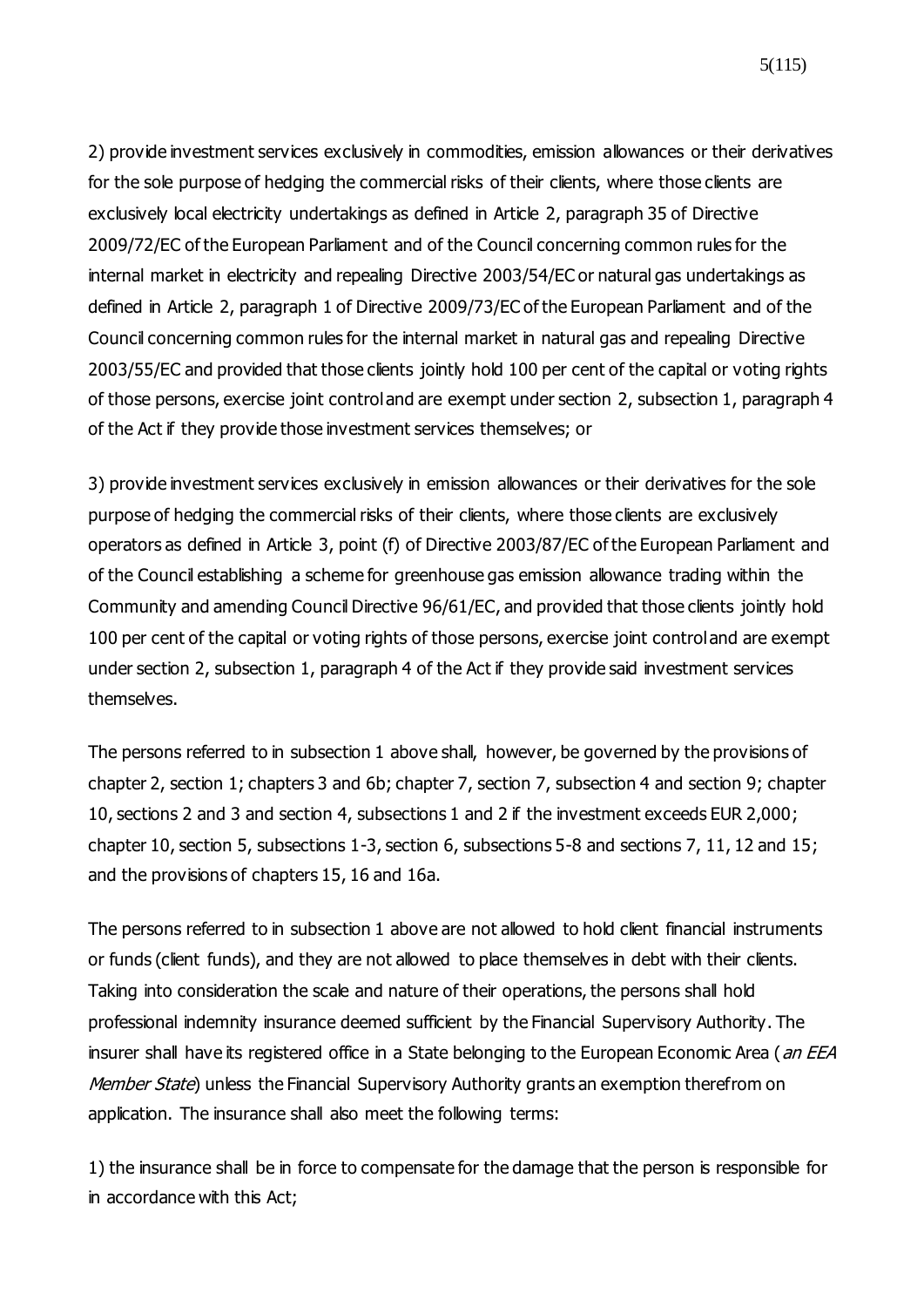2) the amount of the insurance is at least EUR 1,000,000 for each claim and in aggregate EUR 1,500,000 per year for all claims;

3) if the insurance includes a deductible, the insurer shall pay the compensation to the victim of the damage without deducting the deductible;

4) the insurance shall compensate for a damage that has arisen as a result of an act or neglect that has taken place during the insurance period and for the compensation of which a written claim has been presented to the notifier or insurer during the validity of the insurance or within three years from the termination of the insurance.

The services referred to in subsection 1 above may be provided from Finland to the EEA territory unless it is prohibited or restricted in another EEA Member State. Third countries shall be separately provided for.

When providing investment services, a person referred to in this section shall provide the client with clear information that the service provider is not governed by all the provisions of the Act on professional competence, organisation of operations and procedure.

## **Section 4 [\(1069/2017\)](https://www.finlex.fi/fi/laki/ajantasa/2012/20120747#a28.12.2017-1069)**

## **Provisions applicable to credit institutions, management companies and Alternative Investment Fund Managers (AIFMs)**

A credit institution which provides investment services or performs investment activity as well as provides ancillary services shall, with regard to these services, be governed by the provisions on investment firms of chapter 2, section 2; chapter 6b, section 2; chapter 7, sections 2 and 5 and section 6, subsections 1-3, 5 and 6; chapter 7 and sections 7-9, 12-14 and 16; chapters 7a and 9- 11; chapter 13, sections 1 and 6 of this Act, to the extent that they relate to the use of a tied agent, and of chapter 15 and chapter 16, section 2 of this Act as well as of chapter 3, section 16, subsection 1; chapter 4, section 6, subsection 2; chapter 5, sections 12 and 14 and chapter 6 of the Act on Trading in Financial Instruments  $(1070/2017)$  and of chapter 5, section 1, subsection 2 of the Act on the Book-Entry System and Settlement Activities.

A management company which provides investment services as provided in the Act on Common Funds shall, with regard to these services, be governed by the provisions on investment firms of chapter 2, section 2; chapter 6, section 1, subsection 2 as well as section 2, subsections 2 and 4; chapter 7, sections 2, 5, 7-9, 12-14 and 16; chapter 9; chapter 10, sections 1-7 and 15 and 16;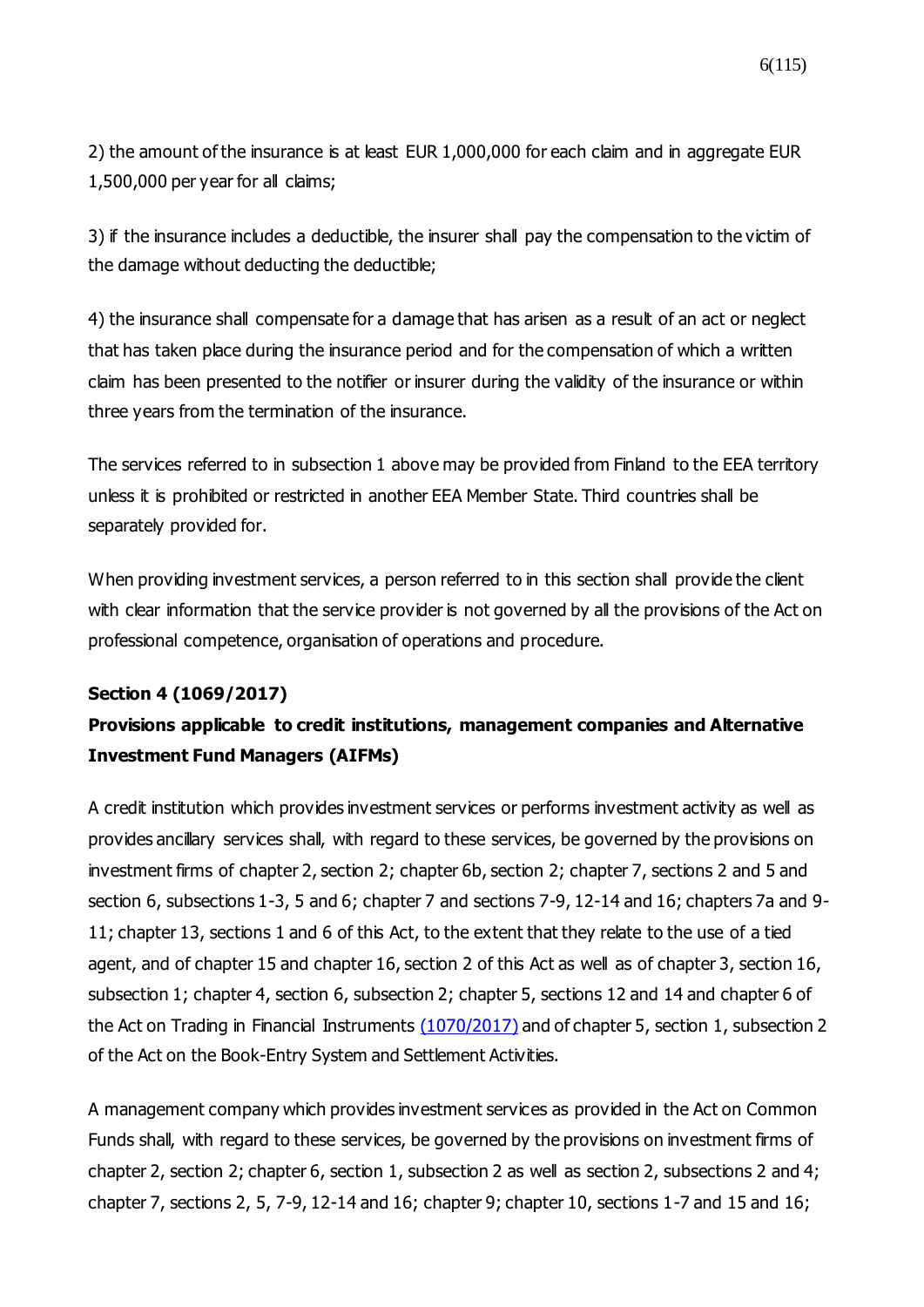and chapters 11, 12 and 15 and chapter 16, sections 2 and 3 of this Act. A manager of an alternative investment fund who provides investment services as provided in the Act on Alternative Investment Fund Managers shall, with regard to these services, be governed by the provisions on investment firms of chapter 2, section 2; chapter 6, section 1, subsection 2 as well as section 2, subsections 2 and 4; chapter 7, sections 2, 5, 7-9, 12-14 and 16; chapters 9-11 and 15 and in chapter 16, sections 2 and 3 of this Act.

The provisions of chapter 16, section 1 on the liability for damages of the investment firm and its owners, Managing Director and members of the Board of Directors shall correspondingly apply to a credit institution, a management company and an AIFM referred to in this section as well as to their owners, Managing Director and members of the Board of Directors.

#### **Section 5 [\(1069/2017\)](https://www.finlex.fi/fi/laki/ajantasa/2012/20120747#a28.12.2017-1069)**

## **Provisions applicable to a foreign EEA investment firm and a foreign EEA credit institution**

The right of a foreign EEA investment firm to provide investment services or to perform investment activity as well as to provide ancillary services through a branch in Finland and the requirements to be set on such activity shall be governed by the provisions of section 13; chapter 2, section 2, subsection 1; chapter 4, section 1, subsections 1-3 and 6; chapter 7, section 2, subsection 6 and sections 7, 15 and 16; chapter 7a, section 5; chapter 10, sections 1-9, 11-14 and 16; chapter 11, sections 18, 19 and 22-25; chapter 12, section 4; chapters 14 and 15; and chapter 16, sections 2 and 3.

A foreign EEA credit institution which provides investment services or performs investment activity as well as provides ancillary services in Finland through a branch shall, with regard to these services and activity, be governed by the provisions of section 13; chapter 2, section 2, subsection 1; chapter 4, section 1, subsections 4-6; chapter 7, section 2, subsection 6 and sections 7, 15 and 16; chapter 7a, section 5; chapter 10, sections 1-9, 11-14 and 16; chapter 11, sections 18, 19 and 22-25; chapter 12, section 4; chapters 14 and 15; and chapter 16, sections 2 and 3.

A foreign EEA investment firm and a foreign EEA credit institution that provides parties established in Finland a direct possibility to trade in a multilateral trading facility or in an organised trading facility shall be governed by the provisions of chapter 4, section 2, subsection 7.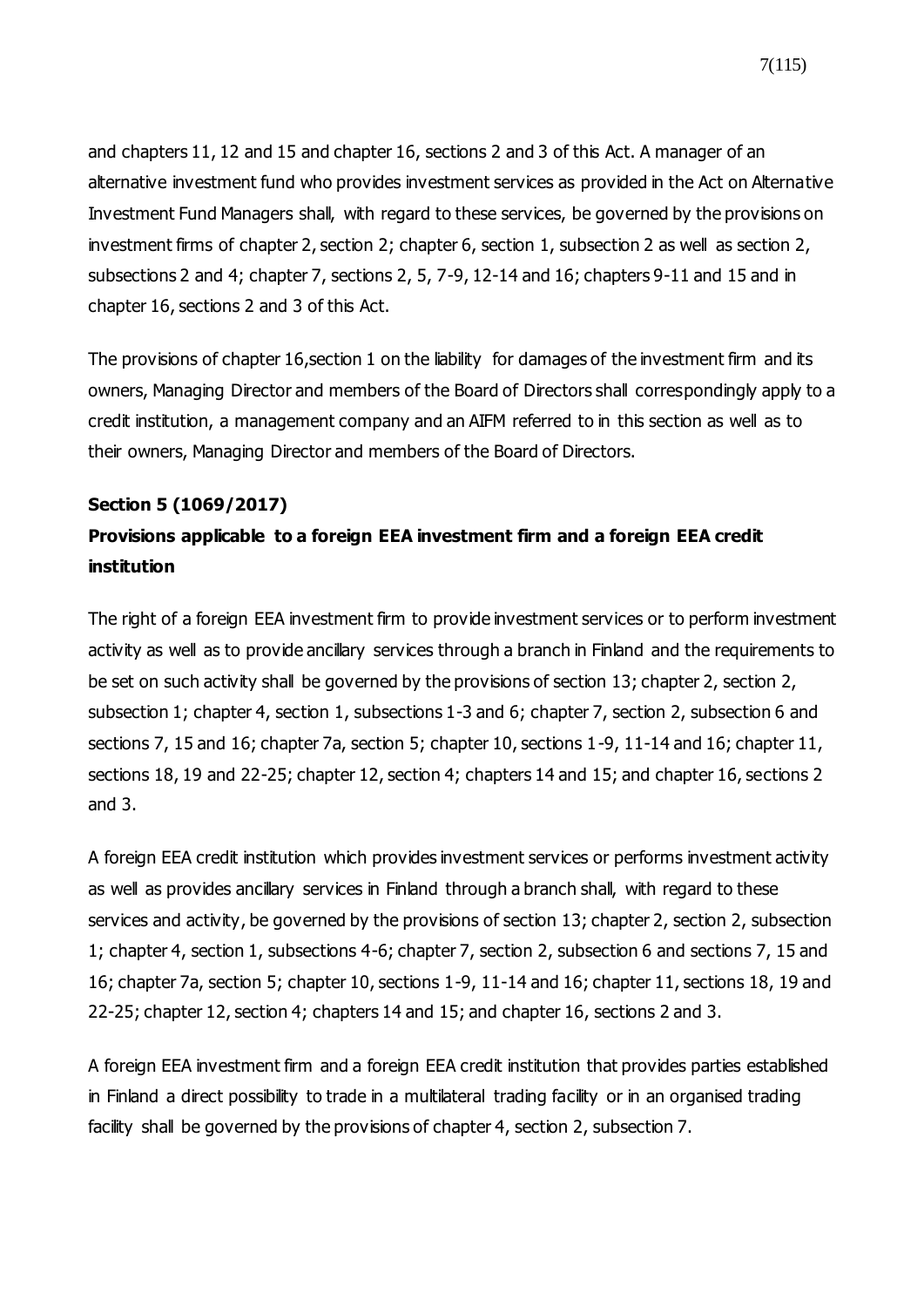8(115)

Application of the Act to a foreign EEA investment firm and a foreign EEA credit institution that provides investment services or performs investment activity in Finland without establishing a branch shall be provided in chapter 4, section 2.

The requirements for the activities referred to in subsections 1 and 2 shall be governed by Articles 14-26 as well as Part VII of Regulation (EU) No 600/2014 of the European Parliament and of the Council on markets in financial instruments and amending Regulation (EU) No 648/2012 (the EU Markets in Financial Instruments Regulation).

### **Section 6 [\(1069/2017\)](https://www.finlex.fi/fi/laki/ajantasa/2012/20120747#a28.12.2017-1069)**

## **Provisions applicable to foreign EEA management companies and EEA AIFMs**

A foreign EEA management company which provides investment services in Finland as well as an EEA AIFM referred to in the Act on AIFMs which provides investment services in Finland through a branch shall, with regard to these services, be governed by the provisions of chapter 2, section 2; chapter 7, section 2, subsection 6 and sections 15 and 16; chapter 7a, section 5; chapter 10, sections 1-9, 11-14 and 16; and chapter 11, sections 18, 19 and 22-25 on a foreign EEA investment firm and by the provisions of chapter 15 on a foreign investment firm as well as by the provisions of chapter 16, section 2 of this Act.

Application of the Act to a foreign EEA investment firm and a foreign EEA credit institution that provides investment services or performs investment activity in Finland without establishing a branch shall be provided in chapter 4, section 2.The provisions of chapter 14, section 3 on the liability for damages of a foreign investment firm and the manager of its branch shall correspondingly apply to a foreign EEA management company referred to in this section and the manager of its branch as well as an EEA AIFM and the manager of its branch.

## **Section 7 [\(1069/2017\)](https://www.finlex.fi/fi/laki/ajantasa/2012/20120747#a28.12.2017-1069)**

#### **Provisions applicable to a third-country firm**

A third country firm that provides investment services or performs investment activity in Finland through a branch shall, with regard to these services, be governed by the provisions of chapter 2, section 2; chapter 5; chapter 7, sections 2, 4, 5, 7, 9, 15 and 16; chapters 7a and 9; chapter 10, sections 1-8 and section 9, subsections 1 and 2 and sections 11-13, 15 and 16; chapter 11, sections 20-25; chapter 12, section 4; chapters 14 and 15 as well as of chapter 16, sections 2 and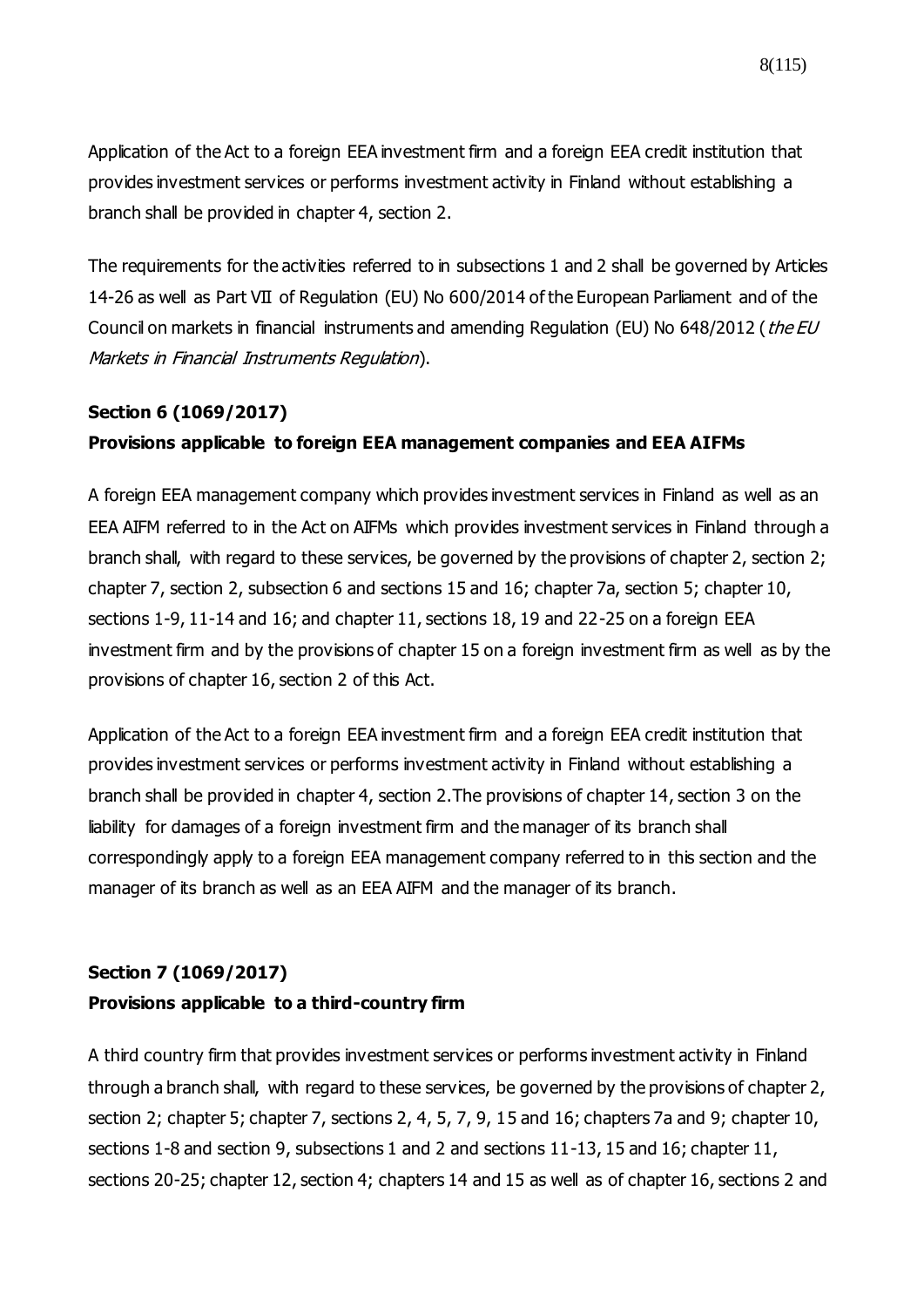3 of this Act on an investment firm and a third-country firm, the provisions of chapter 5 of the Act on Trading in Financial Instruments on an investment firm and a third-country firm as well as the provisions of chapter 7, section 6 of the Act on Credit Institutions on a credit institution. The requirements applicable to the activities of a third-country firm shall further be governed by Articles 3-26 and Part VII of the EU Markets in Financial Instruments Regulation.

The right of a third-country firm to provide investment services or to perform investment activity in Finland following an equivalence decision or without establishing a branch shall be laid down in Articles 46-49 of the EU Markets in Financial Instruments Regulation.

### **Section 8 [\(1069/2017\)](https://www.finlex.fi/fi/laki/ajantasa/2012/20120747#a28.12.2017-1069)**

## **Provisions applicable to the sale of structured deposits and related investment advice**

An investment firm and a credit institution that sells structured deposits or provides related investment advice in Finland shall, with regard to these functions, be governed by the provisions of chapter 6b, section 2; chapter 7, section 2, subsections 2 and 6, section 6, subsections 1-3 and 5 and sections 7, 9 and 16; chapter 10, sections 1-7, 9-11, 13, 15 and 16; chapters 11, 12 and 15 and chapter 16, sections 2 and 3 of this Act as well as chapter 7, section 6 of the Act on Credit Institutions.

A branch of a foreign EEA investment firm and a foreign EEA credit institution that sells structured deposits or provides related investment advice in Finland shall, with regard to these functions, be governed by the provisions of chapter 7, section 2, subsection 6 and section 16; chapter 10, sections 1-7, 9 and 16; chapter 12, section 4; chapter 15 as well as chapter 16, sections 2 and 3 of this Act.

A branch of a third-country firm, which sells structured deposits or provides related investment advice in Finland shall, with regard to these functions, be governed by the provisions of chapter 7, section 2, subsections 2 and 6 and sections 7, 9 and 16; chapter 10, sections 1-7, 9, 11, 13, 15 and 16; chapter 12, section 4; chapters 14 and 15 as well as chapter 16, sections 2 and 3 of this Act.

## **Section 9 [\(1069/2017\)](https://www.finlex.fi/fi/laki/ajantasa/2012/20120747#a28.12.2017-1069) Provisions applicable to algorithmic trading**

Notwithstanding the provisions of section 2, the provisions of chapter 7a on algorithmic trading shall also be applied to trading parties referred to in chapter 1, section 2, subsection 1, paragraph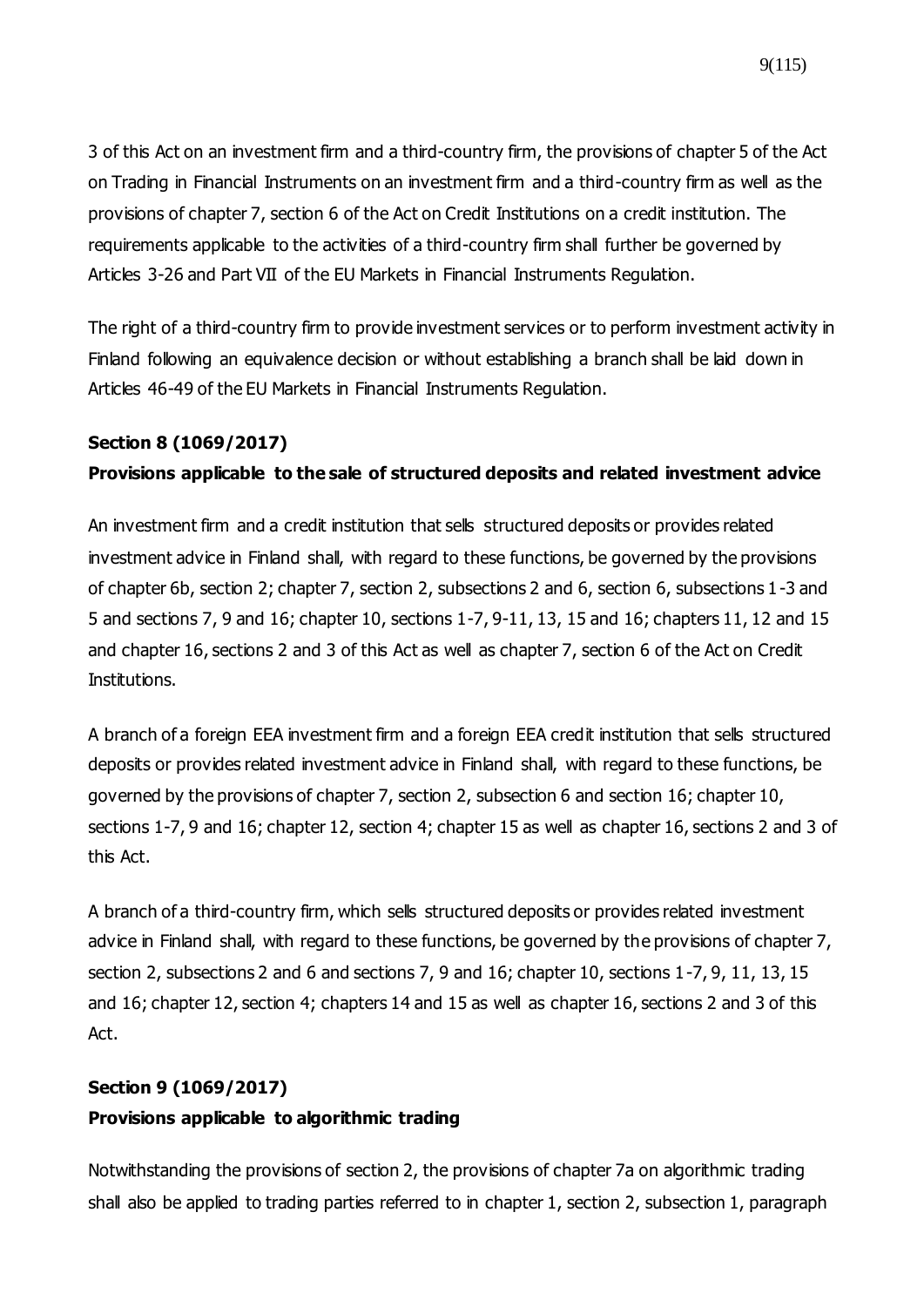15 of the Act on Trading in Financial Instruments which are not required to have an authorisation in accordance with this Act under section 2, subsection 1, paragraph 4 and subsection 3, paragraphs 3, 5 and 7.

### **Section 10 [\(1069/2017\)](https://www.finlex.fi/fi/laki/ajantasa/2012/20120747#a28.12.2017-1069)**

## **Provisions applicable to the control of and reporting on position limits and positions in commodity derivatives**

Notwithstanding the provisions of section 2, the provisions of chapter 3, section 26; chapter 7, sections 6 and 8 and chapter 10, sections 3 and 4 of the Act on Trading in Financial Instruments shall also be applied to persons referred to in section 2.

# **Section 11 [\(1069/2017\)](https://www.finlex.fi/fi/laki/ajantasa/2012/20120747#a28.12.2017-1069) European Union legislation, the European Securities and Markets Authority and the European Banking Authority**

For the purposes of this Act:

1) the Markets in Financial Instruments Directive means Directive 2014/65/EU of the European Parliament and of the Council on markets in financial instruments and amending Directive 2002/92/EC and Directive 2011/61/EU;

2) the *EU Markets in Financial Instruments Regulation* means Regulation (EU) No 600/2014 of the European Parliament and of the Council on markets in financial instruments and amending Regulation (EU) No 648/2012;

3) the *UCITS Directive* means Directive 2009/65/EC of the European Parliament and of the Council on the coordination of laws, regulations and administrative provisions relating to undertakings for collective investment in transferable securities (UCITS);

4 a) the *Directive on Alternative Investment Fund Managers* means Directive 2011/61/EU of the European Parliament and of the Council on Alternative Investment Fund Managers and amending Directives 2003/41/EC and 2009/65/EC and Regulations (EC) No 1060/2009 and (EU) No 1095/2010;

5) the Credit Institutions Directive means Directive 2013/36/EU of the European Parliament and of the Council on access to the activity of credit institutions and the prudential supervision of credit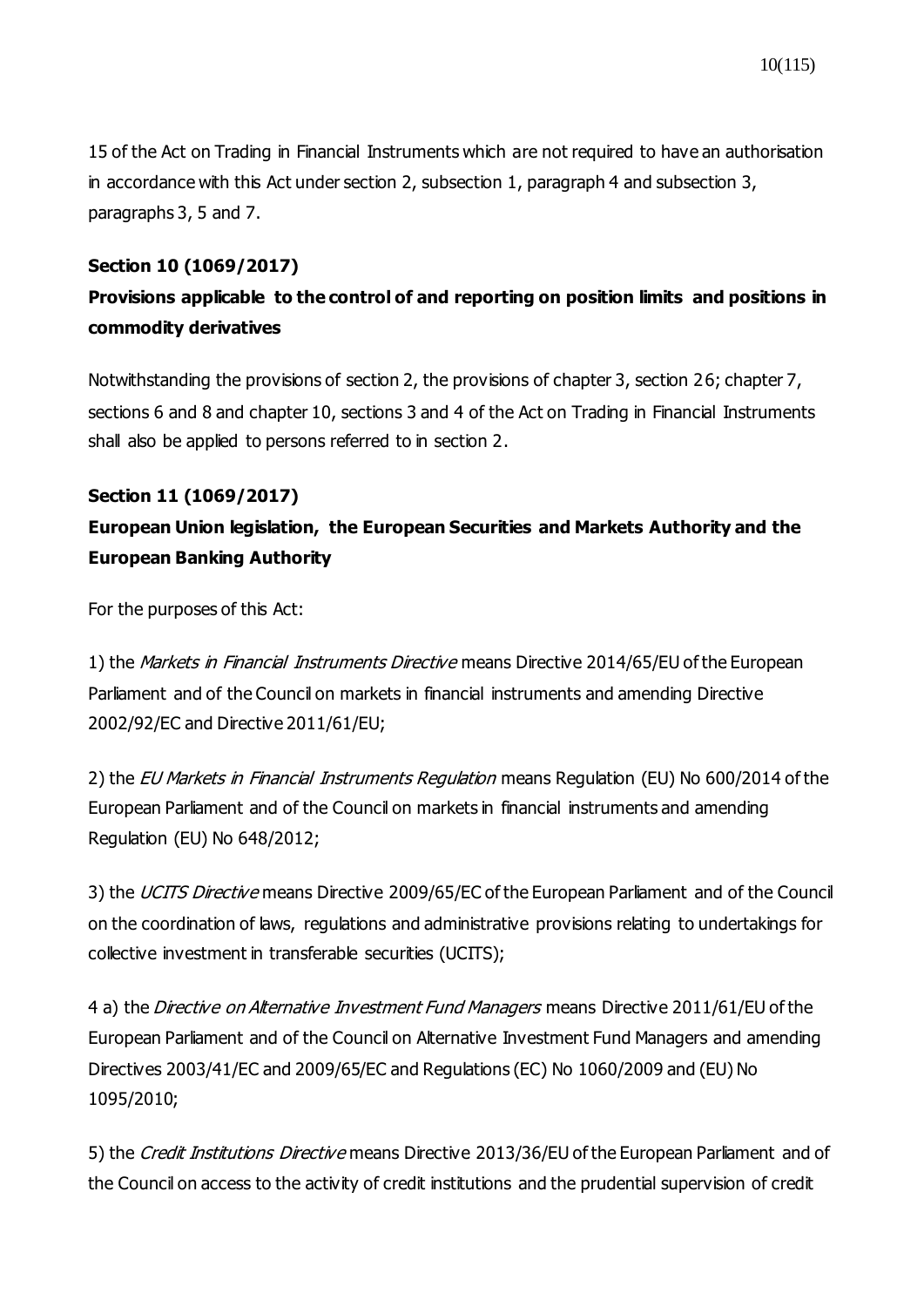institutions and investment firms, amending Directive 2002/87/EC and repealing Directives 2006/48/EC and 2006/49/EC;

6) the EU Capital Requirements Regulation means Regulation (EU) No 575/2013 of the European Parliament and of the Council on prudential requirements for credit institutions and investment firms and amending Regulation (EU) No 648/2012;

7) the EU Central Securities Depositories Regulation means Regulation (EU) No 909/2014 of the European Parliament and of the Council on improving securities settlement in the European Union and on central securities depositories and amending Directives 98/26/EC and 2014/65/EU and Regulation (EU) No 236/2012;

8) the *EU Market Abuse Regulation* means Regulation (EU) No 596/2014 of the European Parliament and of the Council on market abuse (market abuse regulation) and repealing Directive 2003/6/EC of the European Parliament and of the Council and Commission Directives 2003/124/EC, 2003/125/EC and 2004/72/EC;

9) the *European Securities and Markets Authority* means the European Securities and Markets Authority referred to in Regulation (EU) No 1095/2010 of the European Parliament and of the Council establishing a European Supervisory Authority (European Securities and Markets Authority), amending Decision No 716/2009/EC and repealing Commission Decision 2009/77/EC;

10) the *European Banking Authority* means the European Banking Authority referred to in Regulation (EU) No 1093/2010 of the European Parliament and of the Council establishing a European Supervisory Authority (European Banking Authority), amending Decision No 716/2009/EC and repealing Commission Decision 2009/78/EC;

11) the Commission Delegated Directive means Commission Delegated Directive (EU) 2017/593 supplementing Directive 2014/65/EU of the European Parliament and of the Council with regard to safeguarding of financial instruments and funds belonging to clients, product governance obligations and the rules applicable to the provision or reception of fees, commissions or any monetary or non-monetary benefits.

## **Section 12 [\(1069/2017\)](https://www.finlex.fi/fi/laki/ajantasa/2012/20120747#a28.12.2017-1069)**

**Technical standards and delegated regulations of the European Union**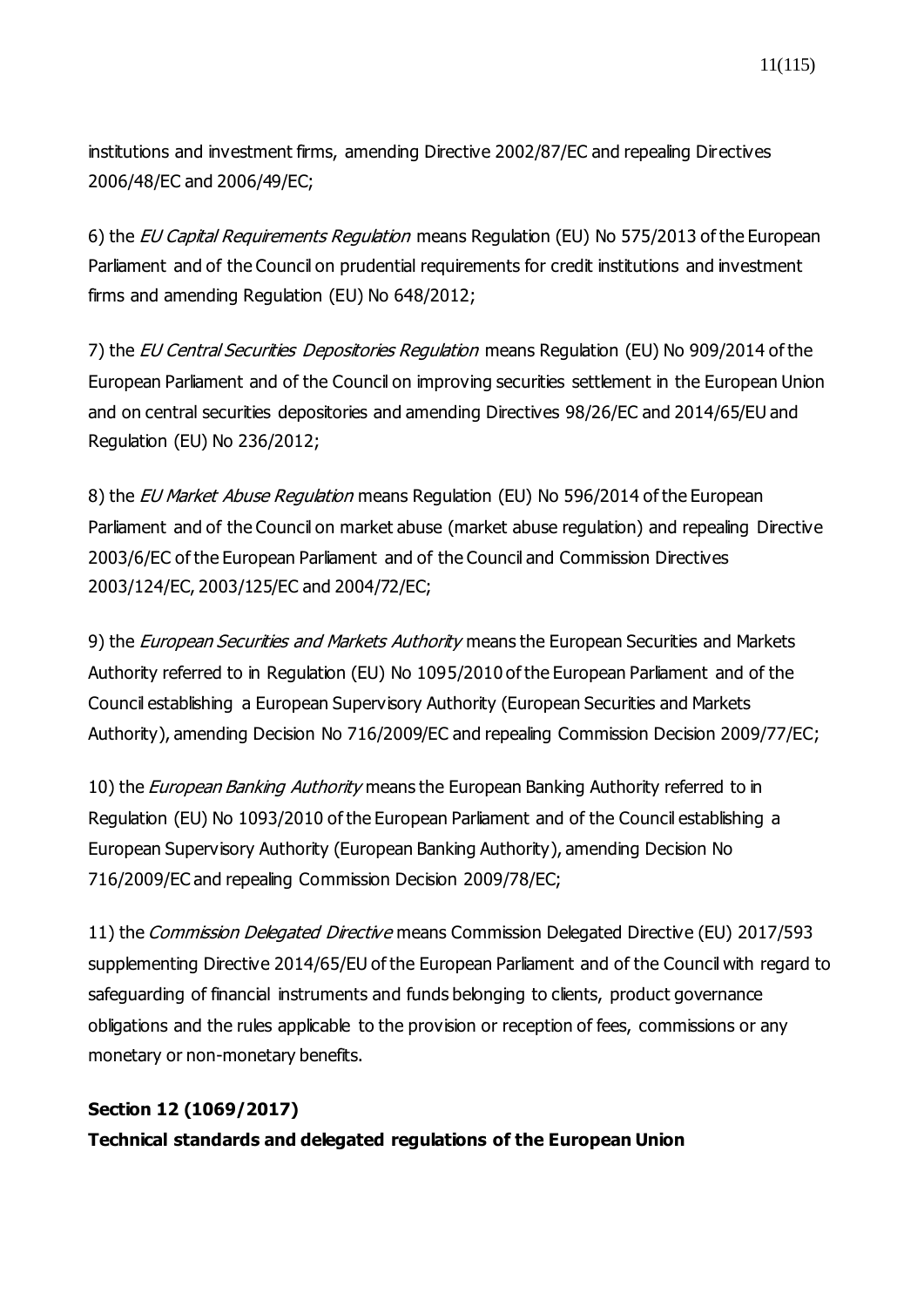In addition to this Act, the provisions and regulations issued thereunder as well as the EU Markets in Financial Instruments Regulation, provisions on investment firms are included in the technical standards and delegated regulations issued by a Commission regulation or decision and referred to in the EU Markets in Financial Instruments Regulation and the Markets in Financial Instruments Directive.

## **Section 13 [\(1069/2017\)](https://www.finlex.fi/fi/laki/ajantasa/2012/20120747#a28.12.2017-1069)**

# **Investment firm, foreign investment firm, EEA Member State, third country, foreign EEA supervisory authority, third-country supervisory authority, foreign EEA investment firm, foreign EEA credit institution, third-country firm and branch**

For the purposes of this Act:

1) an *investment firm* means a Finnish limited company or a European company referred to in the Act on European Companies [\(742/2004\)](https://www.finlex.fi/fi/laki/ajantasa/2004/20040742) that holds an authorisation in accordance with this Act to provide investment services or to perform investment activity;

2) a *foreign investment firm* means a foreign EEA investment firm, a foreign EEA credit institution and a third-country firm;

3) an *EEA Member State* means a Member State of the European Economic Area;

4) a *third country* means a State other than an EEA Member State;

5) a *foreign EEA* supervisory authority means a competent authority corresponding to the Financial Supervisory Authority of an EEA Member State other than Finland;

6) a *third-country supervisory authority* means a competent authority corresponding to the Financial Supervisory Authority of a third country;

7) a *foreign EEA investment firm* means a foreign investment firm authorised by a foreign EEA supervisory authority to provide investment services or to perform investment activity;

8) a *foreign EEA credit institution* means a foreign credit institution referred to in chapter 1, section 7, subsection 3 of the Act on Credit Institutions authorised to provide investment services or to perform investment activity as well as to provide ancillary services;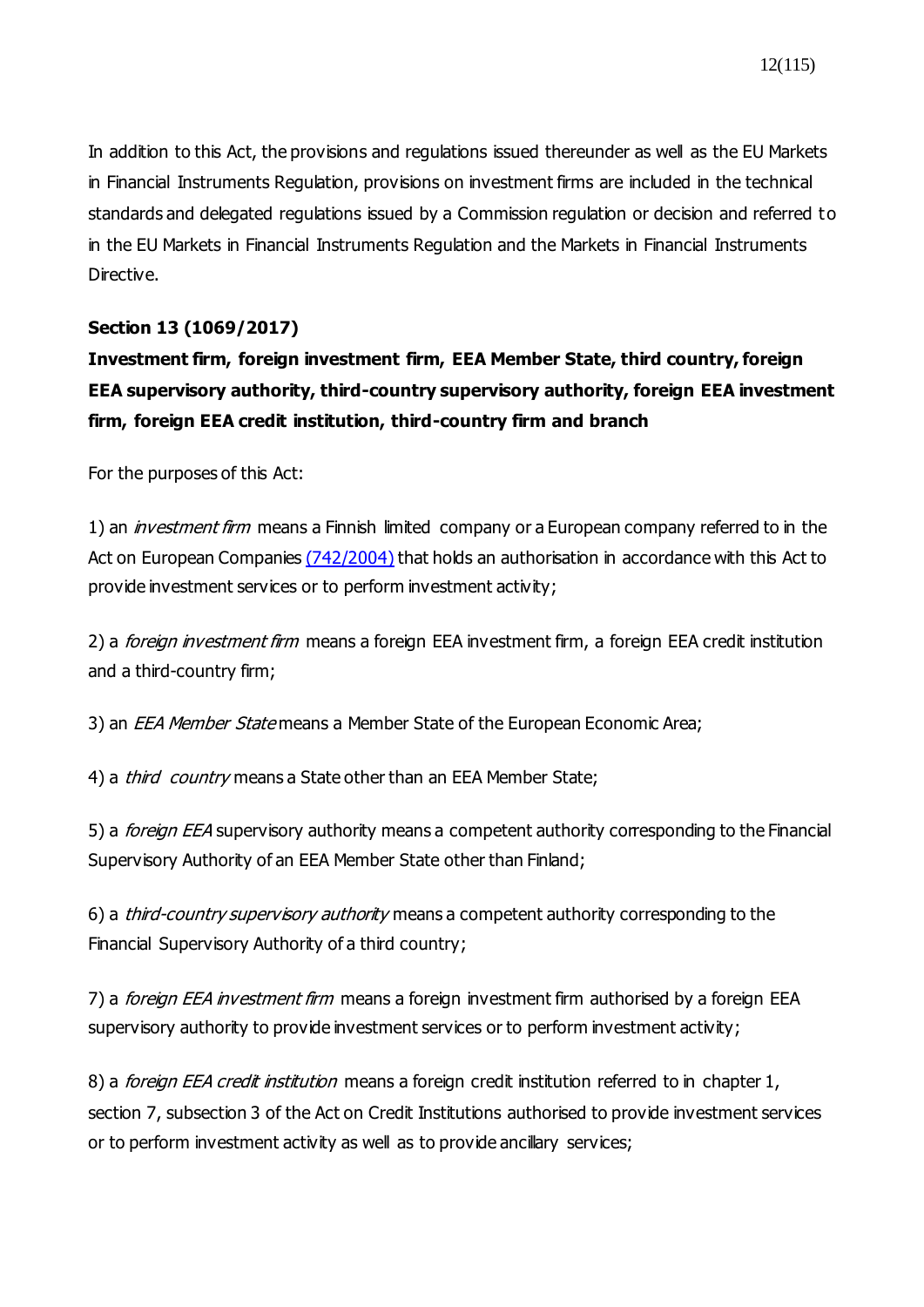13(115)

9) a *third-country firm* means a foreign firm that would be a credit institution or an investment firm providing investment services or performing investment activities if its registered office were located within the European Economic Area;

10) a *branch* means a place of business of an investment firm or a foreign investment firm, located in a State other than the home State, which is legally part of the investment firm or foreign investment firm and which provides investment services or performs investment activities and which may also provide ancillary services; all the places of business, set up in the same Member State by the investment firm with the head office in another Member State, shall be regarded as a single branch.

The provisions of this Act on a branch of a foreign EEA investment firm shall apply to a tied agent of a foreign EEA investment firm established in Finland.

## **Section 14 [\(1069/2017\)](https://www.finlex.fi/fi/laki/ajantasa/2012/20120747#a28.12.2017-1069) Financial instrument**

For the purposes of this Act a *financial instrument* means:

1) a security referred to in the Securities Markets Act (746/2012);

2) a unit of UCITS and a money-market instrument which is not a security referred to in paragraph 1;

3) an option, a future or another derivative contract relating to a security, a currency, an interest rate, a yield, emission allowance, another derivative contract, a financial index or another index which may be settled physically or in cash;

4) options, forwards or other derivative contracts relating to commodities that must or may be settled in cash at the option of one of the parties other than by reason of default or other termination event;

5) options or other derivative contracts relating to commodities that can be physically settled when they are traded on a regulated market or an MTF or an OTF as referred to in the Act on Trading in Financial Instruments with the exception of wholesale energy products traded on an OTF that must be physically settled;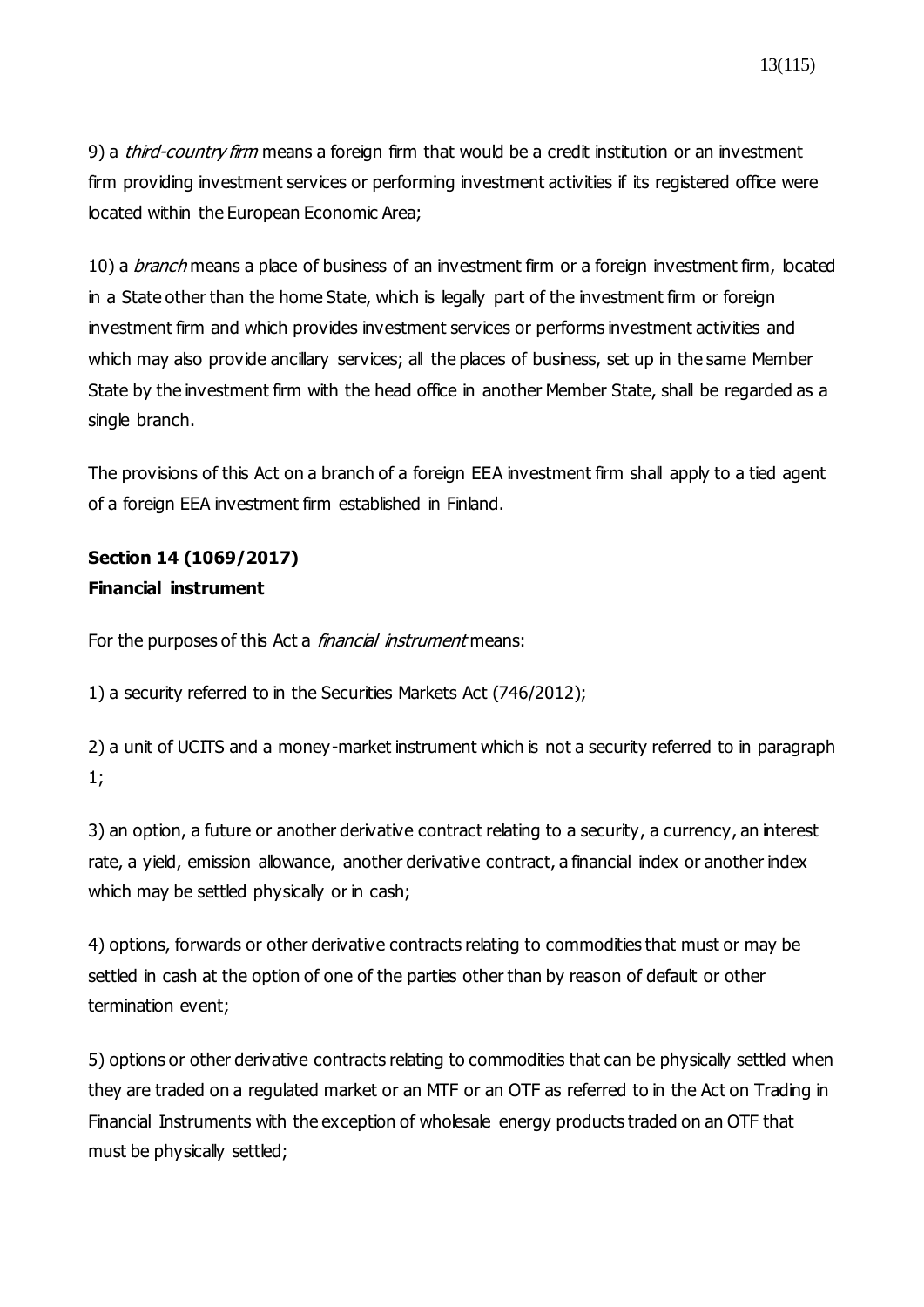6) options, forwards and other derivative contracts relating to commodities that can be physically settled, other than those referred to in paragraph 5, if the derivative contract is not meant for commercial purposes and has the characteristics of other derivative contracts;

7) a derivative contract for the transfer of credit risk;

8) a financial contract for differences;

9) options, forwards and other derivative contracts relating to climatic variables, freight rates, inflation rates or other official economic statistics that must or may be settled in cash at the option of one of the parties other than by reason of default or other termination event, as well as any other derivative contracts relating to assets, rights, obligations, indices and other indices than those referred to in this section, which have the characteristics of other derivative contracts having regard to whether they are traded on a regulated market, an MTF or an OTF as referred to in the Act on Trading in Financial Instruments;

10) emission allowances recognised for compliance with the requirements of Directive 2003/87/EC of the European Parliament and of the Council establishing a scheme for greenhouse gas emission allowance trading within the Community and amending Council Directive 96/61/EC (Emissions Trading Scheme) as well as mutually between the EU Emissions Trading Scheme and other greenhouse gas emission trading schemes.

#### **Section 15 [\(1069/2017\)](https://www.finlex.fi/fi/laki/ajantasa/2012/20120747#a28.12.2017-1069)**

#### **Investment services or investment activities**

For the purposes of this Act, *investment services* or *investment activities* mean:

1) reception and transmission of orders relating to financial instruments (*transmission of orders*);

2) execution of orders relating to financial instruments on behalf of clients (execution of orders);

3) trading against proprietary capital resulting in the conclusion of transactions in one or more financial instruments (dealing on own account);

4) management of financial instruments under a client-specific contract in which the decisionmaking power has in full or part been granted to the contractor (asset management);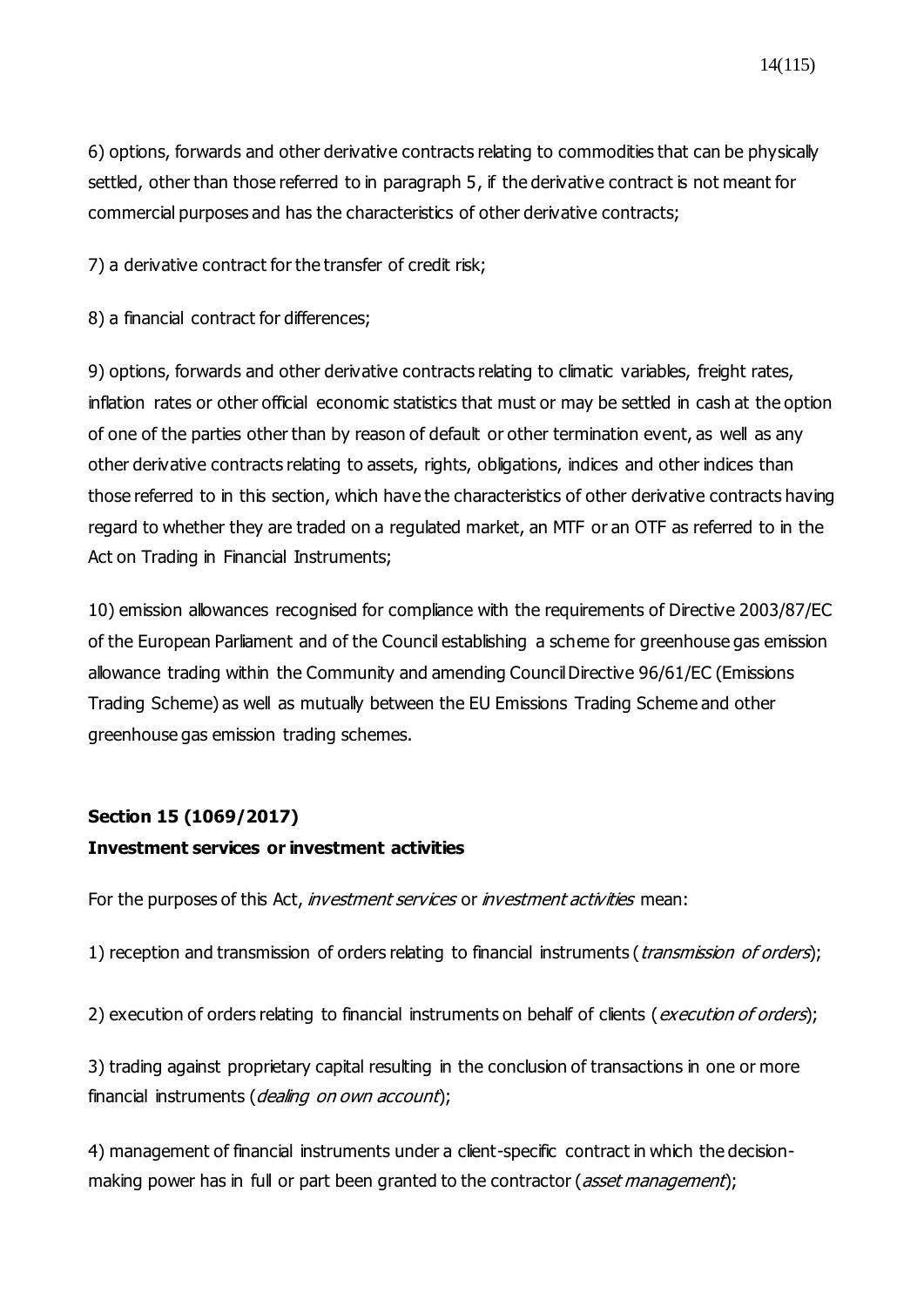5) provision of a personal recommendation to a client in respect of a transaction relating to a specific financial instrument (*investment advice*);

6) placing or sale of financial instruments on a firm commitment basis (*underwriting*);

7) placing or sale of financial instruments without a firm commitment basis (*emission* arrangement);

8) arrangement of trading in financial instruments on an MTF referred to in the Act on Trading in Financial Instruments (*operation of Multilateral Trading Facility*);

9) arrangement of trading in bonds, structured finance products, emission allowances or derivative contracts in an OTF as referred to in the Act on Trading in Financial Instruments (*arrangement of* organised trading).

#### **Section 16**

#### **Credit institution and financial institution**

In this Act a *credit institution* means a credit institution referred to in chapter 1, section 7 of the Act on Credit Institutions.

In this Act a *financial institution* means a financial institution referred to in chapter 1, section 11 of the Act on Credit Institutions.

## **Section 17 [\(1069/2017\)](https://www.finlex.fi/fi/laki/ajantasa/2012/20120747#a28.12.2017-1069) Management and senior management**

For the purposes of this Act, *management* means the board of directors of an investment firm and, if the company has a supervisory board, the supervisory board, the managing director as well as all those acting directly subordinate to the Managing Director who hold senior managerial positions in the investment firm or who effectively conduct the activities of the firm.

For the purposes of this Act, *senior management* means the Managing Director of an investment firm as well as all those acting directly subordinate to the Managing Director who hold senior managerial positions in the investment firm or effectively conduct the activities of the firm.

## **Section 18 [\(1069/2017\)](https://www.finlex.fi/fi/laki/ajantasa/2012/20120747#a28.12.2017-1069)**

**Group, parent company and subsidiary**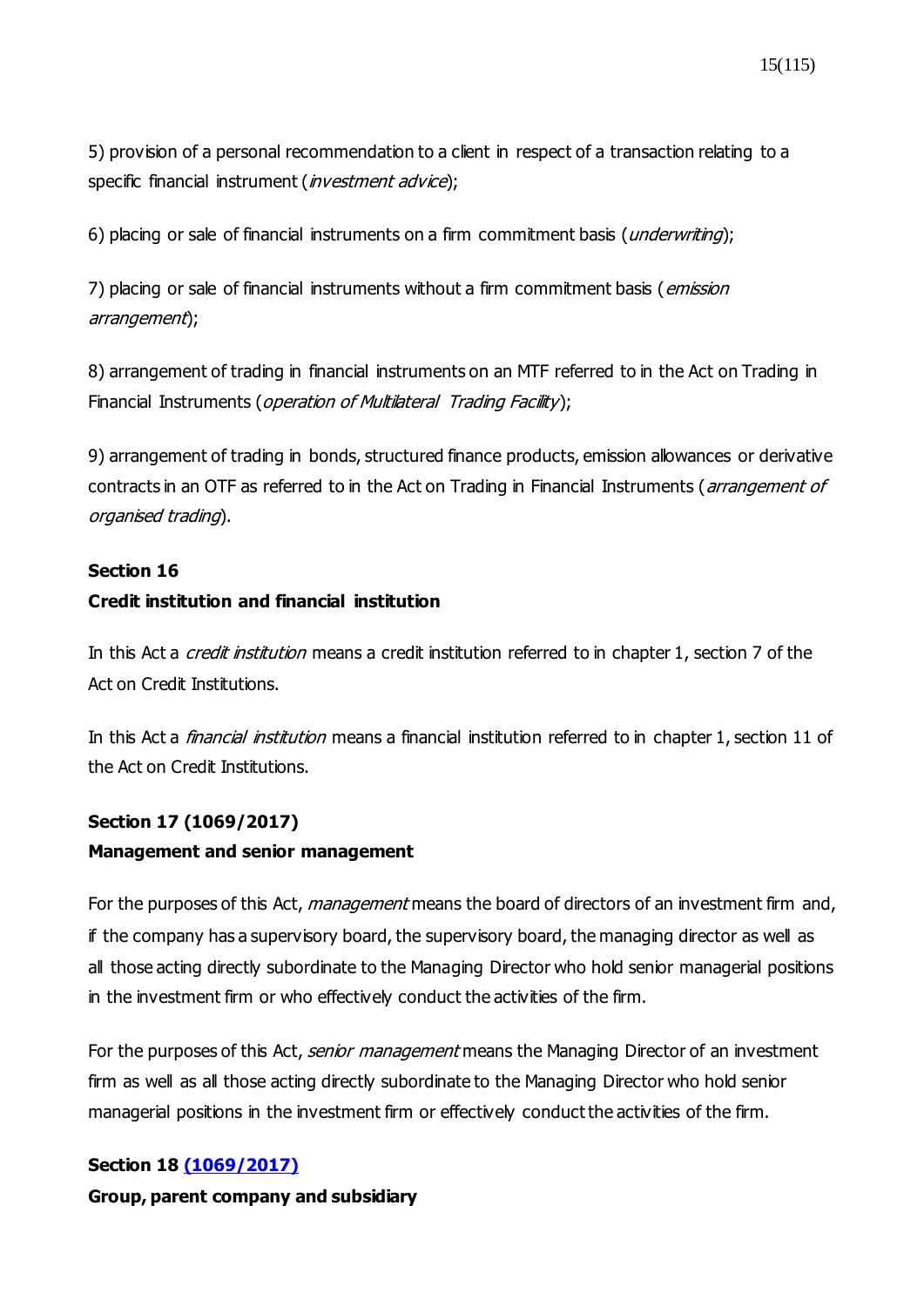In this Act a *group*, a *parent company and* a *subsidiary* mean the group, parent company and subsidiary referred to in the Accounting Act (1336/1997) as well as a comparable foreign group, parent company and subsidiary.

## **Section 19 [\(1069/2017\)](https://www.finlex.fi/fi/laki/ajantasa/2012/20120747#a28.12.2017-1069) Services undertaking**

For the purposes of this Act, a *services undertaking* means an ancillary services undertaking referred to in Article 4, paragraph 1, point 18 of the EU Capital Requirements Regulation which, as its principal activity, provides services to one or several investment firms by owning or managing property or which provides data-processing services or other corresponding services related to the principal activity of one or several investment firms.

## **Section 20 [\(1069/2017\)](https://www.finlex.fi/fi/laki/ajantasa/2012/20120747#a28.12.2017-1069) Holding company**

For the purposes of this Act, a *holding company* means the institutions referred to in Article 4, paragraph 1, points 20 and 21 of the EU Capital Requirements Regulation, the subsidiaries of which are mainly investment firms or other financial institutions and at least one of the subsidiaries being an investment firm.

The Financial Supervisory Authority shall, after having learned that a company other than a credit institution or investment firm has become the parent company of an investment firm, make a decision on whether the company shall be deemed a holding company referred to in subsection 1.

## **Section 21 [\(1069/2017\)](https://www.finlex.fi/fi/laki/ajantasa/2012/20120747#a28.12.2017-1069)**

## **Consolidation group**

In this Act a *consolidation group* means a group comprising the parent company of the group, which is a Finnish or foreign investment firm or a Finnish or foreign holding company acting as the parent company of the investment firm (parent company of the consolidation group) as well as the Finnish and foreign subsidiaries of the parent company which are other investment firms, credit institutions, financial institutions and ancillary services undertakings (subsidiary of a consolidation group).

The scope of application of the consolidated supervision applicable to an investment firm acting as the parent company of a consolidation group and a corresponding investment firm acting as a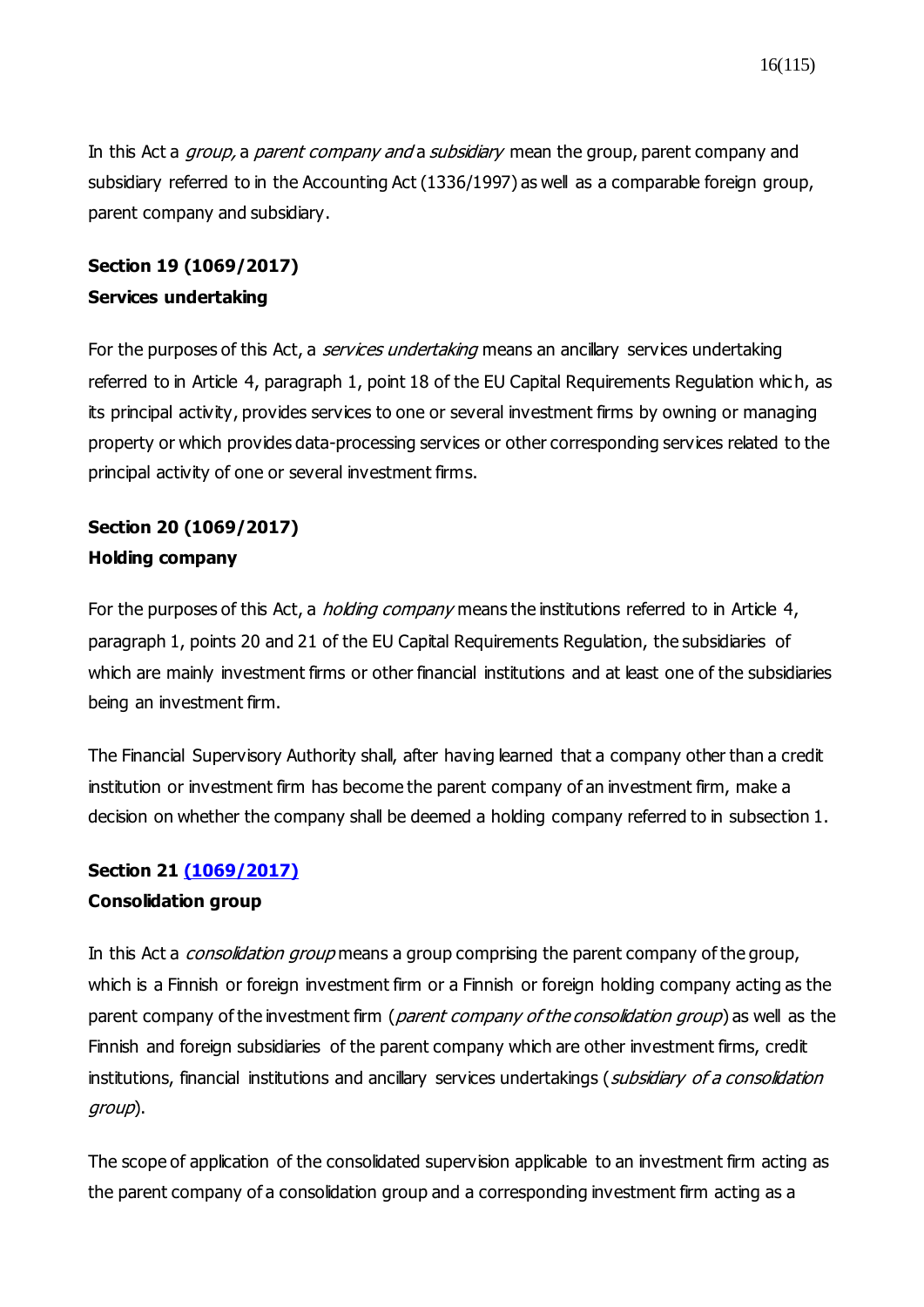subsidiary of a holding company shall be governed by Articles 11-24 of the EU Capital Requirements Regulation

## **Section 22 [\(1069/2017\)](https://www.finlex.fi/fi/laki/ajantasa/2012/20120747#a28.12.2017-1069) Outsourcing**

For the purposes of this Act, outsourcing means an arrangement relating to the activities of an investment firm by which another service provider performs a function or service for the investment firm that would otherwise be undertaken by the investment firm itself.

### **Section 23 [\(1069/2017\)](https://www.finlex.fi/fi/laki/ajantasa/2012/20120747#a28.12.2017-1069)**

### **Client, professional client and retail client**

For the purposes of this Act, a professional client means:

1) an entity which is authorised or regulated to operate in the financial markets and an entity corresponding thereto under foreign supervision by the authorities:

a) an investment firm;

b) a credit institution referred to in the Act on Credit Institutions;

c) a management company and a depositary referred to in the Act on Common Funds as well as a manager of an alternative investment fund, a depositary and a special depositary referred to in the Act on Alternative Investment Fund Managers;

d) a stock exchange referred to in the Act on Trading in Financial Instruments;

e) a central securities depositary, a foreign central securities depositary, and a central counterparty referred to in Act on the Book-Entry System and Settlement Activities;

f) an insurance company referred to in the Act on Insurance Companies;

g) a pension insurance company referred to in the Act on Pension Insurance Companies, a pension foundation referred to in the Act on Pension Foundations and a pension fund referred to in the Act on Pension Funds;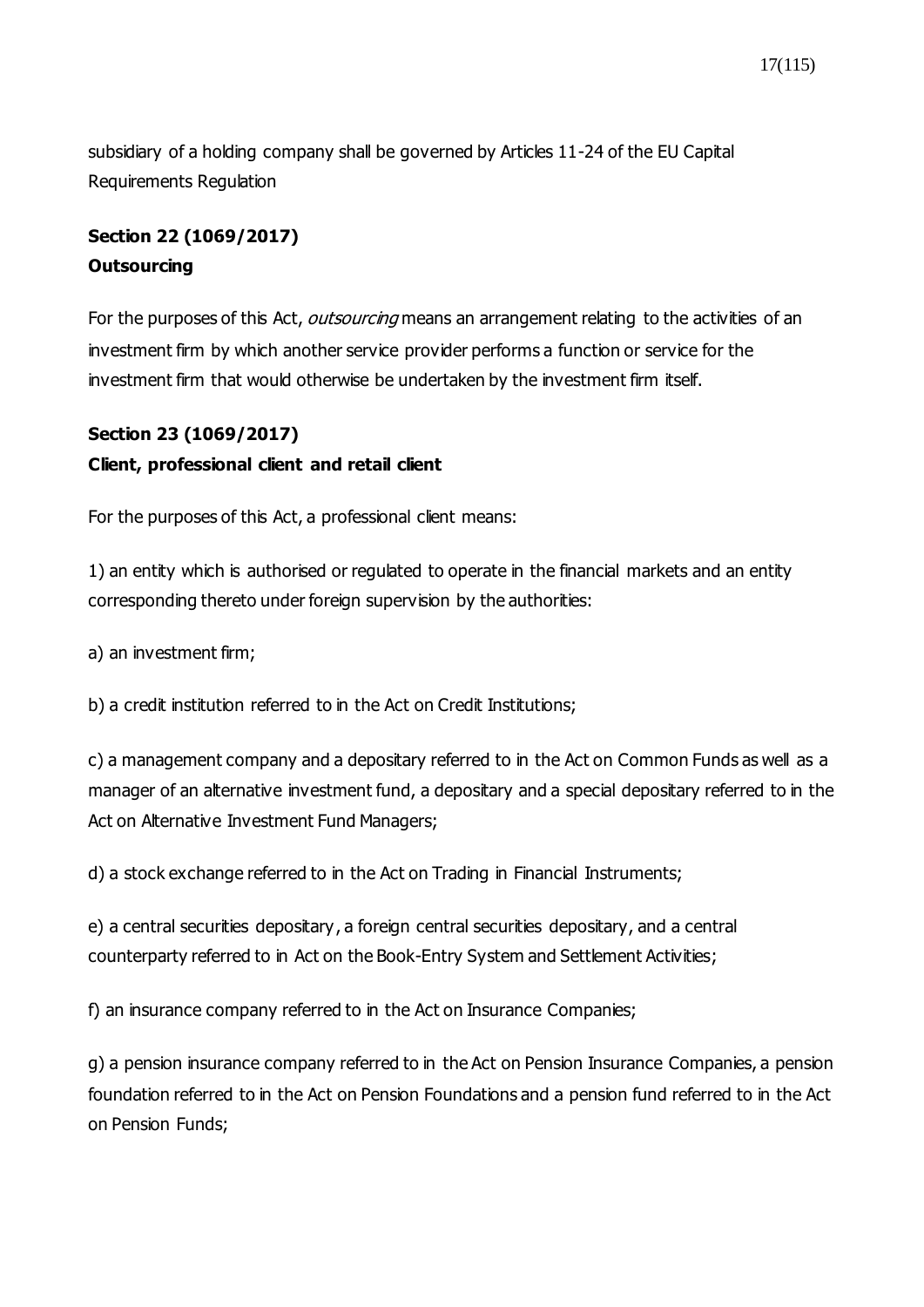h) local firms referred to in Article 4, paragraph 1, point 4 of the EU Capital Requirements Regulation;

i) an undertaking which buys and sells commodities and commodity derivatives on own account;

j) an institutional investor other than one referred to in subparagraphs a-i;

2) a large undertaking which, according to its annual accounts drawn up of the last-ended full financial period, meets at least two of the following criteria:

a) the balance sheet total exceeds EUR 20,000,000;

b) the turnover exceeds EUR 40,000,000;

c) the own funds exceed EUR 2,000,000;

3) the State of Finland, the Finnish Treasury, the Province of Åland, a foreign State and state as well as a foreign public body that manages public debt;

4) the European Central Bank, the Bank of Finland and a corresponding foreign central bank as well as the IMF, European Investment Bank, the World Bank and another corresponding international community or organisation;

5) an institutional investor whose main activity is to invest in financial instruments;

6) another client which the investment firm treats as professional on the basis of subsection 2.

An investment firm may treat a client other than one referred to in subsection 1, paragraphs 1-5 as professional at the own request of the client if it assesses that the client is capable of making independent investment decisions and understands the risks involved therein and if the client satisfies, as a minimum, two of the following criteria:

1) the client has carried out transactions in significant size on the relevant market at an average frequency of 10 per quarter over the previous four quarters;

2) the size of the client's investment portfolio exceeds EUR 500,000;

3) the client works or has worked in the financial sector for at least one year in a professional position, which requires knowledge of the transactions and services envisaged.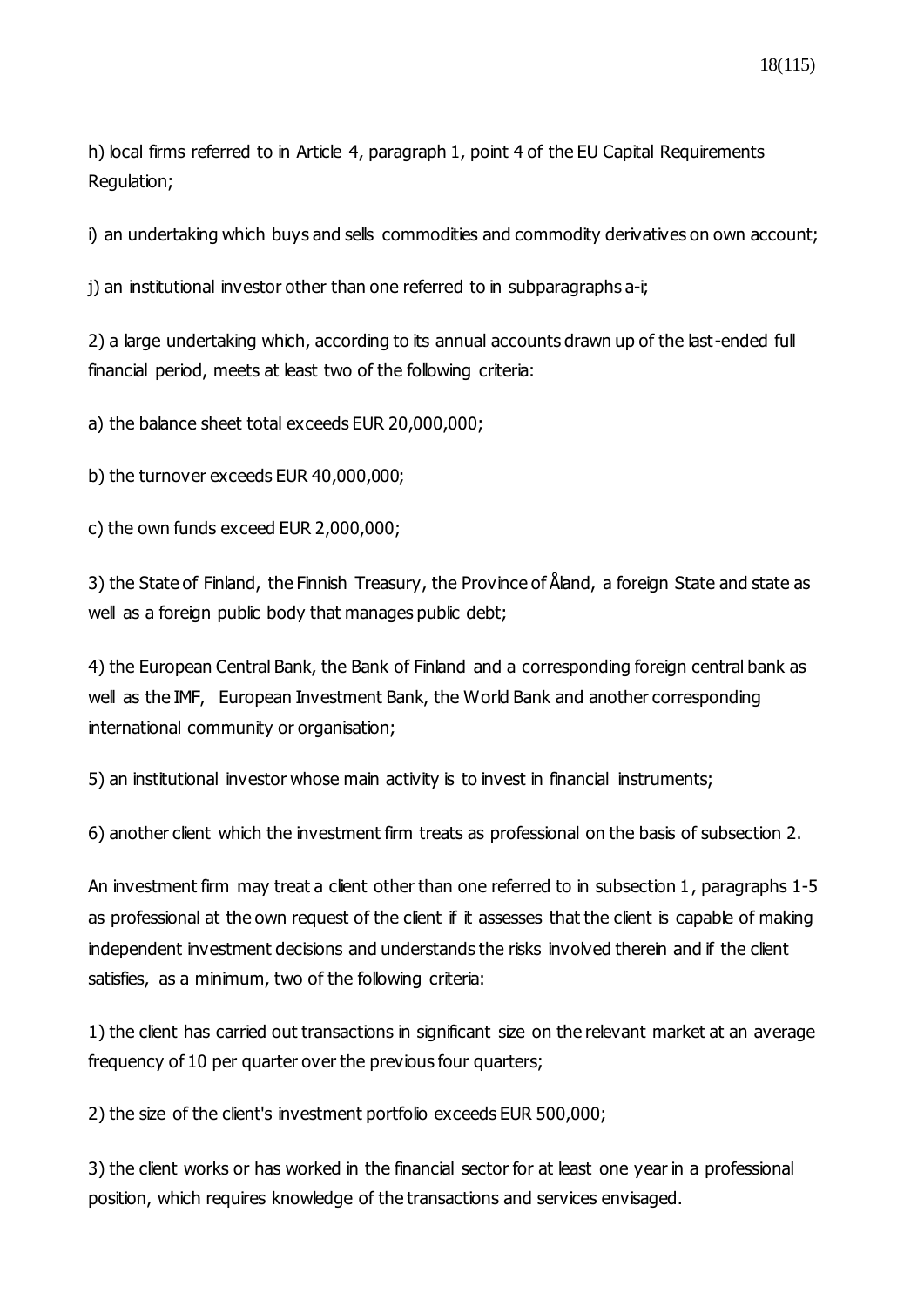In this Act a *retail client* means a client other than a professional client referred to in subsection 1.

For the purposes of this Act, a client means a natural or legal person to whom an investment firm provides investment and ancillary services.

## **Section 24 (1069/2017) Eligible counterparty**

In this Act an *eligible counterparty* means:

1) a client referred to in section 23, subsection 1, paragraphs 1, 3 and 4;

2) an undertaking referred to in section 23, subsection 1, paragraph 2, which has consented to being treated as an eligible counterparty;

## **Section 25 [\(1069/2017\)](https://www.finlex.fi/fi/laki/ajantasa/2012/20120747#a28.12.2017-1069)**

#### **Algorithmic trading and direct electronic access**

For the purposes of this Act, *algorithmic trading* means trading in financial instruments where a computer algorithm automatically determines the individual parameters of orders.

For the purposes of this Act, *high-frequency algorithmic trading* means any algorithmic trading technique characterised by:

1) infrastructure intended to minimise network and other types of latencies, including at least one of the following facilities for algorithmic order entry: co-location or proximity hosting or high-speed direct electronic access;

2) system determination of order initiation, generation, routing or execution without human intervention for individual trades or orders; and

3) high message intraday rates which constitute orders, quotes or cancellations.

For the purposes of this Act, direct electronic access means an arrangement where a member or participant or client of a trading venue permits a person to use its trading code so the person can electronically transmit orders relating to a financial instrument directly to the trading venue.

## **Section 26 [\(1069/2017\)](https://www.finlex.fi/fi/laki/ajantasa/2012/20120747#a28.12.2017-1069)**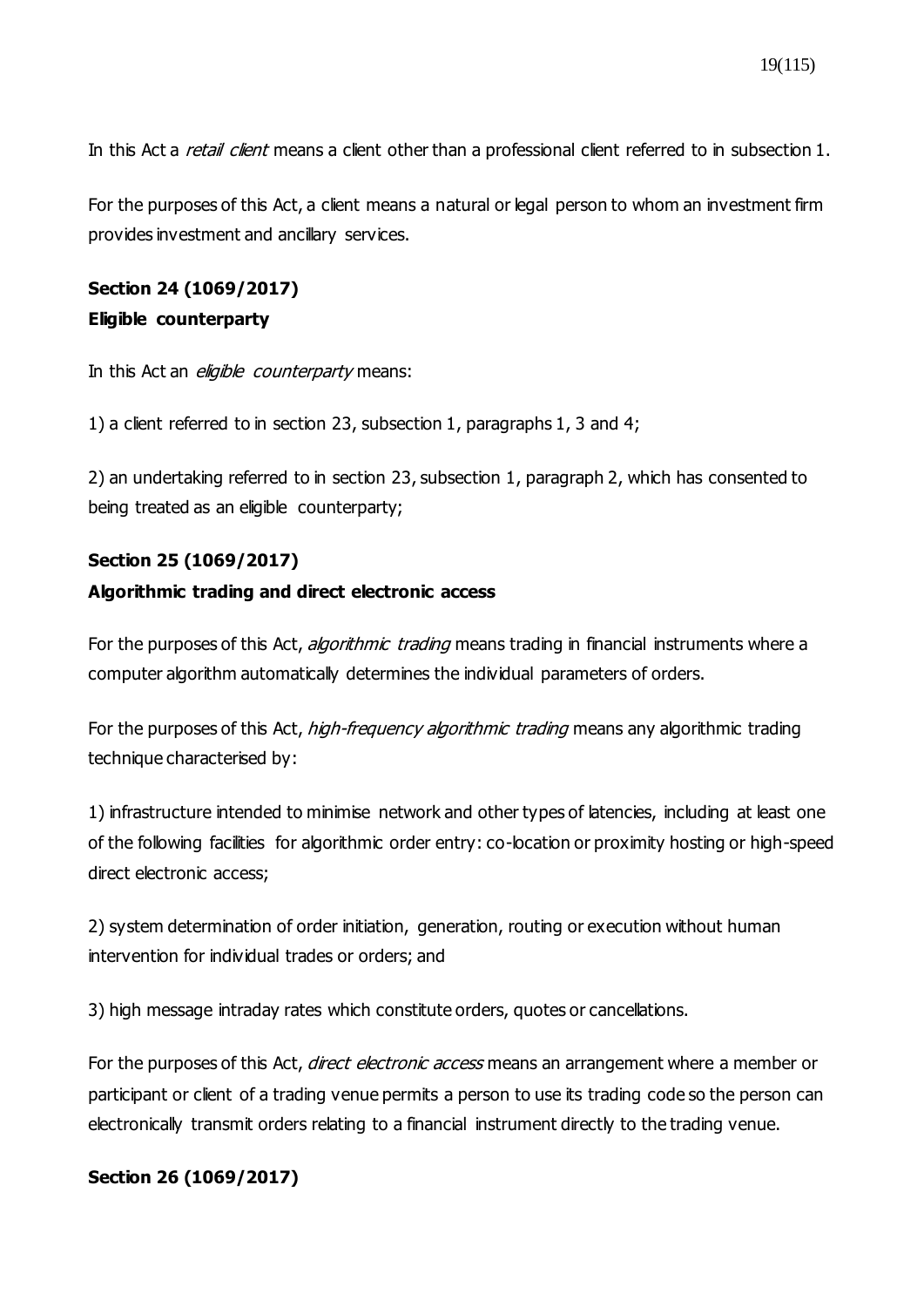### **Other definitions**

For the purposes of this Act:

1) a *structured deposit* means a deposit as defined in Article 2, paragraph 1, point (c) of Directive 2014/49/EU of the European Parliament and of the Council on deposit guarantee schemes, which is fully repayable at maturity on terms under which interest or a premium will be paid or is at risk, according to a formula involving factors such as:

a) an index or combination of indices, excluding variable rate deposits whose return is directly linked to an interest rate index, such as Euribor or Libor;

b) a financial instrument or combination of financial instruments;

c) a commodity or combination of commodities or other physical or non-physical non-fungible assets; or

d) a foreign exchange rate or combination of foreign exchange rates;

2) depositary receipts mean securities which are negotiable on the capital market and which represent ownership of the securities of a non-domiciled issuer while being able to be admitted to trading on a regulated market and traded independently of the securities of the non-domiciled issuer;

3) an exchange-traded fund means a fund of which at least one unit or share class is traded throughout the day on at least one trading venue so that at least one market maker ensures that the price of its units or shares on the trading venue does not vary significantly from its net assets and, where applicable, from its indicative net asset value;

4) certificates mean the certificates as defined in Article 2, paragraph 1, point 27 of the EU Markets in Financial Instruments Regulation;

5) structured finance products mean the structured finance products as defined in Article 2, paragraph 1, point 28 of the EU Markets in Financial Instruments Regulation;

6) derivative contracts mean the derivatives as defined in Article 2, paragraph 1, point 29 of the EU Markets in Financial Instruments Regulation;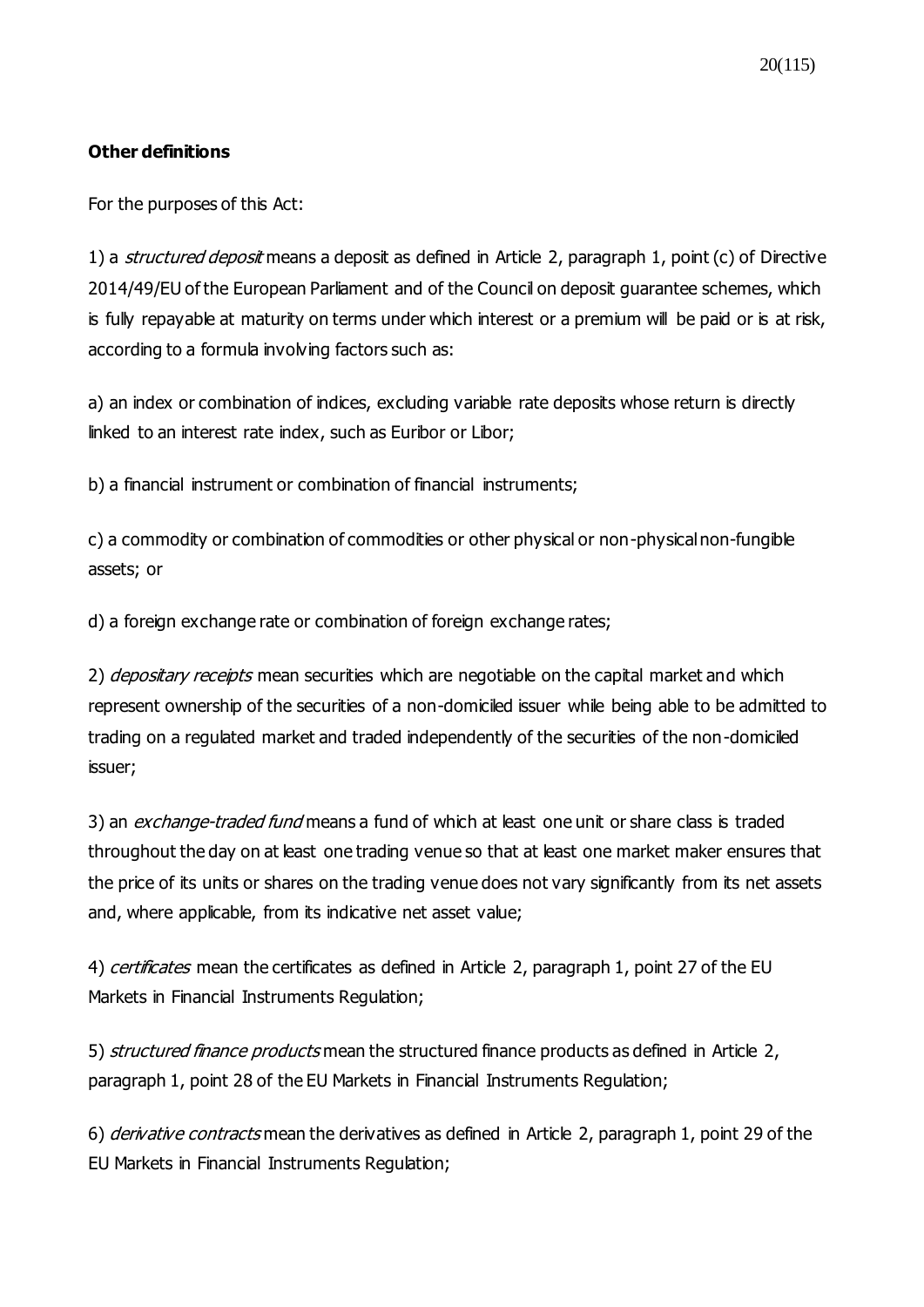7) commodity derivatives mean the commodity derivatives as defined in Article 2, paragraph 1, point 30 of the EU Markets in Financial Instruments Regulation;

8) wholesale energy products mean the wholesale energy products as defined in Article 2, paragraph 4 of Regulation (EU) No 1227/2011 of the European Parliament and of the Council on wholesale energy market integrity and transparency;

9) *cross-selling practice* means the offering of an investment service together with another service or product as part of a package or as a condition for the same agreement or package;

10) a *market maker* means a person who holds himself out on the financial markets on a continuous basis as being willing to deal on own account by buying and selling financial instruments against his proprietary capital at prices defined by himself;

11) *execution of orders on behalf of clients* means acting to conclude agreements to buy or sell one or more financial instruments on behalf of clients and includes the conclusion of agreements to sell financial instruments issued by an investment firm or a credit institution at the moment of their issuance;

12) matched principal trading means a transaction where the facilitator interposes itself between the buyer and the seller to the transaction in such a way that it is never exposed to market risk throughout the execution of the transaction, with both sides executed simultaneously, and where the transaction is concluded at a price where the facilitator makes no profit or loss, other than a previously disclosed commission, fee or charge for the transaction;

13) a *systematic internaliser* means the systematic internaliser as referred to in chapter 1, section 2, subsection 1, paragraph 16 of the Act on Trading in Financial Instruments;

14) qualifying holding means a direct or indirect holding in an investment firm which represents 10 per cent or more of the capital or of the voting rights carried by the shares as set out in Articles 9 and 10 of Directive 2004/109/EC of the European Parliament and of the Council on the harmonisation of transparency requirements in relation to information about issuers whose securities are admitted to trading on a regulated market and amending Directive 2001/34/EC, taking into account the conditions regarding aggregation thereof laid down in Article 12, paragraphs 4 and 5 of said Directive, or which makes it possible to exercise a significant influence over the management of the investment firm in which that holding subsists;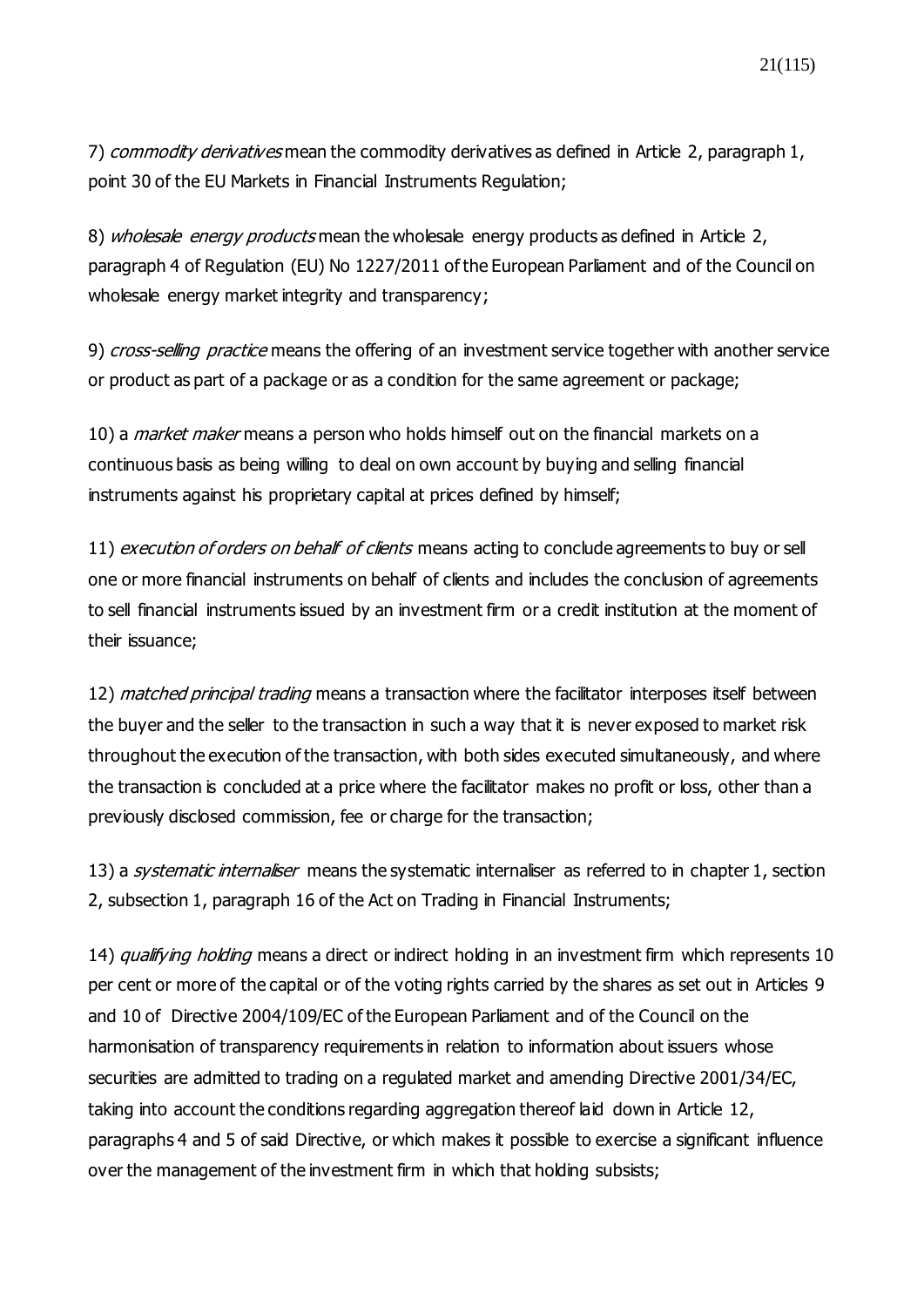15) close link means a situation in which two or more natural or legal persons are linked by:

a) participation in the form of ownership, direct or by way of control, of 20 per cent or more of the voting rights or capital of an undertaking;

b) control, which means the relationship between a parent undertaking and a subsidiary, in all the cases referred to in Article 22, paragraphs 1 and 2 of Directive 2013/34/EU of the European Parliament and of the Council on the annual financial statements, consolidated financial statements and related reports of certain types of undertakings, amending Directive 2006/43/EC of the European Parliament and of the Council and repealing Council Directives 78/660/EEC and 83/349/EEC, or a similar relationship between any natural or legal person and an undertaking, so that any subsidiary undertaking of a subsidiary undertaking is considered to be a subsidiary of the parent undertaking which is at the head of the undertakings;

c) a permanent link of both or all of them to the same person by a control relationship.

#### **Section27 [\(1069/2017\)](https://www.finlex.fi/fi/laki/ajantasa/2012/20120747#a28.12.2017-1069)**

#### **Supervision**

Compliance with this Act and the provisions and regulations issued thereunder shall be supervised by the Financial Supervisory Authority as provided for in this Act and the Act on the Financial Supervisory Authority (878/2008).

The obligation of the Financial Supervisory Authority to engage in cooperation with the Consumer Ombudsman shall be provided for in chapter 5 of the Act on the Financial Supervisory Authority.

#### **Chapter 2**

**Right to provide investment services or to perform investment activity [\(1069/2017\)](https://www.finlex.fi/fi/laki/ajantasa/2012/20120747#a28.12.2017-1069)**

#### **Section 1 [\(1069/2017\)](https://www.finlex.fi/fi/laki/ajantasa/2012/20120747#a28.12.2017-1069)**

## **Provision of investment services or performance of investment activity subject to authorisation**

Investment services may be provided or investment activity may be performed only by an undertaking which has been granted the authorisation referred to in this Act as well as by a foreign undertaking which has been granted an authorisation or a right in accordance with section 4 or 5 to provide investment services or to perform investment activity in Finland.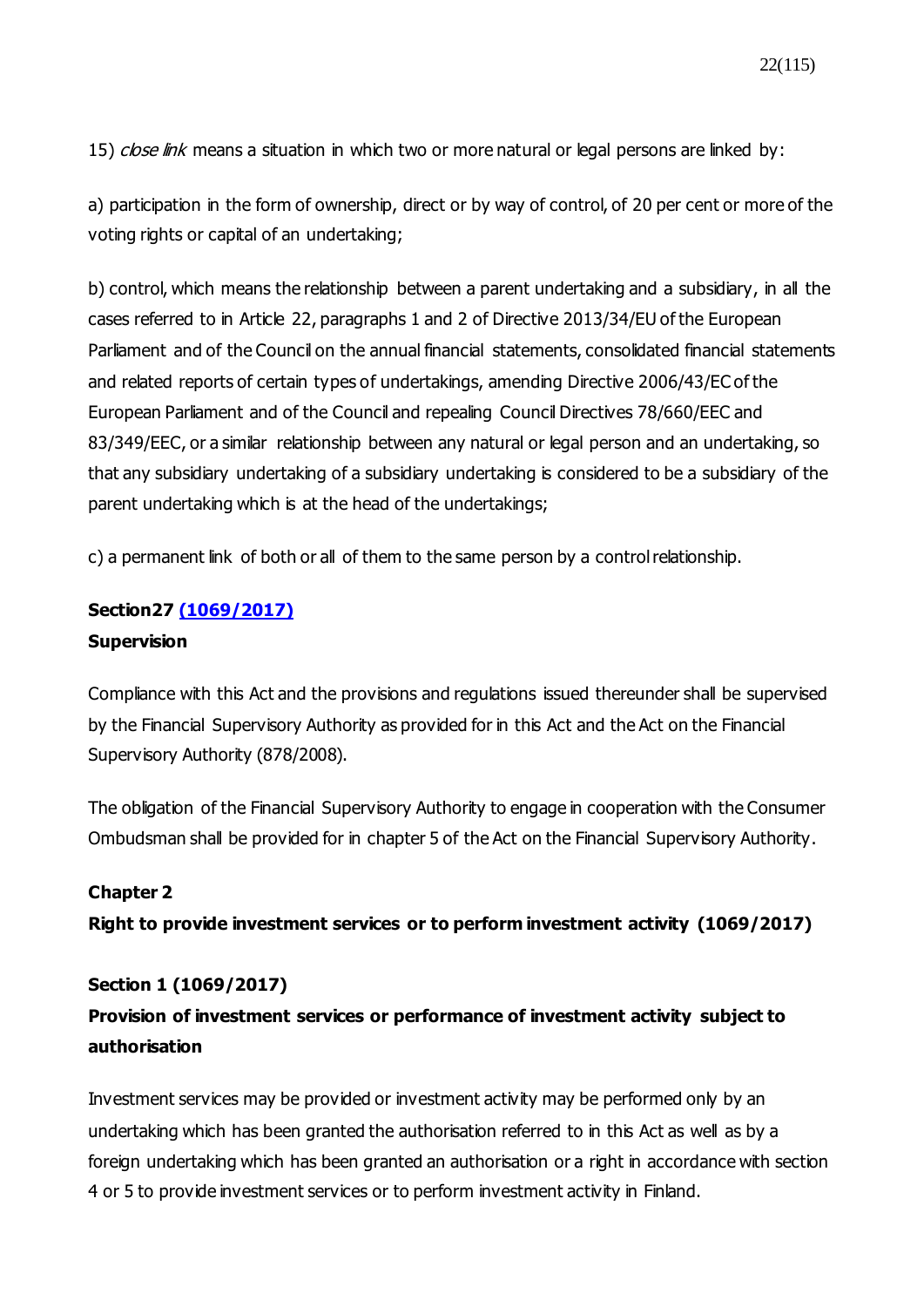23(115)

Notwithstanding the provisions of subsection 1, an entrepreneur which has been granted the authorisation referred to in this Act may receive and transmit orders as well as provide investment advice relating to financial instruments referred to in chapter 1, section 3, subsection 1, paragraph 1. A precondition for granting a private entrepreneur or a legal person, managed by a single natural person, an authorisation shall be that alternative arrangements are in place which ensure the sound and prudent management of such entrepreneur or legal person as well as the adequate consideration of the interests of clients and the integrity of the market. Said entrepreneur and natural person shall be of sufficiently good repute, possess sufficient knowledge, skills and experience and commit sufficient time to perform their duties.

#### **[Section 2](https://www.finlex.fi/fi/laki/ajantasa/2012/20120747#a747-2012)**

## **Provision of investment services or performance of investment activity subject to another authorisation [\(1069/2017\)](https://www.finlex.fi/fi/laki/ajantasa/2012/20120747#a28.12.2017-1069)**

Notwithstanding the provisions of section 1, subsection 1, investment services may be provided or investment activity may be performed by a Finnish and foreign credit institution as provided for in the Act on Credit Institutions, a Finnish management company and a foreign EEA management company as provided for in the Act on Common Funds as well as by a Finnish and foreign manager of alternative investment funds as provided for in the Act on Alternative Investment Fund Managers. (1069/2017) Notwithstanding the provisions of section 1, multilateral or organised trading may be operated by a stock exchange referred to in the Act on Trading in Financial Instruments. (1069/2017)

Chapter 3 of the Act on the Book Entry System and Settlement Activities governs the right to act as the account holder referred to in the said Act. (354/2017)

The operations of a central securities depository and the custodial account holder referred to in the Act on Book Entry Accounts (827/1991) as the custodian of securities shall be separately provided for.

Subsection 5 was repealed by Act 1069/2017.

## **Section 3 [\(1069/2017\)](https://www.finlex.fi/fi/laki/ajantasa/2012/20120747#a28.12.2017-1069)**

**Ancillary services and the right to provide data reporting services**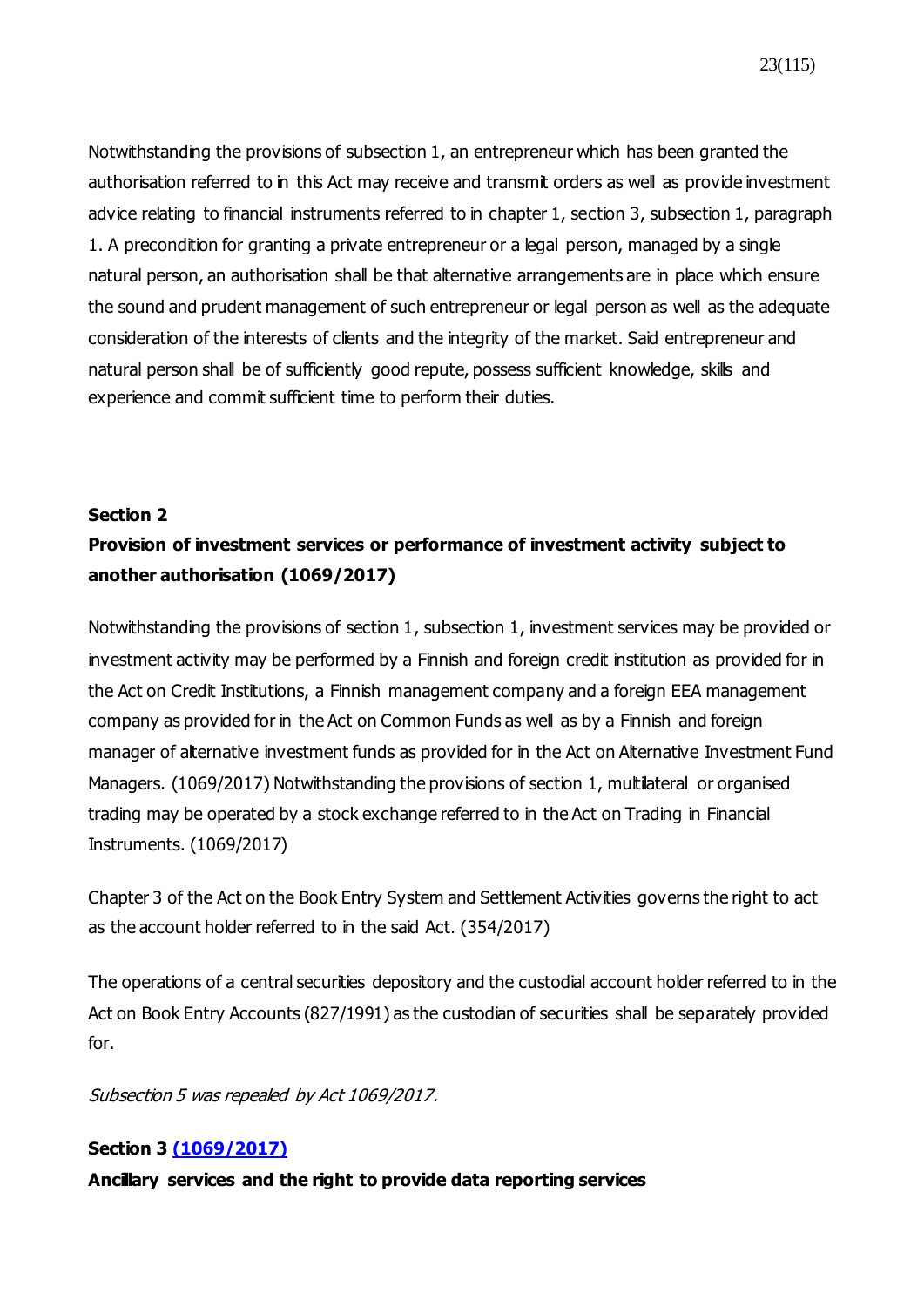24(115)

An investment firm may, in accordance with an authorisation granted, in addition to investment services or investment activity:

1) grant customers credit or other financing relating to investment services;

2) provide undertakings with advice on capital structures, operating strategy and related matters as well as advice and services relating to company mergers, purchases and other company restructuring;

3) provide foreign-exchange services connected to the provision of investment services;

4) produce and disseminate investment research, financial analysis as well as other corresponding general recommendations relating to transactions in financial instruments;

5) provide services relating to underwriting of emissions;

6) provide investment services and services corresponding to services referred to in this subsection related to the underlyings of derivative contracts which are not financial instruments, where the operations are connected to activities in derivative contracts;

7) provide safekeeping and administration of financial instruments for the account of clients, including custodianship and related services and excluding maintaining securities accounts at the top tier level as referred to in Section A, point 2 of the Annex of the EU Central Securities Depositories Regulation;

8) provide safekeeping of financial instruments other than that referred to in paragraph 7;

9) carry out other activities comparable to or closely related to the activities referred to in this subsection.

An investment firm which carries out the arrangement of multilateral trading or organised trading may also operate and offer data reporting services referred to in chapter 1, section 2, subsection 1, paragraph 19 of the Act on Trading in Financial Instruments.

## **Section 3a [\(1069/2017\)](https://www.finlex.fi/fi/laki/ajantasa/2012/20120747#a28.12.2017-1069)**

**Offering of other investment targets than financial instruments**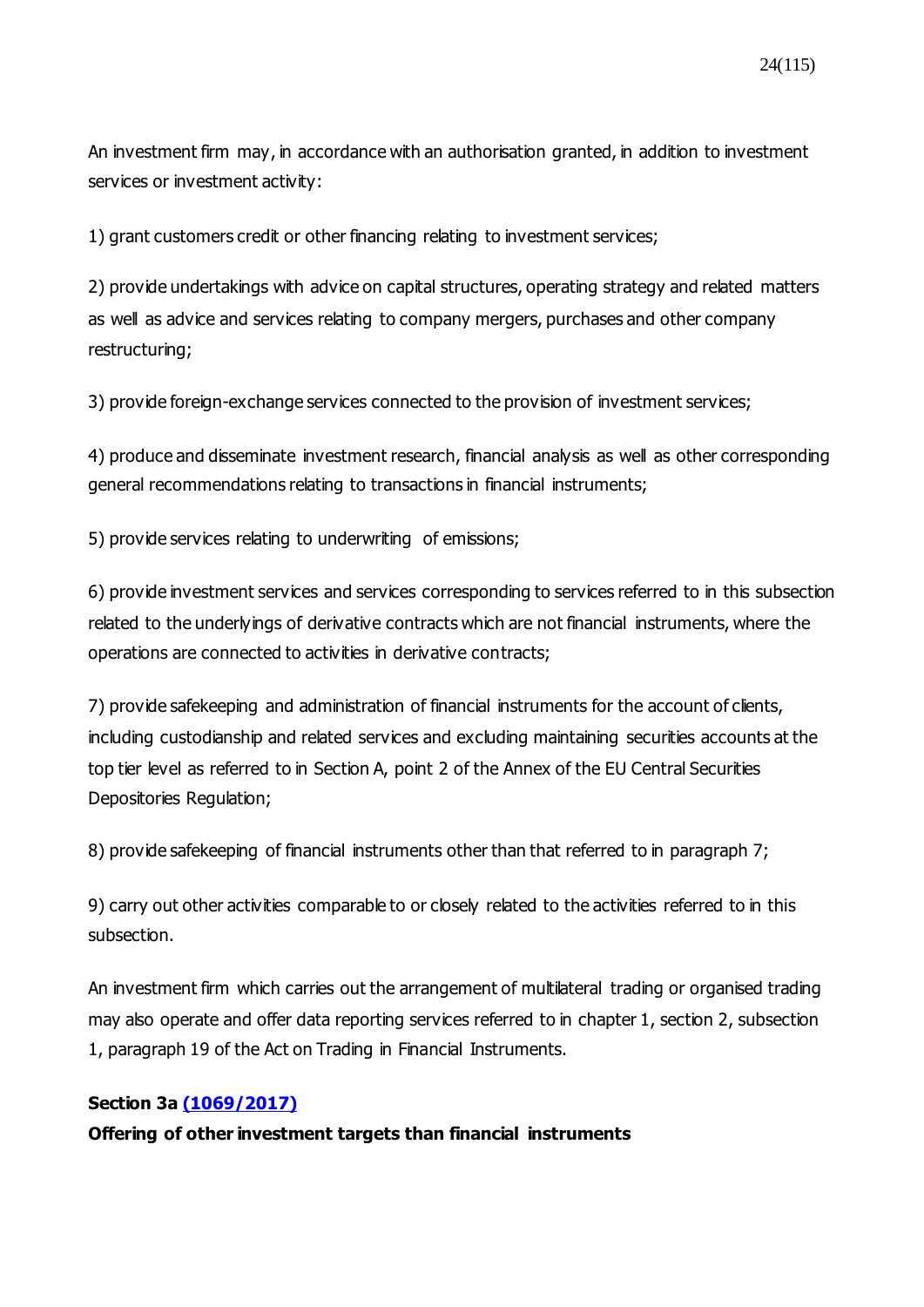If the authorisation of the investment firm includes the right to transmit or execute orders, or to provide asset management or investment advice, it may also provide services relating to other investment targets than financial instruments as well as investment and financial advice relating to that investment target. If the authorisation of the investment firm includes the right to provide safekeeping of financial instruments, it may also provide services in compliance with the authorisation relating to other investment targets than financial instruments. The transmission of crowdfunding concerning other than financial instruments shall be governed by the Crowdfunding Act [\(734/2016\)](https://www.finlex.fi/fi/laki/ajantasa/2016/20160734).

## **Section 4 Trade name**

An undertaking other than an investment firm may, in its trade name or otherwise in its activity, use the term banker or bankers only if it is evident that the use of the term does not misleadingly refer to the activities of an investment firm.

# **Section 5 (735/2016) Authority to issue decrees**

Further provisions on which investment targets shall be deemed the other investment targets referred to in section 3a may be issued by a Decree of the Ministry of Finance.

## **Chapter 3**

**Granting and withdrawal of the authorisation of an investment firm as well as the reliability of major owners**

## **Section 1 [\(1069/2017\)](https://www.finlex.fi/fi/laki/ajantasa/2012/20120747#a28.12.2017-1069)**

## **Application for authorisation**

The Financial Supervisory Authority shall grant the authorisation for the provision of investment services or performance of investment activity on application. If, under chapter 11, section 1, the investment firm has to belong to an investor compensation fund, hereinafter the compensation fund, the Financial Supervisory Authority shall, prior to deciding on the matter, request an opinion of the compensation fund on the application.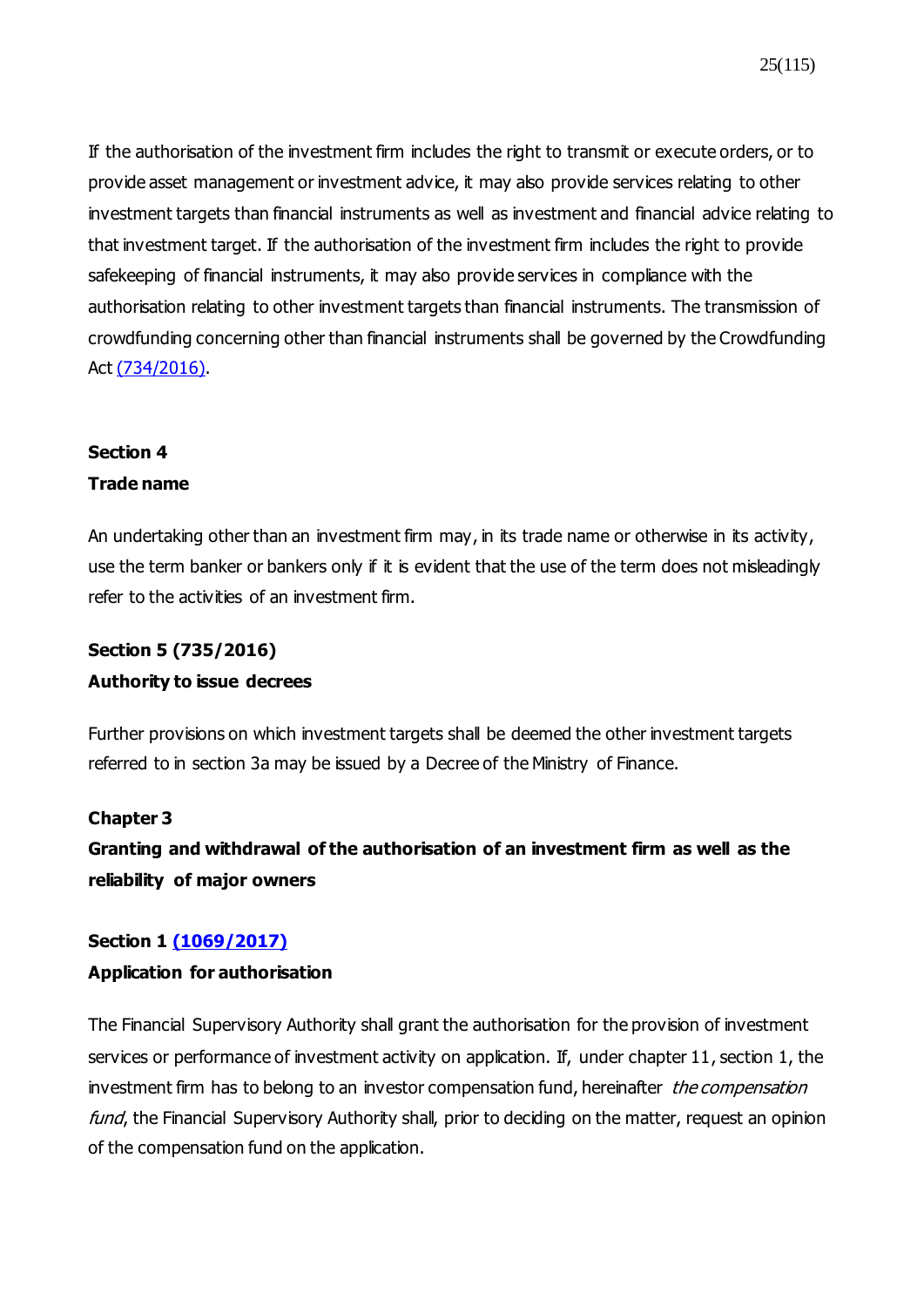The application shall be appended with a programme of operations of the investment firm setting out the types of services envisaged and the organisational structure as well as all information necessary to enable the Financial Supervisory Authority to satisfy itself that the investment firm complies with the requirements provided in this Act and the Commission Regulations and Decisions issued under the Markets in Financial Instruments Directive on the envisaged operations at the time of initial authorisation.

The Financial Supervisory Authority may issue further regulations on the information to be submitted in the application as well as on appendices to be enclosed with the application, unless otherwise provided in subsection 2.

If the organisation applying for an authorisation is a subsidiary of an investment firm, credit institution, market operator or insurance company authorised in another EEA Member State or a subsidiary of a parent company of such investment firm, credit institution or insurance company, an opinion of the foreign EEA supervisory authority shall be requested on the application. The same procedure shall apply if control in the organisation applying for the authorisation is exercised by the same natural or legal persons that exercise control over such investment firm, credit institution or insurance company. In the request for an opinion, the party submitting the opinion shall especially be requested to assess the suitability of the shareholders as well as the reputation and experience of the managers participating in the management of another undertaking belonging to the same group as well as notify any information regarding the said issues with relevance to the granting of the authorisation or the supervision of the investment firm.

#### **Section 2**

#### **Decision on the authorisation**

The application for authorisation shall be decided on within six months from receipt of the application or, if the application has been defective, from the date on which the applicant has submitted the documents and accounts necessary to decide the matter. A decision on the authorisation shall, however, be made within 12 months of receipt of the application. If the decision is not issued within the period laid down, the applicant may file an appeal with the Helsinki Administrative Court. The appeal shall, in that case, be deemed to concern a rejecting decision. A complaint may be filed until the decision has been issued. The Financial Supervisory Authority shall notify the appeal authority of the issuing of the decision if the decision is issued after the filing of the appeal. In other respects, the filing and handling of an appeal shall be governed by the provisions of the Administrative Judicial Procedure Act (586/1996).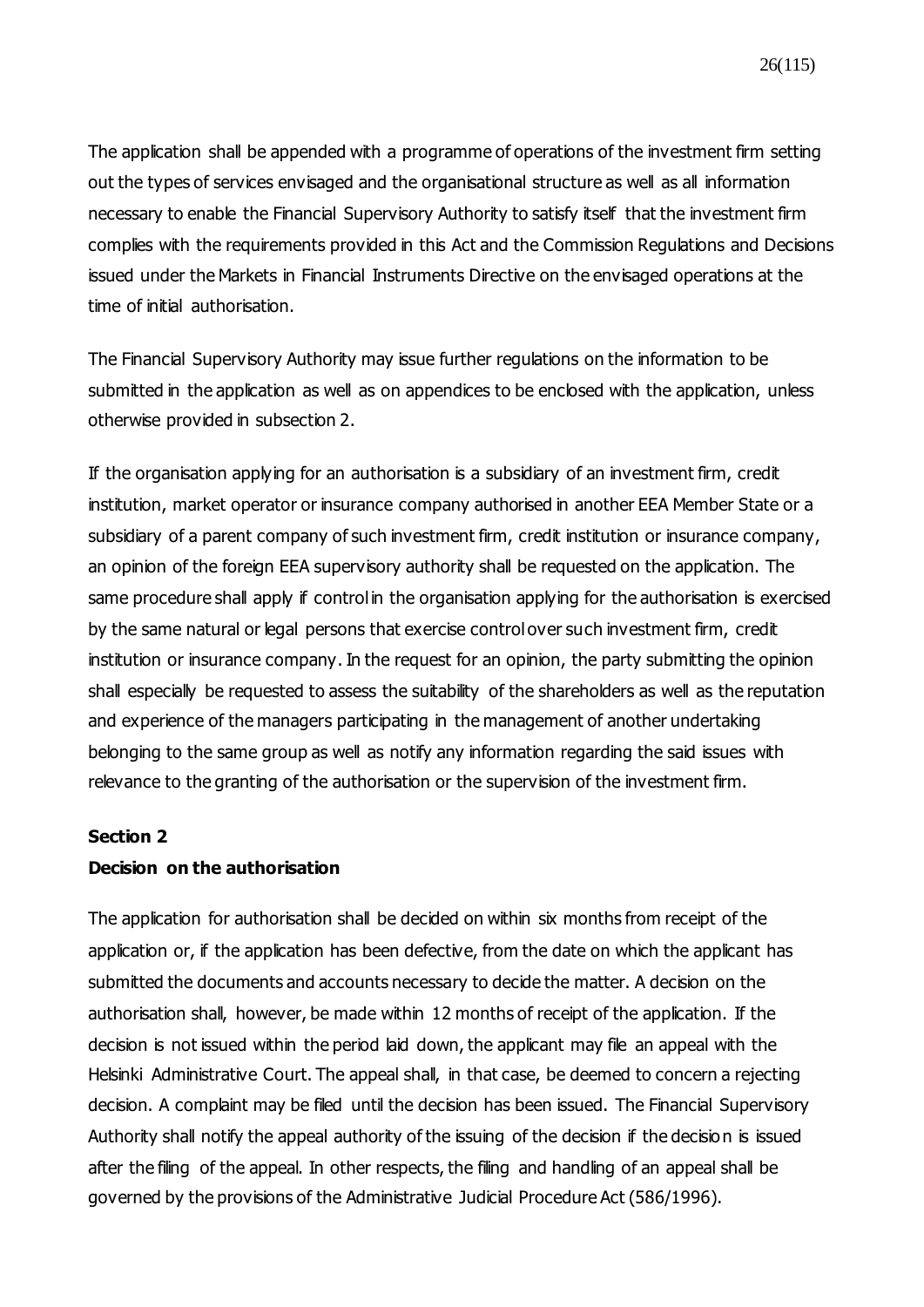The authorisation shall indicate the investment services and investment activities as well as the ancillary services referred to in chapter 2, section 3, subsection 1 which the investment firm has the right to provide and perform. The Financial Supervisory Authority may, after the granting of the authorisation, amend the authorisation at the request of the investment firm with regard to the services referred to therein and permitted to the investment firm. (1069/2017)

After hearing the applicant for an authorisation, the Financial Supervisory Authority may impose in the authorisation restrictions and conditions relating to the business of the investment firm and necessary for its supervision.

## **Section 3 [\(1069/2017\)](https://www.finlex.fi/fi/laki/ajantasa/2012/20120747#a28.12.2017-1069)**

## **Preconditions for the granting of an authorisation**

An authorisation shall be granted if, on the basis of the account received, it can be ascertained that the owners of the investment firm comply with the requirements provided in section 4 and that the investment firm complies with the requirements provided in chapters 6 and 6b; chapter 7, sections 1, 2, 4-9, 11-14 and 16; chapter 9, sections 1-5, 10 and 11; chapter 10 and in chapter 12, section 3, subsection 2. An investment firm which intends to operate an MTF or an OTF shall, in addition, comply with the requirements set on such operations in chapter 5, sections 1-8, 10, 15, 16 and 20-30 of the Act on Trading in Financial Instruments. An investment firm which carries out algorithmic trading or provides direct electronic access shall also comply with the requirements set on such activity in chapter 7a.

The authorisation may be granted also to an investment firm being established before its registration.

#### **Section 4**

## **Reliability of the major owners of an investment firm**

Anyone who holds a qualifying holding in an investment firm shall be reliable. The provisions of chapter 6a, section 1, subsection 3 shall be applied to the aggregation of the holding. [\(1069/2017\)](https://www.finlex.fi/fi/laki/ajantasa/2012/20120747#a28.12.2017-1069)

A person shall not be deemed reliable if he has:

1) with the last five years prior to the assessment been sentenced to imprisonment or within the last three years prior to the assessment to a fine for a crime which can be deemed to indicate that he is manifestly unsuitable to own an investment firm; or if he has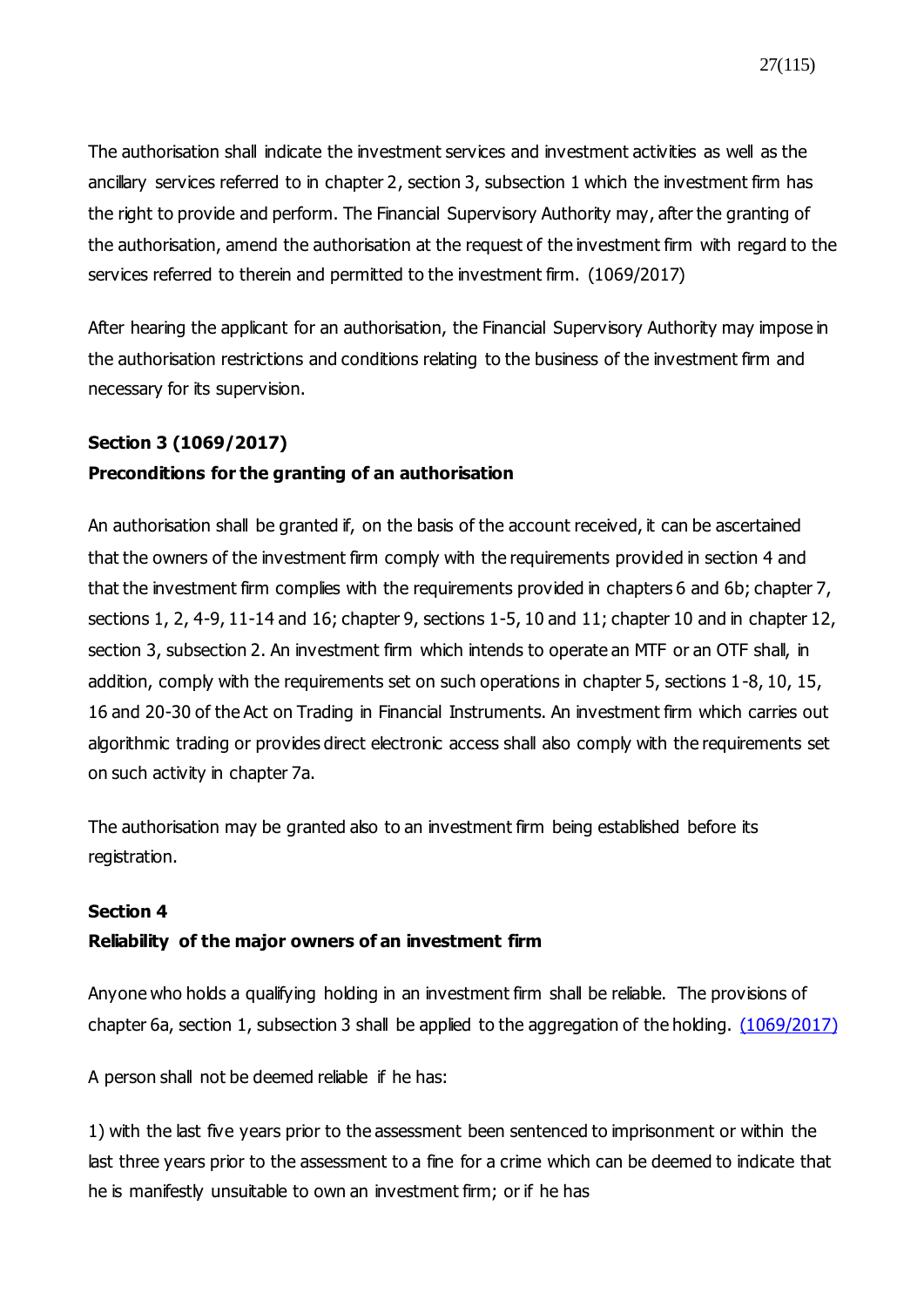28(115)

2) otherwise, through his earlier activity, indicated that he is manifestly unsuitable to own an investment firm.

If the judgment referred to in subsection 2, paragraph 1 has not become non-appealable, the person sentenced may, however, continue to exercise the decision-making power in the investment firm belonging to the owner of the investment firm if this, when assessing his earlier actions, the circumstances leading to the judgment and other relevant factors as a whole, can be deemed manifestly well-founded.

#### **Section 5**

### **Authorisation to a European company**

An authorisation shall also be granted to a European company referred to in Council Regulation (EC) No 2157/2001 on the Statute for a European company (SE), hereinafter the *SE Regulation*, which has been granted a corresponding authorisation in another EEA Member State and which is aiming to transfer its register office to Finland in accordance with Article 8 of the Regulation. The Financial Supervisory Authority shall request an opinion of the authority supervising the securities markets of the home State of the European company corresponding to the Financial Supervisory Authority on the application for authorisation. The same shall apply to the establishment of a European company by merger so that the receiving company whose registered office is in another State will be registered as a European company in Finland.

#### **Section 6**

#### **Registration of the authorisation**

The Financial Supervisory Authority shall notify the authorisation for registration in the Trade Register as well as notify the European Securities and Markets Authority and the Compensation Fund thereof.

The authorisation granted to an investment firm to be established and a European company transferring its registered office to Finland shall be registered simultaneously with the registration of the undertaking.

## **Section 7 Register of investment firms**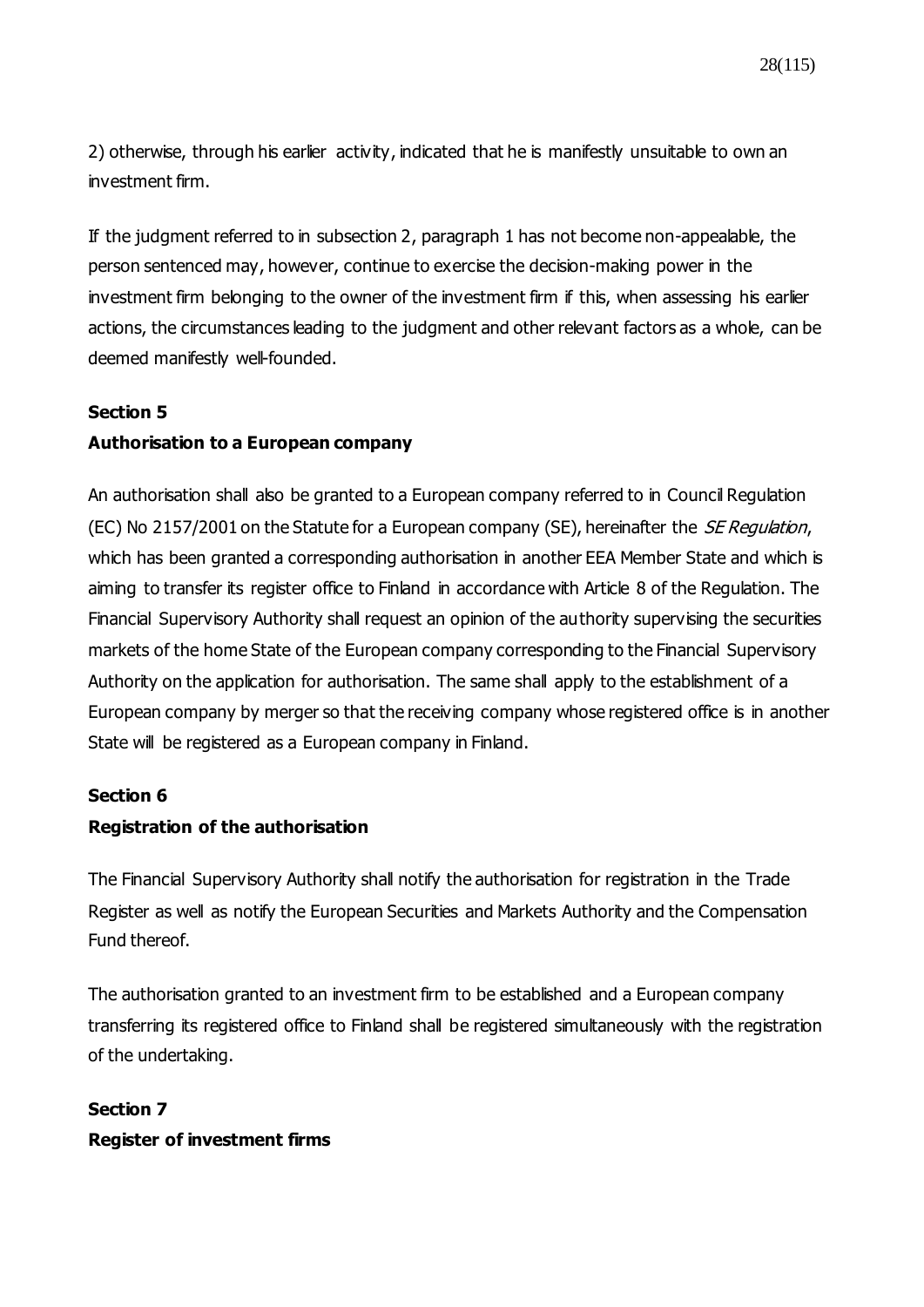The Financial Supervisory Authority shall keep a public register of investment firms, which shall contain information on the services for which the investment firm is authorised.

#### **Section 8**

#### **Commencement of activities and notification of changes [\(1069/2017\)](https://www.finlex.fi/fi/laki/ajantasa/2012/20120747#a28.12.2017-1069)**

Unless otherwise ordered in the terms of the authorisation, an investment firm may commence its activities as soon as the authorisation is granted and, if the authorisation is granted for an undertaking to be established, after the investment firm has been registered.

The investment firm shall notify the Financial Supervisory Authority of any material changes to the conditions for initial authorisation. [\(1069/2017\)](https://www.finlex.fi/fi/laki/ajantasa/2012/20120747#a28.12.2017-1069)

#### **Section 9**

#### **Withdrawal of the authorisation and restriction of activities**

The withdrawal of the authorisation and the restriction of activities shall be governed by sections 26 and 27 of the Act on the Financial Supervisory Authority. The Financial Supervisory Authority shall notify the withdrawal of the authorisation to be registered as well as notify the European Securities and Markets Authority and the Compensation Fund thereof.

#### **Chapter 4**

**Establishment of a branch of a foreign EEA investment firm and provision of services in Finland as well as provision of services of a foreign EEA credit institution in Finland [\(1069/2017\)](https://www.finlex.fi/fi/laki/ajantasa/2012/20120747#a28.12.2017-1069)**

## **Section 1 [\(1069/2017\)](https://www.finlex.fi/fi/laki/ajantasa/2012/20120747#a28.12.2017-1069) Starting a branch or using a tied agent**

A foreign EEA investment firm and a foreign EEA credit institution may provide investment services or perform investment activity as well as provide ancillary services in Finland by establishing a branch in Finland or by using a tied agent established in Finland if the foreign EEA investment firm or the foreign EEA credit institution has not established a branch in Finland and provided that the services provided and the activity performed by the foreign EEA investment firm or the foreign EEA credit institution are covered by the authorisation granted in its home Member State. Ancillary services may only be provided together with an investment service or an investment activity.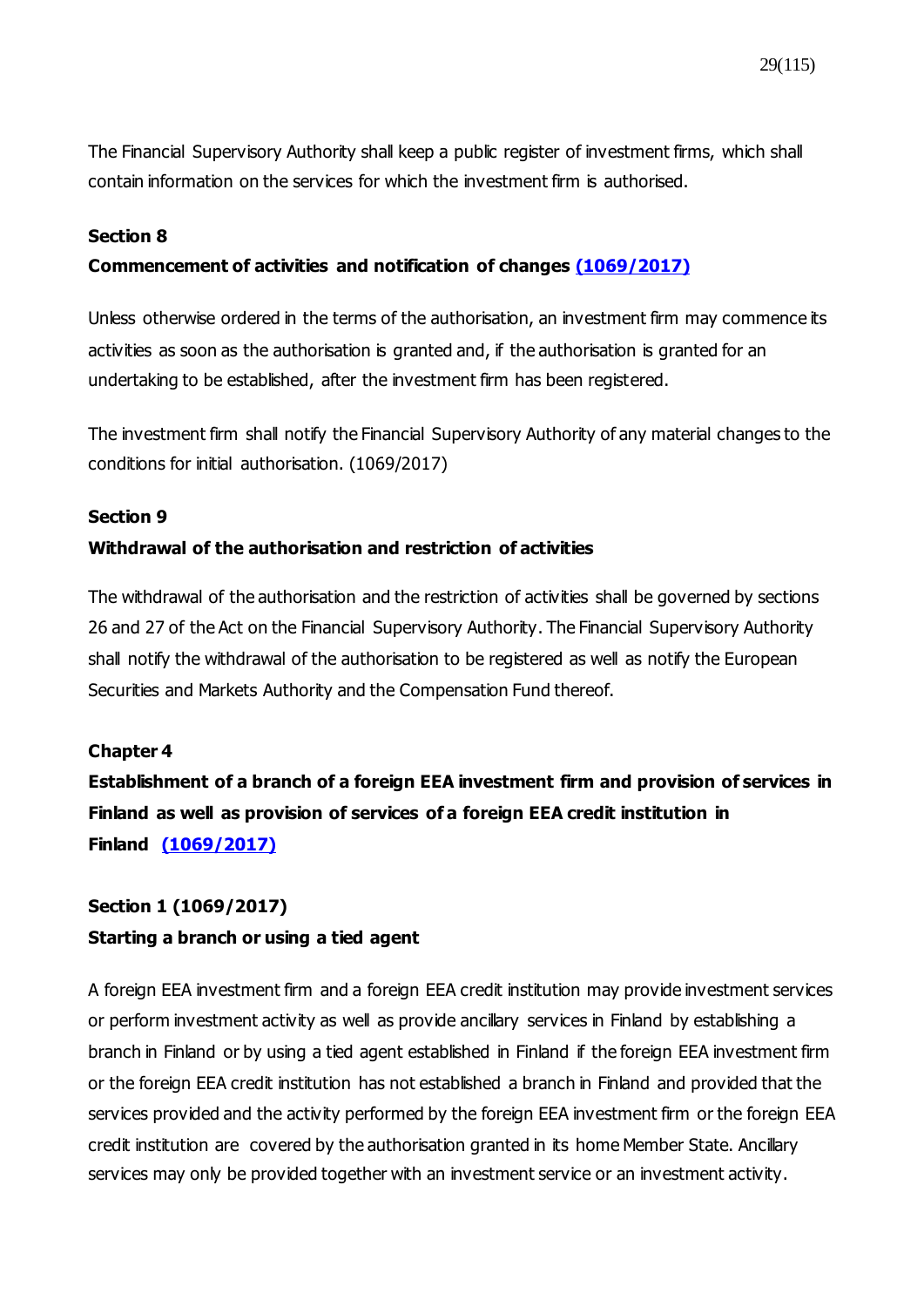30(115)

A foreign EEA investment firm may establish a branch or start using the tied agent referred to in subsection 1 after the Financial Supervisory Authority has received a notification thereon from the EEA supervisory authority of the home Member State of the investment firm. The notification shall include the following information and accounts:

1) information on the establishment of a branch in Finland and the address and contact information of the branch, or the EEA Member State within the territory of which the foreign EEA investment firm has not established a branch but plans to use a tied agent established there in Finland;

2) the investment services to be provided or the investment activity to be performed as well as the ancillary services to be provided as set out in Annex I of the Markets in Financial Instruments Directive;

3) the organisational structure of the branch and the use of a tied agent as well as the identity of the tied agents it intends to use;

4) where one or more tied agents referred to in paragraph 1 are to be used, a description of the intended use of the tied agent or agents and an organisational structure, which includes reporting lines and indicates how the agents fit into the corporate structure of the investment firm;

5) the address in Finland from which documents may be obtained;

6) the names of the persons responsible for the activities of the branch or of the tied agent;

7) the cover system intended for the protection of the investors of the branch or its absence.

A branch may be established and it may commence its activities on a date decided by the Financial Supervisory Authority, however, at the latest within two months from receipt by the Financial Supervisory Authority of the information referred to in subsection 2. The provisions above shall correspondingly apply to the commencement of the activities of a tied agent.

The provisions of subsection 1 on the right of an EEA investment firm to provide investment services or to perform investment activity as well as to provide ancillary services in Finland through a branch or by using a tied agent established in Finland and the provisions of subsection 2 on the notification relating to the use of a tied agent shall correspondingly apply to a foreign EEA credit institution.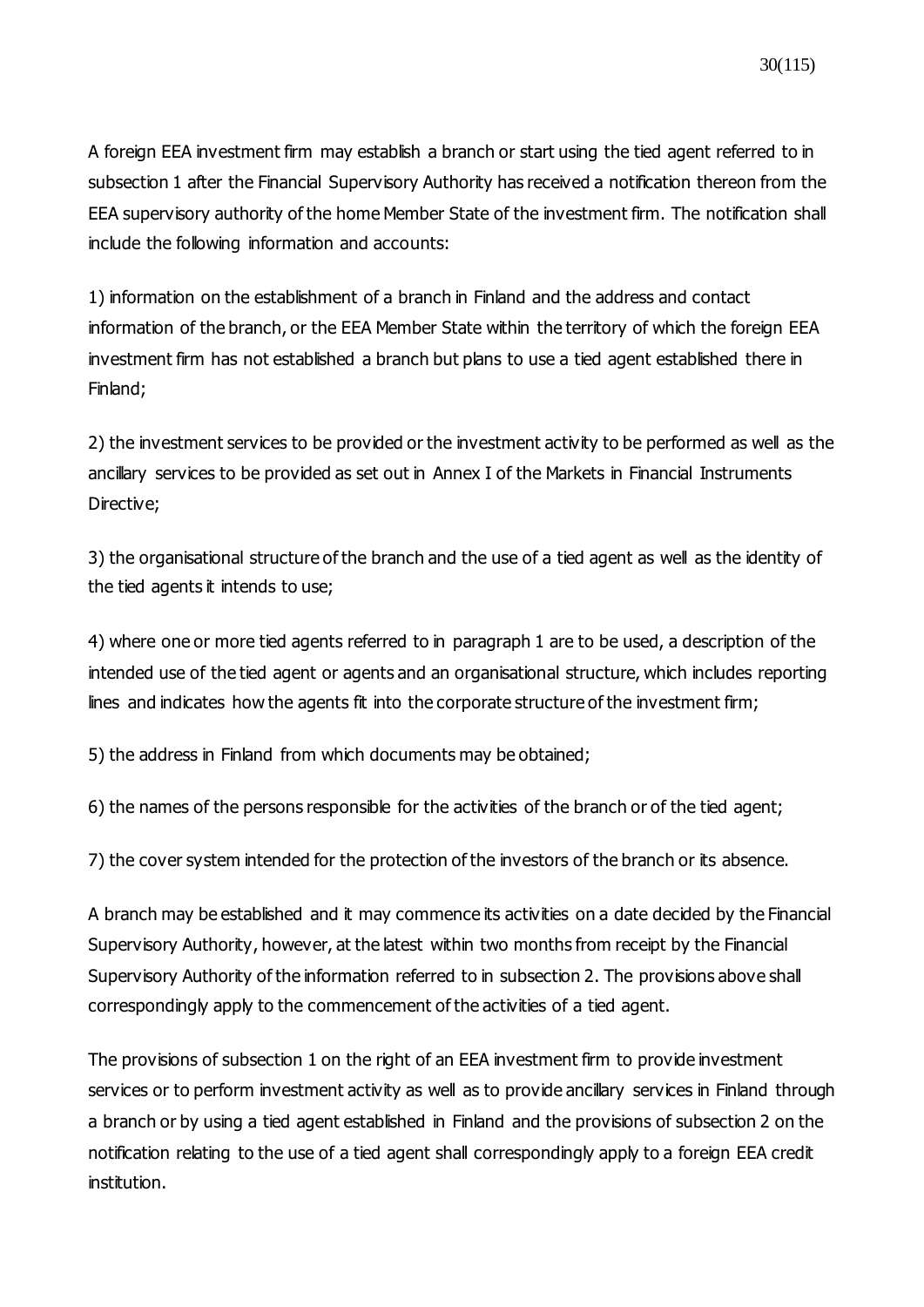A foreign EEA credit institution which intends to use a tied agent referred to in subsection 4 may commence to use the tied agent after the Financial Supervisory Authority has received a notification including the information referred to in subsection 2 from the EEA supervisory authority of the home Member State of the credit institution. The use of a tied agent may commence on a date decided by the Financial Supervisory Authority, however, at the latest within two months from receipt by the Financial Supervisory Authority of the information referred to in subsection 2.

In the event of a change in the information communicated in accordance with subsections 2 and 4, the foreign EEA investment firm and the foreign EEA credit institution may implement the change after the Financial Supervisory Authority has been informed of the change by the EEA supervisory authority of the home Member State of said investment firm or credit institution.

## **Section 2 [\(1069/2017\)](https://www.finlex.fi/fi/laki/ajantasa/2012/20120747#a28.12.2017-1069)**

## **Provision of investment services without establishing a branch**

A foreign EEA investment firm and a foreign EEA credit institution shall have the right to provide investment services or to perform investment activity as well as to provide ancillary services in Finland without establishing a subsidiary or a branch, provided that said services and investment activity are covered by its authorisation.

An undertaking referred to in subsection 1 above shall have the right to provide ancillary services only in connection with the provision of investment services or the performance of investment activity unless otherwise provided elsewhere in the law.

A foreign EEA investment firm may commence the provision of investment services or the performance of investment activity in Finland when the Financial Supervisory Authority has received from a foreign EEA supervisory authority a notification including at least the following:

1) information on the intention to operate in Finland;

2) a programme of operations including information on the investment services to be provided or the investment activity to be performed and the ancillary services to be provided as well as information on whether the undertaking intends to use tied agents established in its home Member State and the identity of any tied agents.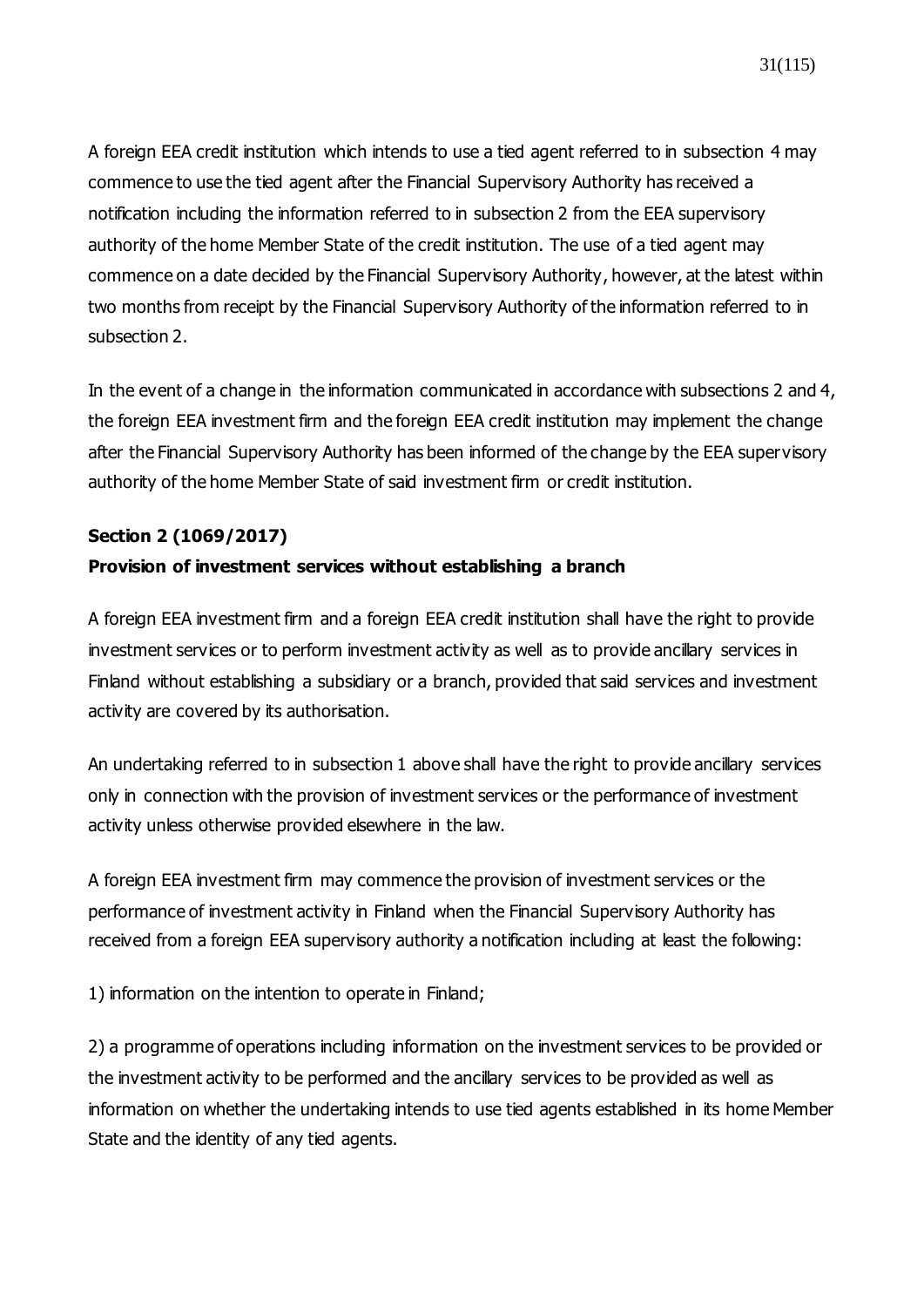If a foreign EEA investment firm intends to use tied agents established in its home Member State for the provision of investment services or the performance of investment activity in Finland, it may commence the provision of services or the performance of activities after the Financial Supervisory Authority has received from the foreign EEA supervisory authority information on the identity of the tied agents that the undertaking intends to use in Finland. The Financial Supervisory Authority shall make public this information.

The provisions of subsection 4 shall be applied to a foreign EEA credit institution which intends to perform the activities referred to in subsection 1 in Finland through a tied agent established in its home Member State.

In the event of a change in the information communicated in accordance with subsections 3 and 4, the foreign EEA investment firm may implement the change after the Financial Supervisory Authority has been informed of the change by the EEA supervisory authority of the home Member State of said investment firm. The provisions above shall correspondingly apply to an EEA credit institution in the event of a change in the information communicated in accordance with subsection 5.

A foreign EEA investment firm and a foreign EEA credit institution may offer investment firms, credit institutions and other persons established in Finland a direct possibility to trade on an MTF or on an OTF after the Financial Supervisory Authority has received from the foreign EEA supervisory authority information on the commencement of activities as well as on where and how the possibility to trade is intended to be offered. The Financial Supervisory Authority shall have the right to request from said authority information on the investment firms, credit institutions and other persons whom the foreign EEA investment firm or the foreign EEA credit institution has granted the rights of a trading party on an MTF.

#### **Section 3**

## **Restriction and prohibition of the activities of a branch and cross-border provision of investment services**

If, despite the measures implemented by the foreign EEA supervisory authority, a foreign EEA investment firm continues its activities in violation of the provisions or regulations in Finland, the Financial Supervisory Authority shall undertake the measures necessary to prevent the continuation of such activities that endanger the protection of investors or the reliable operations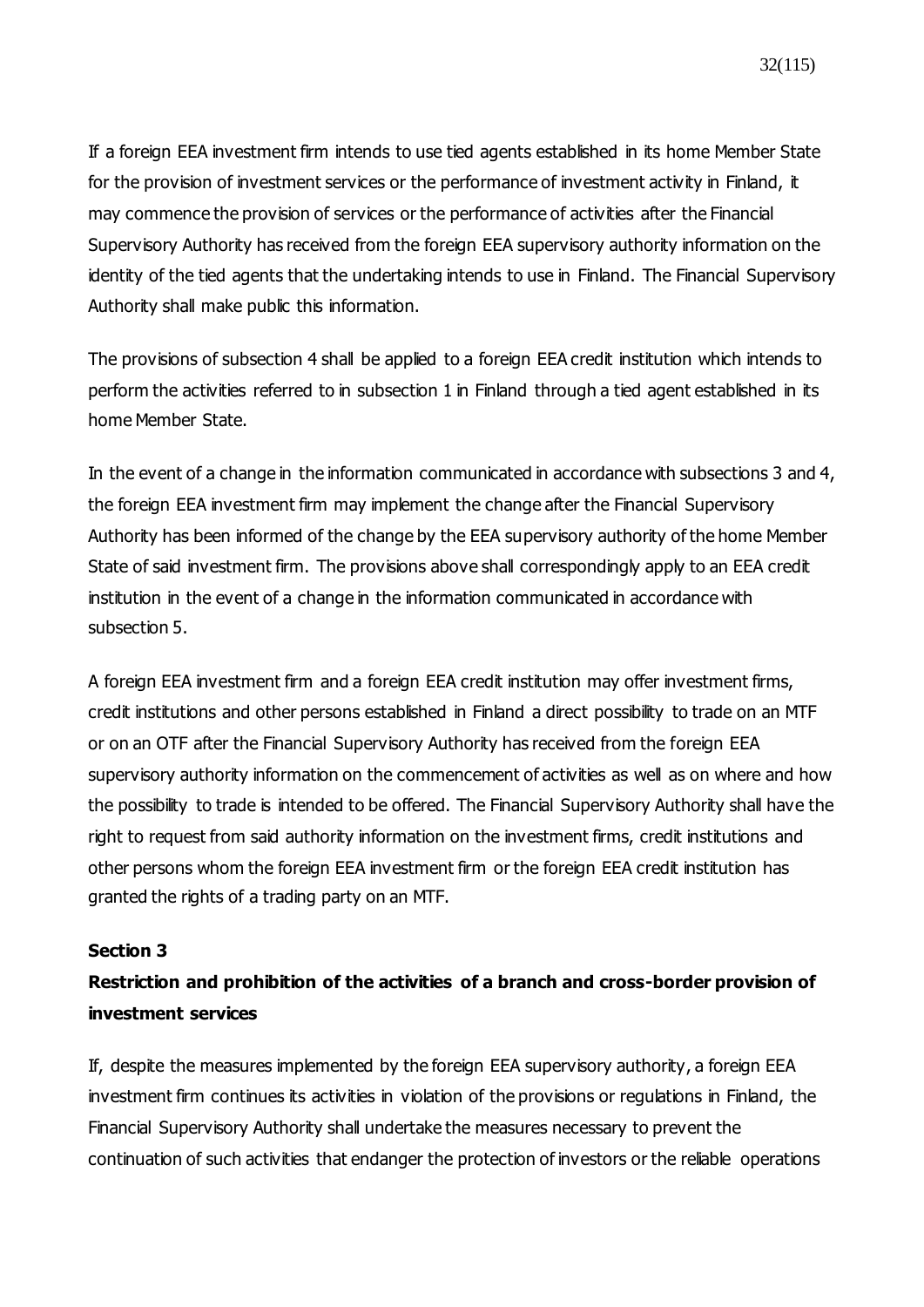of the markets. Where necessary, the Financial Supervisory Authority may prohibit the commencement of new business transactions.

The right of the Financial Supervisory Authority to prohibit the continuance of the activity of a branch and the provision of investment services in full or in part shall also be governed by section 61 of the Act on the Financial Supervisory Authority.

# **Chapter 5 [\(1069/2017\)](https://www.finlex.fi/fi/laki/ajantasa/2012/20120747#a28.12.2017-1069) Establishment of a third-country investment firm and provision of services in Finland**

### **Section 1 [\(1069/2017\)](https://www.finlex.fi/fi/laki/ajantasa/2012/20120747#a28.12.2017-1069)**

## **Preconditions for the establishment of a branch**

A third-country firm that intends to provide investment services or to perform investment activity as well as to provide ancillary services to clients referred to in chapter 1, section 23, subsections 3 and 4 in Finland, shall establish a branch in Finland and apply for an authorisation to the branch from the Financial Supervisory Authority.

The preconditions for the granting of an authorisation to a branch shall be that:

1) the provision of services or the performance of investment activities for which the third-country firm applies an authorisation shall be subject to an authorisation and supervision in the third country where the firm is established;

2) the third-country firm is authorised in the third country to provide the services and to perform the activities referred to in paragraph 1, whereby the competent authority pays due regard to any recommendations by the Financial Action Task Force (FAFT) in the context of anti-money laundering and countering the financing of terrorism;

3) cooperation arrangements, including provisions regulating the exchange of information between authorities for the purpose of preserving the integrity of the market and protecting investors, are in place between the Financial Supervisory Authority and the competent authorities in the third country;

4) the third country and Finland have signed an agreement, that fully complies with the standards laid down in Article 26 of the OECD (Organisation for Economic Cooperation and Development)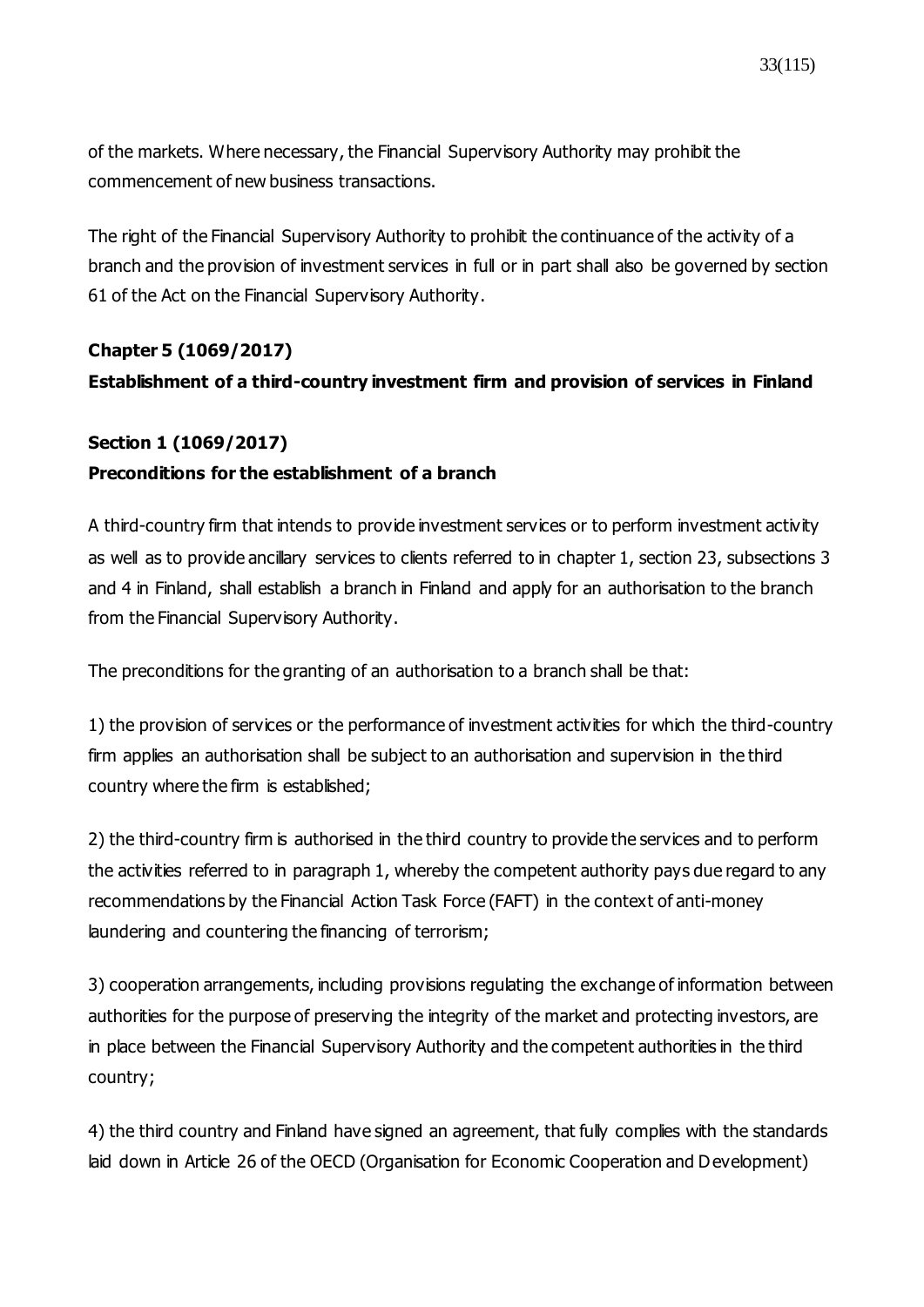Model Tax Convention on Income and on Capital and ensures an effective exchange of information in tax matters, including multilateral tax agreements, if any;

5) sufficient initial capital is at the free disposal of the branch;

6) one or more natural persons are appointed to the management of the branch and they all comply with the requirements provided in chapter 7 of the Act on Credit Institutions, referred to in chapter 6b, section 1, and provided in chapter 6b, section 4 relating to the reliability and repute of the management;

7) the third-country firm belongs to a scheme corresponding to the investor-compensation scheme laid down in Directive 97/9/EC of the European Parliament and of the Council on investorcompensation schemes, or the branch subject to the application for authorisation belongs to the investor-compensation fund referred to in chapter 11.

### **Section 2 [\(1069/2017\)](https://www.finlex.fi/fi/laki/ajantasa/2012/20120747#a28.12.2017-1069)**

### **Information to be given in the application for authorisation of a branch**

The application for authorisation of a branch shall be appended with the following information and accounts:

1) all relevant details of the third-country firm, such as the name, legal form, registered office, address information, members of the management body, relevant shareholders and an account of the authorisation granted to it;

2) the name of the authority responsible for the supervision of the third-country firm in the third country and, in case there are several, the details of the respective areas of competence of the authorities;

3) a programme of operations indicating the investment services to be provided or the investment activity to be performed as well as the ancillary services to be provided, the organisational structure of the branch and a description of any outsourcing of essential functions to third parties;

4) the names of the persons responsible for the management of the branch and information on how these persons meet the requirements referred to in section 1, subsection 2, paragraph 6;

5) information about the initial capital at the free disposal of the branch;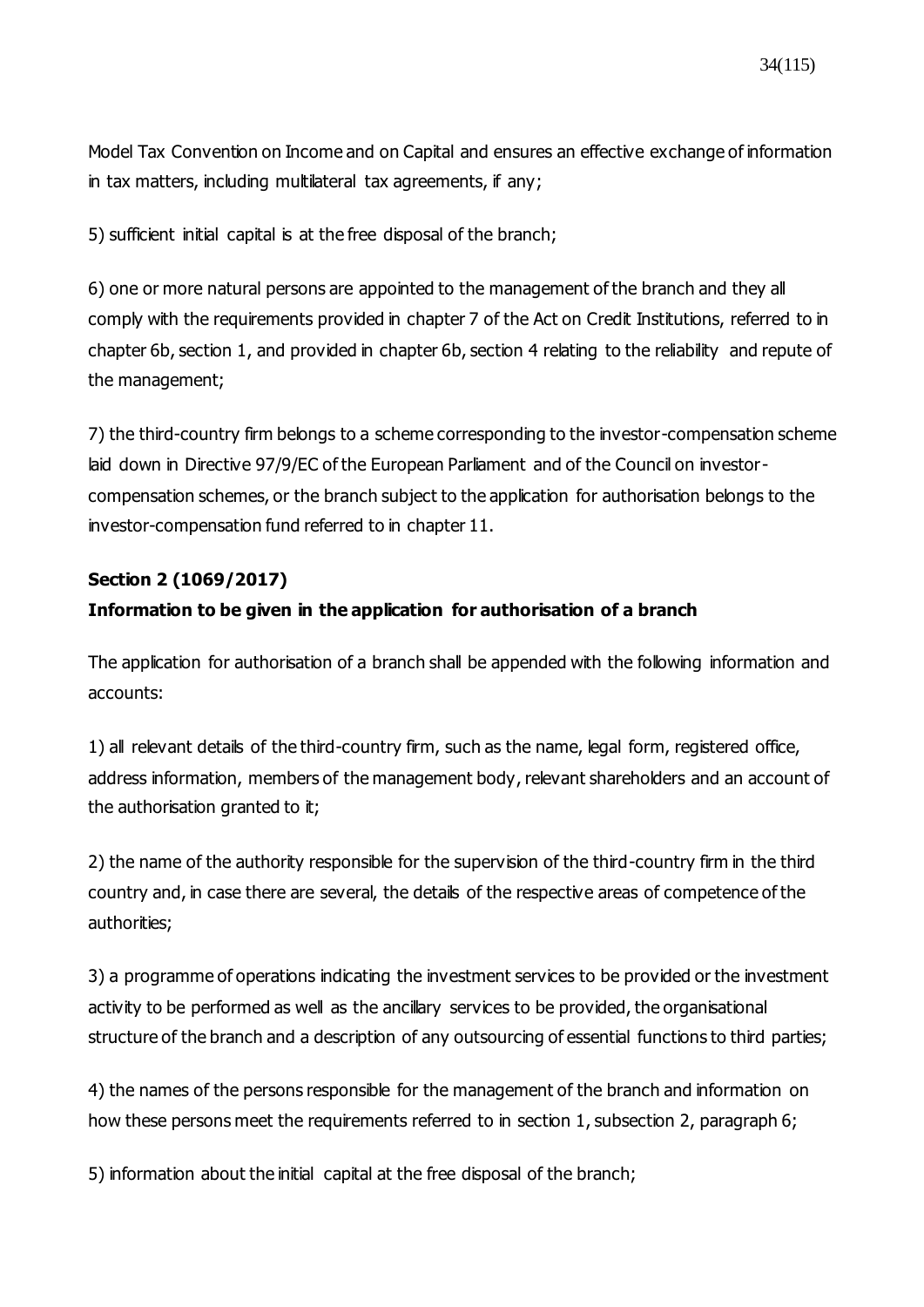6) an account of the cover provided by the investor-compensation scheme of the third country or of its application for membership in the investor compensation fund for the branch.

A statement of the investor-compensation fund shall be requested on the application for authorisation.

Further provisions on the contact information and on the accounts to be appended to the application may be given by decree of the Ministry of Finance.

# **Section 3 [\(1069/2017\)](https://www.finlex.fi/fi/laki/ajantasa/2012/20120747#a28.12.2017-1069) Granting an authorisation of a branch**

The Financial Supervisory Authority shall grant an authorisation to a branch of a third-country firm if the preconditions for the granting of the authorisation provided in chapter 1, section 7, subsection 1 and section 13, subsection 1, paragraphs 2, 9 and 10 as well as in section 1 of this chapter are met.

When granting the authorisation of a branch, it shall be assessed whether the investorcompensation scheme of the home State of the firm corresponds to the level and scope of the protection offered by the compensation fund. When granting the authorisation, the Financial Supervisory Authority may decide on the membership of the branch in the compensation fund.

The decision on the authorisation of a branch shall be governed by the provisions of chapter 3, section 2 on the decision on the authorisation of an investment firm. The Financial Supervisory Authority shall, within 10 working days from receipt of the application for an authorisation, notify the applicant of the deadlines and the possibility to appeal laid down in chapter 3, section 2, subsection 1.

The authorisation of a branch entitles to carry out the activity in one or several places of business.

## **Section 4 [\(1069/2017\)](https://www.finlex.fi/fi/laki/ajantasa/2012/20120747#a28.12.2017-1069)**

## **Exemption from the requirement for authorisation of a branch**

If a third-country firm provides investment services or performs investment activities in a certain financial instrument to a client referred to in section 1, subsection 1 at its own exclusive initiative, the requirement for authorisation of a branch provided in said subsection shall not apply to the provision of said service or the performance of investment activity to said client or to the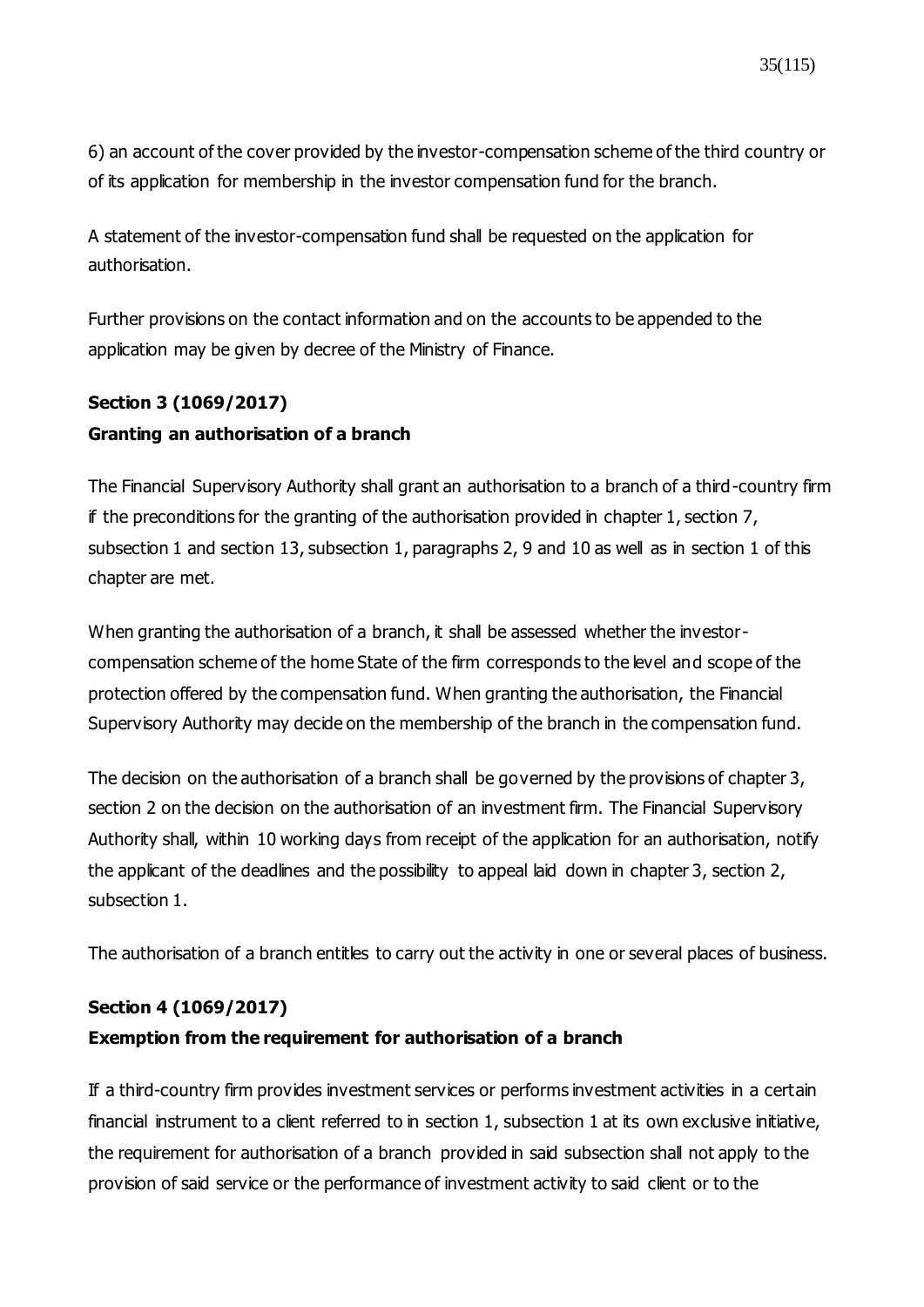relationship specifically relating to the provision of said service or the performance of said activity. A third-country firm may not market otherwise than through the branch other new categories of investment products or investment services to said client.

### **Section 5 [\(1069/2017\)](https://www.finlex.fi/fi/laki/ajantasa/2012/20120747#a28.12.2017-1069)**

## **Withdrawal of authorisation and restriction of activities of a branch**

The withdrawal of an authorisation and the restriction of activities under an authorisation of a branch of a third-country firm shall be provided in sections 26 and 27 of the Act on the Financial Supervisory Authority. The Financial Supervisory Authority shall also, without delay, withdraw the authorisation of a branch if the supervisory authority of the third country has withdrawn the authorisation of the third-country firm.

## **Section 6 (1069/2017) Termination of activity of a branch**

When the Financial Supervisory Authority withdraws the authorisation of a branch of a thirdcountry firm, the activity of the branch shall be terminated without delay. The provisions elsewhere in the law on the supervision of a branch shall be applied to the supervision of a branch upon the termination of its activity until the notification referred to in subsection 2 has been filed and the obligations of the firm to the clients of the branch have been performed.

The third-country firm shall, at the earliest opportunity after the termination of the activities of its branch, inform the clients of the branch of the manner in which the obligations of the branch to the clients shall be performed. The Financial Supervisory Authority shall, where necessary, issue further regulations on the procedure referred to in this subsection.

The provisions of subsection 1 on the supervision of a branch and on the duty to notify of the third-country firm in subsection 2 as well as on the competence of the Financial Supervisory Authority to issue further regulations in subsection 2 shall also be applied in restricting the activities of a branch in the manner provided for in section 5 or in section 27 of the Act on the Financial Supervisory Authority.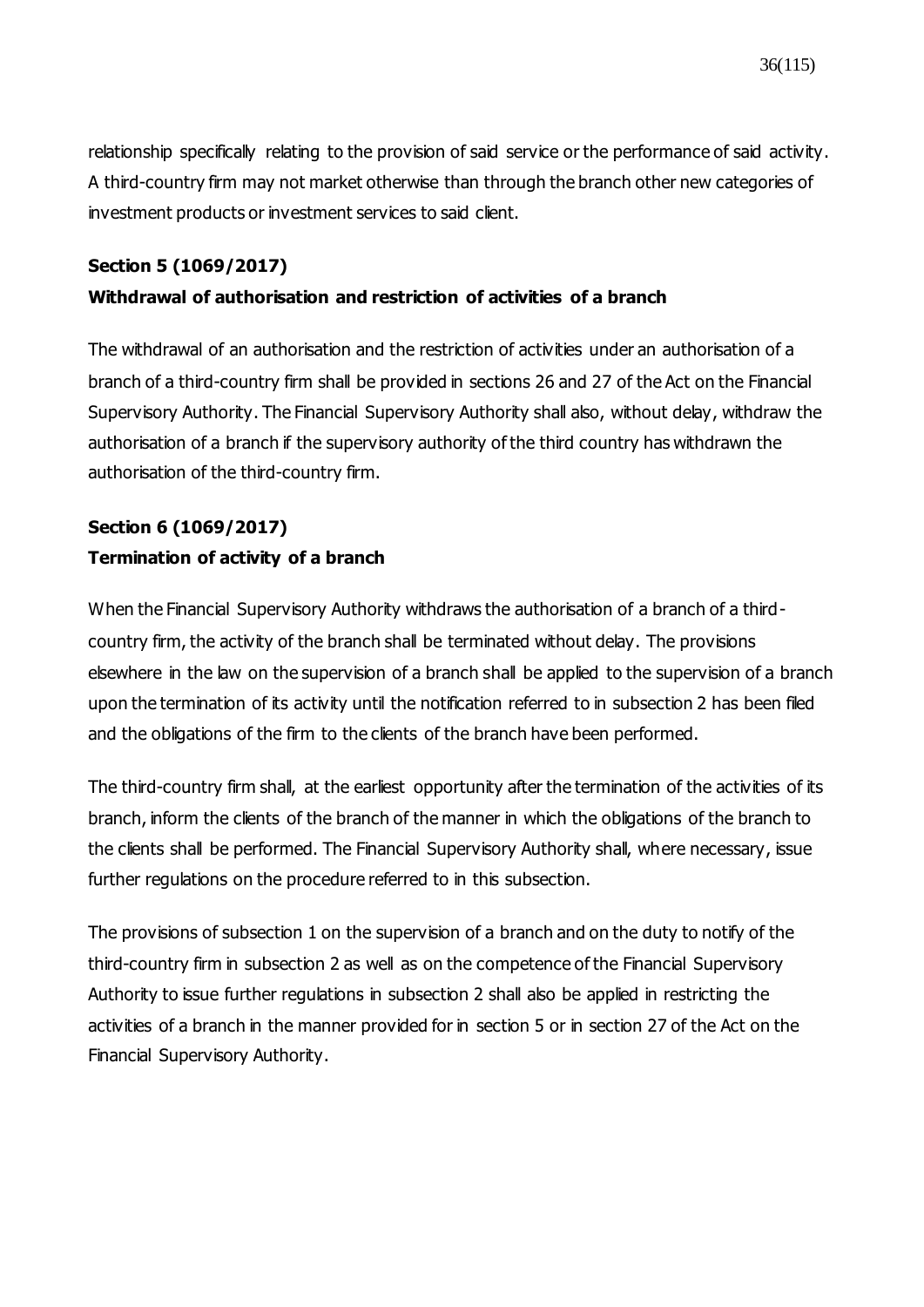### **Section 7 [\(1069/2017\)](https://www.finlex.fi/fi/laki/ajantasa/2012/20120747#a28.12.2017-1069)**

### **Provision of services by a third-country firm without establishing a branch**

Article 46 of the EU Markets in Financial Instruments Regulation provides for the right of a thirdcountry firm to provide investment services or to perform investment activities with or without ancillary services to eligible counterparties and to professional clients referred to in Annex II, Part I of the Markets in Financial Instruments Directive established in the Union without establishing a branch if the firm is registered in the register of third-country firms kept by ESMA and referred to in Article 48 and for the equivalence decision adopted by the Commission, which is a condition for registration, and the other conditions for registration.

Article 47, paragraph 3 of the Regulation referred to in subsection 1 above provides for the right of a third-country firm established in a country whose legal and supervisory framework has been recognised to be effectively equivalent in accordance with subsection 1 and which has been granted the authorisation of a branch in a Member State in accordance with Article 39 of the Markets in Financial Instruments Directive to be able to provide the services and functions covered by its authorisation to eligible counterparties and professional clients referred to in subsection 1 in other Member States of the Union without establishing a branch.

#### **PART II**

# **OPERATING CONDITIONS, CORPORATE GOVERNANCE AND ORGANISATION [\(1069/2017\)](https://www.finlex.fi/fi/laki/ajantasa/2012/20120747#a28.12.2017-1069)**

### **Chapter 6**

**Financial operating conditions of the provision of investment services and supervision of financial soundness**

**Section 1 [\(1069/2017\)](https://www.finlex.fi/fi/laki/ajantasa/2012/20120747#a28.12.2017-1069) Minimum capital**

The share capital of an investment firm shall be at least EUR 730,000 unless otherwise provided below. The share capital of an investment firm, notwithstanding an investment firm referred to in subsection 5 that offers only transmission of orders or investment advice, shall consists of one or more items set out in Article 26, paragraph 1, subparagraphs a-e of the EU Capital Requirements Regulation.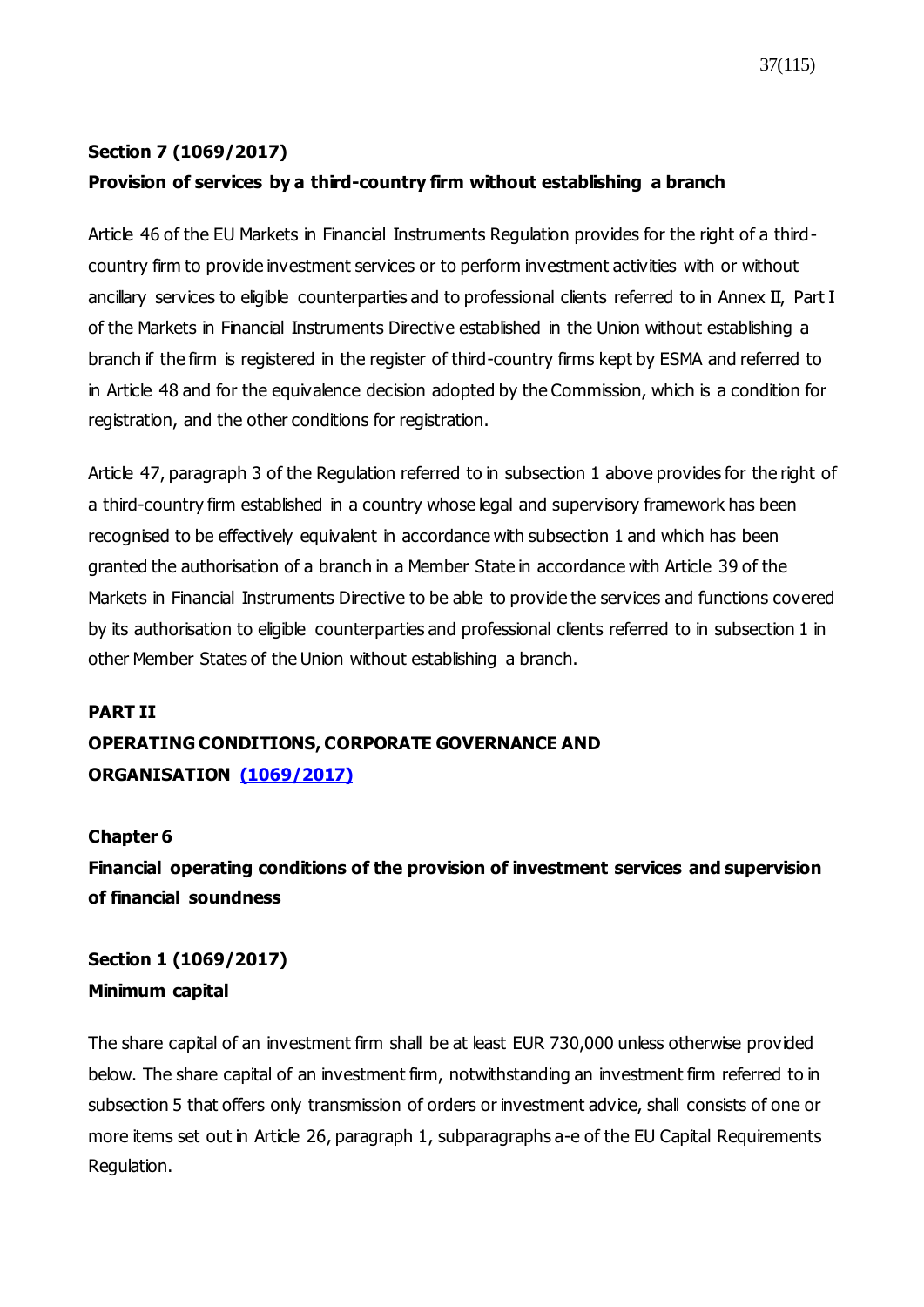The share capital of an investment firm that does not deal on own account or carry out underwriting or the arrangement of multilateral trading or organised trading but is authorised to hold client funds shall be at least EUR 125,000.

The share capital of an investment firm that provides investment services in derivative contracts relating solely to commodities markets and referred to in chapter 1, section 14, subsection 1, paragraphs 4-6, in financial contracts for differences referred to in paragraph 8 or in derivative contracts referred to in paragraph 9 shall be at least EUR 125,000.

The share capital of an investment firm referred to in subsection 2, which is not authorised to hold client funds, shall be at least EUR 50,000.

The share capital of an investment firm that only provides transmission of orders, execution of orders, asset management or investment advice as investment services and is not authorised to provide the ancillary service referred to in chapter 2, section 3, subsection 1, paragraph 7 or to hold client funds shall be:

1) a share capital of at least EUR 50,000;

2) an indemnity insurance covering all EEA Member States against liability for which the investment firm is liable under this Act, representing at least EUR 1,000,000 for each claim and in aggregate EUR 1,500,000 per year for all claims; or

3) a combination of the share capital in accordance with paragraph 1 and an indemnity insurance in accordance with paragraph 2 in a form resulting in a level of coverage equivalent to paragraph 1 or 2.

If an investment firm providing services referred to in subsection 4 acts as an insurance broker referred to in the Act on Insurance Distribution (234/2018), the undertaking shall, in addition to that provided for in the said Act, have: (243/2018)

1) a share capital of at least EUR 25,000;

2) an indemnity insurance covering all EEA Member States against liability for which the investment firm is liable under this Act, representing at least EUR 500,000 for each claim and in aggregate EUR 750,000 per year for all claims; or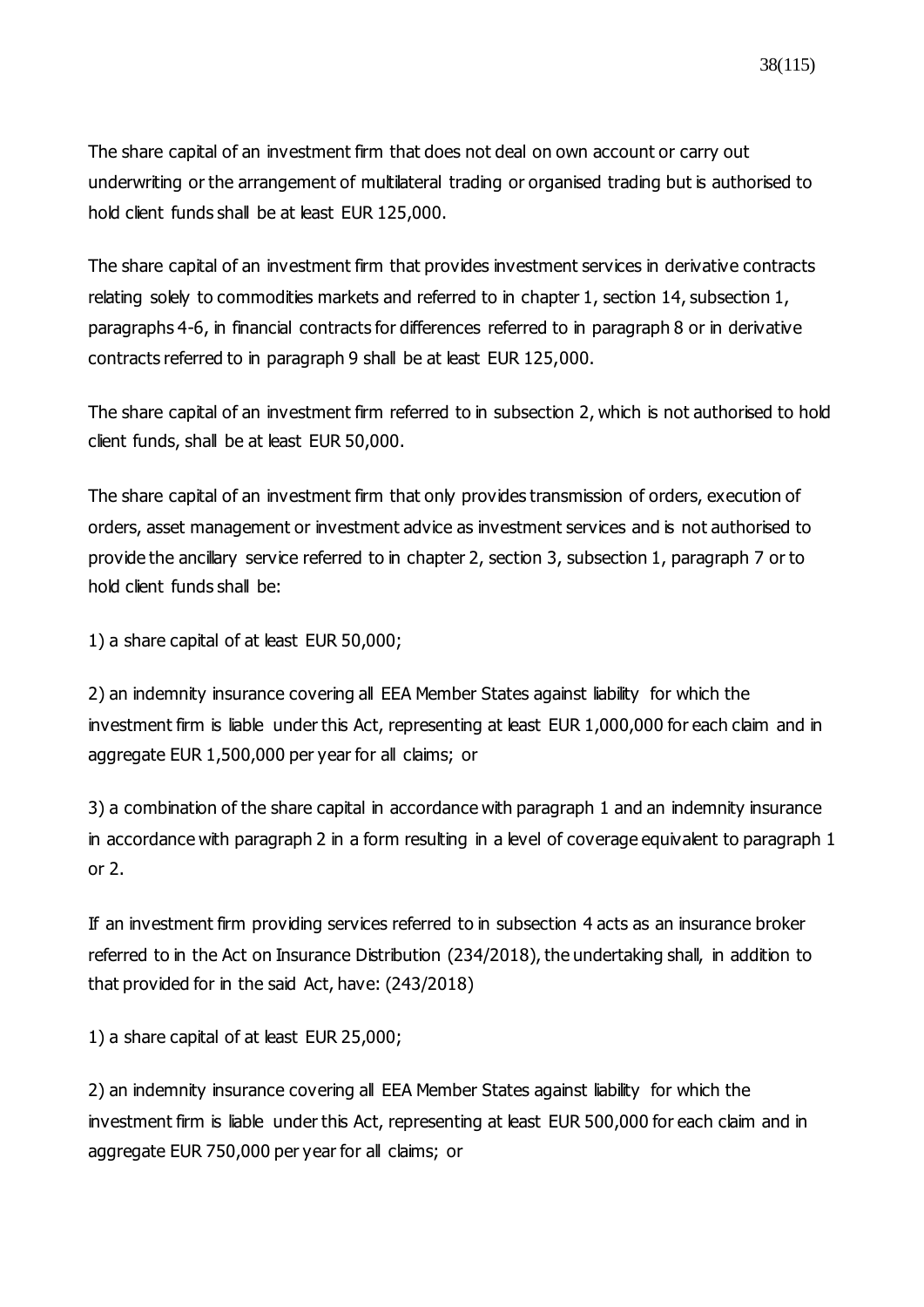39(115)

3) a combination of the share capital in accordance with paragraph 1 and an indemnity insurance in accordance with paragraph 2 in a form resulting in a level of coverage equivalent to paragraph 1 or 2.

The share capital shall be subscribed in full when the authorisation is granted.

# **Section 2 [\(623/2014\)](https://www.finlex.fi/fi/laki/ajantasa/2012/20120747#a8.8.2014-623) Financial stability and its supervision**

The financial operating conditions and the supervision of the financial position of an investment firm as well as the granting of exemptions relating thereto shall be governed by the provisions of chapter 5, section 15 and chapters 9, 9a, 10 and 11 of the Act on Credit Institutions. In derogation from the provisions of chapter 10, section 2 of said Act, an investment firm shall always have own funds at least in the amount provided in section 1 of this chapter. An investment firm, governed by the provisions of the Act on the Crisis Management of Credit Institutions and Investment Firms [\(1194/2014\)](https://www.finlex.fi/fi/laki/ajantasa/2014/20141194), shall also be governed by the provisions of chapter 8a of the Act on Credit Institutions. [\(895/2017\)](https://www.finlex.fi/fi/laki/ajantasa/2012/20120747#a14.12.2017-895)

The provisions of subsection 1 shall not be applied to an investment firm referred to in section 1, subsections 5 and 6. Notwithstanding the provisions of this subsection above, an investment firm referred to in section 1, subsection 5 which provides the execution of orders or asset management as investment services shall be governed by the provisions of Article 95, paragraph 2 of the EU Capital Requirements Regulation. The provisions of chapter 10, sections 3-8 shall not be applied to an investment firm the number of personnel of which is less than 250 and the balance sheet total no more than 43 million euros.

The provisions of chapter 1, section 4 of the Act on Credit Institutions on a credit institution shall be applied to an investment firm. The provisions of the said section on a credit institution shall not, however, be applied to an investment firm the parent company of which is a credit institution authorised in an EEA Member State or a holding company in such a state which is simultaneously the parent company of a credit institution authorised in an EEA Member State and if the credit institution is under supervision on the basis of its consolidated financial situation.

The provisions of Part Four of the EU capital requirements regulation on large exposures shall not be applied to an investment firm, which performs only an activity referred to in chapter 1, section 15, paragraph 1, 2, 4, 5 or 7 of this Act. (1069/2017)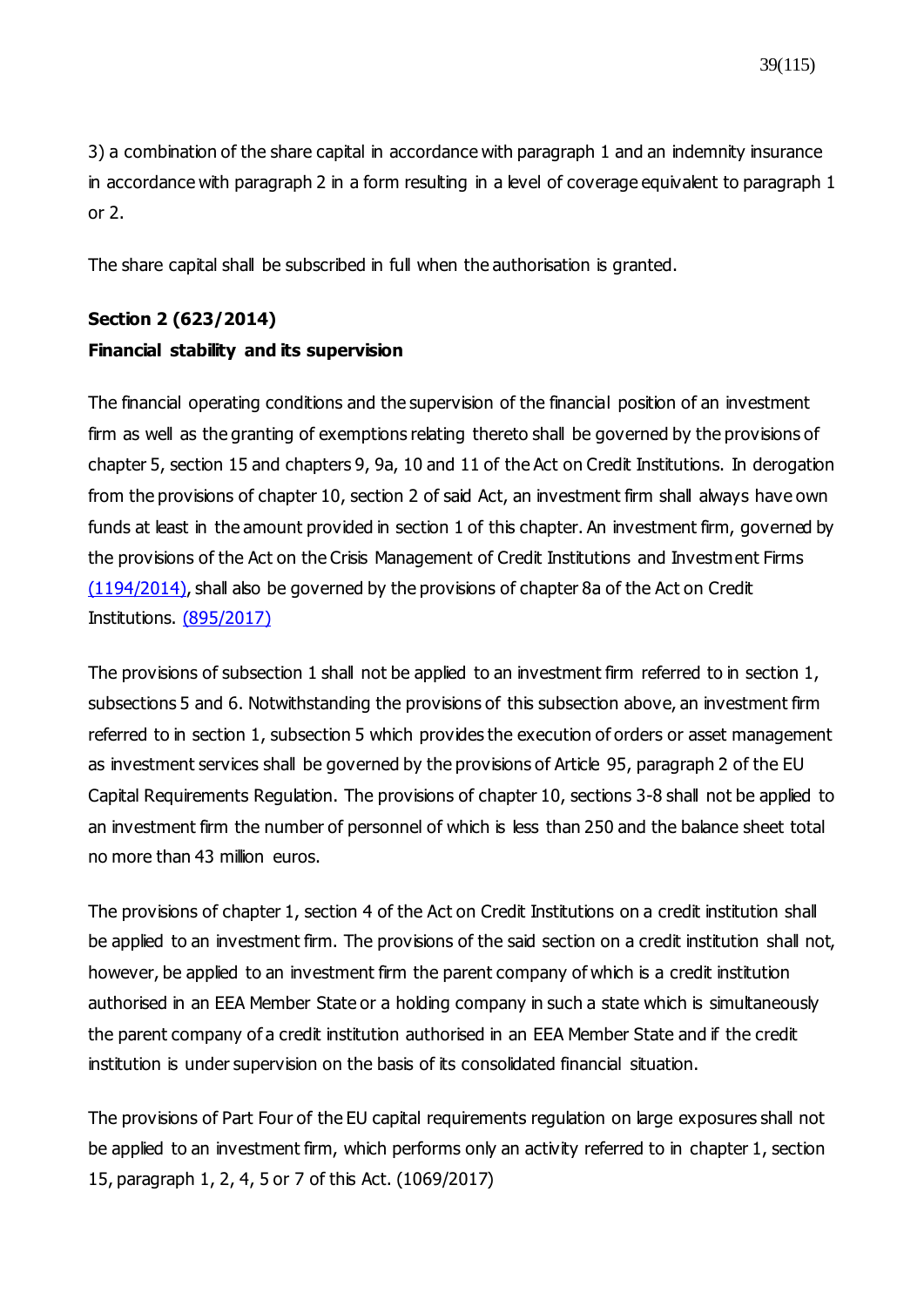# **Section 3 (623/2014) Authority to issue decrees**

With regard to investment firms, the following shall be provided for by a Decree of the Ministry of Finance:

1) the management and staff remuneration principles and practices referred to in section 49, subsections 2 and 3 of the Act on Credit Institutions;

2) the risk weights of assets and off-balance-sheet commitments applicable to the calculation of the minimum own funds for credit risk as well as the conversion factors of off-balance-sheet commitments when using the standardised approach in accordance with section 58 of the Act on Credit Institutions;

3) items which may be excluded when calculating the customer exposure limitations referred to in section 69 of the Act on Credit Institutions;

### **Section 4 (623/2014)**

### **Authority to issue regulations of the Financial Supervisory Authority**

The Financial Supervisory Authority shall issue the further regulations required by the implementation of the Credit Institution Directive and the Capital Adequacy Directive on the financial operating conditions of an investment firm referred to in section 2.

### **Chapter 6a [\(1069/2017\)](https://www.finlex.fi/fi/laki/ajantasa/2012/20120747#a28.12.2017-1069)**

**Acquisition and disposal of a qualifying holding**

### **Section 1 [\(1069/2017\)](https://www.finlex.fi/fi/laki/ajantasa/2012/20120747#a28.12.2017-1069)**

### **Duty to notify regarding the acquisition and disposal of a qualifying holding**

Anyone who intends to acquire, directly or indirectly, a qualifying holding in an investment firm shall notify the Financial Supervisory Authority thereof in advance.

If the holding referred to in subsection 1 is intended to be increased to 20, 30 or 50 percent of the capital of the investment firm or if the holding would correspond to a proportion of voting rights of the same size carried by all the shares or if the investment firm would become a subsidiary, this acquisition shall also be notified to the Financial Supervisory Authority in advance.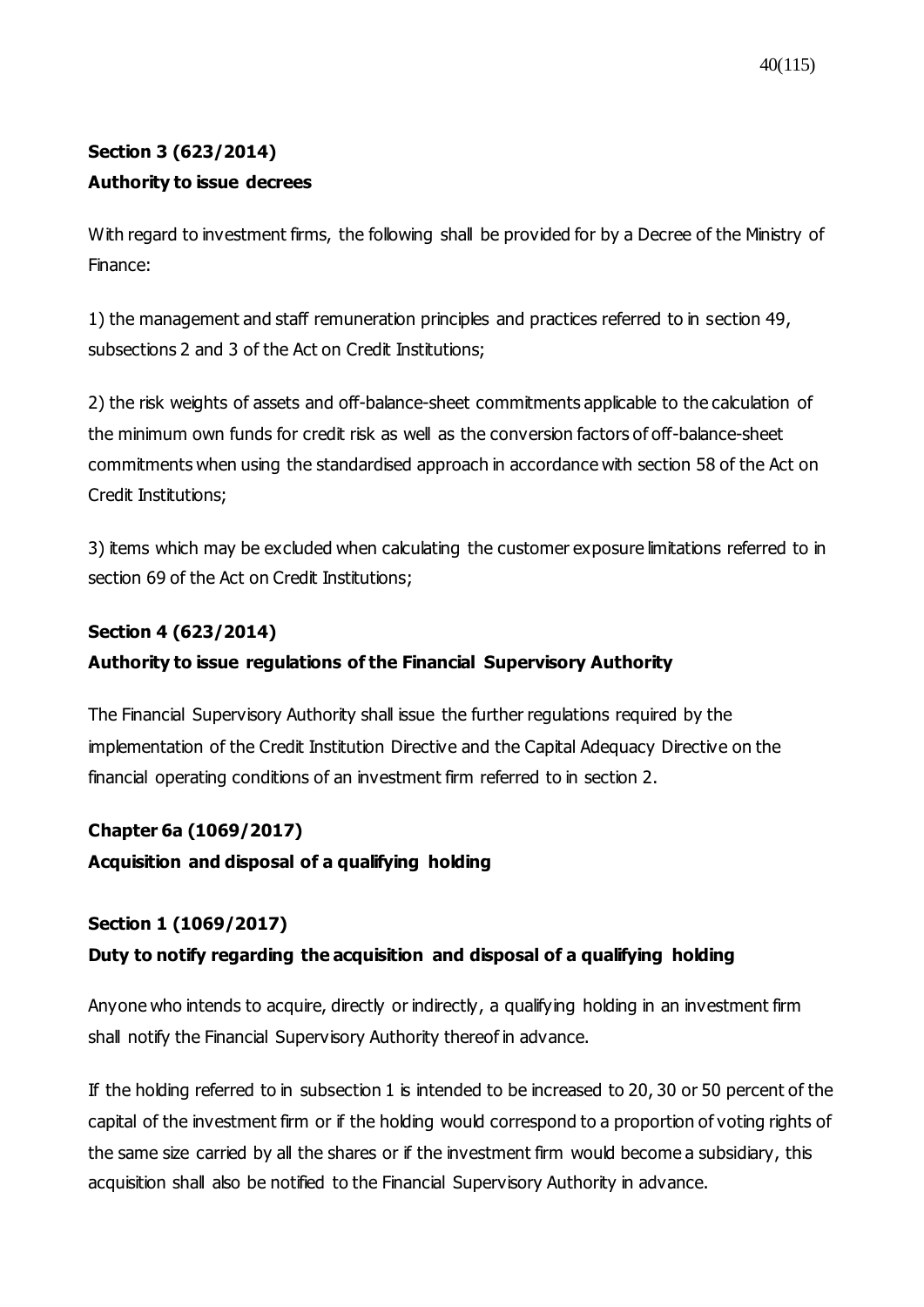In calculating the proportion of the holding and voting rights referred to in subsections 1 and 2, the provisions of chapter 2, section 4 and chapter 9, sections 6, 7, 8 and 8a of the Securities Markets Act shall be applied. In applying this subsection, shares shall not be taken into account which the party liable to notify has acquired, for a period not exceeding one year, in connection with a share issue organised by him or under a market guarantee and on the basis of which the party liable to notify shall not be entitled to exercise the voting rights in the organisation or otherwise influence the operations of the management of the organisation.

The notification referred to in subsection 1 or 2 above shall also be filed if the proportion of shares held falls below any of the thresholds provided in subsection 1 or 2 or if the investment firm ceases to be a subsidiary of the party liable to notify.

The investment firm and its holding company shall notify the Financial Supervisory Authority of the owners of holdings referred to in subsections 1 and 2 and the sizes of the holdings at least once a year and, without delay, communicate any changes in the holdings that have come to their notice.

### **Section 2 [\(1069/2017\)](https://www.finlex.fi/fi/laki/ajantasa/2012/20120747#a28.12.2017-1069)**

#### **Restriction relating to the acquisition of a qualifying holding**

The right of the Financial Supervisory Authority to forbid the acquisition of a holding referred to in section 1 shall be governed by the provisions of section 32a of the Act on the Financial Supervisory Authority and the procedure relating to the issuing of an injunction by the provisions of section 32b of said Act.

Prior to the termination of the period set in section 32b of the Act on the Financial Supervisory Authority, the party liable to notify may acquire the shares referred to in section 1 only if the Financial Supervisory Authority has consented thereto.

**Chapter 6b [\(1069/2017\)](https://www.finlex.fi/fi/laki/ajantasa/2012/20120747#a28.12.2017-1069) Corporate governance**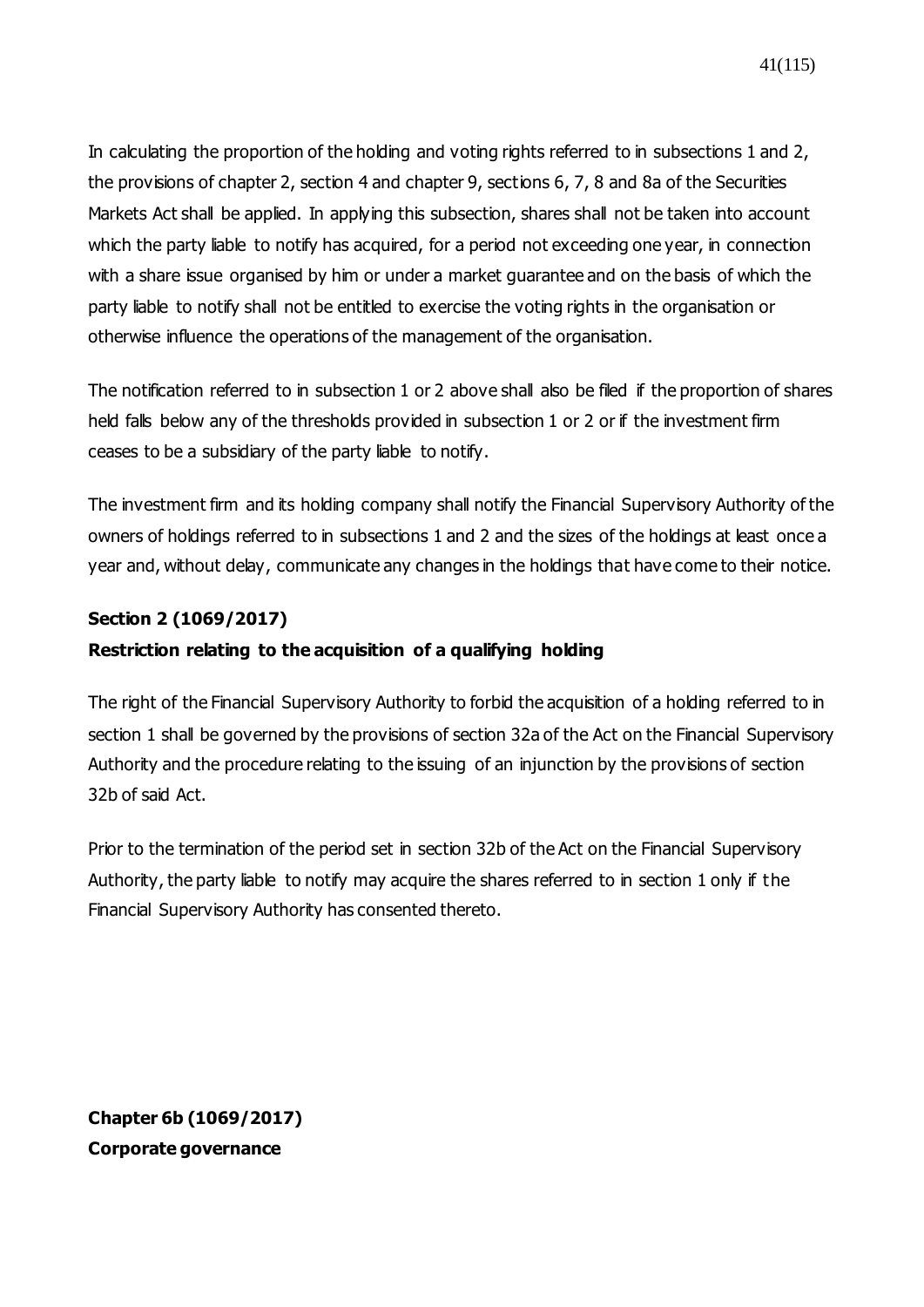### **Section 1 [\(1069/2017\)](https://www.finlex.fi/fi/laki/ajantasa/2012/20120747#a28.12.2017-1069)**

### **General requirements on corporate governance of an investment firm**

The corporate governance of an investment firm shall be governed by the provisions of chapter 7, sections 1-3 and 5-7 and chapter 8 of the Act on Credit Institutions. The provisions of chapter 8 of said Act shall, however, not be applied to an investment firm referred to in Article 4, paragraph 1, subparagraph 2, point c of the EU Capital Requirements Regulation.

# **Section 2 [\(1069/2017\)](https://www.finlex.fi/fi/laki/ajantasa/2012/20120747#a28.12.2017-1069) Duties of the Board of Directors of an investment firm**

The board of directors of an investment firm shall define and be accountable for the implementation of the corporate governance arrangements that ensure effective and prudent management of the investment firm in a manner that promotes the interests of clients and the integrity of the market.

In addition to the provisions of chapter 7, section 1 of the Act on Credit Institutions, the board of directors of an investment firm shall define and approve:

1) the organisation needed for the provision of investment services and ancillary services and the performance of investment activity, including the skills and knowledge and experience, the resources and procedures needed for the provision of services and the performance of investment activity taking into account the nature, scale and complexity of the business of the investment firm as well as the provisions and regulations to be complied with;

2) the policy to be applied to the services, products and activities offered or provided taking into account the risk tolerance of the investment firm, the quality and needs of the clients as well as the stress testing of clients, where appropriate;

3) a remuneration policy of persons involved in the provision of services so that the policy encourages responsible business conduct, fair treatment of clients and avoidance of conflicts of interests in the relationships with clients.

The board of directors shall, on the regular bases, assess the adequacy of and compliance with the strategic objectives relating to the provision of investment services and ancillary services and the performance of investment activities, the effectiveness of the corporate governance arrangements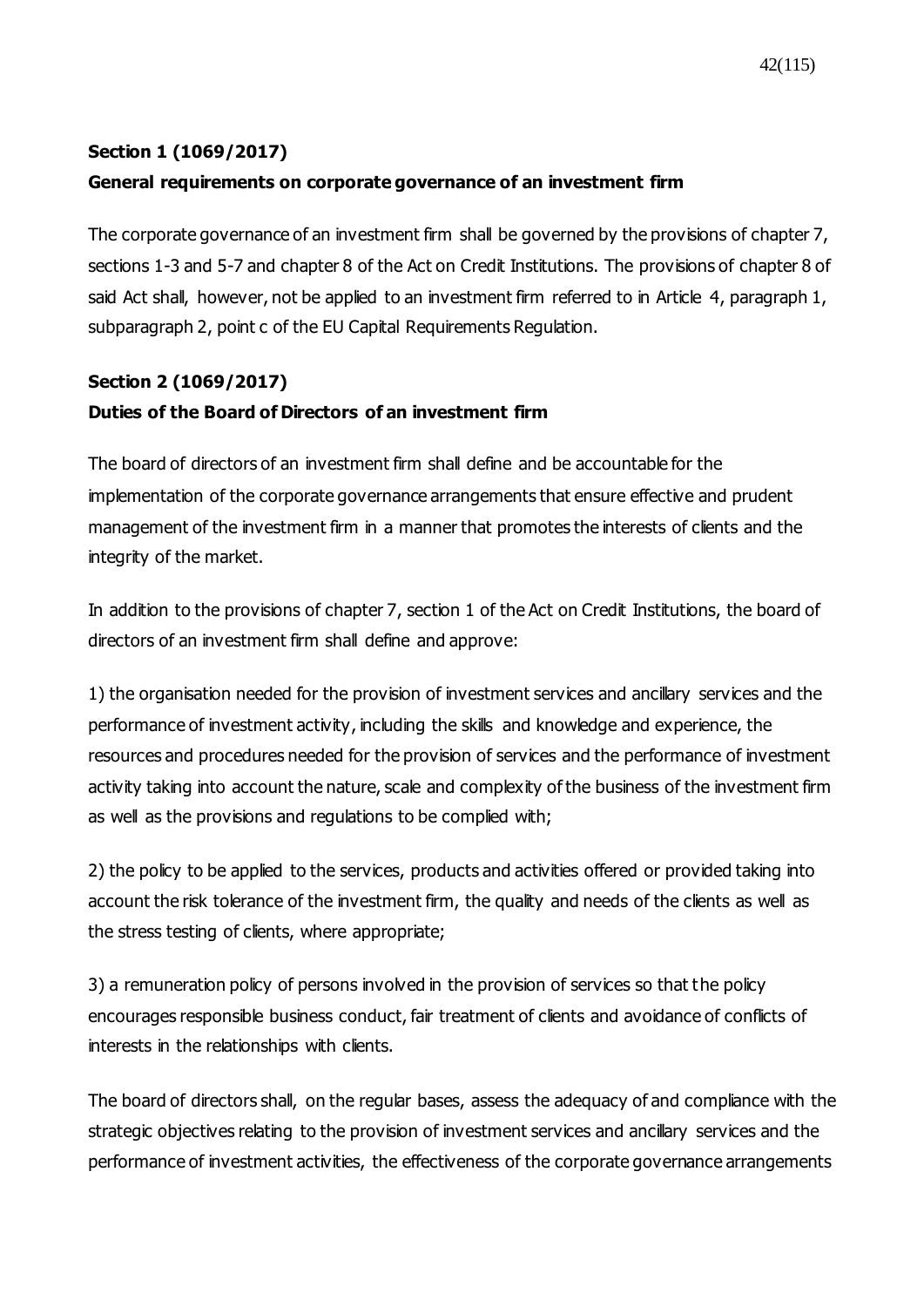and the policies applied in the provision of services to clients as well as take the necessary steps to address any deficiencies.

The members of the board of directors shall have adequate access to information and documents that they need to fulfil their duties.

### **Section 3 [\(1069/2017\)](https://www.finlex.fi/fi/laki/ajantasa/2012/20120747#a28.12.2017-1069)**

### **Minimum number of persons who effectively direct the business of an investment firm**

At least two persons who meet the requirements provided in sections 1 and 4 shall direct the business of the investment firm.

#### **Section 4 [\(1069/2017\)](https://www.finlex.fi/fi/laki/ajantasa/2012/20120747#a28.12.2017-1069)**

#### **Fitness test of the management of an investment firm**

A member of the management of an investment firm shall be a reliable person of good repute who is not bankrupt or subject to a ban on business operations and whose capacity has not been otherwise restricted.

A person shall not be deemed reliable and of good repute if he has:

1) been sentenced to imprisonment within the last five years prior to the assessment or to a fine within the last three years prior to the assessment for a crime that can be deemed to indicate that he is manifestly unsuitable to the task referred to in subsection 1; or if he has

2) otherwise by his earlier activity indicated that he is manifestly unsuitable to the task referred to in subsection 1.

The time period referred to in subsection 2, paragraph 1 above shall be calculated from the date on which the judgment became final until the acceptance of the task. If the judgment has not become final, the sentenced person may, however, continue to exercise control belonging to a member of the management of an investment firm if this is deemed well-founded when assessing, as a whole, his earlier actions, the conditions leading to the judgment and any other factors significant to the matter.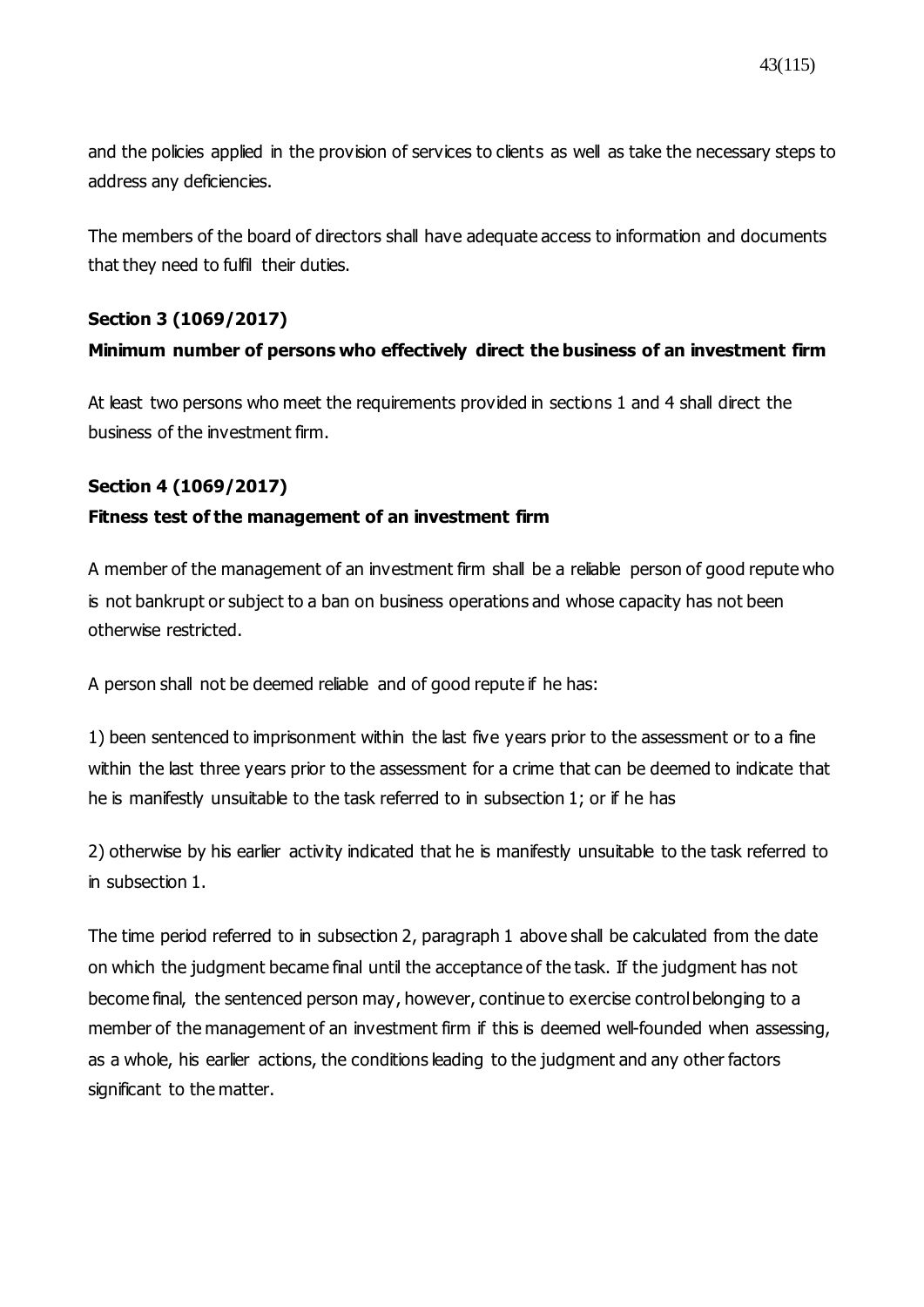A member of the management of an investment firm shall have such skills in and experience of the business of the investment firm, the main risks related thereto and the management as is necessary for the task as well as the nature, scale and complexity of the business of the firm.

The investment firm shall, without delay, notify the Financial Supervisory Authority of any changes in the management referred to in subsection 1.

The provisions of this section on an investment firm shall correspondingly apply to a holding company.

# **Chapter 7 (1069/2017)**

#### **Arrangement of activities of an investment firm**

# **Section 1 (1069/2017) Place of business and head office**

An investment firm shall have at least one permanent place of business for its activities. It may carry out its activities also at other places of business.

The head office of the investment firm has to be located in Finland.

# **Section 2 [\(1069/2017\)](https://www.finlex.fi/fi/laki/ajantasa/2012/20120747#a28.12.2017-1069)**

# **Reliable arrangement of activities**

The activities of an investment firm shall be arranged in a reliable manner, taking into account the nature and scale of its business.

An investment firm shall establish adequate policies and procedures to ensure that its activities are arranged as provided in this Act and that the firm, its senior management, employees and tied agents comply with the obligations laid down by the law as well as the rules governing personal transactions by such persons.

An investment firm shall take reasonable steps to safeguard continuity and regularity in the provision of investment services and the performance of investment activity. To that end, the investment firm shall employ appropriate and proportionate systems, resources and procedures.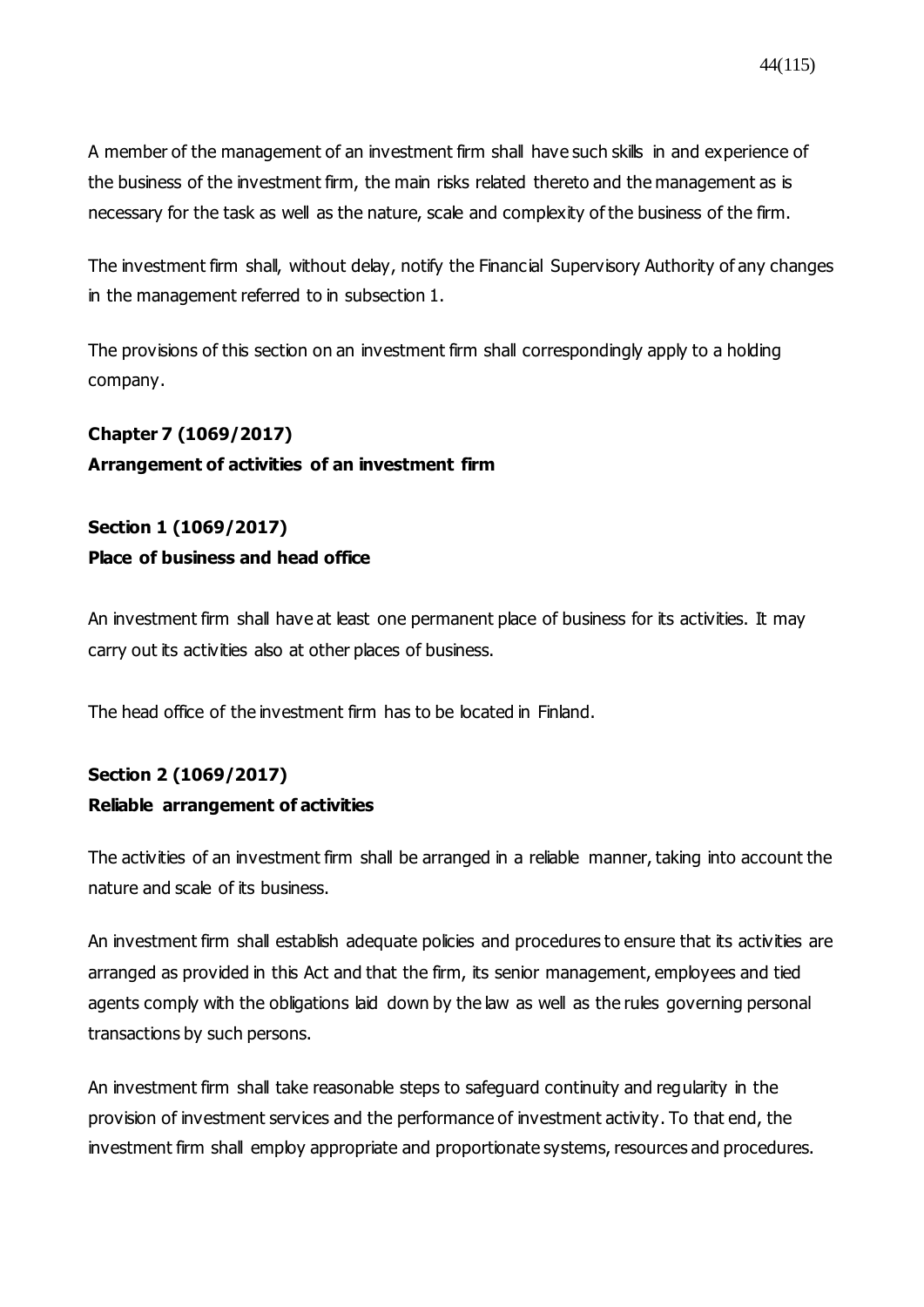An investment firm shall have sound administrative and accounting procedures, internal control mechanisms, effective procedures for risk assessment as well as effective control and safeguard arrangements for information processing systems.

An investment firm shall have sound security mechanisms in place to guarantee the security and authentication of the means of transfer of information, to minimise the risk of data corruption and unauthorised access and to prevent information leakage and to maintain the confidentiality of the data at all times, but without restricting the access of the Financial Supervisory Authority to the data.

An investment firm shall have procedures to ensure that a natural person, who gives investment advice or information on financial instruments, investment services or ancillary serv ices to clients on behalf of the investment firm, possesses the necessary knowledge and competence to the provision of the services referred to above taking into account the nature and scale of the duties.

#### **Section 3 (1069/2017)**

# **Restrictions on the acquisition of own shares, participations, capital loans and debentures**

An investment firm and an undertaking belonging to its consolidation group may grant a loan for the acquisition of its own shares and participations and shares and participations of the parent company or accept them as a pledge only subject to the restrictions laid down in subsections 2 and 3. Placing of collateral for the payment of a loan referred to above from the funds of an investment firm or an undertaking belonging to its consolidation group shall be deemed comparable to granting a loan.

Unless otherwise provided for in subsection 3, an investment firm and an undertaking belonging to its consolidation group may, notwithstanding the provisions of chapter 13, section 10, subsection 1 of the Limited-Liability Companies Act (624/2006) as well as section 34, subsection 3 of the Promissory Notes Act (622/1947), grant a loan for the acquisition of its own shares and participations or the shares and participations of the parent company and accept them as pledge if:

1) they are admitted to trading on a regulated market referred to in the Act on Trading in Financial Instruments;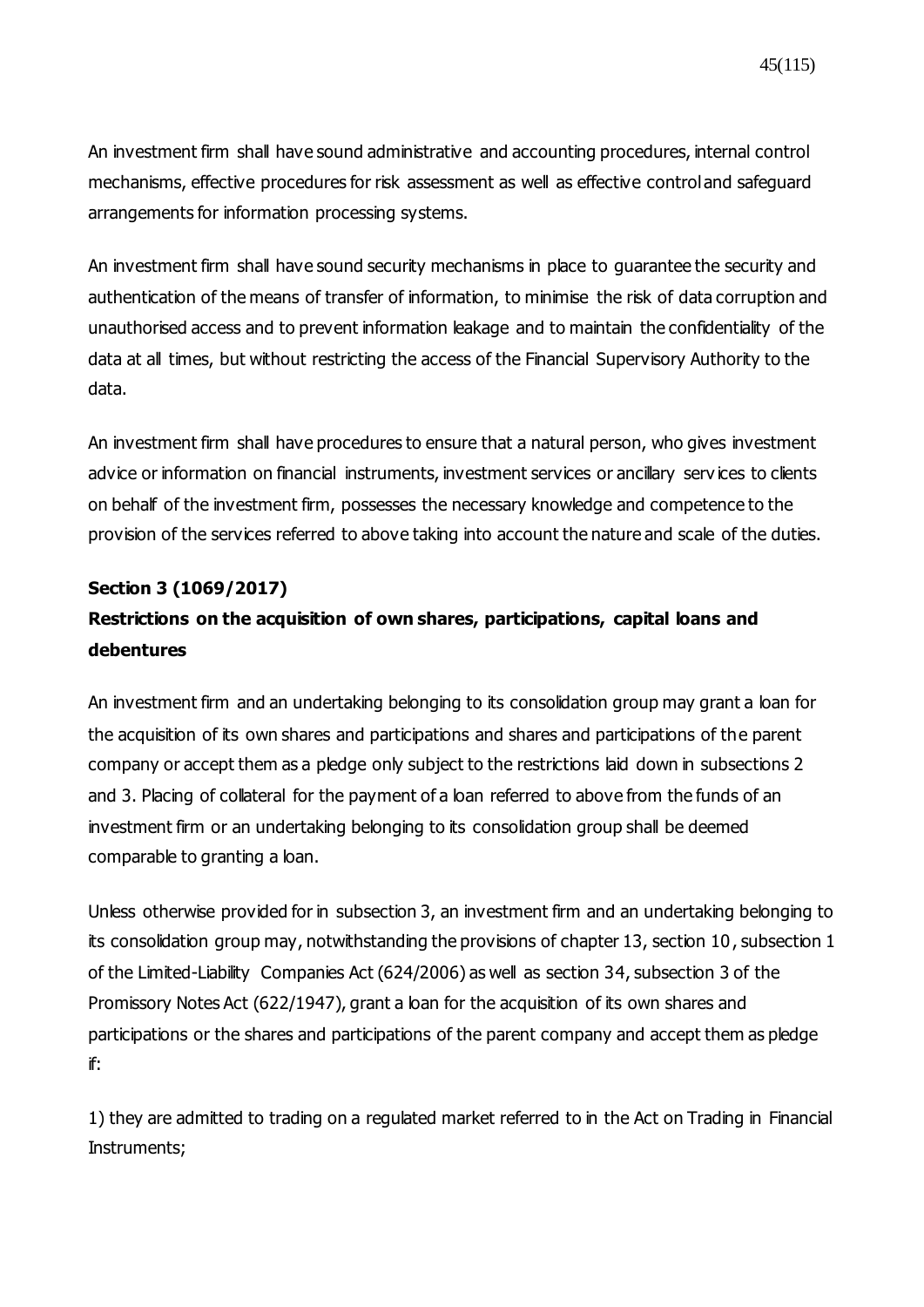2) the granting of loans or acceptance of pledges belongs to the ordinary business of the investment firm or of an undertaking belonging to its consolidation group; and

3) the loan is granted or the pledge accepted under ordinary terms complied with in the activities of the investment firm.

An investment firm and an undertaking belonging to its consolidation group may accept as a pledge its own shares and participations and the shares and participations of the parent company as collateral for a loan granted for the financing of their subscription at most in an amount which, in nominal value, corresponds to one-tenth of the restricted capital of the undertaking which has granted the loan or, if the shares or participations pledged are those of the parent company of the undertaking which has granted the loan, of the restricted capital of the parent company.

The provisions of subsections 2 and 3 on own shares and participations and the shares and participations of the parent company shall correspondingly apply to its own and the parent company's capital investments, capital loans, debentures and other commitments subordinate to the other debts of the issuer.

# **Section 4 [\(1069/2017\)](https://www.finlex.fi/fi/laki/ajantasa/2012/20120747#a28.12.2017-1069)**

### **Close links of an investment firm**

A close link between an investment firm and another legal or natural person may not prevent the effective supervision of the investment firm. Nor may efficient supervision be prevented by the provisions and administrative provisions of a third country applicable to a natural or legal person with such a link.

After the granting of the authorisation, the Financial Supervisory Authority shall immediately be notified of any changes in the information relating to close links declared in the application for authorisation.

### **Section 5 [\(1069/2017\)](https://www.finlex.fi/fi/laki/ajantasa/2012/20120747#a28.12.2017-1069)**

### **Outsourcing of a critical operational function**

An investment firm may outsource an operational function that is critical for the provision of investment services or the performance of investment activity if the investment firm takes reasonable steps to avoid undue additional operational risk. The outsourcing of a function may not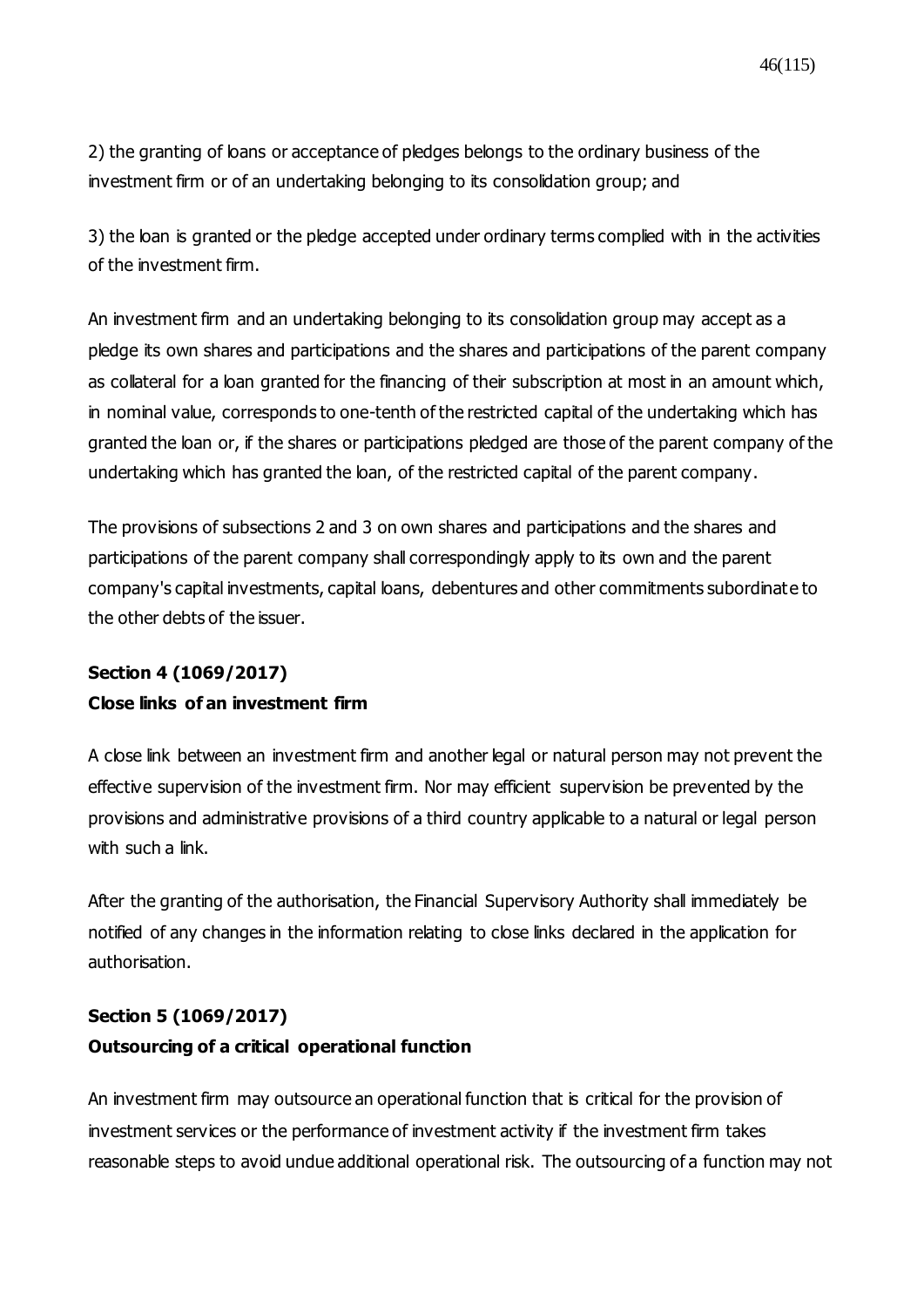be undertaken in such a way as to materially impair the quality of its internal control or to affect the supervision by the authorities of the activities of the investment firm.

The depositing of client financial instruments with a third party shall be provided in chapter 9, section 2.

# **Section 6 [\(1069/2017\)](https://www.finlex.fi/fi/laki/ajantasa/2012/20120747#a28.12.2017-1069) Tied agent**

An investment firm may use a tied agent in the provision of the services referred to in subsection 2. The tied agent acts on behalf and under the responsibility of the investment firm. A tied agent may act on behalf of only one investment firm. The tied agent shall disclose to its client his capacity and the name of the investment firm that he represents.

A tied agent may:

1) receive and transmit instructions and orders from the clients in respect of investment and ancillary services or financial instruments;

2) place financial instruments to clients;

3) provide investment and ancillary services or advice in respect of financial instruments offered by the investment firm to clients;

4) promote the investment and ancillary services of the investment firm to clients.

The investment firm shall ensure that the tied agent appointed by it is of good repute and possesses the appropriate general, commercial and professional knowledge and competence so as to be able to deliver the investment or ancillary services and to communicate all relevant information relating to the proposed service to the client and that the tied agent is admitted to the register of tied agents referred to in subsection 4. The investment firm shall ensure that the other activities of the tied agent do not cause damage to the activities of the investment firm.

The tied agent may hold client assets on behalf and under the responsibility of the investment firm. If the tied agent acts on behalf of an investment firm in another EEA Member State, a precondition shall be that said State allows an agent corresponding to a tied agent to hold client assets.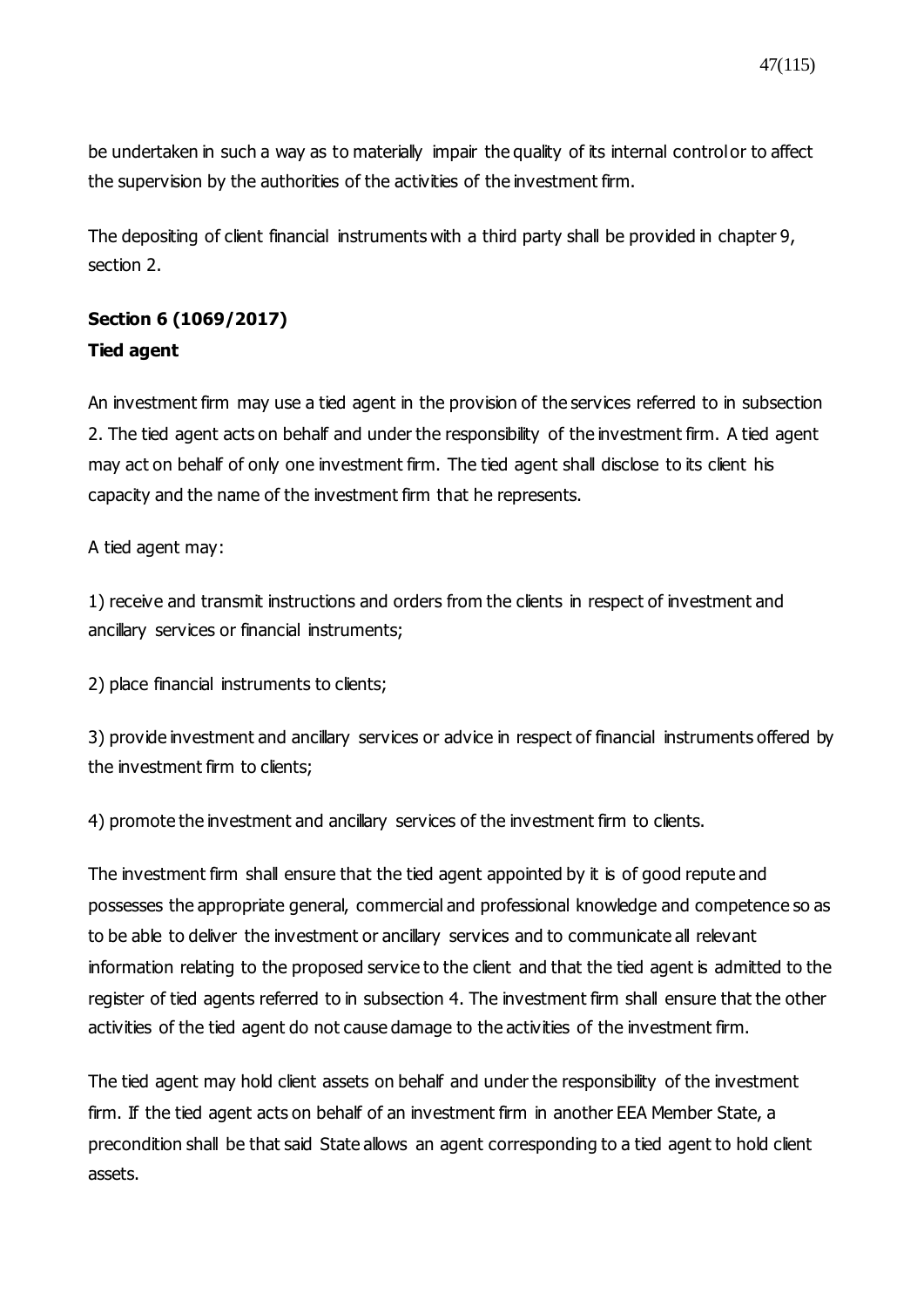In order to supervise the legality of the activities of tied agents, the Financial Supervisory Authority keeps a public register of tied agents (a register of tied agents) and the investment firm notifies therein the tied agents appointed by it who fulfil the preconditions provided in subsection 3 for tied agents. The register shall indicate the full name of a natural person, his place of residence and the address of the place of business where the activity is carried out. If the agent is a legal person, the register shall indicate its name, business ID, place of registered office and the address of the place of business where the activity is carried out. The information entered in the register shall be kept for five years after the grounds for entering information in the register have lapsed. The register shall be updated on a regular basis and it shall be publicly available for consultation. Notwithstanding the provisions of section 16, subsection 3 of the Act on the Openness of Government Activities [\(621/1999\),](https://www.finlex.fi/fi/laki/ajantasa/1999/19990621) the Financial Supervisory Authority may grant access to information on the name, place of residence and the address of the place of business of a natural person in the form of a printout, through a technical user interface or in other electronic form, or make them publicly available through an electronic data network.

#### **Section 7 [\(1069/2017\)](https://www.finlex.fi/fi/laki/ajantasa/2012/20120747#a28.12.2017-1069)**

#### **Obligations of the manufacturers and distributors of financial instruments**

An investment firm which manufactures financial instruments shall maintain an up-to-date product management process to ensure that the manufacture of the financial instruments complies with the requirements set on the orderly management of conflicts of interest and is in the interest of the clients. Each financial instrument and any significant adaptations thereof shall be approved in the process before the financial instrument is marketed or distributed to clients. The process shall specify the client target group within each category of clients for each financial instrument, ensure that all relevant risks to the client target group and the cost structure are assessed and that the intended distribution strategy is consistent with the identified client target group. The process shall also specify the client target group to which the financial instrument is not suitable.

An investment firm which manufactures financial instruments shall make available to any distributor all appropriate information on the financial instrument and the product management process relating to the approval of the products as well as on the client target group of the financial instrument. The investment firm shall aim to ensure that the financial instrument is offered to the identified client target group.

An investment firm shall regularly review the financial instruments it offers or markets and the potential risks related thereto and assess at least whether the financial instrument remains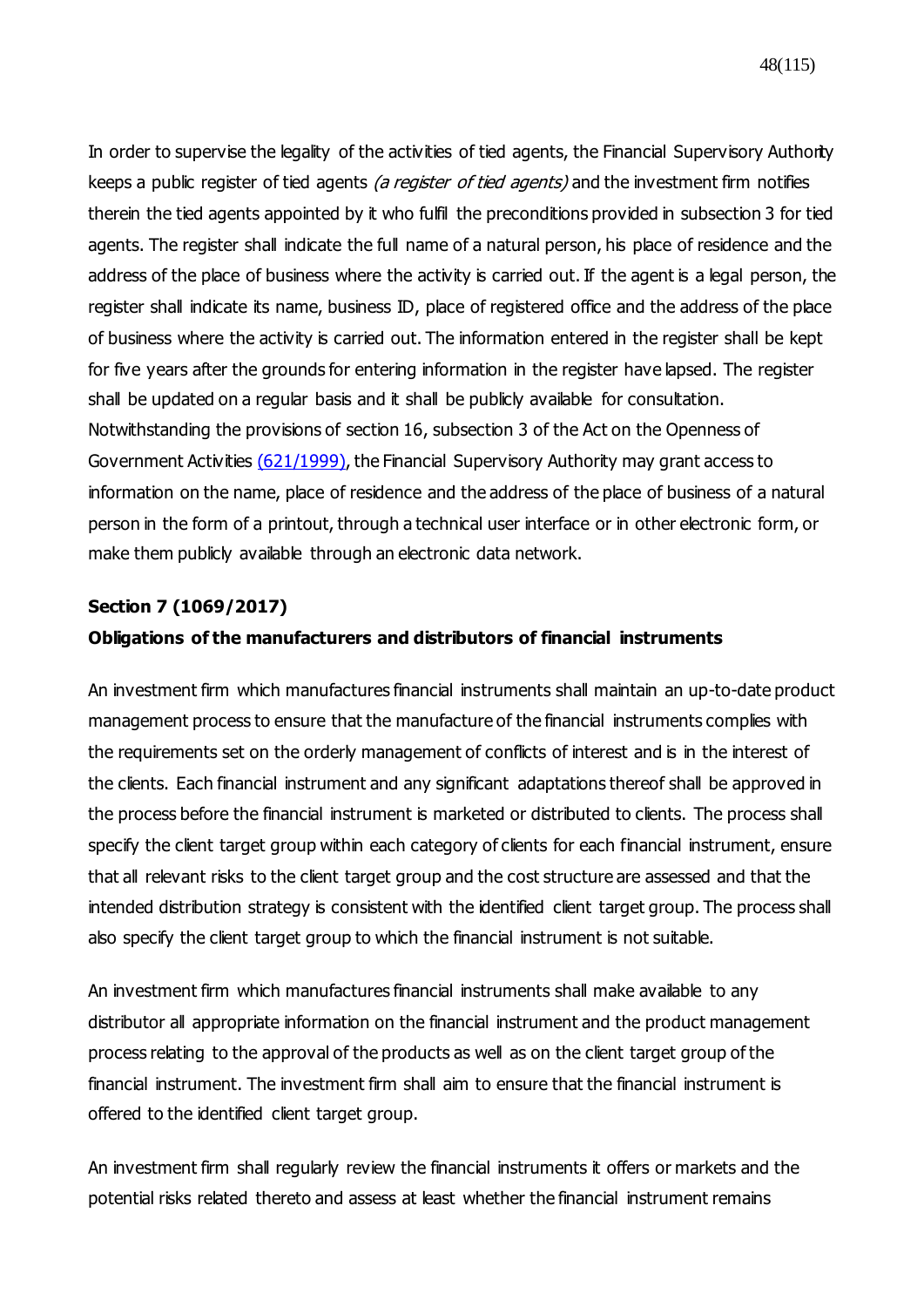49(115)

consistent with the needs of the client target group and whether the intended distribution strategy remains appropriate.

In order to be able to offer or recommend financial instruments which the investment firm does not manufacture itself, it shall have in place appropriate product management processes through which it can obtain the information referred to in subsection 2 on the financial instrument, the product approval process as well as on the client target group of the financial instrument. The distributor shall, based on the information obtained from the manufacturer of the product and relating to its own clients, specify the compatible and non-compatible client target groups for the financial instrument and the service. The distributor shall provide the manufacturer of the financial instrument with information on the experiences obtained from its offer for reviewing the compatibility of the client target group.

The manufacturer and distributor of a financial instrument shall establish procedures to ensure that a natural person, who participates in the manufacturing or offering of a financial instrument, has the necessary expertise to understand the characteristics and risks of said financial instruments, products and services to be offered as well as the needs, characteristics and goals of the identified target market.

The distributor of a financial instrument shall ensure that the financial instrument is offered or recommended to a client only when in the interest of the client.

# **Section 8 (1069/2017) Duty to prepare**

An investment firm which offers safekeeping of financial instruments as an ancillary service shall ensure attendance to its duties with as little disturbance as possible also in exceptional circumstances by participating in the preparedness planning of the financial markets and by preparing in advance the actions to be taken in exceptional circumstances as well as by other measures.

If the tasks resulting from subsection 1 require measures which clearly differ from the activities of an investment firm to be considered ordinary and which entail considerable additional costs, these costs may be reimbursed from the National Emergency Supply Fund referred to in the Act on the Protection of National Emergency Supply (1390/1992).

### **Section 9 [\(1069/2017\)](https://www.finlex.fi/fi/laki/ajantasa/2012/20120747#a28.12.2017-1069)**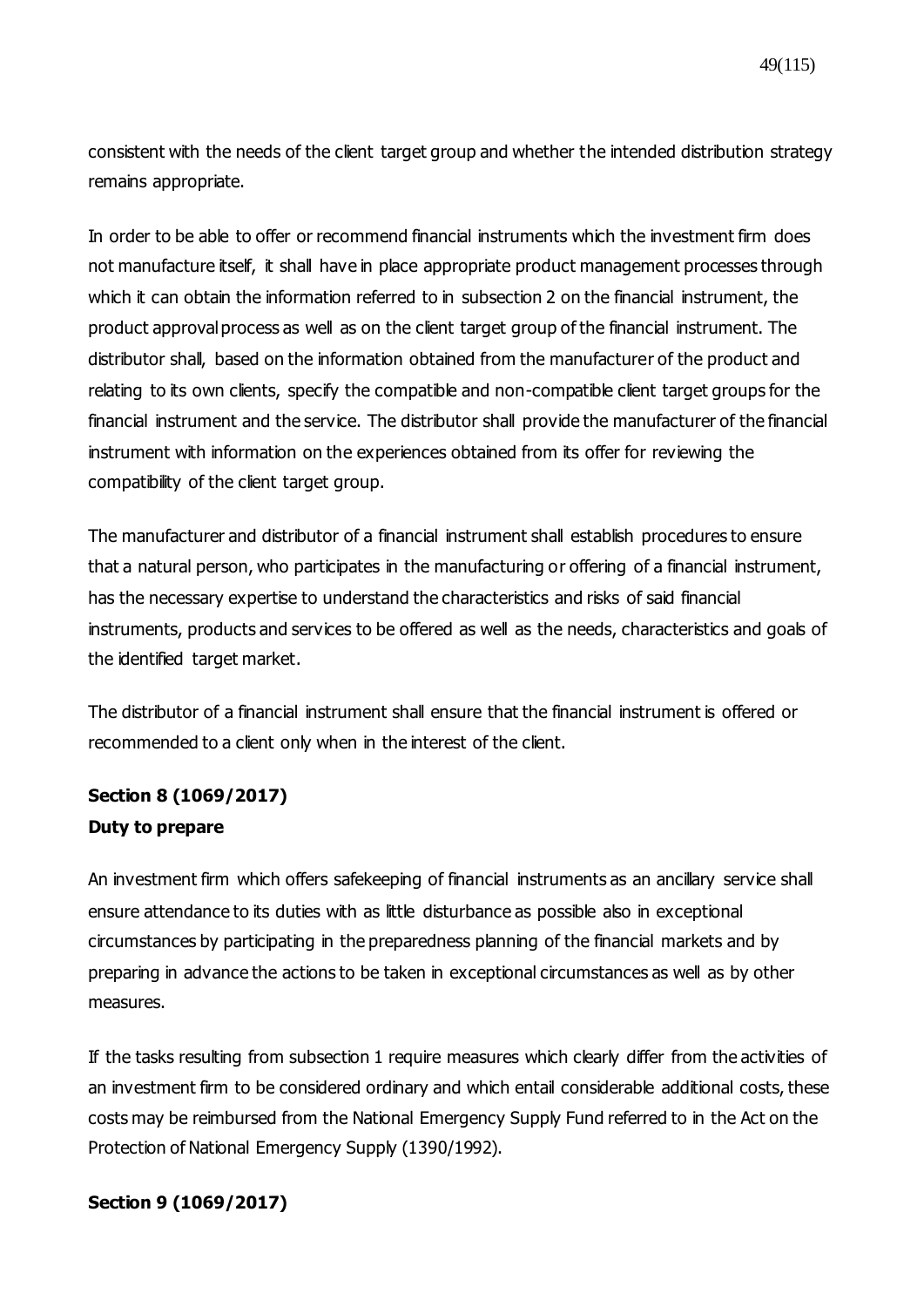#### **Management of conflicts of interest**

An investment firm shall take all adequate steps to identify and prevent conflicts of interest and, if they arise, treat the client in accordance with proper practice.

If a conflict of interest cannot be avoided, the investment firm shall provide, in a permanent manner referred to in chapter 10, section 1, subsection 2, the client with adequately detailed information on the nature of the conflict of interest and its sources as well as on the steps taken to mitigate the risks affecting the interests of the client before undertaking business on its behalf.

An investment firm shall have operational policies to be complied with in the identification and prevention of conflicts of interest.

### **Section 10 (1069/2017)**

### **Acquisition of control in an undertaking located in a third country**

An investment firm or an undertaking belonging to its consolidation group shall notify the Financial Supervisory Authority in advance if it intends to acquire control referred to in chapter 1, section 5 of the Accounting Act in a credit institution, an investment firm, a management company, an AIFM or an insurance company whose registered office is in a third country.

The Financial Supervisory Authority may, within three months from receipt of the notification referred to in subsection 1, forbid the acquisition of control if the laws, decrees or administrative provisions applicable to the undertaking subject to the acquisition would materially hinder the efficient supervision of the investment firm or its consolidation group.

### **Section 11 (1069/2017)**

# **Inclusion of an investment firm in a foreign consolidation group or a foreign financial and insurance conglomerate**

If an investment firm belongs to a consolidation group whose ultimate parent company is located in a third country, a precondition for the granting of an authorisation of an investment firm shall be that:

1) the foreign authority has sufficient competence to supervise the entire consolidation group in a manner comparable to the provisions of this Act; or that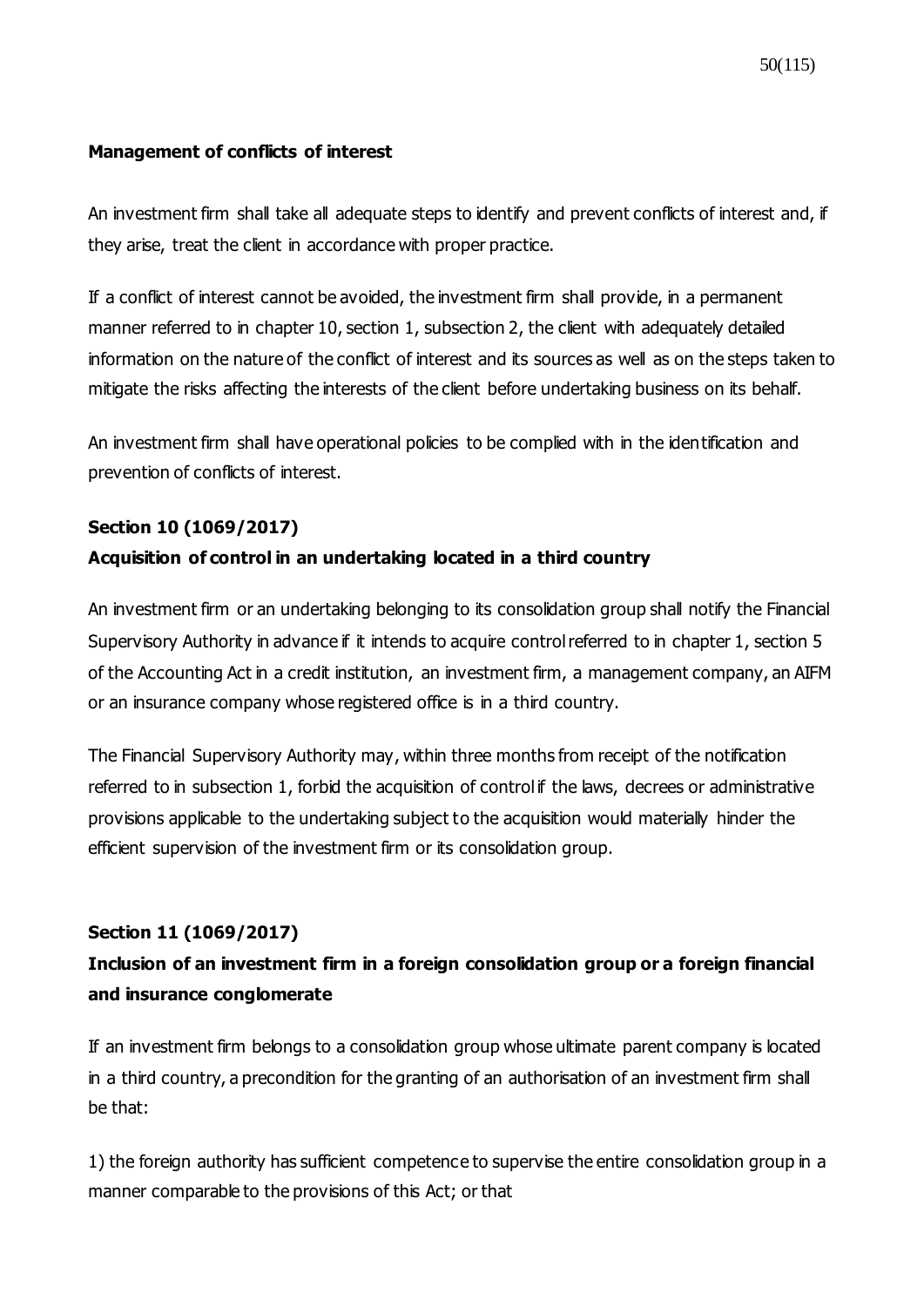2) the consolidated solvency, consolidated large exposures to customers, the internal supervision of the consolidation group and its risk-management methods as well as the suitability and trustworthiness of the owners and the management of the holding company comply with the requirements of this Act.

The Financial Supervisory Authority shall decide whether an investment firm meets the requirements of subsection 1 if the investment firm does not have a parent company in another EEA Member State and the balance-sheet total of the investment firm exceeds the balance-sheet total of any other such foreign subsidiary credit institution or foreign subsidiary comparable to a Finnish investment firm of the parent company of the investment firm whose place of registered office is in another EEA Member State.

Prior to making the decision referred to in subsection 2, the Financial Supervisory Authority shall request a statement of the foreign authorities, which are responsible for the supervision of the foreign credit institutions belonging to the consolidation group referred to in subsection 1 and regulated in another EEA Member State and undertakings corresponding to a Finnish investment firm, and of the European Banking Authority and the European Securities and Markets Authority. After making the decision referred to in subsection 2, the Financial Supervisory Authority shall notify the said authorities and the European Commission thereof.

The provisions of subsection 1 shall not be applied to an investment firm subject to the consolidated supervision by a foreign EEA supervisory authority if this authority has deemed that the consolidation group meets the requirements set in subsection 1.

The provisions of subsection 1 on a consolidation group shall correspondingly apply to a financial and insurance conglomerate.

### **Section 12 (1069/2017)**

### **Obligation to file an insider declaration**

An insider of an investment firm shall declare the information on shares, admitted to trading on a regulated market or on an MTF in Finland, and such financial instruments, the value of which is determined on the basis of the said shares, to the insider register of an investment firm referred to in section 14 as provided for in section 13, hereinafter an insider declaration.

An *insider of an investment firm* means: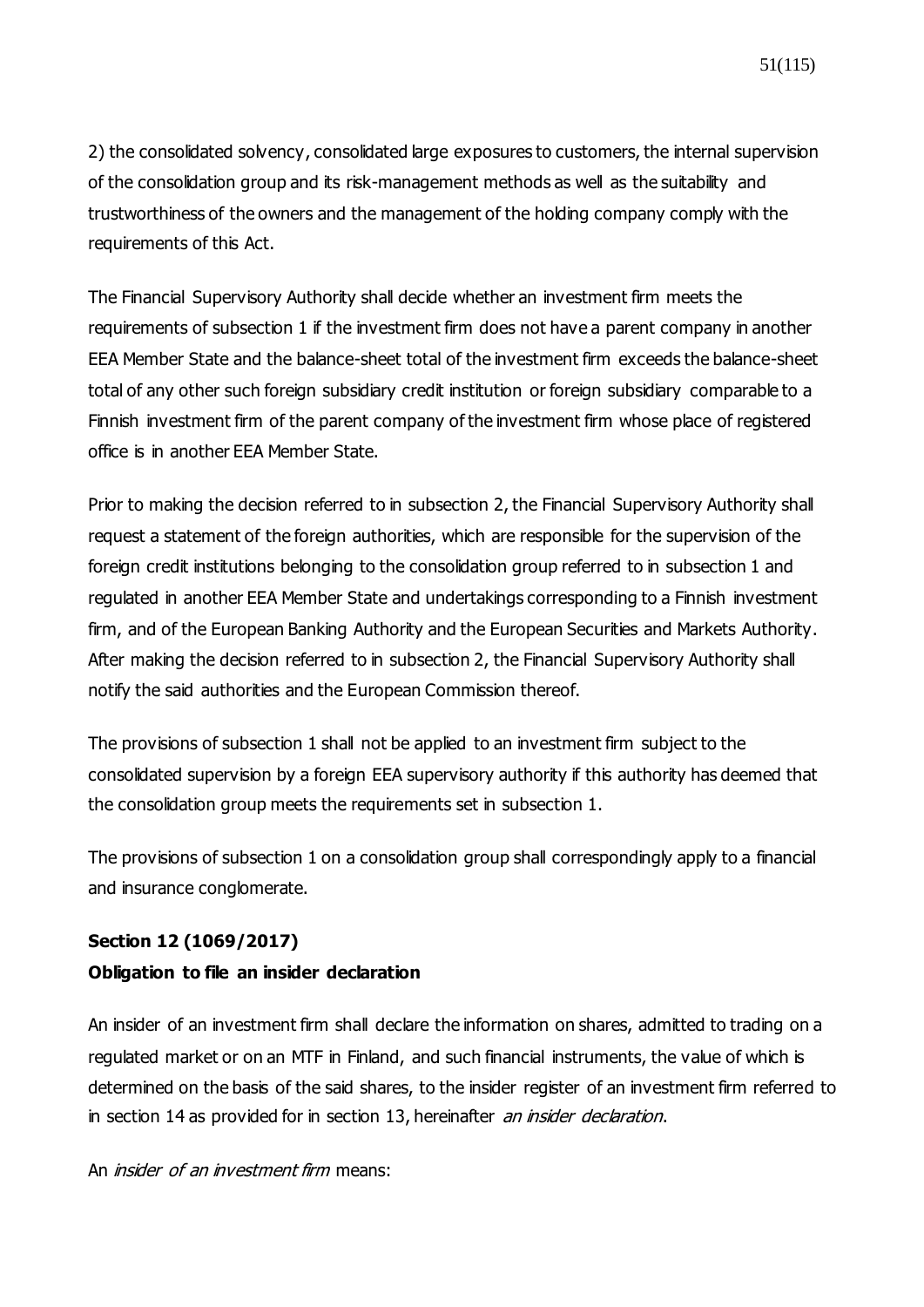1) a member or deputy member of the Board of Directors or the Supervisory Board, the Managing Director or Deputy Managing Director of an investment firm or an auditor, deputy auditor or an employee of an audit organisation with main responsibility for the audit of the accounts of the company;

2) a person employed by an investment firm whose duties include investment research and who, as part of his main duties, participates in the provision of investment services or who otherwise has access to insider information referred to in Article 7 of the EU Market Abuse Regulation on such shares or financial instruments on a regular basis.

A member or deputy member of the Supervisory Board, a deputy member of the Board of Directors as well as an auditor, deputy auditor or an employee of an audit organisation with main responsibility for the audit of the accounts of the credit institution, of a credit institution providing investment service shall submit an insider declaration only if he, on a regular basis, has access to insider information referred to in Article 7 of the EU Market Abuse Regulation on the shares or financial instruments referred to in subsection 1.

## **Section 13 (1069/2017) Insider declaration**

An insider of an investment firm shall submit an insider declaration within fourteen days from the date on which he was appointed to the duty referred to in section 12, subsection 2.

The insider declaration shall state:

1) a minor whose guardian the insider is;

2) an organisation or foundation in which the insider or the minor referred to in subsection 1 directly or indirectly exercises control;

3) the shares admitted to trading on a regulated market or on an MTF and held by the insider himself as well as by the minor referred to in paragraph 1 and the organisation or foundation referred to in paragraph 2 and such financial instruments, the value of which is determined on the basis of the said shares.

An insider shall, while in his function, within seven days, declare to the investment firm: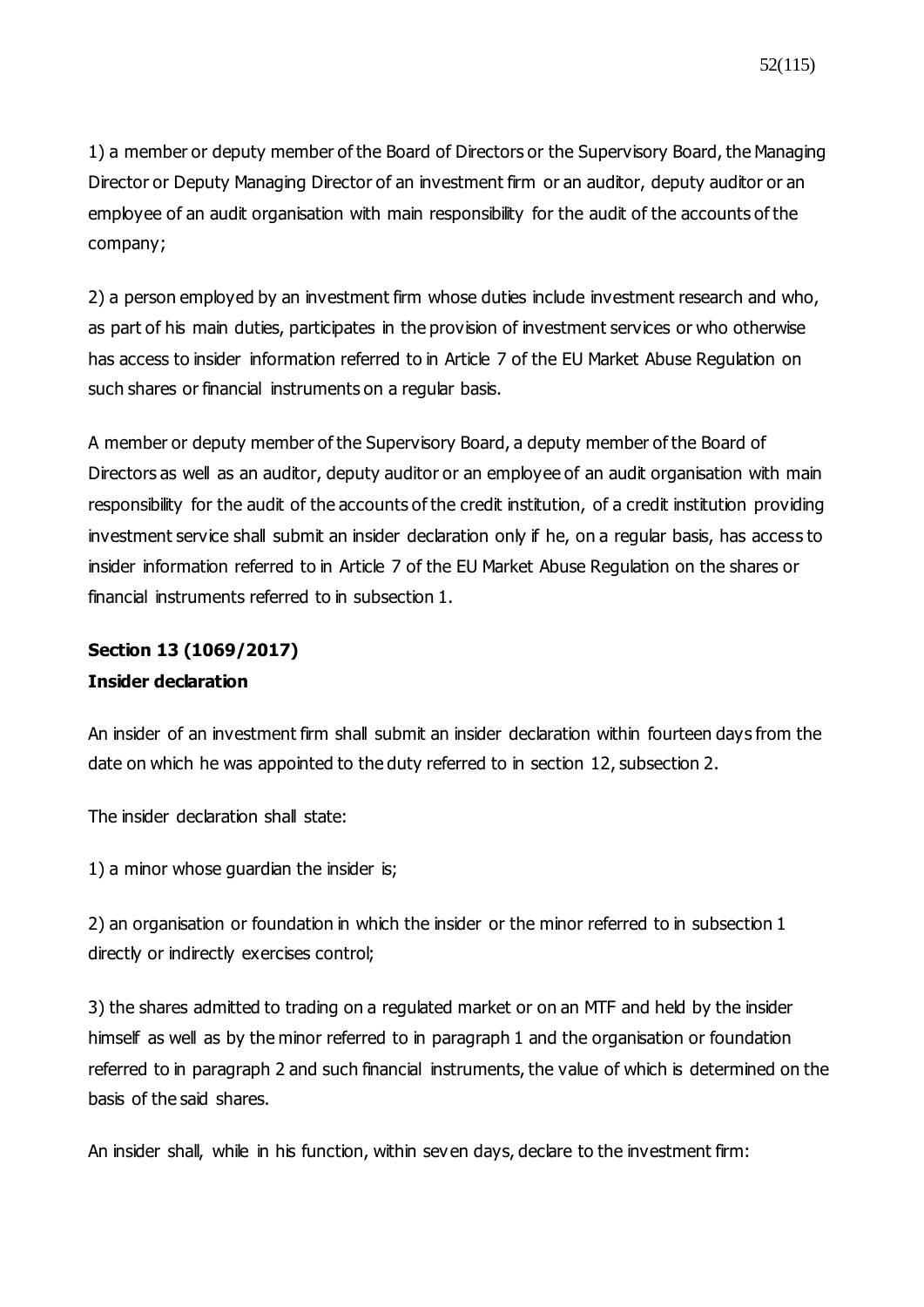1) acquisitions and disposals of shares and financial instruments referred to in subsection 2, paragraph 3 when the change in the holding is at least EUR 5 000;

2) other changes in the information referred to in this section.

The information referred to in subsection 2, paragraphs 2 and 3 need not be declared in so far as they relate to a limited-liability housing company, a limited-liability joint-stock property company referred to in chapter 28, section 2 of the Limited Liability Housing Companies Act, a voluntary association or an economic association or a non-profit association. If an association trades in financial instruments on a regular basis, information relating thereto shall, however, also be declared.

The declaration shall contain the information necessary to individualise the person, organisation or foundation in question as well as information relating to the shares and other financial instruments.

If the shares or financial instruments referred to in subsection 2, paragraph 3 have been incorporated in the book-entry system, the investment firm may make an arrangement through which the information is available from the book-entry system. In that case, no separate declarations need be submitted.

# **Section 14 (1069/2017) Insider register of an investment firm**

An investment firm shall keep a register of the insider declarations referred to in section 13 (an insider register of an investment firm), indicating, with regard to each insider, the shares and financial instruments referred to in section 13, subsection 2 held by the insider, the minor referred to in paragraph 1 and the organisation or foundation referred to in paragraph 2 as well as an itemization of the acquisitions and disposals.

If the declarations are submitted in accordance with section 13, paragraph 6, the insider register of an investment firm may, for that part, be formed from the information available from the bookentry system.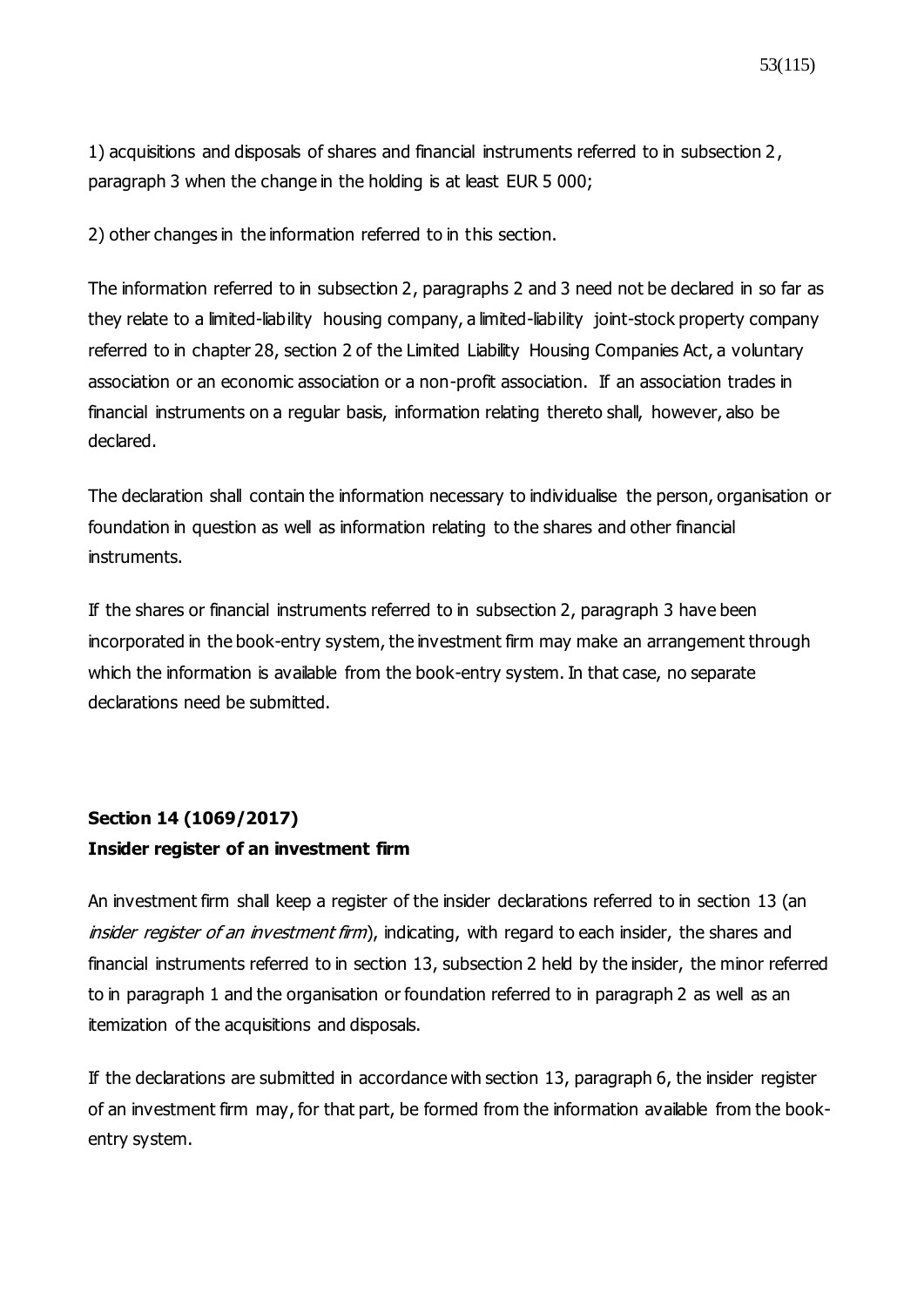The maintenance of the insider register of an investment firm shall be arranged in a reliable manner. Information entered in the register shall be kept for five years from the making of the entry. Anyone shall have the right to get extracts and copies of the information in the register against costs. The personal identity number and address of a natural person as well as the name of a natural person other than an insider shall, however, not be public.

# **Section 15 (1069/2017) Duty to prepare of a foreign EEA investment firm**

The provisions of section 8 on preparedness and reimbursement of the costs resulting therefrom shall correspondingly apply to a branch of a foreign EEA investment firm. The duty provided for in section 8, subsection 1 shall not, however, apply to a branch of a foreign EEA investment firm if the branch has, under the legislation of the home Member State of the investment firm, ensured attendance to its duties in exceptional circumstances in a manner corresponding to section 8, subsection 1 and presented an adequate account thereon to the Financial Supervisory Authority.

### **Section 16 [\(1069/2017\)](https://www.finlex.fi/fi/laki/ajantasa/2012/20120747#a28.12.2017-1069)**

### **Authority of the Financial Supervisory Authority to issue regulations**

The Financial Supervisory Authority shall issue further regulations required by the implementation of the Commission Delegated Directive on the duties of the manufacturer and distributor of a financial instrument referred to in section 7.

The Financial Supervisory Authority may issue more detailed regulations on the criteria and contents for the assessment of the necessary knowledge and competence referred to in section 2, subsection 6 and section 7, subsection 5, the contents and manner of filing of an insider declaration referred to in section 13 as well as on the contents of and manner of entering information in the insider register of an investment firm referred to in section 14.

# **Chapter 7a [\(1069/2017\)](https://www.finlex.fi/fi/laki/ajantasa/2012/20120747#a28.12.2017-1069) Algorithmic trading and direct electronic access**

# **Section 1 [\(1069/2017\)](https://www.finlex.fi/fi/laki/ajantasa/2012/20120747#a28.12.2017-1069) Algorithmic trading**

An investment firm that engages in algorithmic trading shall have in place effective systems and risk controls suitable to the business it operates with which it is possible to: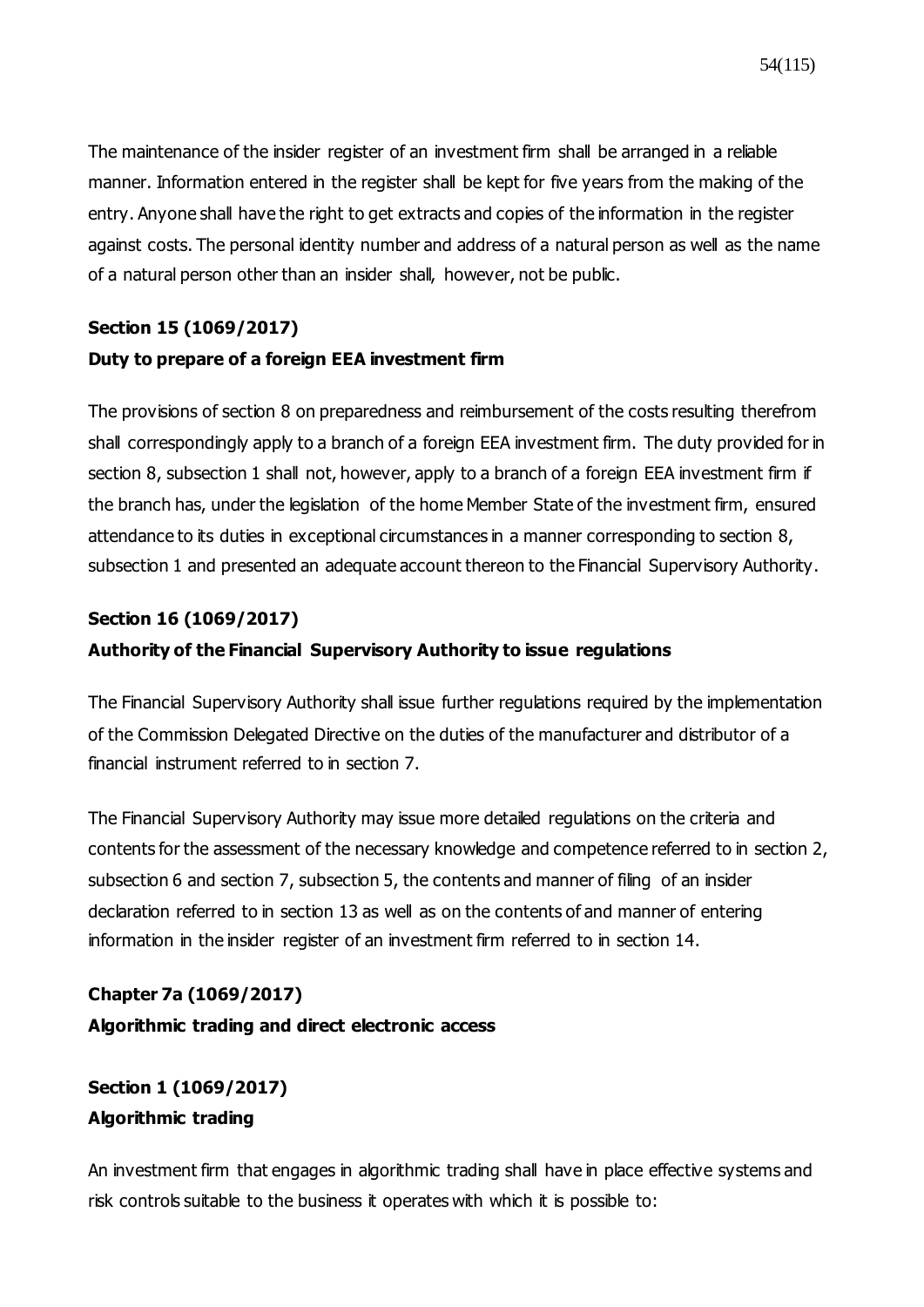1) ensure the resilience and sufficient capacity of its trading systems as well as the appropriate trading thresholds and limits;

2) prevent the sending of erroneous orders or other functioning of the system in a way that may create or contribute to a disorderly market;

3) ensure that the trading systems cannot be used for any purpose that is contrary to the EU market abuse regulation or to the rules of the trading venue to which it is connected.

The investment firm referred to in subsection 1 shall also have in place effective business continuity arrangements to deal with any failure of its trading systems. The investment firm shall ensure that its systems are fully tested and properly monitored so that they meet the requirements provided in subsections 1 and 2.

An investment firm that engages in algorithmic trading in Finland or in an EEA Member State shall notify this to the Financial Supervisory Authority as well as to the competent authorities of the trading venue at which the investment firm is engaged in algorithmic trading as a member or participant of the trading venue.

The investment firm shall keep and provide, on request of the Financial Supervisory Authority, a description of the nature of its algorithmic trading strategies, details of the trading parameters or limits applicable to the system, the key compliance and risk controls that it has in place to ensure that the conditions provided in subsection 1 are satisfied as well as details of the testing of its systems.

The Financial Supervisory Authority shall, on request of the foreign EEA supervisory authority of the trading venue at which the investment firm is engaged in algorithmic trading as a member or participant of the trading venue, without undue delay, communicate the information referred to above in subsection 4.

An investment firm that engages in a high-frequency algorithmic trading technique shall store in an approved form accurate and time-sequenced records of all its placed orders, including cancelled orders, executed orders and quotations on trading venues and submit them to the Financial Supervisory Authority on request.

# **Section 2 [\(1069/2017\)](https://www.finlex.fi/fi/laki/ajantasa/2012/20120747#a28.12.2017-1069) Algorithmic trading and market making**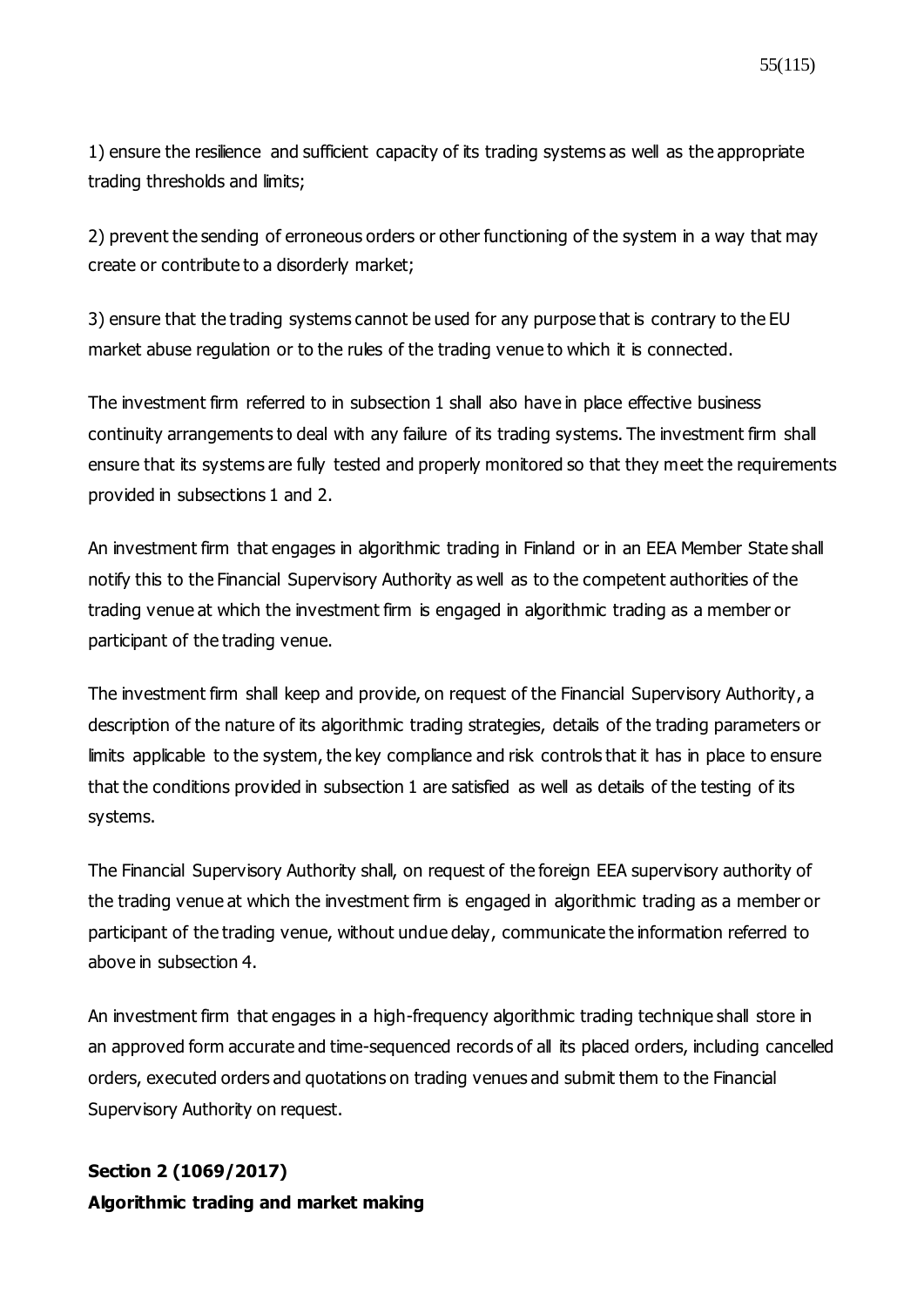An investment firm that engages in algorithmic trading to pursue a market making strategy shall, taking into account the liquidity, scale and nature of the specific market and the characteristics of the instrument traded:

1) carry out this market making continuously during a specified proportion of the trading venue's trading hours, except under exceptional circumstances, so that liquidity is provided to the trading venue on a regular and predictable basis;

2) enter into a binding written agreement with the trading venue which shall at least specify the obligations of the investment firm in accordance with paragraph 1; and

3) have in place effective systems and controls to ensure that it always fulfils its obligations under the agreement referred to in paragraph 2.

An investment firm that engages in algorithmic trading shall be considered to be pursuing a market making strategy when, as a member or participant of one or more trading venues, its strategy, when dealing on own account, involves posting firm, simultaneous two-way quotes of comparable size and at competitive prices relating to one or more financial instruments on a single trading venue or on different trading venues so that liquidity is provided on a regular and frequent basis to the overall market.

# **Section 3 [\(1069/2017\)](https://www.finlex.fi/fi/laki/ajantasa/2012/20120747#a28.12.2017-1069) Direct electronic access**

An investment firm that provides direct electronic access to a trading venue shall have in place effective systems and controls which ensure that:

1) the suitability of the clients using the service is assessed and reviewed properly;

2) the clients using the service are prevented from exceeding appropriate pre-set trading and credit thresholds;

3) the trading by clients using said service is properly monitored and that appropriate risk controls prevent trading that may create risks to the investment firm itself or that could create or contribute to a disorderly market or could be contrary to the EU market abuse regulation or the rules of the trading venue.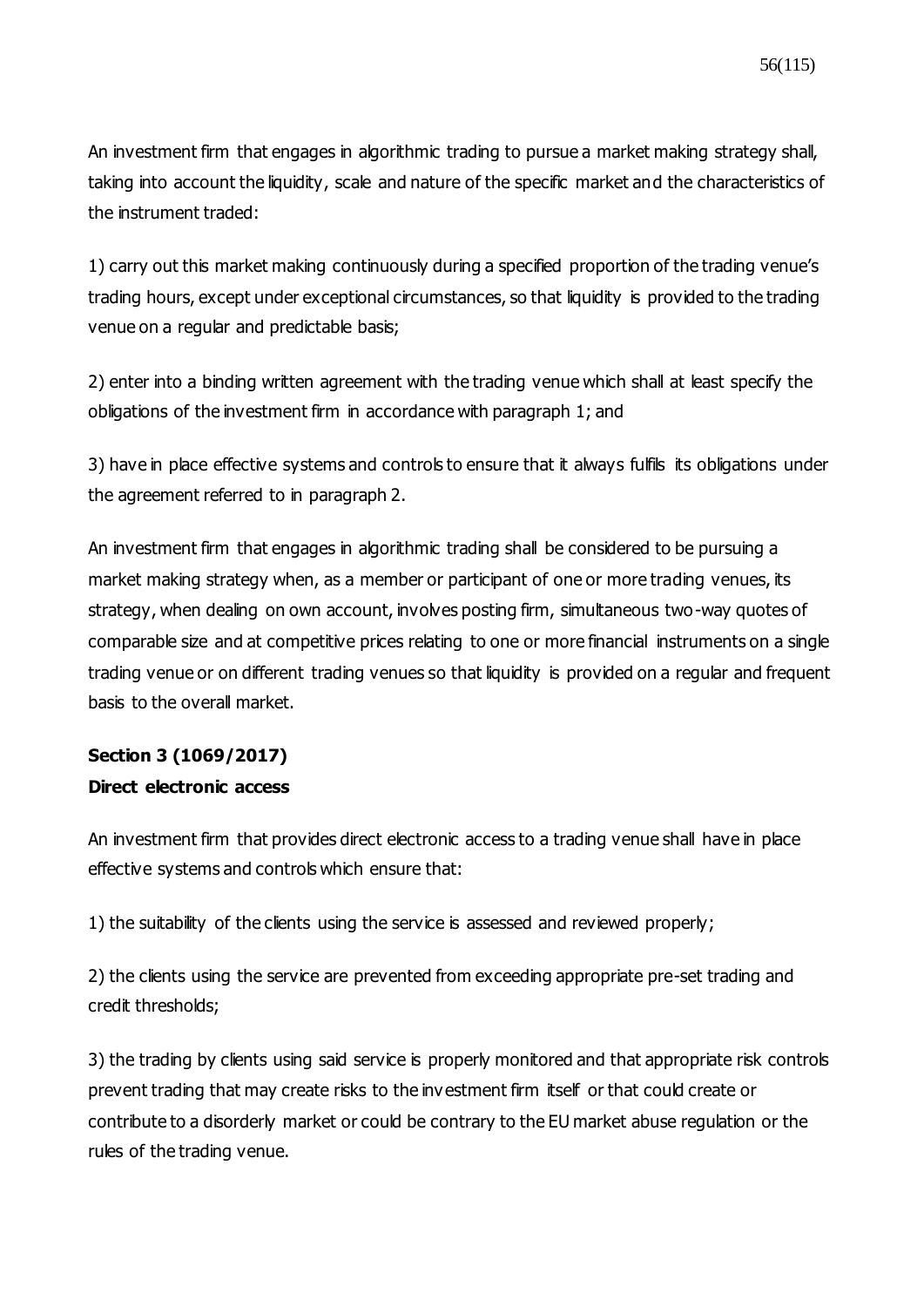An investment firm that provides direct electronic access shall ensure that clients using said service comply with the provisions of this Act and the Act on Trading in Financial Instruments as well as with the rules of the trading venue. The investment firm shall monitor the transactions in order to identify infringements of said rules, disorderly trading conditions or conduct that may involve market abuse, which are to be reported to the competent authority. The investment firm shall ensure that there is a binding written agreement between the firm and the client regarding the essential rights and obligations arising from the provision of the service and that, under the agreement, the investment firm retains responsibility under this Act.

An investment firm that provides direct electronic access to a trading venue shall notify the Financial Supervisory Authority and the competent authorities of the trading venue at which the investment firm provides direct electronic access thereof.

The investment firm shall, on request of the Financial Supervisory Authority, provide a description of the systems and controls referred to in subsection 1 above and evidence that they have been applied.

The Financial Supervisory Authority shall, on request of the competent authority of the trading venue at which the investment firm provides direct electronic access, communicate without undue delay the information referred to in subsection 4 above.

The investment firm shall arrange for documentation in relation to the matters referred to in this section and ensure that the documentation is sufficient to enable the monitoring of compliance with the provisions.

#### **Section 4 [\(1069/2017\)](https://www.finlex.fi/fi/laki/ajantasa/2012/20120747#a28.12.2017-1069)**

### **An investment firm participating as a clearing member in a central counterparty**

An investment firm which provides clearing services as a clearing member referred to in Article 2, paragraph 14 of Regulation (EU) No 648/2012 of the European Parliament and of the Council on OTC derivatives, central counterparties and trade repositories to a client referred to paragraph 15 of said Article, shall have in place effective systems and procedures to ensure that clearing services are only provided to clients who are suitable and meet clear criteria and that said clients are subject to appropriate requirements in order to reduce the risks to the investment firm and to the market.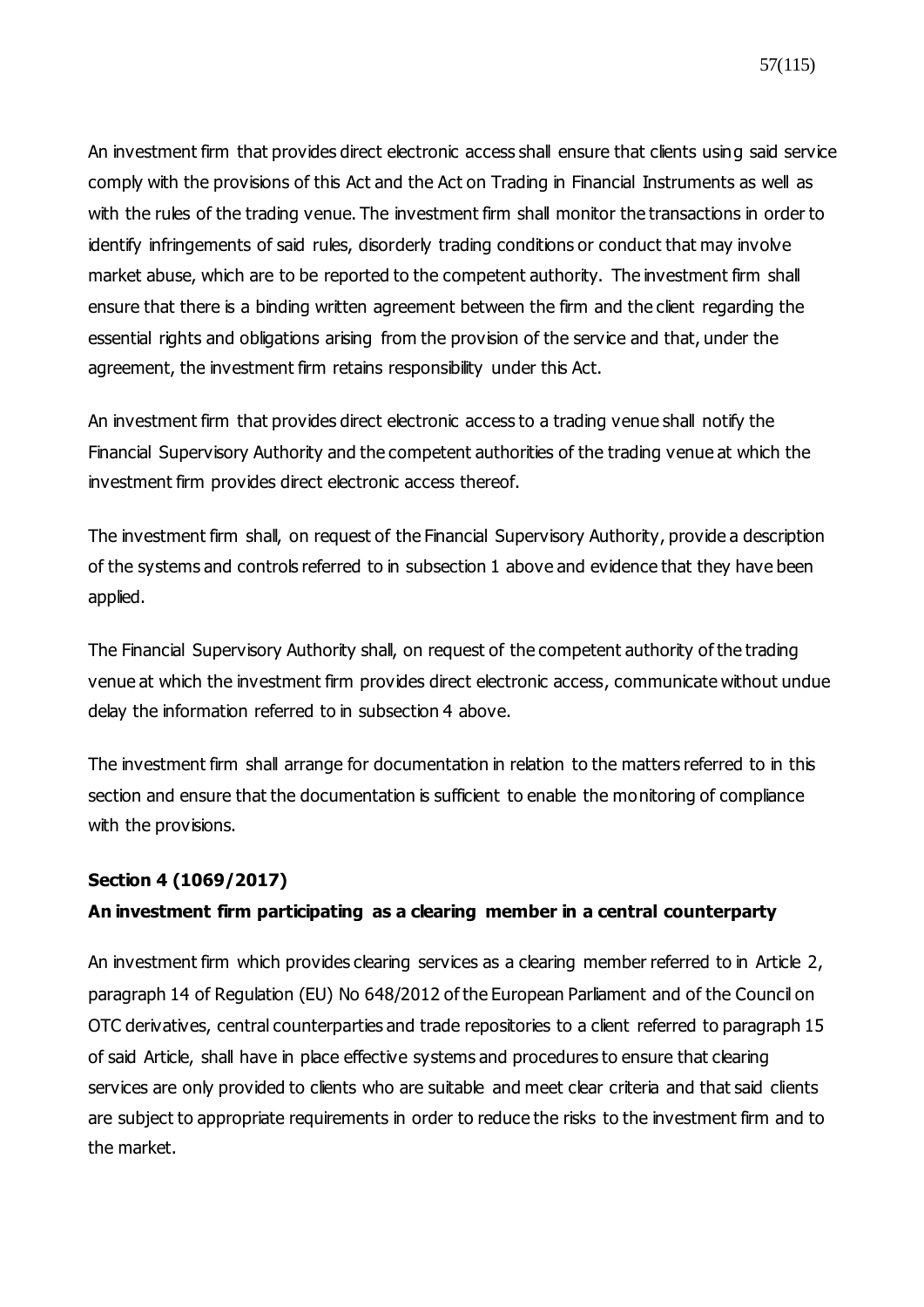The investment firm and its client shall draw up a written agreement regarding the essential rights and obligations arising from the provision of the service referred to in subsection 1.

#### **Section 5 [\(1069/2017\)](https://www.finlex.fi/fi/laki/ajantasa/2012/20120747#a28.12.2017-1069)**

#### **Duty to notify of a foreign EEA investment firm**

A foreign EEA investment firm engaged in algorithmic trading referred to in section 1 above in Finland shall notify the Financial Supervisory Authority thereof.

A foreign EEA investment firm providing direct electronic access to a stock exchange referred to in section 3 above shall notify the Financial Supervisory Authority thereof.

#### **Section 6 [\(1069/2017\)](https://www.finlex.fi/fi/laki/ajantasa/2012/20120747#a28.12.2017-1069)**

#### **Application of provisions to the trading parties of regulated markets and MTFs**

The provisions of this chapter above on an investment firm shall also be applied to trading parties referred to in chapter 1, section 2, subsection 1, paragraph 15 of the Act on Trading in Financial Instruments which are not required to have an authorisation in accordance with this Act under chapter 1, section 2, subsection 1, paragraph 4 and subsection 3, paragraphs 2, 4 and 6 above.

#### **Chapter 8**

#### **Annual accounts and auditing**

#### **Section 1 (623/2014)**

#### **Annual accounts and annual report**

The annual accounts and annual report of an investment firm as well as the issuing of related instructions, statements and exceptional permits shall correspondingly be governed by the provisions of chapter 12, sections 1–11 of the Act on Credit Institutions.

#### **Section 2 [\(1069/2017\)](https://www.finlex.fi/fi/laki/ajantasa/2012/20120747#a28.12.2017-1069)**

#### **Audit as well as special audit and auditor**

In addition to the provisions elsewhere in the law, an investment firm and a data reporting services provider shall be governed by the provisions of chapter 12, section 13, subsections 1, 3 and 4; section 14 and section 15, subsection 1 of the Act on Credit Institutions on the audit and auditors of a credit institution as well as on the ordering of a special audit and the appointment of a special auditor.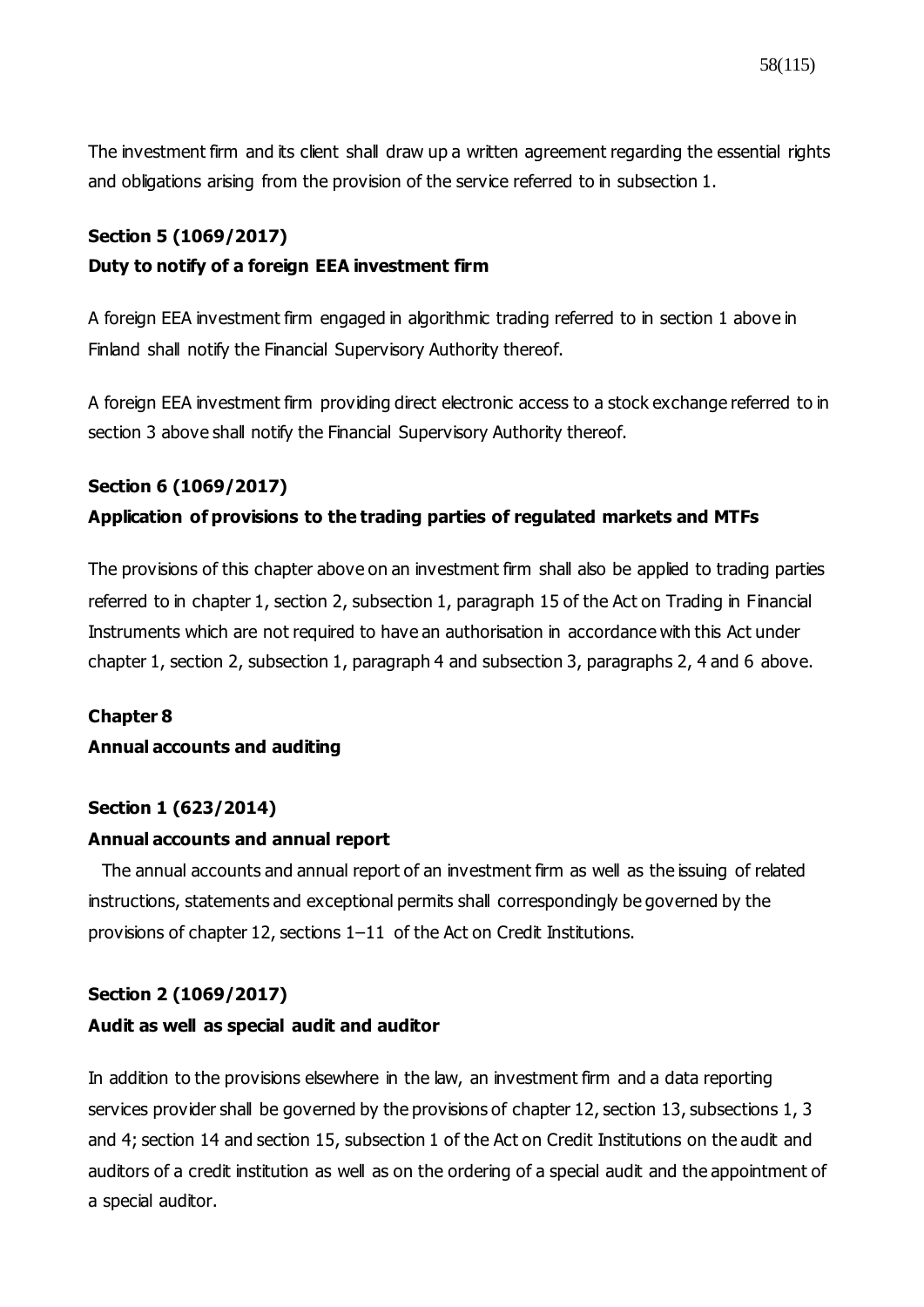The duty to notify of an auditor of an authorised supervised entity shall be provided in section 31 of the Act on the Financial Supervisory Authority.

### **Section 3**

#### **Authority to issue decrees**

Further provisions shall be issued by a Decree of the Ministry of Finance on the entering in the annual accounts of an investment firm of financial instruments and real estate other than in own use and any changes in their values, the layout for the balance sheet and the profit and loss account, the financing calculation, the information to be given in the notes to the balance sheet, the profit and loss account and the financing calculation and in the annual report, the layouts for the consolidated balance sheet and the consolidated profit and loss account and the consolidated financing calculation, the information to be given in the notes to the consolidated balance sheet, consolidated profit and loss account and consolidated financing calculation as well as on the balance-sheet breakdown and the breakdown of the notes to the accounts.

#### **Section 4**

### **Authority to issue regulations of the Financial Supervisory Authority**

The Financial Supervisory Authority may issue further regulations on the drawing up of the annual accounts of an investment firm. The regulations may restrict the entering of interest and leasing income as income for the financial period, when they are based on claims or financial leasing contracts whose matured interest, amortisations or lease payments have, at the time of the closing of the books, remained unpaid for a period of time longer than the period referred to in the regulation of the Financial Supervisory Authority or which, due to the insolvency of the debtor, are likely to remain unpaid. Prior to issuing the regulation, the Financial Supervisory Authority shall request an opinion thereon from the Ministry of Finance and the Accounting Board.

#### **Chapter 9**

**Depositing and other handling of client assets**

**Section 1 (1069/2017) Depositing of client assets**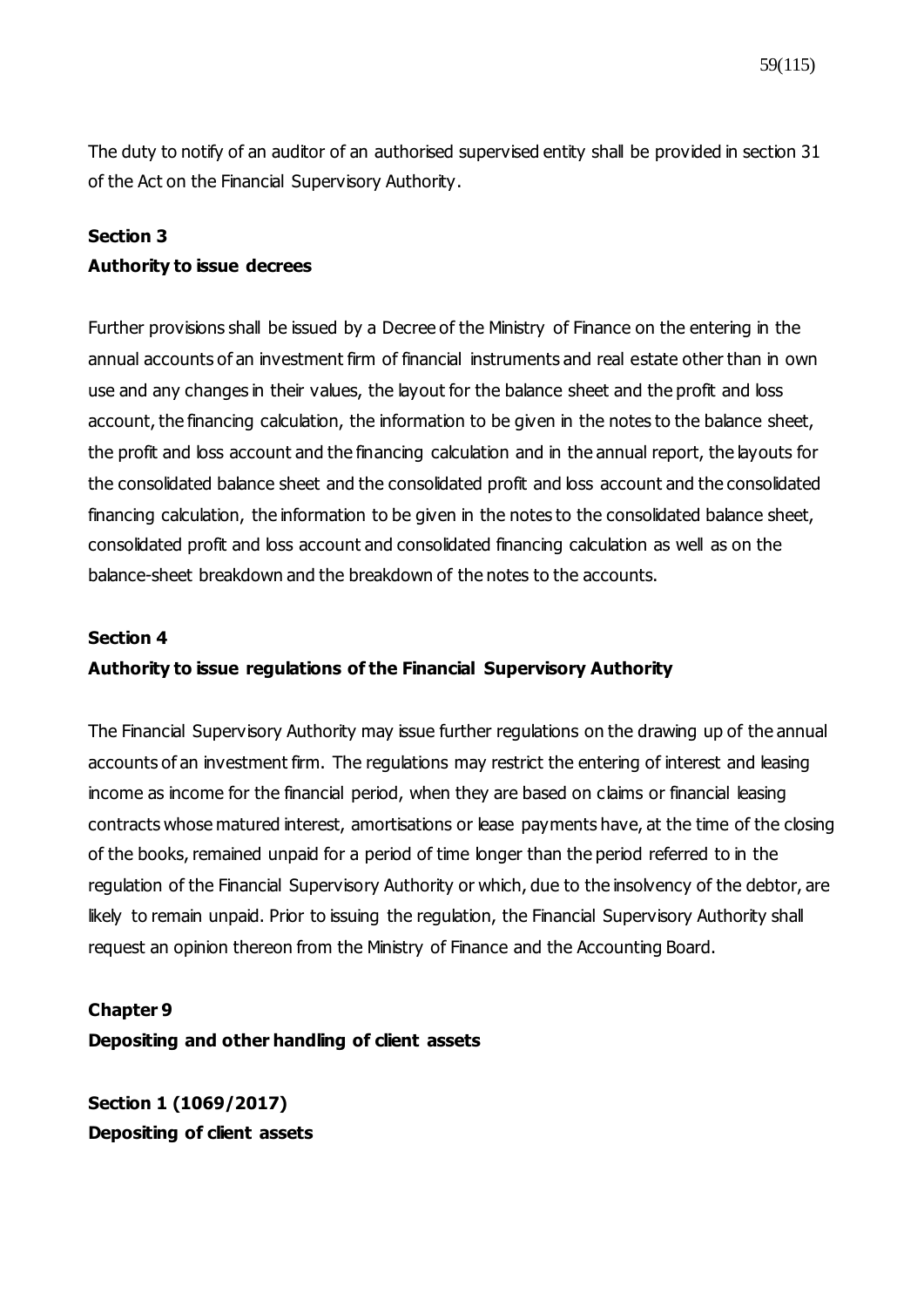An investment firm shall arrange the depositing and handling of the financial instruments and monetary assets (*client assets*) of a client entrusted to it in a reliable manner.

In depositing and handling of the client assets, the investment firm shall especially ensure that the assets of the investment firm are kept clearly distinguished from client assets and, with the exception of credit institutions, prevent the use of client assets on own account of the investment firm. The investment firm shall keep reliable records of client assets so that the client assets of each client are adequately distinguished from the assets of other clients.

### **Section 2 [\(1069/2017\)](https://www.finlex.fi/fi/laki/ajantasa/2012/20120747#a28.12.2017-1069)**

#### **Depositing client financial instruments with a third party custodian**

An investment firm which deposits client financial instruments with a third-party custodian shall comply with due diligence in choosing the custodian. The investment firm shall, on a regular basis, assess the fulfilment of the obligations relating to the custody of client financial instruments. A third-party custodian means an organisation in a contractual relationship with the investment firm that deposits the financial instruments of a client of the investment firm on own account of the investment firm.

The investment firm shall deposit the client financial instruments with a third-party custodian supervised by the Financial Supervisory Authority, a foreign EEA supervisory authority or a thirdcountry supervisory authority. The obligation may be waived only when the nature of the financial instrument or of the service related thereto requires depositing in a third country where the depositing of a financial instrument is not governed by law or if a professional client explicitly requests it in writing.

# **Section 3 [\(1069/2017\)](https://www.finlex.fi/fi/laki/ajantasa/2012/20120747#a28.12.2017-1069) Investment of client monetary assets**

An investment firm shall place the monetary assets of a client, without delay, on an account in a central bank, a deposit bank or in a credit institution entitled to receive deposits and authorised in another State. The monetary assets of a client may, with the express consent of the client, be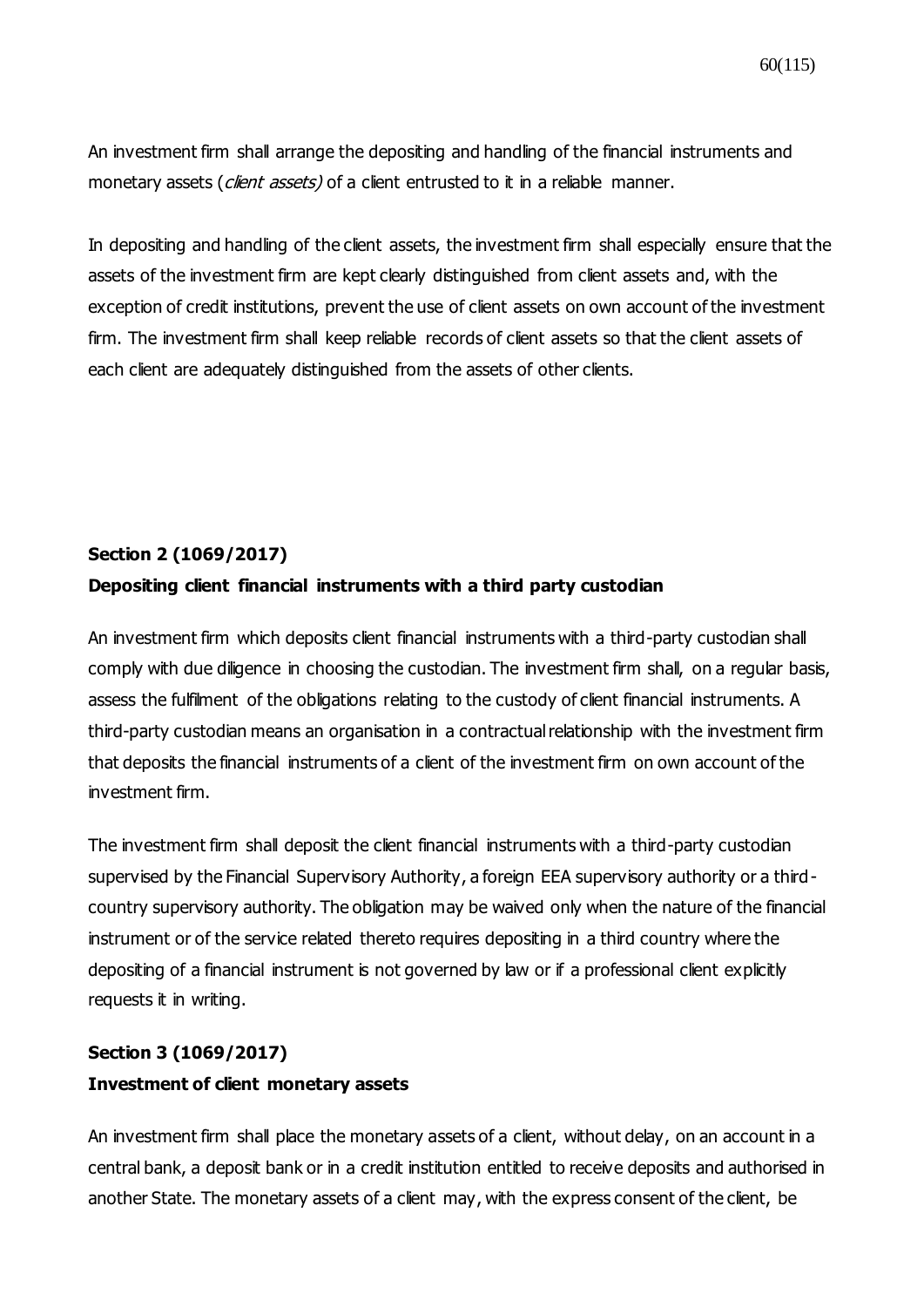invested in units of a money market fund, registered in an EEA Member State, which meets the preconditions of the UCITS Directive or the Directive on Alternative Investment Fund Managers or is otherwise subject to supervision and fulfils the requirements of Article 2 of Requlation (EU) No 1071/2013 of the European Central Bank concerning the balance sheet of the monetary financial institutions sector.

If the client monetary assets are invested in another manner than on an account in a central bank, the investment firm shall especially consider the need to diversify the client assets and comply with due diligence in choosing the deposit bank, foreign credit institution or money -market fund that will keep the monetary assets in custody and assess, on a regular basis, compliance with the requirements relating to the depositing of client monetary assets.

If an investment firm deposits monetary assets in an organisation belonging to the same group, the amount of the assets deposited may not exceed 20 per cent of all such monetary assets. The requirement may, however, be derogated from if it is well founded, taking into consideration the security of the third party referred to in subsection 1 above as well as the nature, quality and scale of the activities of the investment firm and especially the small amount of the client monetary assets. The investment firm shall, on a regular basis, assess the fulfilment of the grounds for derogating from the diversification requirement and present the Financial Supervisory Authority with the grounds for its assessment.

Notwithstanding the provisions of subsection 3, an investment service provider that is a deposit bank may, however, deposit the client monetary assets on an account of the same deposit bank.

#### **Section 4 [\(1069/2017\)](https://www.finlex.fi/fi/laki/ajantasa/2012/20120747#a28.12.2017-1069)**

### **Right to dispose of client financial instruments or rights in respect of client assets**

An investment firm may not, without a prior express consent of the client, pledge, convey or otherwise legally dispose of a financial instrument of the client on its own account or on the account of another client or on account of a third party. The consent shall include the terms relating to the pledge, conveyance or other legal disposal of financial instruments. The consent shall be given in writing or in another corresponding manner referred to in chapter 10, section 3.

If the financial instruments of the client are held in a securities account referred to in section 2, subsection 1, paragraph 3 of the Act on Securities Accounts or in a custodial nominee account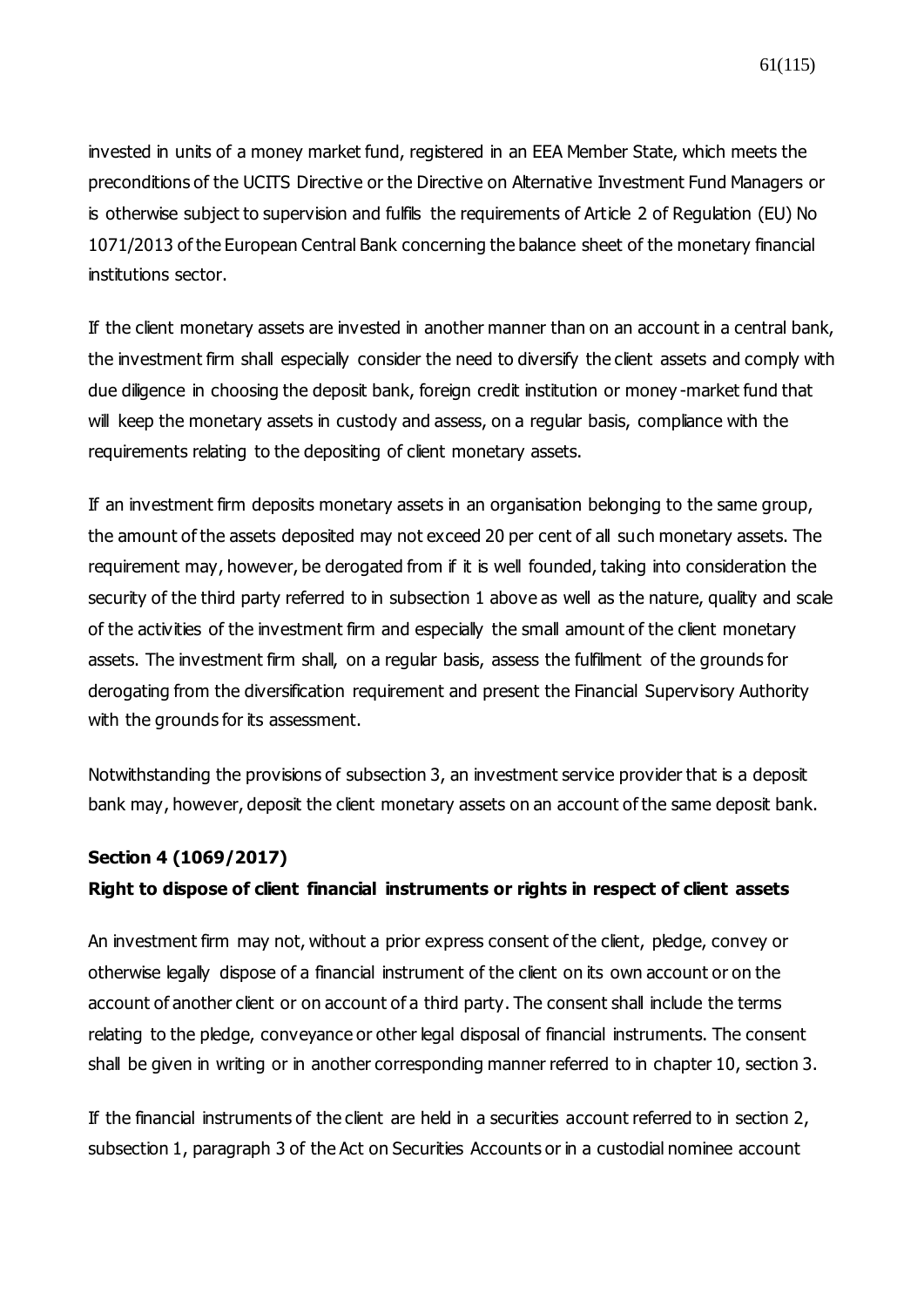referred to in section 5 a of the Act on Book-Entry Accounts, the investment firm may undertake the measure referred to in subsection 1 only if:

1) each client whose financial instruments are held together in an omnibus account has given the consent referred to in subsection 1; or if

2) the investment firm has in place systems and supervisory methods which ensure that the measure is directed only at the financial instruments of a client who has given the consent thereto referred to in subsection 1.

Any collateral, pledge or set-off rights in respect of client assets that give a third party the right to dispose of client assets and are not connected to a client or the investment services provided to the client are allowed only if they are provided in the laws of the third country where the client assets are deposited.

An investment firm may, notwithstanding the provisions of subsections 1 and 2, convey a financial instrument of a client as pledge to a securities depositary or a clearing party referred to in the Act on the Book-Entry System and Settlement Activities as collateral for satisfying an obligation arising from a transaction in respect of the financial instrument.

The right of an investment firm to pledge, convey or otherwise legally dispose of the financial instruments of a client shall be governed by the provisions of the Act on Financial Collateral  $(11/2004)$ .

### **Section 4a [\(1069/2017\)](https://www.finlex.fi/fi/laki/ajantasa/2012/20120747#a28.12.2017-1069)**

### **Title transfer financial collateral arrangements**

An investment firm shall ensure that title transfer financial collateral arrangements are used only in situations where their use is well-founded or where no other collateral provided by the client is suitable for the purpose of securing an obligation in respect of the investment firm. The amount of the client assets to be transferred may not be unrestricted or considerably larger than the obligation of the client to the investment firm.

An investment firm shall explain to professional clients and eligible counterparties the risks relating to title transfer arrangements as well as their impact on client protection.

The investment firm may conclude title transfer arrangements only with professional clients.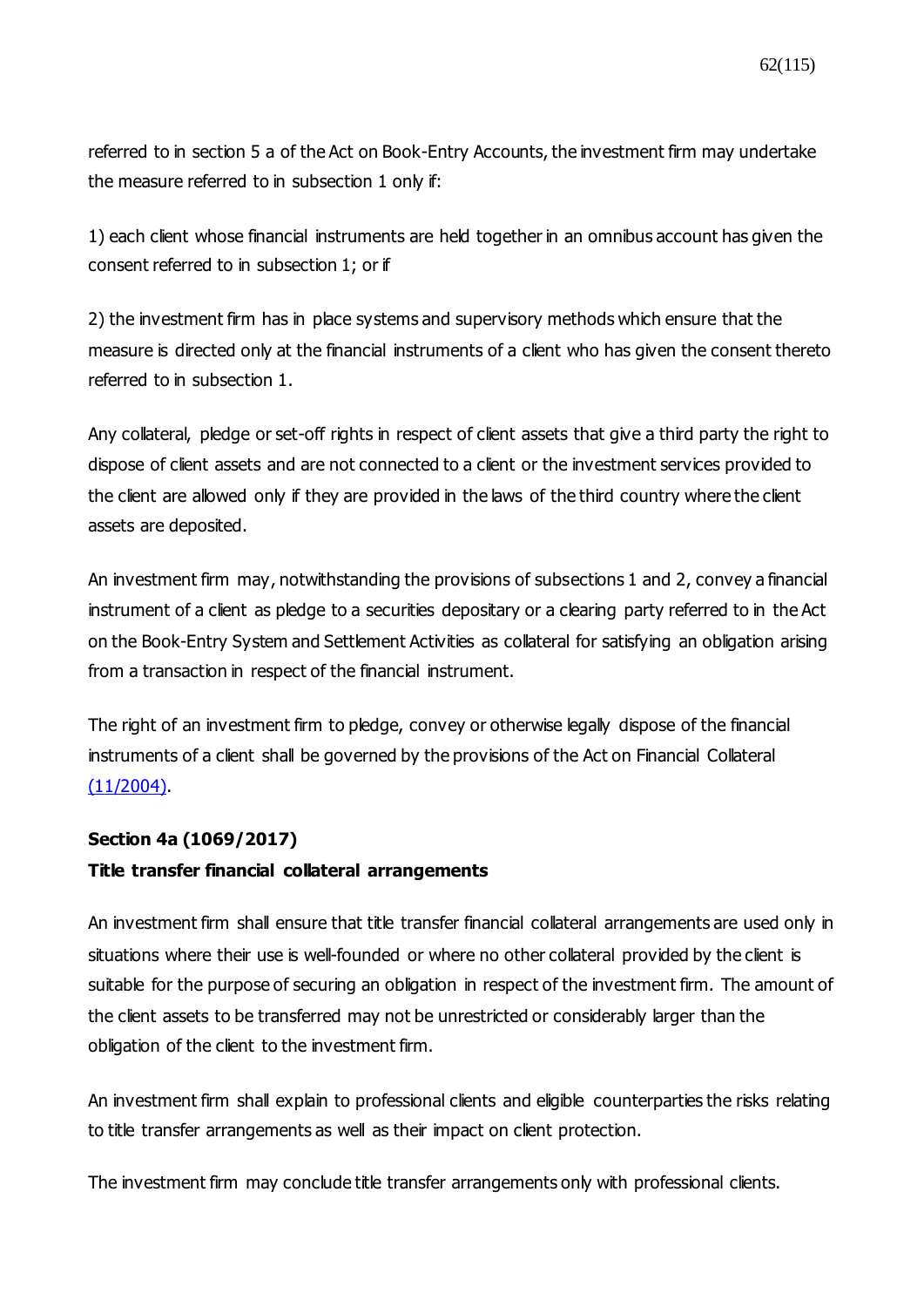# **Section 5 [\(1069/2017\)](https://www.finlex.fi/fi/laki/ajantasa/2012/20120747#a28.12.2017-1069) Authority of the Financial Supervisory Authority to issue regulations**

The Financial Supervisory Authority shall issue further regulations required for the implementation of the Commission Delegated Directive on the procedure to be complied with in the depositing and other handling of client assets provided in sections 1-4, 4a, 10 and 11. The Financial Supervisory Authority may also issue more detailed regulations on the contents of the client assets referred to in section 1.

# **Section 6 [\(1069/2017\)](https://www.finlex.fi/fi/laki/ajantasa/2012/20120747#a28.12.2017-1069) Report by the auditor**

The auditor of an investment firm shall submit to the Financial Supervisory Authority at least once a year a report of the auditor on whether the arrangements relating to the depositing and handling of the client assets of the investment firm correspond to the provisions of this chapter and the regulations issued thereunder.

### **Section 7**

### **Application of certain other acts**

An investment firm which acts as a custodian referred to in the Act on the Book-Entry System and Settlement Activities shall also be governed by the provisions of the said Act and the Act on Book-Entry Accounts. An investment firm which acts as a custodian referred to in the Act on Securities Accounts shall also be governed by the provisions of the said Act.

#### **Section 8**

### **Appointment of an attorney**

When an investment firm which holds client assets has been placed in liquidation or bankruptcy, the Financial Supervisory Authority shall, without delay, appoint an attorney referred to in section 29 of the Act on the Financial Supervisory Authority to supervise the swift return of client assets to the clients of the investment firm unless the appointment of an attorney is manifestly unnecessary taking into account the nature and scope of the activities of the investment firm. In addition, the Financial Supervisory Authority shall appoint an attorney if the investment firm has otherwise become insolvent and the insolvency is not to be deemed temporary in accordance with the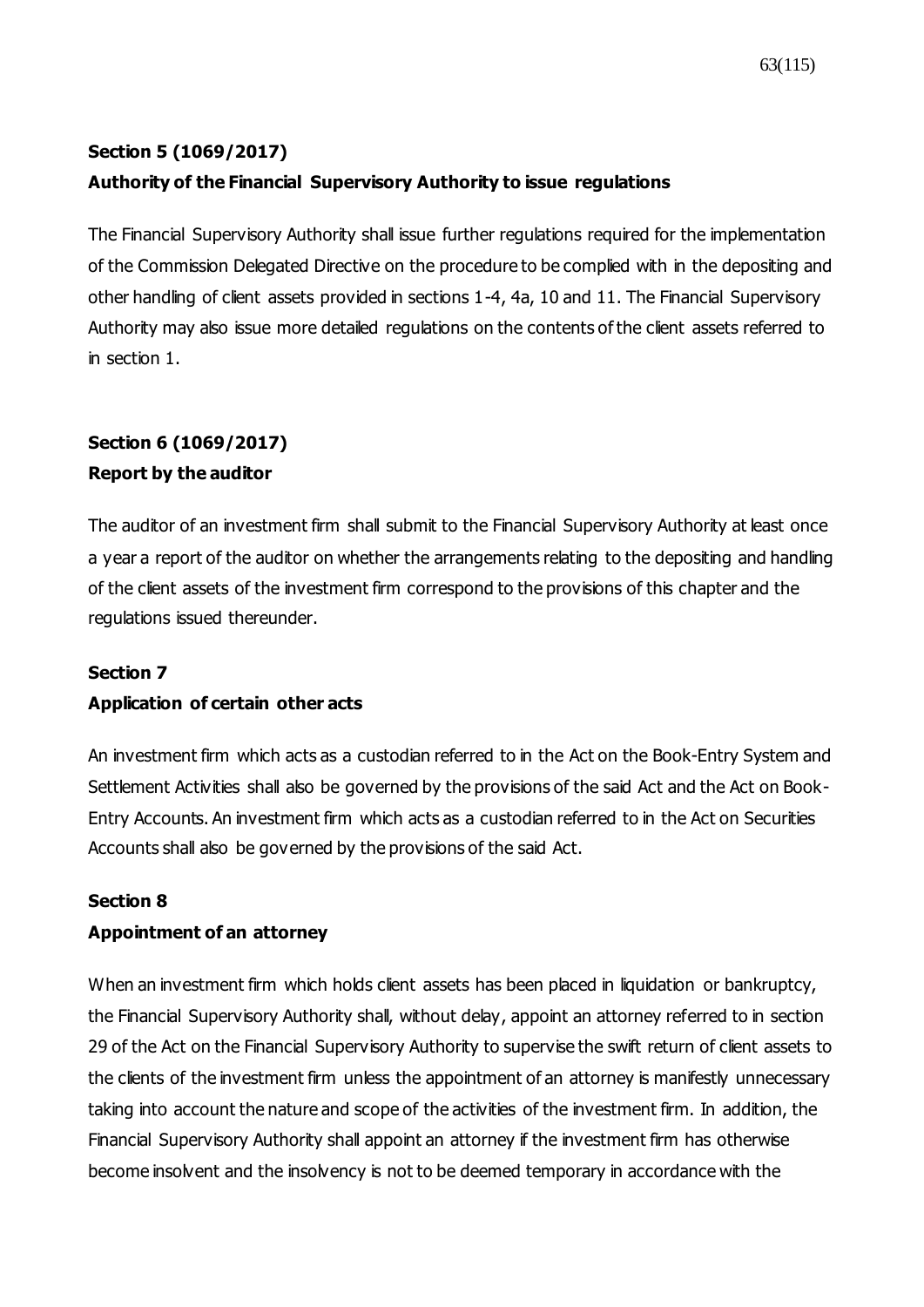estimate of the Financial Supervisory Authority unless the appointment of an attorney is manifestly unnecessary taking into account the nature and scope of the activities of the investment firm.

The liquidator of an investment firm subject to liquidation and the estate administrator of an investment firm that is declared bankrupt shall have the right, on request of the attorney or with his consent, to enter into and terminate contracts as well as take out loans to promote the swift return of client assets.

Section 9 was repealed by Act 1069/2017.

### **Section 10 [\(1069/2017\)](https://www.finlex.fi/fi/laki/ajantasa/2012/20120747#a28.12.2017-1069)**

# **Disclosure obligation of an investment firm relating to the depositing and other handling of client assets**

On request of the Financial Supervisory Authority or another competent authority, an administrator of a bankruptcy estate, an administrator of company reorganisation, an execution authority and the Financial Stability Authority, an investment firm shall submit the following information on:

1) the client assets deposited on behalf of the client;

2) the external custodian of the client assets, the accounts used and the agreements concluded for the depositing;

3) the place of custody of financial instruments, the accounts opened to the external custodian and the agreements concluded with the external custodian;

4) the outsourced services as well as the provider of the outsourced service;

5) the persons responsible for the depositing and other handling of client assets; and

6) the agreements with which title or other comparable right to the client assets can be determined.

### **Section 11 [\(1069/2017\)](https://www.finlex.fi/fi/laki/ajantasa/2012/20120747#a28.12.2017-1069)**

# **Corporate governance relating to the depositing of client assets**

An investment firm shall appoint a person with sufficient skills and powers to enforce compliance with the obligations relating to the depositing of client assets.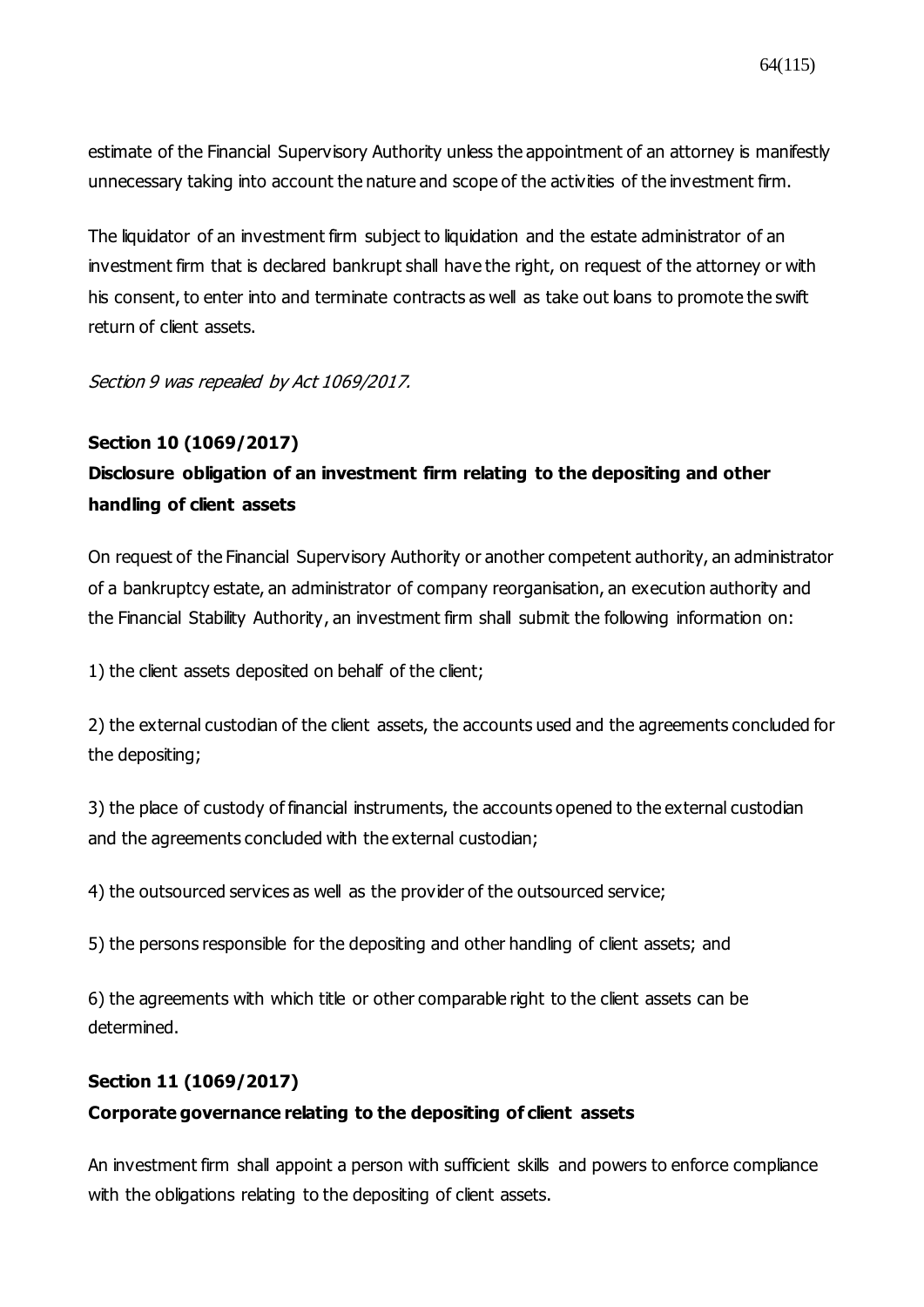# **PART III PROCEDURES AND THE COMPENSATION FUND**

**Chapter 10 [\(1069/2017\)](https://www.finlex.fi/fi/laki/ajantasa/2012/20120747#a28.12.2017-1069) Procedures in a client relationship**

# **Section 1 [\(1069/2017\)](https://www.finlex.fi/fi/laki/ajantasa/2012/20120747#a28.12.2017-1069) Categorisation of a client and agreement on his position**

The investment firm shall have internal rules for the classification of clients and the procedure to be complied with therein.

An investment firm may treat a professional client referred to in chapter 1, section 23. subsection 1, paragraphs 1-5 as a retail client on their own initiative or at the request of the client. A written contract shall be drafted of the treatment of the client as a retail client. If the contract is applied to one or more services or transactions or to one or more different types of financial instruments or transactions, this shall be defined in the contract.

The investment firm shall inform its client referred to in chapter 1, section 23, subsection 1, paragraph 2 prior to the provision of investment services that, on the basis of the information available, he shall be treated as a professional client unless otherwise agreed upon with the client.

A client who wishes to be treated as a professional client referred to in chapter 1, section 23, subsection 1, paragraph 6 in general or with regard to a certain investment service or transaction or type of a transaction or financial instrument shall request this from the investment firm in writing. If the client meets the requirements provided for in subsection 2, the investment firm shall, in writing, inform the client that, as a professional client, it shall not belong within the sphere of protection offered by the conduct of business rules referred to in this Act and the investor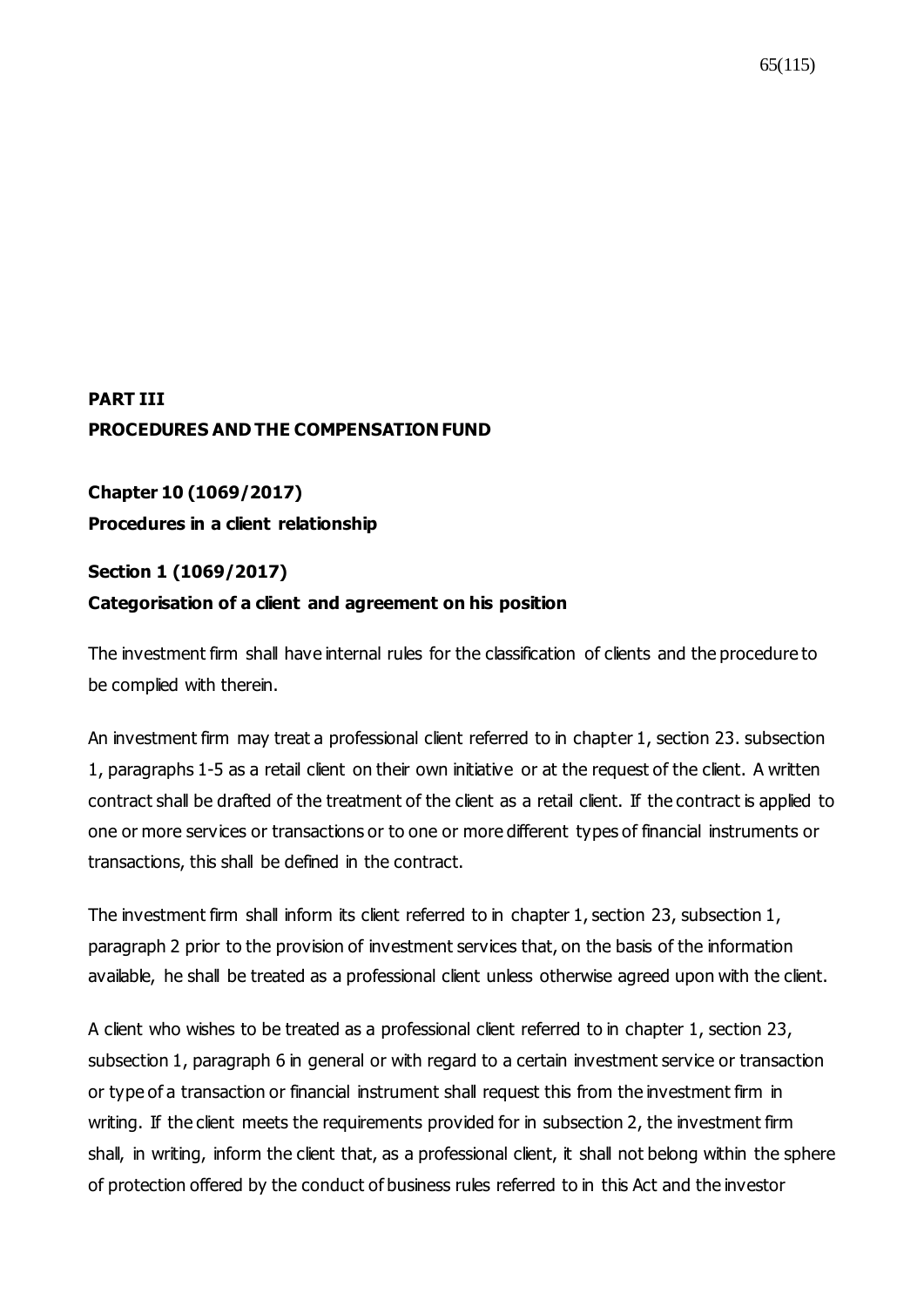compensation fund cover. The client shall correspondingly inform the investment firm in writing that he is aware of loss of the protection of the conduct of business rules and compensation fund cover.

The issuer of a security and another offeror of a security shall, with the consent of the client, have the right to receive from the investment firm information on the categorisation of the client with regard to the security in question.

#### **[Section 2](https://www.finlex.fi/fi/laki/ajantasa/2012/20120747#a747-2012)**

# **General principles to be complied with in the provision and marketing of investment services and ancillary services**

The provision of investment services and ancillary services shall be carried out honestly, fairly and professionally in accordance with the best interests of the client.

An investment service and an ancillary service may not be marketed by issuing untruthful or misleading information. All information, including marketing communications, shall be fair and clear. Information, the misleading or untruthful nature of which is revealed following the presentation of the information and which may be of material significance to the investor, shall, without delay, be corrected or supplemented in an adequate manner. The marketing shall reveal its commercial purpose.

Marketing relating to the investor compensation fund cover shall be governed by chapter 11, section 25.

#### **Section 3 [\(1069/2017\)](https://www.finlex.fi/fi/laki/ajantasa/2012/20120747#a28.12.2017-1069)**

#### **Contract on investment service**

With the exception of one-time services relating to investment advice where the client is not offered suitability assessment on a regular basis, a contract shall be concluded in writing on the investment services provided by the investment firm indicating the rights and obligations of the parties as well as other terms of the contract.

# **Section 4 [\(1069/2017\)](https://www.finlex.fi/fi/laki/ajantasa/2012/20120747#a28.12.2017-1069) Assessment of suitability and appropriateness**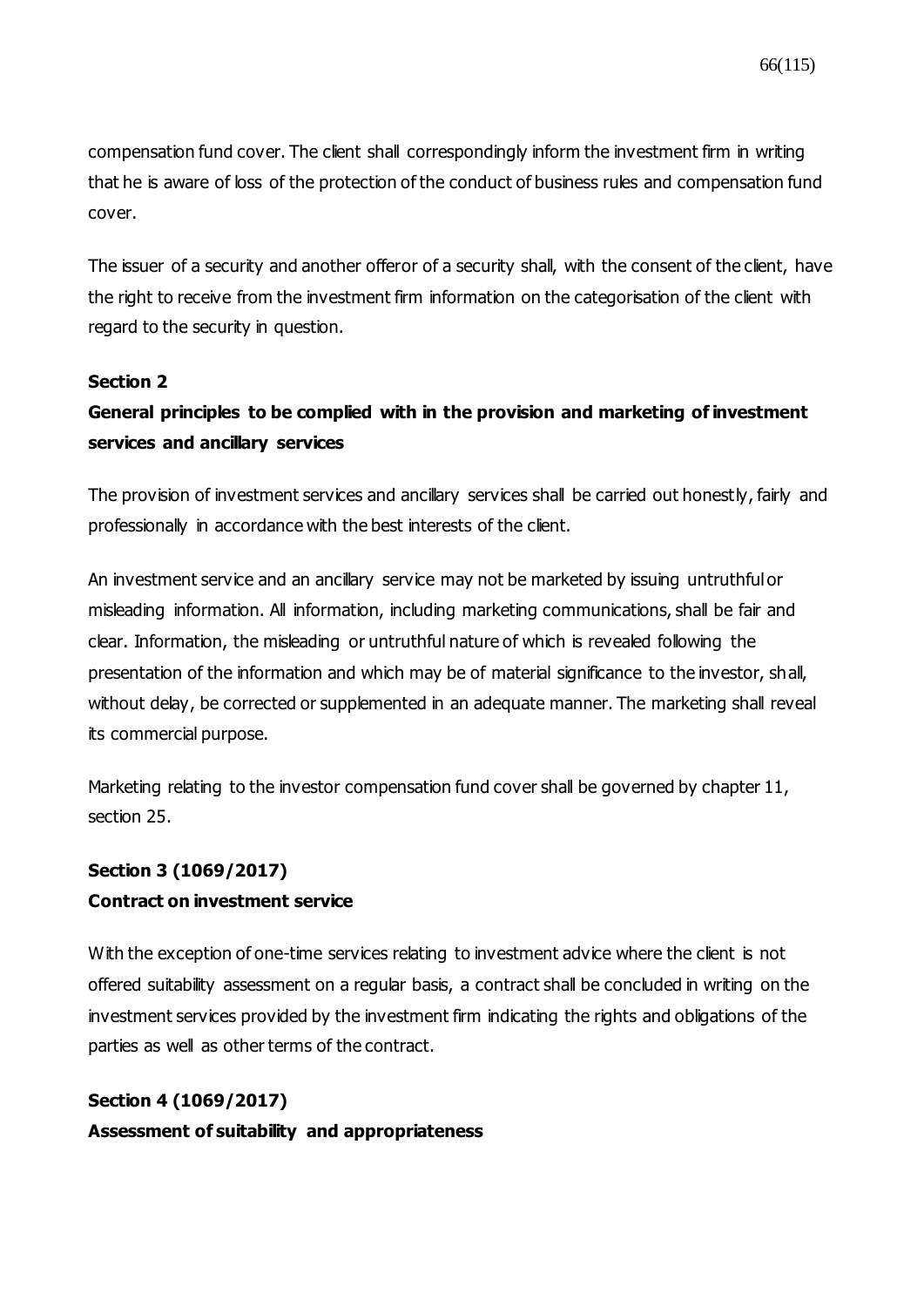67(115)

An investment firm that provides investment advice or asset management as investment services shall obtain, before providing the investment service, sufficient information regarding the client's knowledge and experience of the product or service provided as well as on the financial situation of the client, including his ability to bear losses, on his investment objectives, including his risk tolerance so that the investment firm may recommend to the client investment services and financial instruments that are suitable to him and, in particular, are in accordance with his risk tolerance and ability to bear losses. When an investment firm provides investment advice recommending a package of services or products, the suitability of the overall product or service package shall be assessed.

If an investment firm provides investment services other than investment advice and asset management, it shall, before providing the investment service, ask the client to provide information regarding his experience and knowledge of said financial instrument or investment service so as to assess whether the financial instrument or investment service envisaged is appropriate for the client. When a package of services or products is envisaged, the overall appropriateness of the package shall be assessed. If the investment firm considers, on the basis of the information received from the client, that the product or service is not appropriate for the client, the investment firm shall warn the client. If the client does not provide adequate information or refuses to give the requested information, the investment firm shall warn the client that it cannot assess the appropriateness of a financial instrument or service for the client. The warning may be provided in a standardised format.

The provisions of subsection 2 shall not apply to the execution or reception and transmission of orders with or without ancillary services at the initiative of a client, with the exception of the granting of credits or loans referred to in chapter 2, section 3, paragraph 1 of this Act that do not comprise of existing credit limits of loans, current accounts and overdraft facilities of clients if the client has been clearly informed that in the provision of said service the investment firm is not liable to assess the appropriateness of the service or financial instrument for the client and the client does not, in this case, benefit from the conduct of business rules governing said investment service and the services relate to:

1) shares admitted to trading on a regulated market or on an equivalent third-country market or on an MTF, excluding the alternative investment funds referred to in the Act on Alternative Investment Fund Managers and shares that embed a derivative;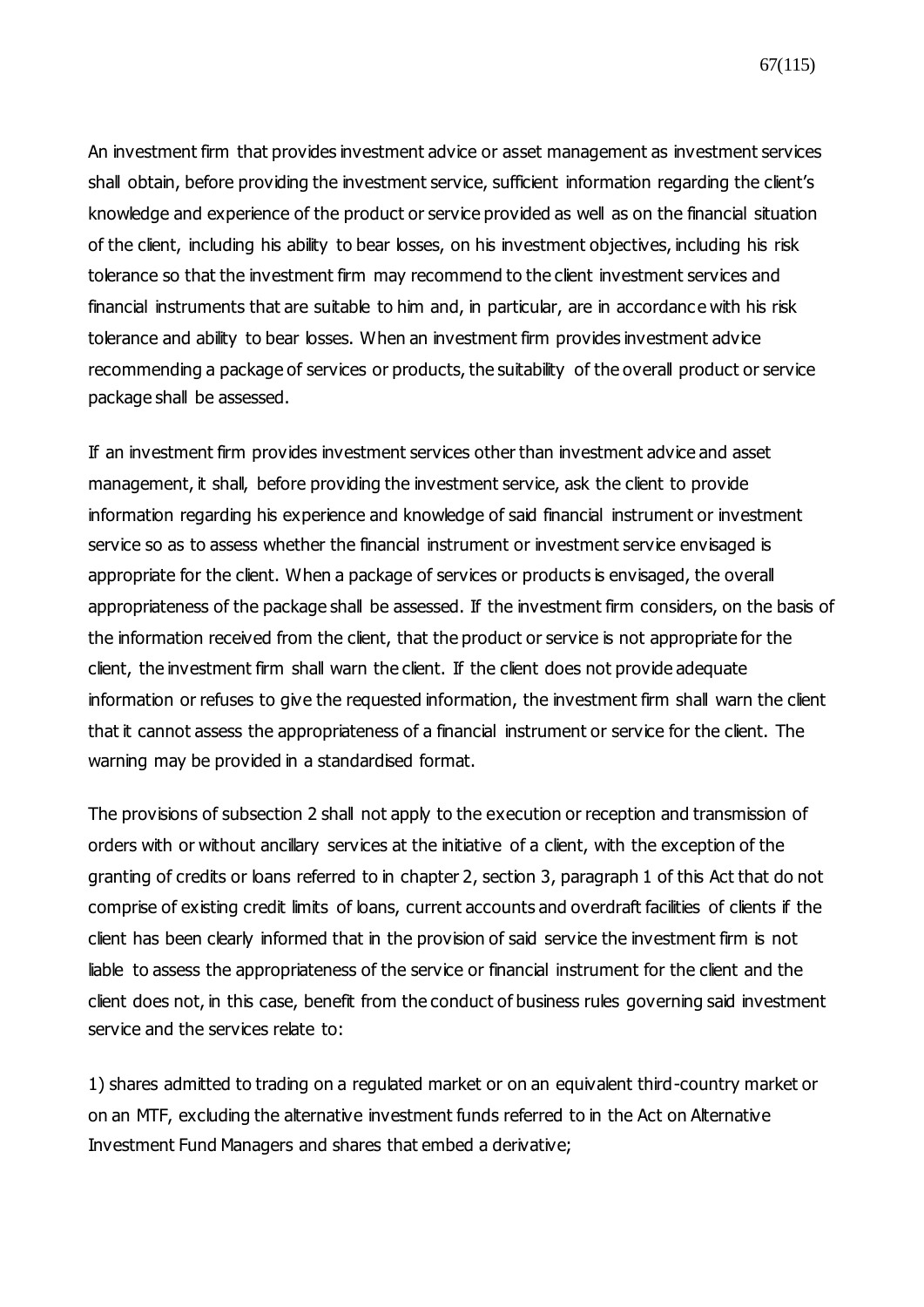2) bonds or other corresponding debts admitted to trading on a regulated market or on an equivalent third-country market or on an MTF, excluding those that embed a derivative or incorporate a structure which makes it difficult for the client to understand the risk involved;

3) money-market instruments, except if they embed a derivative or if it is difficult for the client to understand them taking into account the risks incorporated in their structure;

4) units in UCITS in accordance with the UCITS Directive, excluding the structured UCITS as referred to in Article 36, paragraph 1, subparagraph 2 of Commission Regulation (EU) No 583/2010 implementing Directive 2009/65/EC of the European Parliament and of the Council as regards key investor information and conditions to be met when providing key investor information or the prospectus in a durable medium other than paper or by means of a website;

5) structured deposits, except if it is difficult for the client to understand the risk of return or the cost of exiting the product before term;

6) other non-complex financial instruments.

The investment firm shall also in situations referred to in subsection 3 fulfil its obligations relating to the conflicts of interest referred to in chapter 7, section 9.

### **Section 5 [\(1069/2017\)](https://www.finlex.fi/fi/laki/ajantasa/2012/20120747#a28.12.2017-1069)**

#### **Disclosure obligation of an investment firm**

The investment firma shall provide adequate information to its clients of the investment firm in good time prior to the provision of the service with regard to the investment firm and its services, the financial instruments and proposed investment strategies, execution venues and all costs and related charges. This information shall include the following:

1) when investment advice is provided, the client shall be notified in good time before its provision:

a) whether or not the advice is independent in nature;

b) whether the advice is based on a broad or on a more restricted analysis of different types of financial instruments and, in particular, whether the range is limited to financial instruments issued or provided by entities having close links with the investment firm or any other legal or economic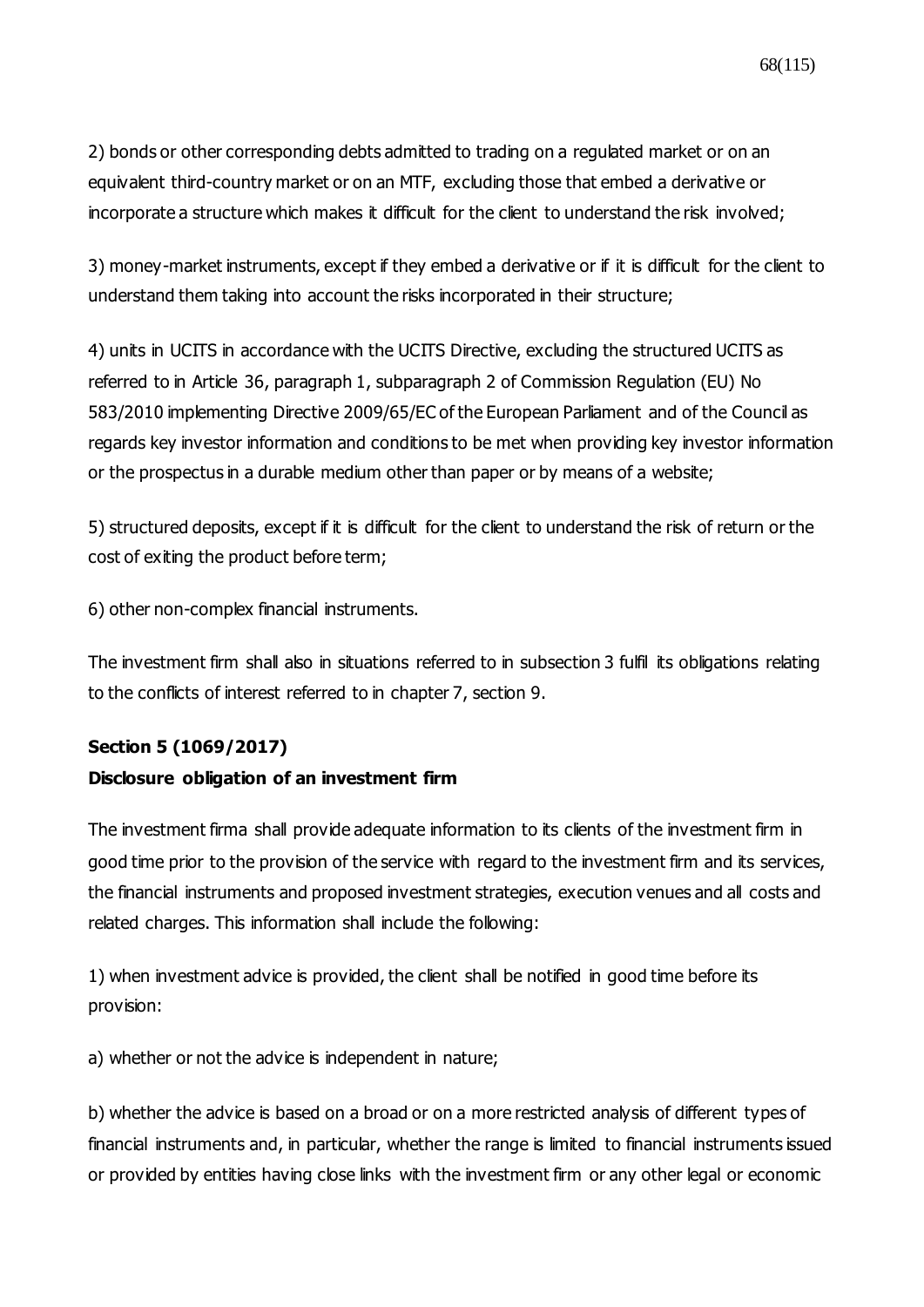relationships, such as contractual relationships, so close that they may pose a risk of impairing the independent basis of the advice provided;

c) whether the investment firm will provide the client, on a regular basis, with an assessment of the suitability of the financial instruments recommended to the client;

2) the information on financial instruments and proposed investment strategies must include appropriate guidance on and warnings of the risks associated with investments in said instruments and in respect of particular investment strategies and whether the financial instrument is intended for retail or professional clients, taking into account the client target group; and

3) the information on all costs and charges must include information relating to both investment and ancillary services, including the cost of advice, the cost of the financial instrument recommended or marketed to the client and how the client may pay for it as well as also information on any third-party payments.

The information on all costs and charges, including costs and charges in connection with the investment service and the financial instrument, which are not caused by the occurrence of underlying market risk, shall be compiled so as to allow the client to understand the overall costs and the cumulative effect on return of the investment, and on request of the client, an itemized breakdown shall be provided. The information shall be provided to the client on a regular basis, at least annually, during the life of the investment.

The information shall be provided so that the nature and the risks of the investment service and of the specific type of financial instrument offered are easily understandable and the client can thus make investment decisions on an informed basis.

If an investment service is offered as part of a financial product, which is already subject to other provisions on disclosure obligation relating to credit institutions and consumer credits, the obligations set in this section above shall not be applied.

If an investment service is offered together with another service or product as part of a package or as a condition for the same agreement or package, the investment firm shall inform the client whether it is possible to buy the different services or products separately and provide clarification of the costs and charges of each service or product. Where the risks resulting from such an agreement or package offered to a retail client are likely to be different from the risks associated with the services or products taken separately, the investment firm shall provide an adequate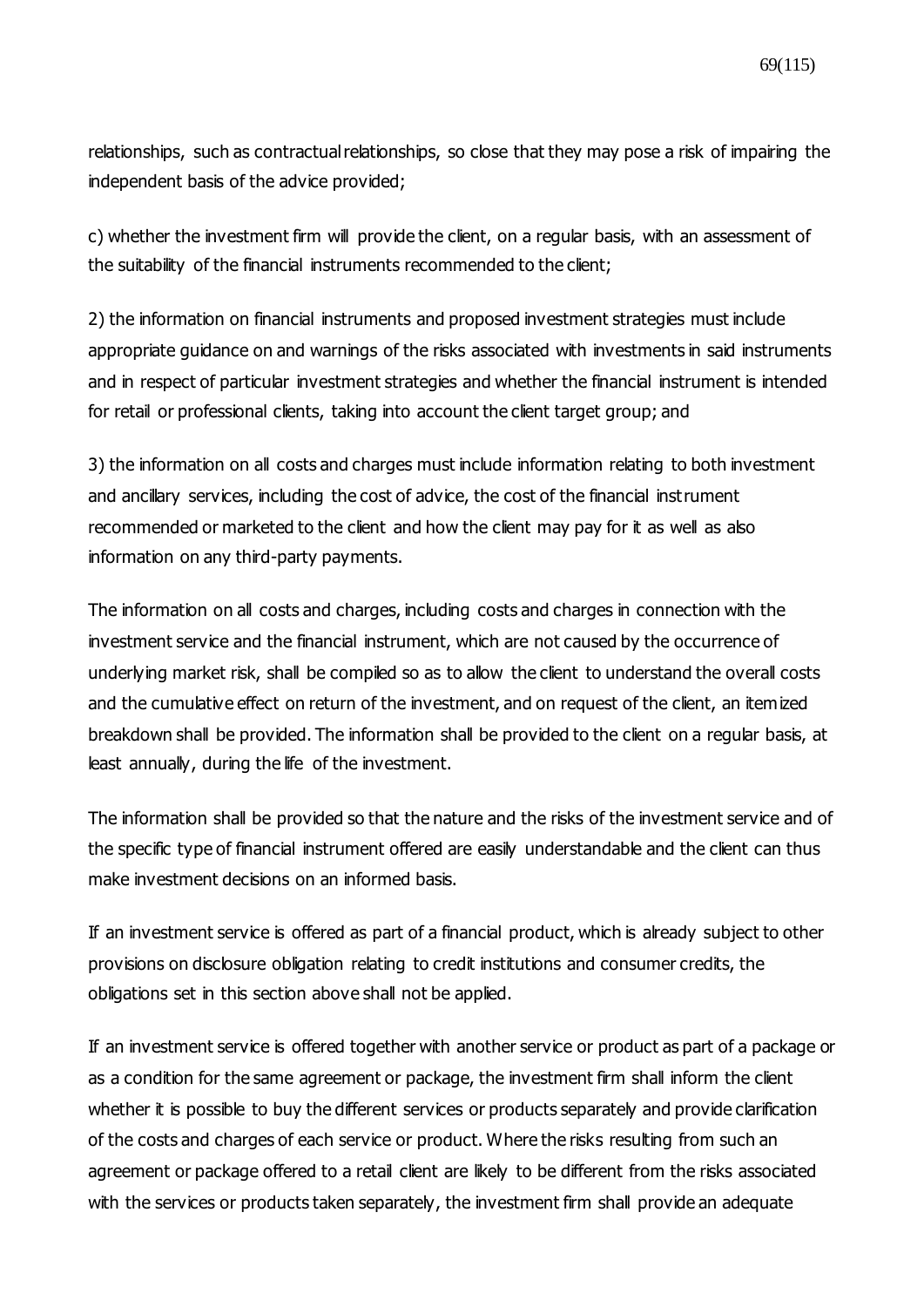description of the services or products included in the agreement or package and the way in which their interaction modifies the risks.

### **Section 6 [\(1069/2017\)](https://www.finlex.fi/fi/laki/ajantasa/2012/20120747#a28.12.2017-1069) Incentives**

An investment firm may not pay any party other than a client or a person acting on behalf of a client or receive from such party fees or commissions or provide or accept non-monetary benefits in connection with the provision of an investment service or an ancillary service, except where the payment or benefit is designed to enhance the quality of the service provided to the client and does not impair compliance with the obligation of the investment firm to act honestly, fairly and professionally in accordance with the best interest of its client.

The fee, commission or non-monetary benefit referred to in subsection 1 above is designed to enhance the quality of the service provided to the client if it can be justified by the provision of such additional service or high-quality service to said client which is in the right proportion to the incentives accepted and which does not directly benefit the accepting undertaking, its shareholders or employees without a material benefit to said client and can be justified by providing said client with an ongoing benefit relating to the ongoing incentive.

The existence, nature and amount of the payment or benefit referred to in subsection 1, or, where the amount cannot be ascertained, the method for calculating the amount must be clearly disclosed to the client in a comprehensive, accurate and understandable manner before providing an investment or ancillary service. If only the method of calculating the amount of the payment or benefit has been disclosed to the client in advance, the investment firm shall inform the client subsequently of the exact amount of the accepted or paid payment or benefit. The investment firm shall also, at least annually, inform the client of the actual amount of the accepted or paid payments or benefits. The client shall also be informed of the mechanism for transferring to the client the fee, commission or the monetary or non-monetary benefit accepted in connection with the provision of the investment or ancillary service.

The provisions of subsection 1 above shall not be applied to a payment or benefit which enables or is necessary for the provision of investment services, such as custody costs, settlement and exchange fees, regulatory levies or legal fees, and which by its nature does not impair compliance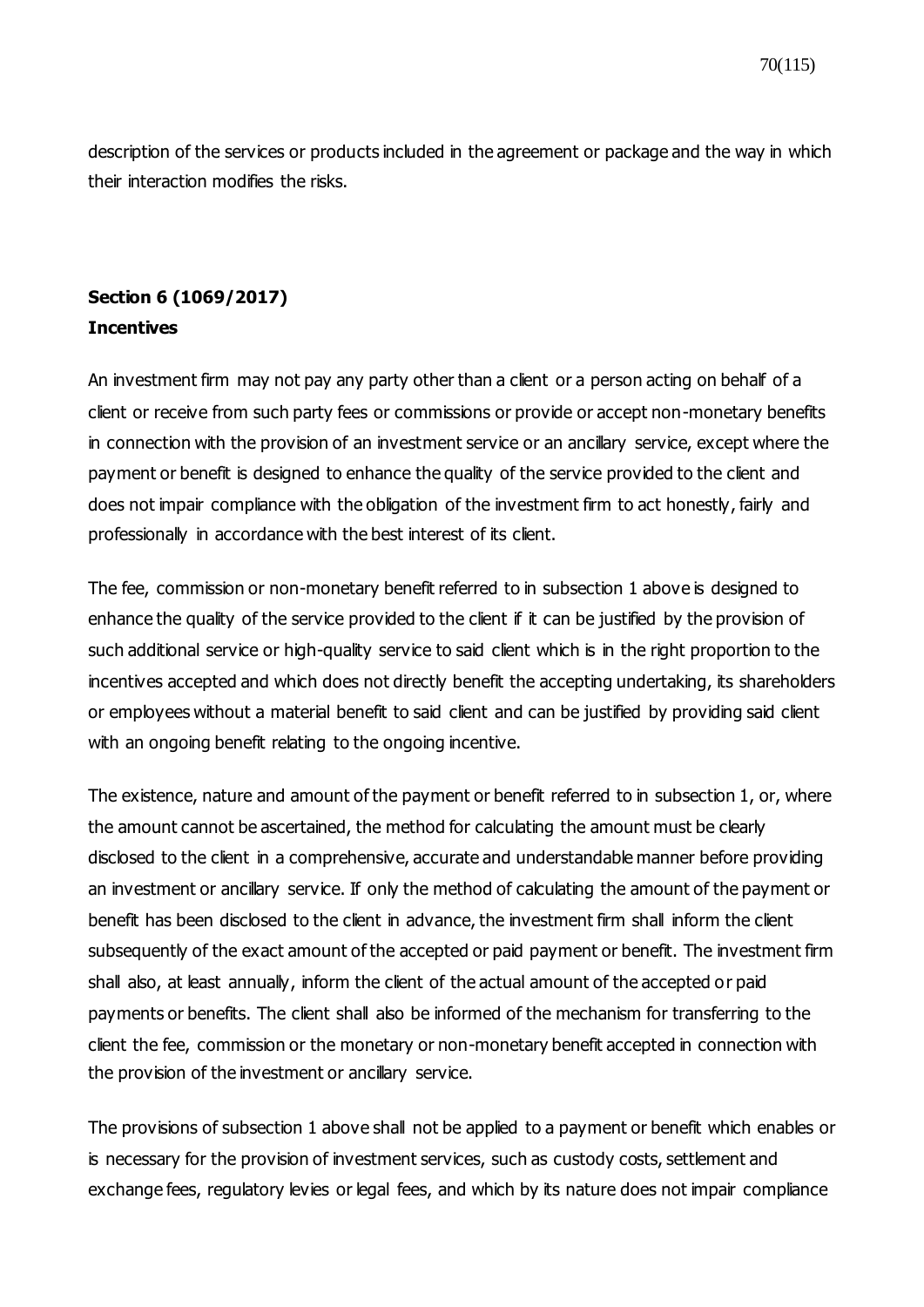71(115)

with the obligation of the investment firm to act honestly, fairly and professionally in the best interest of its client.

When providing investment advice on an independent basis, the investment firm shall assess a sufficient range of different financial instruments available on the market, which shall represent a sufficiently wide range of different types and issuers or product providers to ensure that the investment targets of the client can be appropriately attained. The assessment may not be limited to financial instruments issued or provided by the investment firm itself or by entities with close links with the investment firm or by other entities with other legal or economic relationships, such as a contractual relationship, with the investment firm that are so close as to risk the independent basis of the advice provided.

When providing asset management or investment advice on an independent basis, the investment firm may not accept and retain fees, commissions or other monetary or non-monetary benefits which third parties or persons acting on behalf of third parties pay or provide and which are connected to the provision of said service to clients. The fee, commission or other monetary benefit must be returned in full to the client without undue delay. The investment firm shall inform the client of the mechanism for transferring to the client the accepted fee, commission or monetary or non-monetary benefit. The client shall be informed of the transferred returned payment.

Notwithstanding the provisions of subsection 6 above, the client shall, prior to the provision of services, be clearly informed of minor non-monetary benefits that are capable of enhancing the quality of the asset management or investment advice service provided to the client and that, with regard to their scale and nature, cannot be deemed to impair compliance with the obligation of the investment firm to act in the best interest of its client, and they shall not be deemed incentives referred to herein.

An investment firm shall ensure that it does not remunerate or assess its personnel in a way that conflicts with its duty to act in the best interests of its clients when providing investment services. The investment firm may not have remuneration, sales targets or other corresponding arrangements which provide an incentive to its personnel to recommend a particular financial instrument to a retail client if the investment firm could offer another financial instrument which would better meet the needs of the client.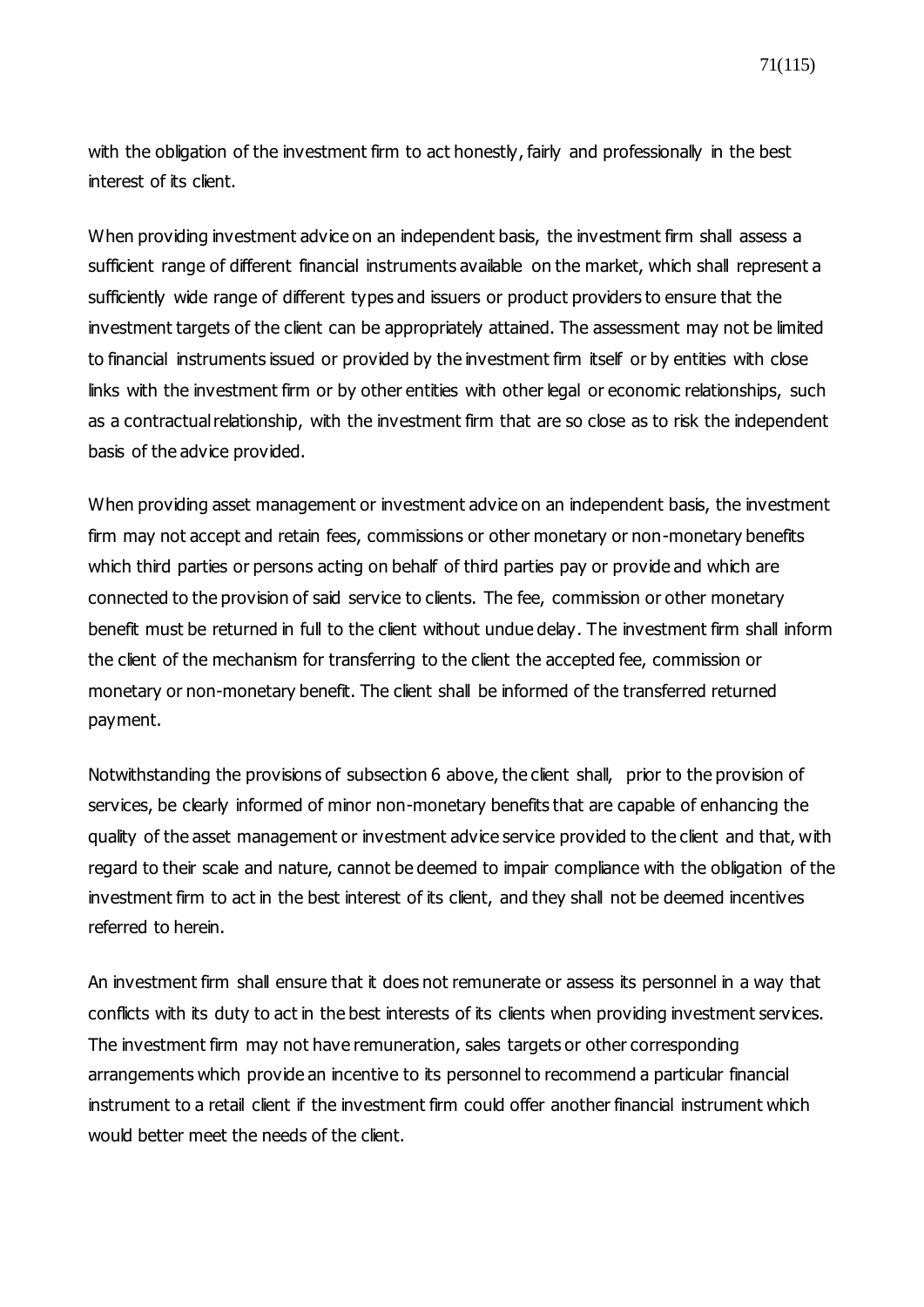# **Section 7 [\(1069/2017\)](https://www.finlex.fi/fi/laki/ajantasa/2012/20120747#a28.12.2017-1069) Reports to clients**

An investment firm shall provide the client with adequate reports on the service provided in a durable medium. The reports shall include periodic communications to clients, taking into account the type and complexity of the financial instruments involved and the nature of the service provided to the client. Where applicable, the reports shall include the costs associated with the transactions and services undertaken on behalf of the client.

When providing investment advice, the investment firm shall, before concluding the transaction, provide the client with a statement on the suitability in a durable medium specifying the advice given and how the advice meets the needs, objectives and other characteristics of the retail client.

Where the order to buy or sell is made using a means of distance communication which prevents the prior delivery of the suitability statement, the investment firm may provide the written statement on suitability in a durable medium immediately after said client is bound by the agreement, provided that the following conditions are met:

1) the client has consented to receiving the suitability statement without undue delay after the conclusion of the transaction; and

2) the investment firm has given the client the option to delay the transaction in order to receive the suitability statement in advance.

Where an investment firm provides asset management or has agreed with the client on a periodic assessment of suitability, the periodic report shall include an updated statement of how the investment meets the needs, objectives and other characteristics of the retail client.

The disclosure obligation relating to the cover offered by the investor compensation fund is provided in chapter 11, sections 12 and 23.

# **Section 8 [\(1069/2017\)](https://www.finlex.fi/fi/laki/ajantasa/2012/20120747#a28.12.2017-1069) Careful execution of orders**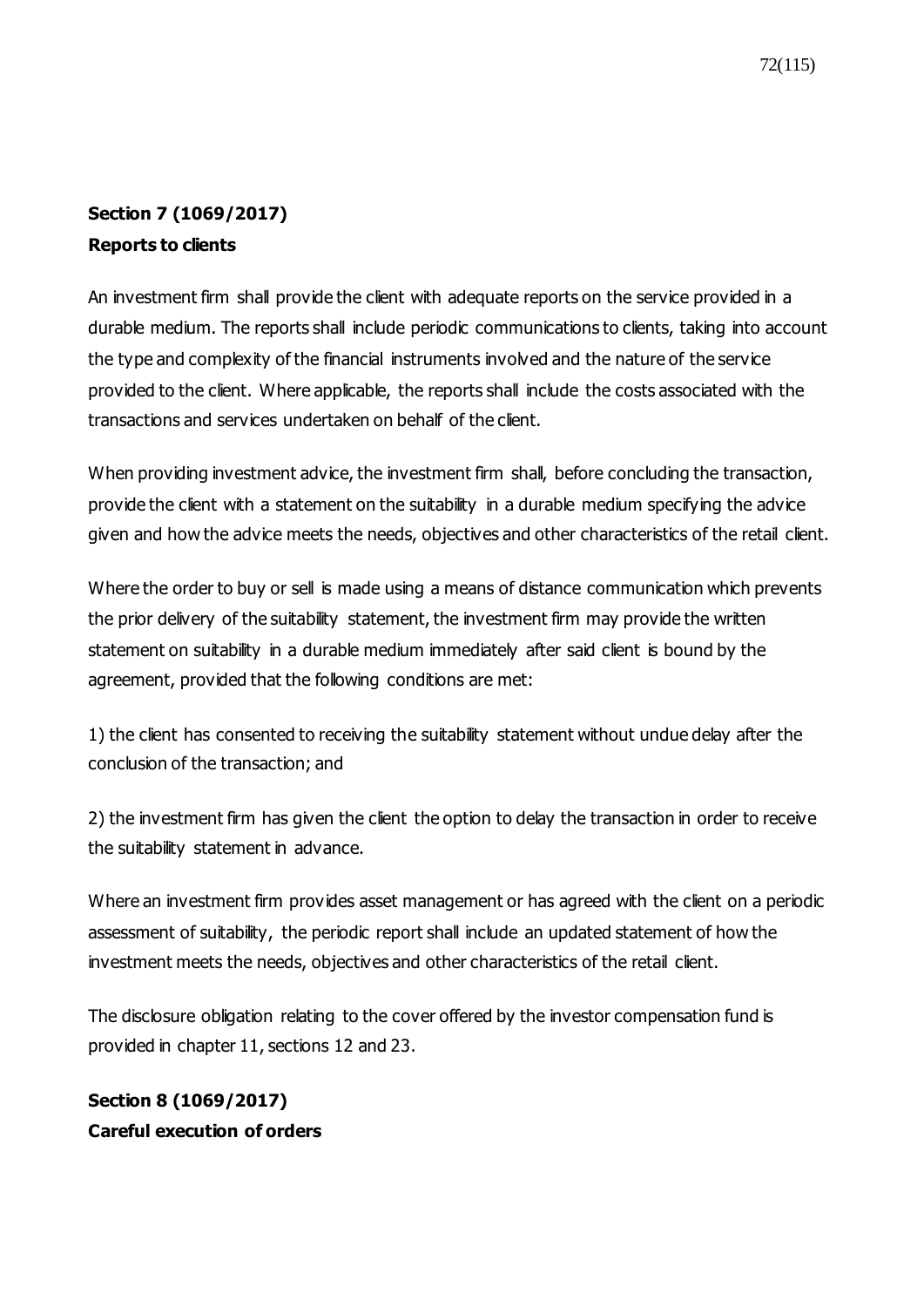73(115)

An investment firm which provides execution of orders as an investment service, shall take sufficient steps to obtain the best possible result for the client taking into account the relevant considerations to the execution of the order, such as price, costs, speed, likelihood of execution and settlement, size and nature. If the client has issued specific instructions for the execution of the order, the investment firm shall follow them. For a retail client, the best possible result shall be determined in terms of the total consideration, representing the price of the financial instrument and the costs relating to execution, which shall include all expenses incurred by the client which are directly relating to the execution of the order, including execution venue fees, clearing and settlement fees and any other fees paid to third parties involved in the execution of the order. The investment firm shall compare the possible execution venues in order to achieve the most favourable result for the client. The own commissions and costs of the investment firm shall be taken into account in the assessment.

An investment firm may not receive any remuneration, discount or non-monetary benefit for routing client orders to a particular trading venue or execution venue which would infringe the requirements on conflicts of interest or incentives provided in this Act.

An investment firm shall establish and implement an order execution policy for obtaining the best possible result for the execution of its client orders in accordance with subsection 1. The execution policy shall include, in respect of each class of financial instruments, information on the different venues where the investment firm executes its client orders and the factors affecting the choice of the execution venue. It shall at least include the venues that enable the investment firm to obtain, on a consistent basis, the best possible result for the execution of client orders.

Before providing investment services, the investment firm shall provide information, in sufficient detail, clearly and in a way that can be easily understood by clients, on its order execution policy. The investment firm shall inform its clients of any relevant changes in its execution policy. The investment firm shall obtain the prior consent of its clients for its order execution policy.

If the execution policy provides that an order can be executed outside a trading venue, the investment firm shall inform its clients about this possibility. The investment firm shall obtain the express consent of the client either in the form of a general agreement or in respect of each individual transaction. Investment firms who execute client orders shall summarise and make public on an annual basis, for each class of financial instruments, the top five execution venues in terms of trading volumes in the preceding year and information on the quality of execution obtained.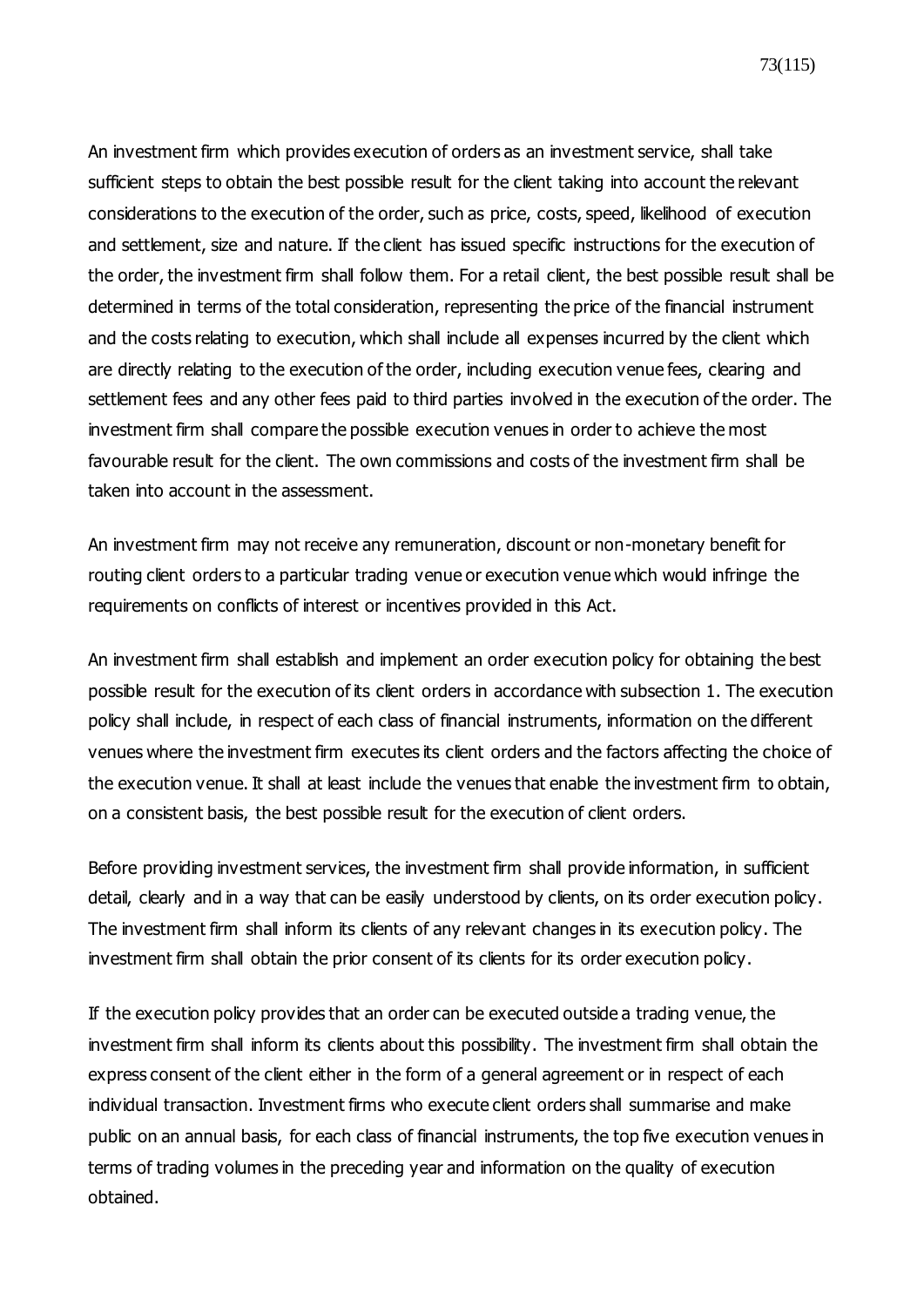An investment firm shall monitor the effectiveness of its order execution arrangements and execution policy in order to identify and, where necessary, correct any deficiencies. The investment firms shall assess, on a regular basis, whether the execution venues included in the order execution policy provide for the best possible result for the client taking into account the information published and referred to in subsections 3 and 6. The investment firms shall notify clients with whom they have an ongoing client relationship of any material changes to their order execution arrangements or execution policy.

The investment firm shall, on request, be able to demonstrate to its clients and the competent authority that it has executed the client orders in accordance with the execution policy.

## **Section 9 [\(1069/2017\)](https://www.finlex.fi/fi/laki/ajantasa/2012/20120747#a28.12.2017-1069) Handling of orders**

An investment firm which provides execution of orders as an investment service shall ex ecute the client orders without undue delay. An investment firm may not let the interests of another client or their own interests influence the execution of the client order.

An investment firm shall execute comparable client orders sequentially and in a prompt, fair and expeditious manner.

The obligation of the investment firm to publish a limit order issued by the client shall be governed by the provisions of chapter 7, section 4 of the Act on Trading in Financial Instruments.

## **Section 10 [\(1069/2017\)](https://www.finlex.fi/fi/laki/ajantasa/2012/20120747#a28.12.2017-1069)**

## **Receipt of a client order from another investment firm**

An investment firm which receives a client order relating to an investment service or an ancillary service from another investment firm may rely on the client information transmitted by the investment firm acting as a medium. The investment firm which mediates the instructions will remain responsible for the completeness and accuracy of the information transmitted.

The investment firm may also rely on any recommendations in respect of a service or transaction which another investment firm has provided to the client. The investment firm which has mediated the order shall remain responsible for the suitability of the recommendations and advice it has provided to the client.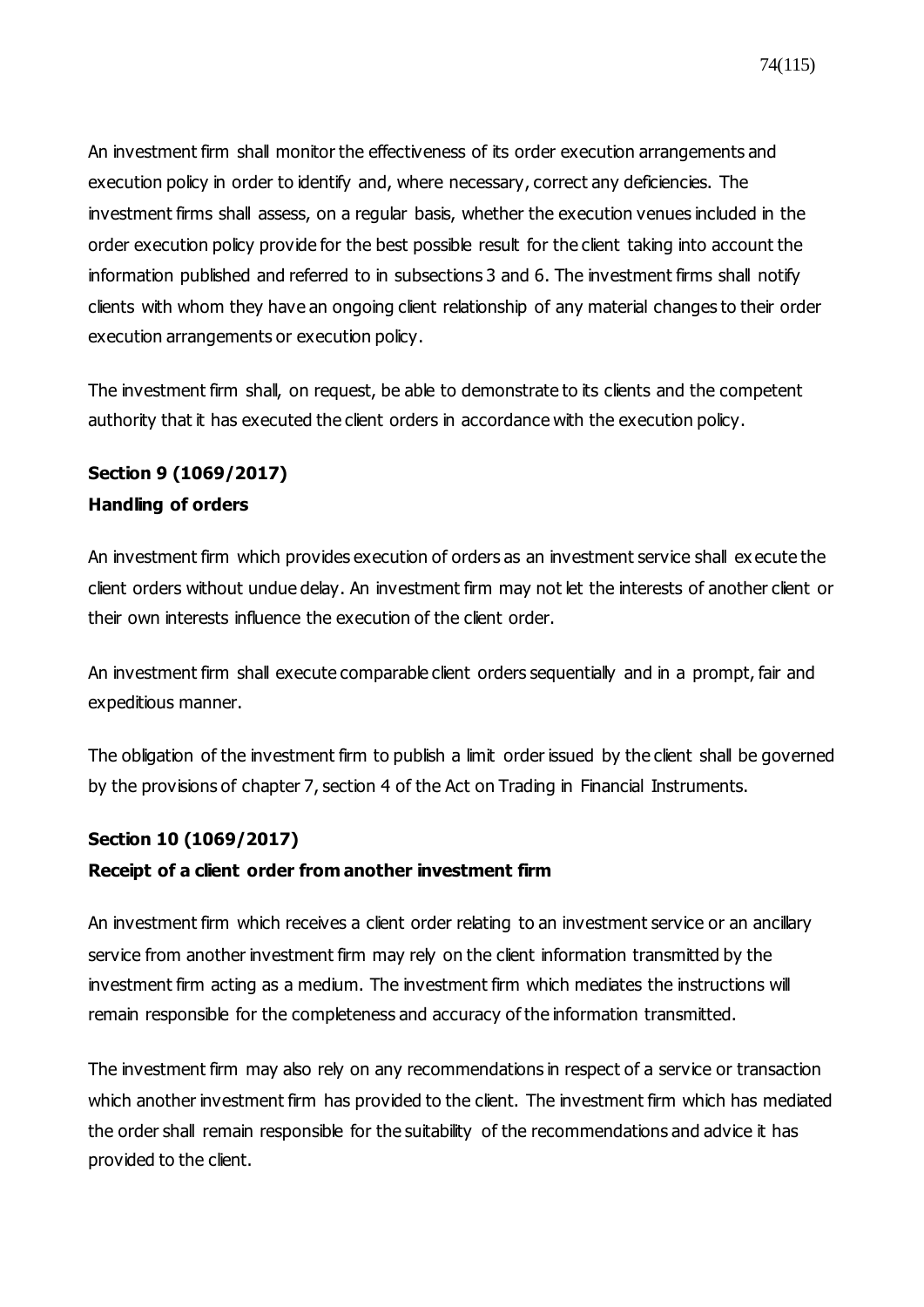The investment firm which receives orders or client instructions from another investment firm shall remain responsible for executing the order in accordance with the provisions of this chapter.

## **Section 11 [\(1069/2017\)](https://www.finlex.fi/fi/laki/ajantasa/2012/20120747#a28.12.2017-1069)**

#### **Records to be retained of transactions and services**

An investment firm shall retain all records of orders relating to financial instruments issued by a client, transactions in financial instruments performed on its own behalf or on behalf of a client as well as of other services provided to the client for a period of five years and, at the request of the Financial Supervisory Authority, for a period of up to seven years.

## **Section 12 [\(1069/2017\)](https://www.finlex.fi/fi/laki/ajantasa/2012/20120747#a28.12.2017-1069)**

#### **Recording of telephone conversations and electronic messages**

An investment firm shall keep recordings of such telephone conversations and electronic messages relating to transactions concluded when dealing on own account or in the provision of services that relate to the reception, transmission and execution of client orders. The obligation to record and keep shall also apply to telephone conversations and electronic messages that are intended to result in said transactions.

The investment firm shall take all reasonable steps to record the telephone conversations and the electronic messages referred to in subsection 1, made with, sent from and received by equipment provided by the investment firm to an employee or a tied agent or the use of which by the employee or tied agent has been accepted or permitted by the investment firm. The investment firm shall take all reasonable steps to prevent an employee or a tied agent from using privately owned equipment for telephone conversations or electronic communications if the investment firm is unable to record or copy them.

An investment firm shall notify new and existing clients that telephone communications or conversations between the investment firm and its clients that may result in transactions will be recorded. Such a notification may be made once before the provisions of investment services to a client. The investment firm may not provide, by telephone, investment services or perform investment activity if the client has not been notified in advance about the recording of said telephone communications or conversations and where the investment services and investment activity relate to the reception, transmission and execution of client orders.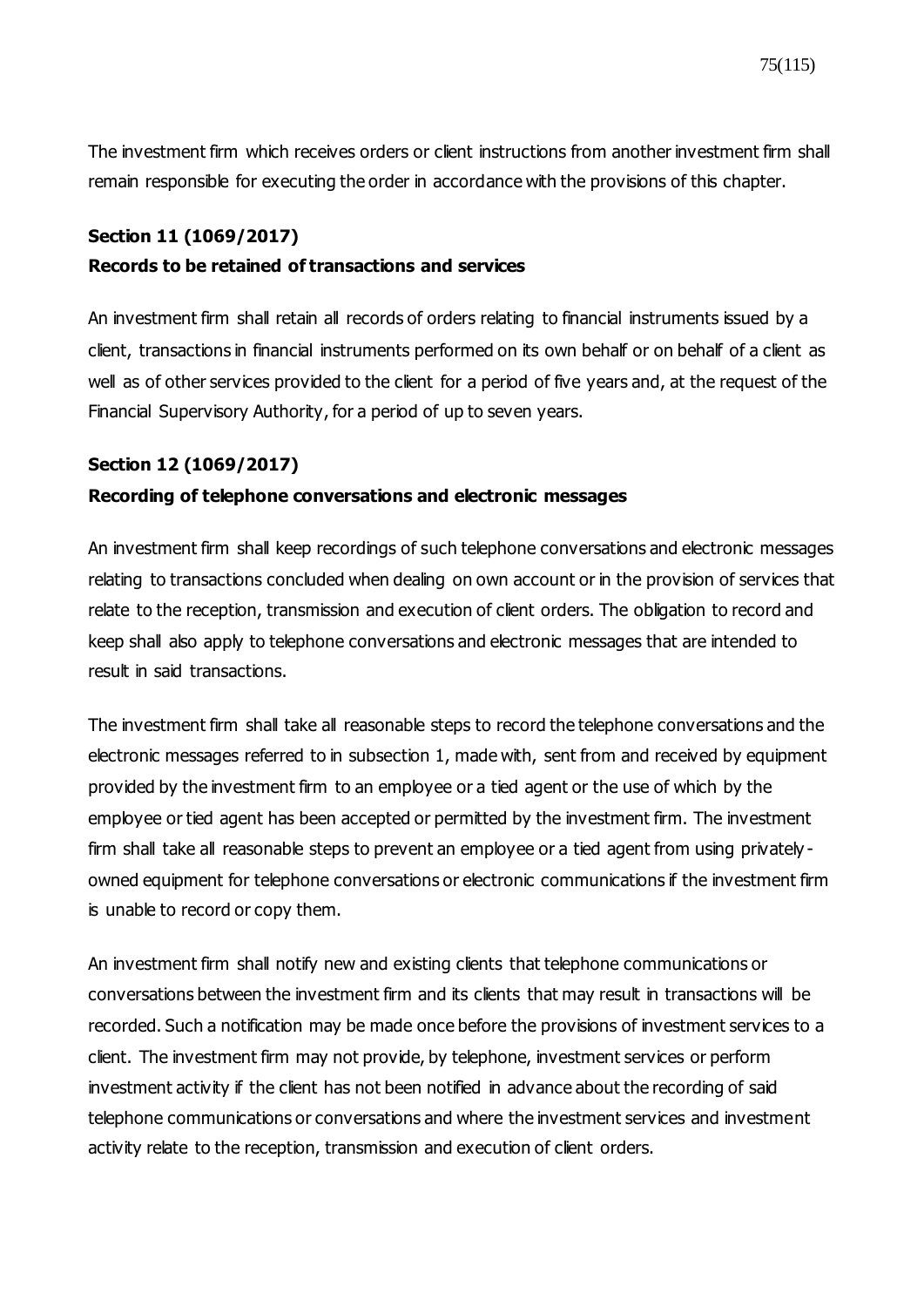Clients may place orders through other channels than those referred to in subsection 1 so that they are delivered to the investment firm in writing or in another durable medium. The content of the face-to-face conversations with a client shall be recorded in writing sufficiently accurately and comprehensively or otherwise recorded. Such orders shall be considered equivalent to orders received by telephone.

The telephone and message records shall be provided to the client on his request. The records shall be kept for a period of five years and, on request of the Financial Supervisory Authority, for a period of up to seven years.

## **Section 13 [\(1069/2017\)](https://www.finlex.fi/fi/laki/ajantasa/2012/20120747#a28.12.2017-1069)**

## **Transactions with an eligible counterparty**

An investment firm, which provides receipt, transmission or execution of orders as investment services or deals on own account, may enter into transactions with an eligible counterparty without being obliged to comply with the obligations referred to in sections 1-9 in respect of the transaction or an ancillary service relating thereto, with the exception of section 5, subsections 1-3 and section 7, subsections 1-4. In its relationship with an eligible counterparty, the investment firm shall act honestly, fairly and professionally. The mutual communications shall be fair and clear and not misleading, taking into account the nature of the eligible counterparty and its business.

A client which is an eligible counterparty referred to in chapter 1, section 24, paragraph 1 shall have the right to request that the provisions referred to in subsection 1 of this section be applied to the transactions executed with it either on a general form or on a trade-by-trade basis. The investment firm shall request the express confirmation from the prospective counterparty referred to in chapter 1, section 24, paragraph 2 that it agrees to be treated as an eligible counterparty.

## **Section 14 [\(1069/2017\)](https://www.finlex.fi/fi/laki/ajantasa/2012/20120747#a28.12.2017-1069)**

## **Transactions on a regulated market and on an MTF**

The transactions between the trading parties of a regulated market referred to in the Act on Trading in Financial Instruments shall not be governed by the provisions of sections 1-9 when the transaction is executed on a regulated market. The trading parties of a regulated market shall, however, fulfil the obligations referred to above with respect to their clients when they execute orders on behalf of their clients on a regulated market.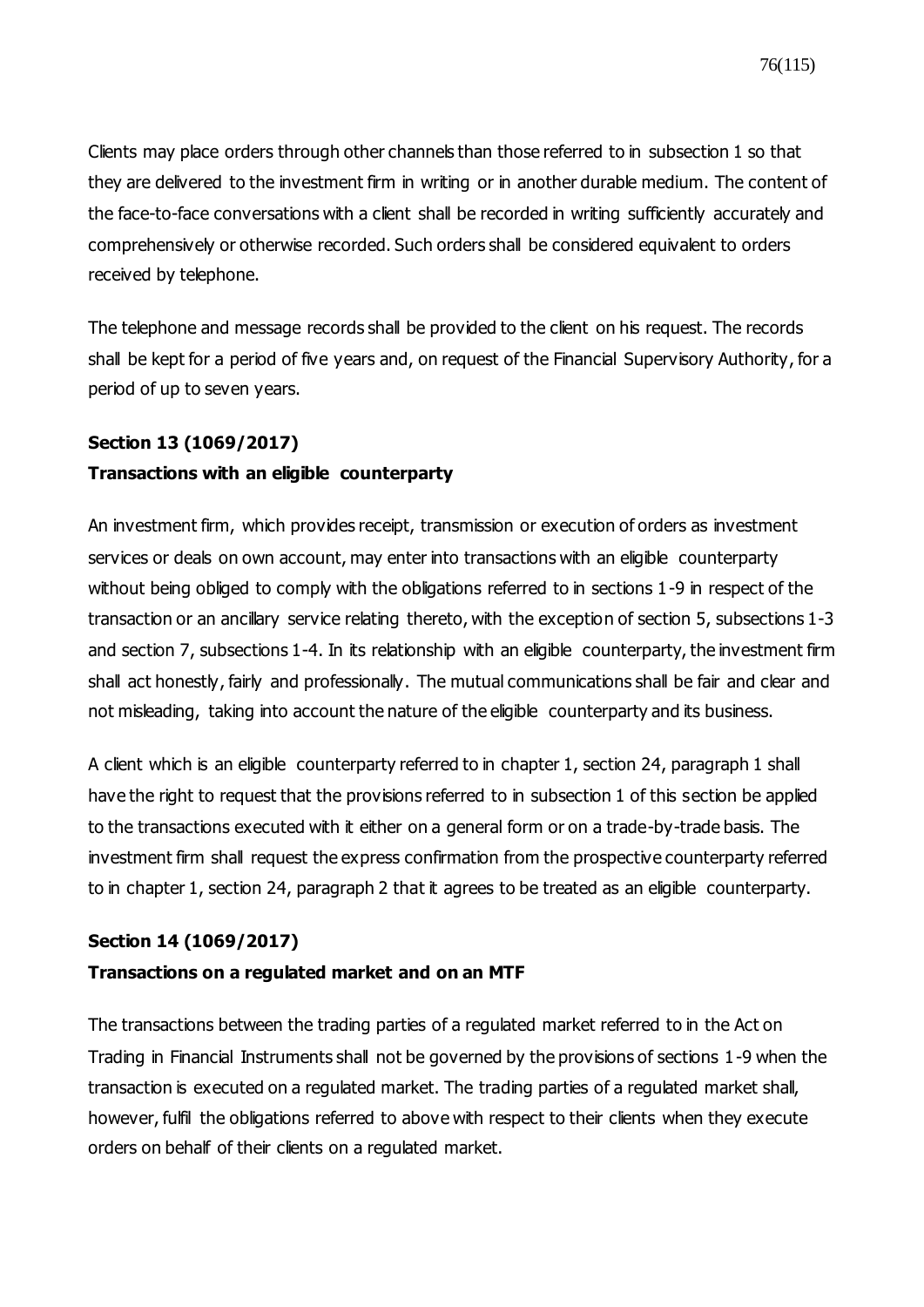The provisions of subsection 1 shall also apply to transactions between the trading parties of an MTF referred to in the Act on Trading in Financial Instruments as well as between the organiser of trading and the trading parties when the transaction is executed on an MTF.

## **Section 15 [\(1069/2017\)](https://www.finlex.fi/fi/laki/ajantasa/2012/20120747#a28.12.2017-1069) Settlement of clients' complaints**

The investment firms shall ensure that their retail customers can bring any individual disputes relating to the application of this Act to be resolved by an independent body which issues recommendations for settlement. The rules of the body shall ensure an impartial, expertise-based, transparent, efficient and fair handling.

The investment firm shall notify to the Financial Supervisory Authority the name and contact information of the body referred to in subsection 1. On request of the Financial Supervisory Authority, the investment firm shall submit to the Financial Supervisory Authority the rules of the body and the other accounts ordered by the Financial Supervisory Authority and necessary for the supervision of compliance with the provisions of subsection 1

The Financial Supervisory Authority shall notify to the European Securities Markets Authority the name and contact information of the body referred to in subsection 1.

## **Section 16 [\(1069/2017\)](https://www.finlex.fi/fi/laki/ajantasa/2012/20120747#a28.12.2017-1069)**

## **Authority of the Financial Supervisory Authority to issue regulations**

The Financial Supervisory Authority shall issue further regulations required by the implementation of the Commission Delegated Directive regarding:

1) the preconditions provided in section 6, subsections 1 and 2 for that the payment or benefit referred to in the provision is intended to enhance the quality of the service provided to the client and is in the best interest of the client;

2) the preconditions provided in section 6, subsections 3 and 6 for the information to be given to the client on accepted or paid payments or benefits as well as on their return to the client;

3) the minor non-monetary benefits referred to in section 6, subsection 7;

4) the incentives provided in section 6 relating to investment research.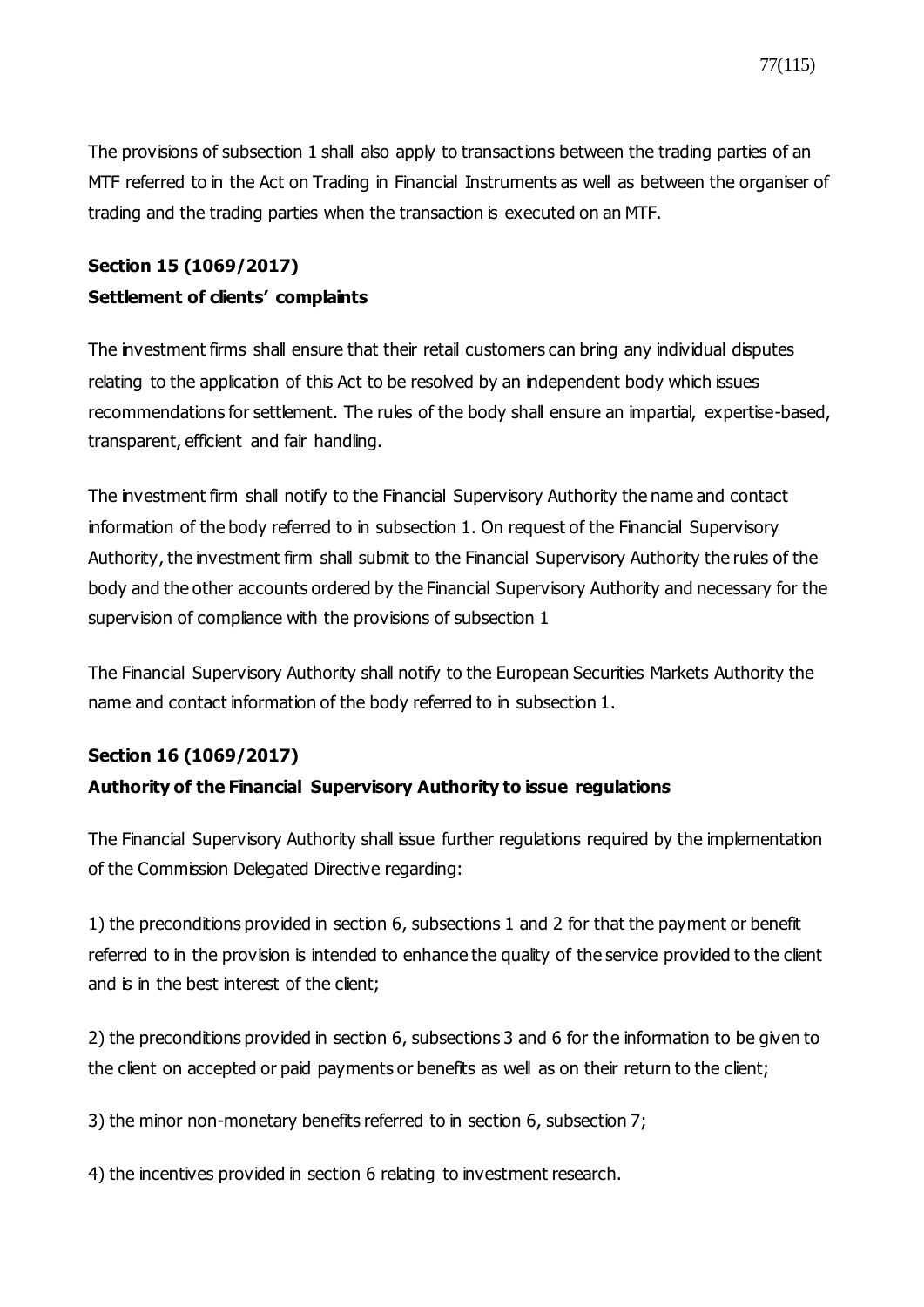## **Chapter 11 The Investor Compensation Fund**

## **Section 1**

## **Membership of the compensation fund**

In order to safeguard the monetary assets and financial instruments, hereinafter claims, of investors, the investment firm shall belong to a compensation fund. The membership requirement shall not apply to an investment firm which provides as an investment service solely the transmission of orders or investment advice or the operation of multilateral trading and which does not hold or manage client assets.

The obligation provided in subsection 1 shall be fulfilled with regard to structured deposits, if the credit institution that has issued the structured deposit is a member of an institutional protection scheme in accordance with Directive 2014/49/EU of the European Parliament and of the Council on deposit guarantee schemes. [\(1069/2017\)](https://www.finlex.fi/fi/laki/ajantasa/2012/20120747#a28.12.2017-1069)

An investment firm shall become a member of the compensation fund on the day on which it is granted the authorisation of an investment firm.

## **Section 2 Rules of the compensation fund**

The compensation fund shall have rules that safeguard the operations of the fund and attendance to its statutory duties. The rules and their amendments shall be confirmed by the Ministry of Finance, which shall, prior to their confirmation, request an opinion thereon of the Financial Supervisory Authority and the Bank of Finland.

The rules shall contain orders supplementing the provisions of this Act and elsewhere in the law at least on:

1) the procedure for the approval of an investment firm as a member of the compensation fund as well as on the procedure for its exclusion or withdrawal from the compensation fund;

2) the manner and grounds for determining the contribution payment of the compensation fund as well as the manner of dividing it and the administrative charges between the members of the compensation fund, the responsibility of a former member of the fund for the costs incurred by the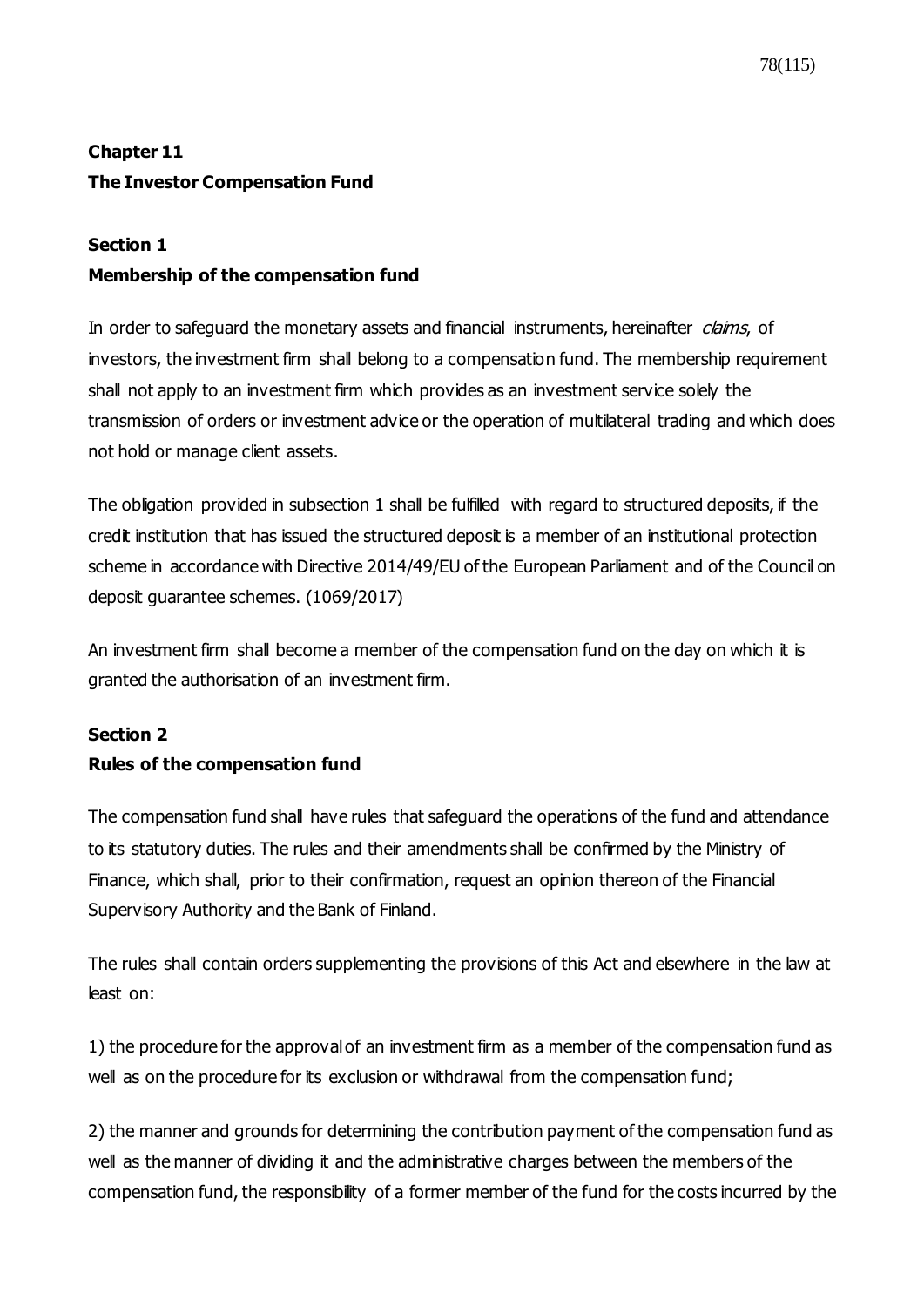fund for a case of compensation before the termination of membership and on the manner of increasing the minimum capital of the compensation fund during the transition period and after a compensation event;

3) the time and manner for payment of the contribution payment and administrative charges;

4) the time, terms and manner for the compensation fund to take out a loan for its operations, the manner of raising the contribution payments in that situation as well as on the manner of distributing liability for repayment of the loan between the members of the contribution fund;

5) whether and to what extent the capital of the fund may be covered by insurance or by binding credit commitments of a credit institution not belonging to the fund or to the same group or consolidation group as a member of the fund;

6) the number of members of the Board to be elected for the compensation fund, the manner of their election, the term, decision-making order, quorum and duties of the Board of Directors as well as the manner of the convocation of the board of directors;

7) the manner of the election of the delegation of the compensation fund and the decision-making order, quorum and duties of the delegation a well as the manner and times of the convocation of the delegation;

8) whether the Board of Directors of the compensation fund may delegate its decision-making power to the Managing Director or a representative and if so, how, as well as the division of powers between the board of directors and the managing director or representative;

9) the financial period of the compensation fund, the time for the preparation of the annual accounts as well as the time and manner of the auditing of the accounts and administration of the compensation fund;

10) the number of certified auditors or audit organisations to be elected for the compensation fund, the manner of their election and the term of the auditors;

11) the manner and targets for the investment of the assets of the compensation fund;

12) the manner of the amendment of the rules.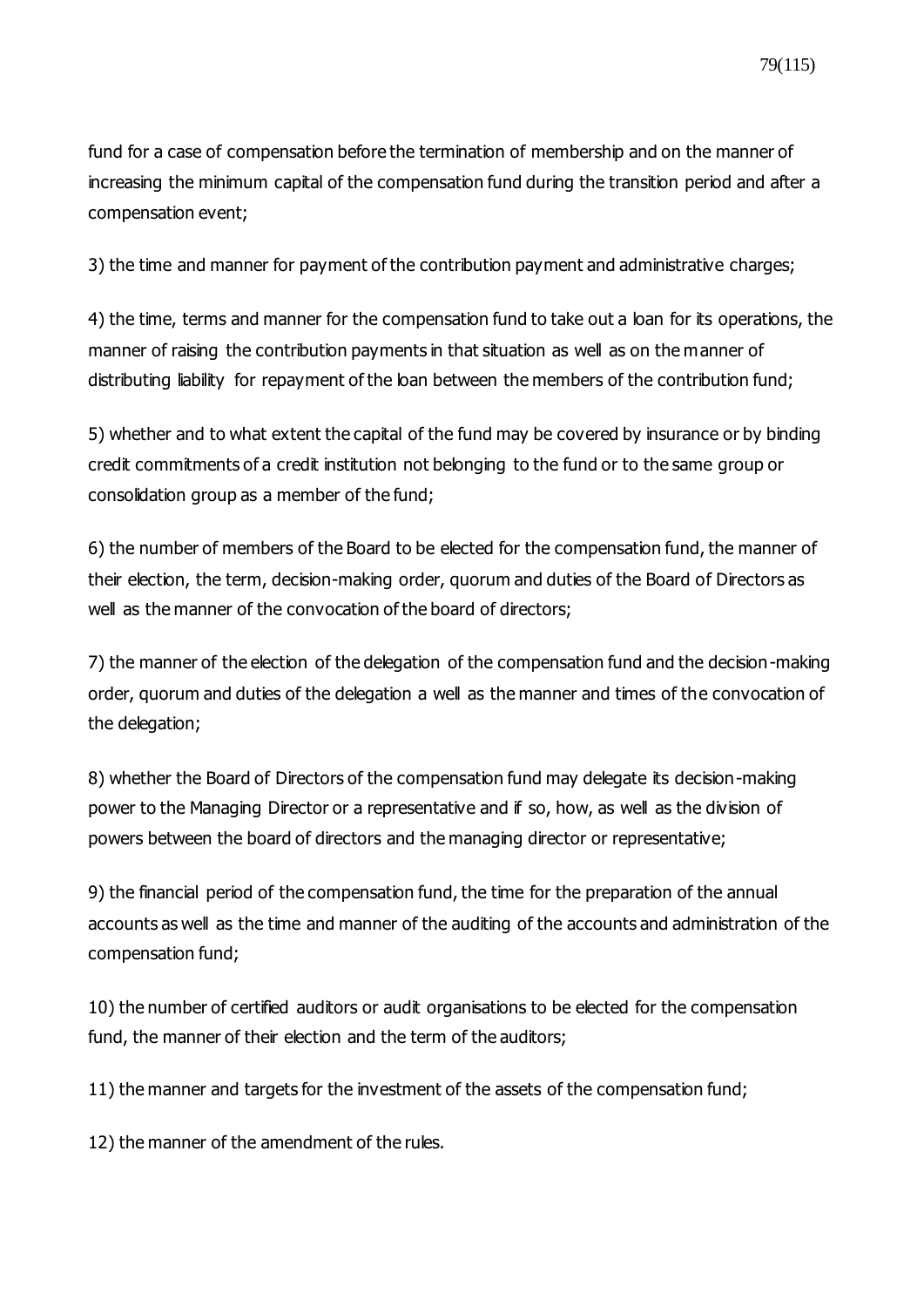In addition to the provisions of subsection 2, the rules shall contain provisions on the joining in the compensation fund, dismissal and resignation from the compensation fund, the basis for the admission fee of the compensation fund and the basis for the compensation liability of the compensation fund of a Finnish branch of a foreign investment firm and management company as well as of a Finnish branch of an AIFM and of a Finnish branch of a foreign credit institution,. (166/2014)

## **Section 3**

## **Management of the compensation fund**

A compensation fund shall be administered by a delegation elected by the member investment firms and a Board of Directors elected by the delegation. The duties of the Board of Directors of the compensation fund shall be to:

1) give the Financial Supervisory Authority an opinion on the application for authorisation of an investment firm;

2) decide on the issuing of a reprimand to an investment firm and its dismissal from the compensation fund;

3) decide on the amount of contribution payments of the investment firms and to attend to their collection;

4) decide on the payment of compensations to investors when an investment firm has been declared insolvent;

5) administer the assets of the compensation fund as well as to invest them in the manner provided for in this Act and the rules of the compensation fund;

6) supervise that the investment firms meet the obligations incumbent on them as members of the compensation fund;

7) collect from the investment firms the costs arising from the administration of the compensation fund;

8) attend to the disclosure of information of the compensation fund;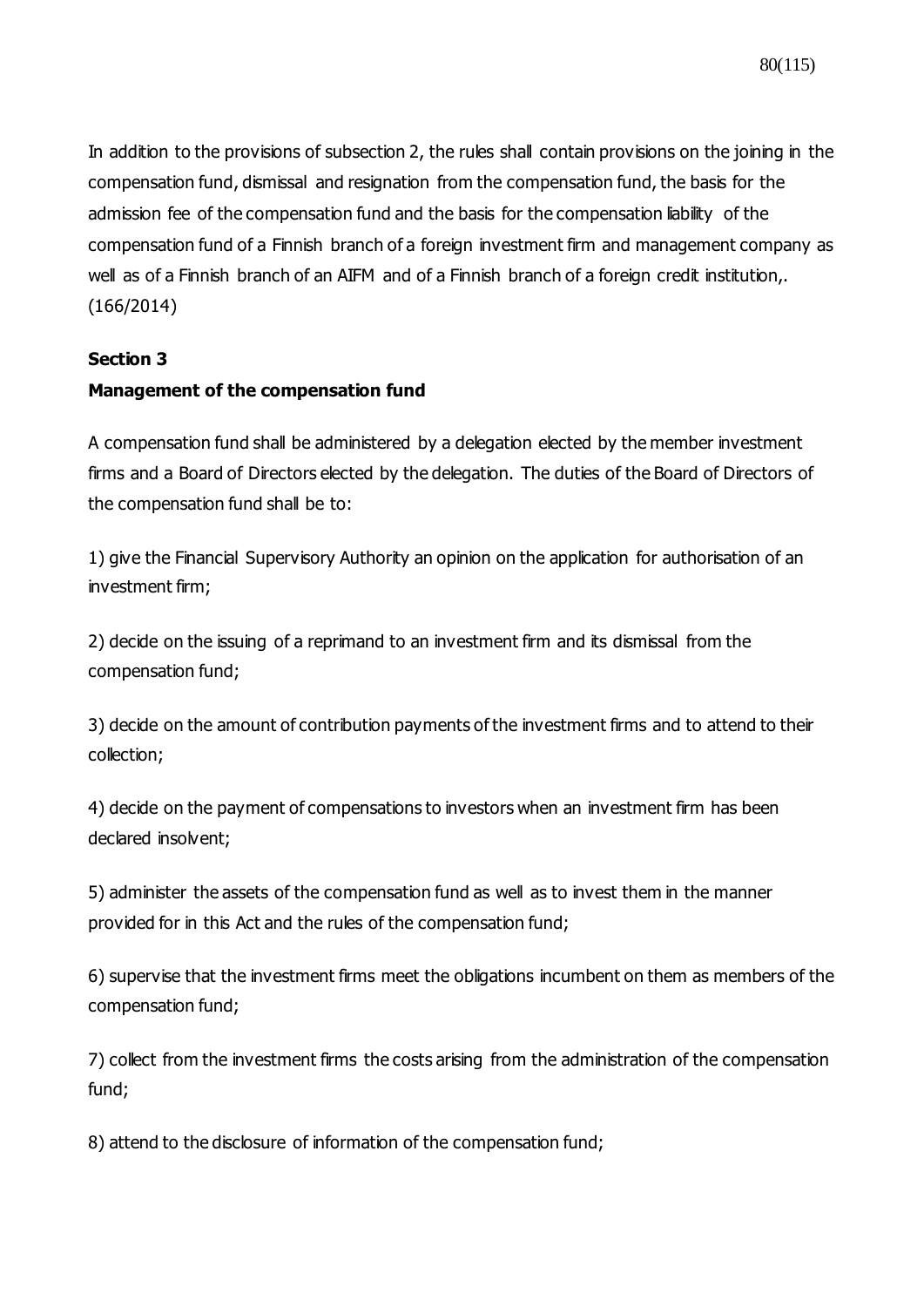9) notify the Financial Supervisory Authority of its decision on the determination of the amount of contributions;

10) inform the Financial Supervisory Authority, without delay, of any procedure contrary to the provisions and regulations on the operations of the compensation fund;

11) make all other decisions necessary for the management of the compensation fund unless provided for or under this Act ordered to be attended to in another manner.

The accounting and annual accounts of the compensation fund shall be governed by the provisions of the Accounting Act.

In addition to the provisions of this chapter, the administration of the compensation fund shall be governed by the Act on Associations (503/1989).

#### **Section 4**

## **Contribution payment of the compensation fund**

The total minimum amount of contribution payments payable to the fund annually shall, upon the proposal of the compensation fund, be determined by the Ministry of Finance, which shall, prior to the decision, request an opinion thereon of the Financial Supervisory Authority and the Bank of Finland. The compensation fund shall annually notify the Ministry of Finance of the number of investors of each member of the fund subject to the cover of the fund.

An investment firm shall annually pay a contribution payment determined by the Board of Directors of the compensation fund and sufficient to protect the claims of investors. The contribution payment shall be based on the nature of the investment service provided by the investment firm and covered by the investor-compensation scheme, the number of customers covered as well as the amount of the consolidated own funds of the investment firm. The grounds for the determination of the contribution payment laid down in the rules of the compensation fund shall be equal to all investment firms providing the same investment service. The investment firms shall, on request, submit to the compensation fund the individualized information necessary for the determination of the contribution payment.

Credit institutions belonging to a consortium of deposit banks shall be deemed as one credit institution when calculating the contribution payment. The contribution payment of the consortium shall be paid to the compensation fund by the central organisation of the consortium. The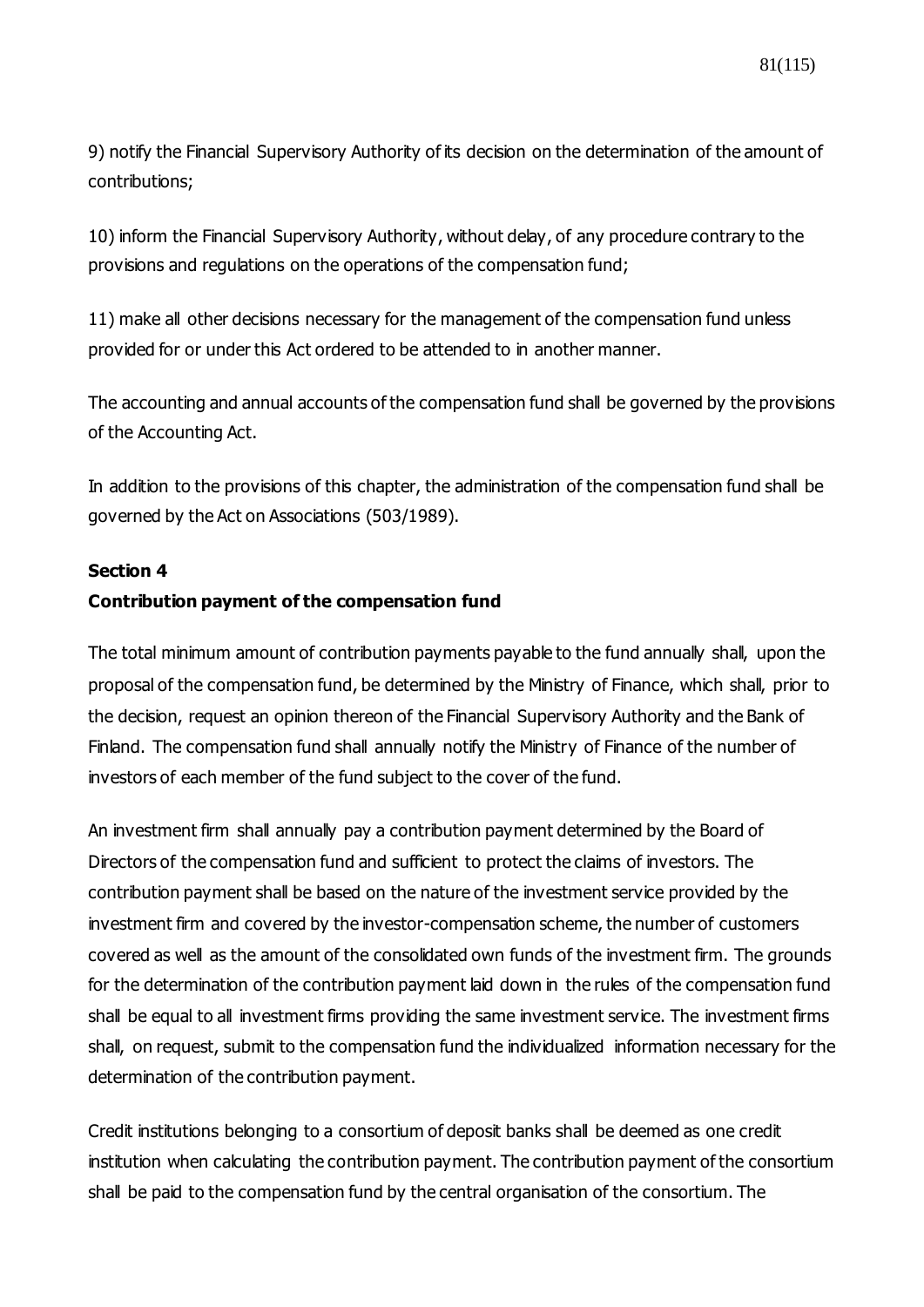contribution payment paid by the central organisation shall be divided between its member credit institutions in accordance with subsection 2. By permission of the Financial Supervisory Authority, the contribution payment may also be divided in another manner.

The Financial Supervisory Authority shall be notified of the contribution payments determined in accordance with subsections 2 and 3 at the latest one month before they become payable to the contribution fund in accordance with the rules of the contribution fund. The Financial Supervisory Authority may order the contribution fund to raise the contribution payment of an individual investment firm if it deems that the contribution payment determined by the Board of Directors of the contribution fund is not sufficient to protect the claims of investors.

An investment firm shall not have the right to demand that its part of the compensation fund be separated for it or to convey it to another party and this part may not be included in the assets of the investment firm.

#### **Section 5**

## **Investors subject to the cover**

An investor to whom the investment firm has provided investment service shall be subject to the cover.

Notwithstanding the provisions of subsection 1, the cover shall not extend to the claims of professional investors nor to the claims of an investor who is responsible for the financial difficulties of the investment firm or has benefited therefrom or aggravated them.

#### **Section 6**

## **Commencement of the duty to compensate of the compensation fund**

If an investment firm has failed to pay the clear and indisputable claims of an investor subject to the cover held or managed by it in connection with the provision of investment services in accordance with the law or an agreement, the investor shall notify the Financial Supervisory Authority of the matter in order to receive compensation.

The Financial Supervisory Authority shall, within 21 days of receipt of a notification referred to in subsection 1 or after being otherwise informed of the situation referred to in subsection 1, decide whether the compensation fund shall be liable to pay the claims of the investor. A precondition for the determination of the duty to compensate shall be that the non-performance of the claim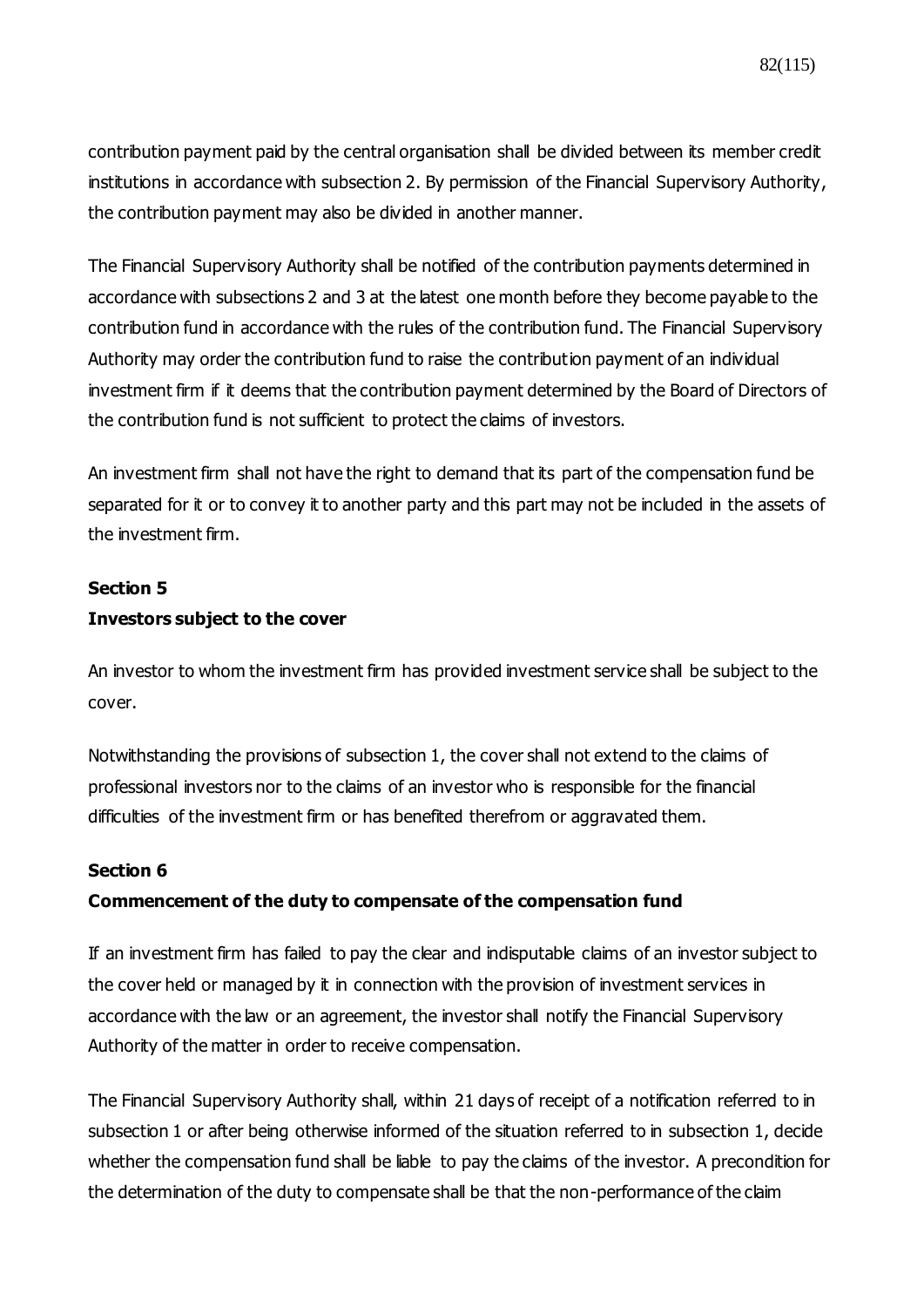referred to in subsection 1 has resulted from the placing of the investment firm in bankruptcy or from the commencement of the restructuring proceedings referred to in the Restructuring of Enterprises Act (47/1993) of the investment firm or from its insolvency which is not deemed temporary by the Financial Supervisory Authority and of which a sufficient account has been submitted.

The Financial Supervisory Authority shall notify the compensation fund and the investment firm of its decision referred to in subsection 2 and, if the investment firm has a branch outside Finland, the foreign EEA supervisory authority or the third-country supervisory authority as well as the cover system corresponding to the compensation fund of the State where the branch is located.

For the implementation of the decision of the Financial Supervisory Authority referred to in subsection 2 and for the making of the compensation decisions relating to individual investors, an investment firm shall submit to the compensation fund and the Financial Supervisory Authority information on all its clients referred to in this Act and on their claims referred to in subsection 1.

## **Section 7**

## **Claims subject to compensation**

The claims of investors subject to the cover, held or managed by an investment firm in connection with the provision of investment service, shall be compensated from the assets of the compensation fund. The compensation to be paid to one investor shall be nine-tenths of the amount of the claim of the investor from one and the same investment firm, however, at most EUR 20,000.

The compensation to be paid to an investor shall be calculated in accordance with the market value of the day on which the Financial Supervisory Authority made its decision in accordance with section 6, subsection 2 or on which an investment firm was placed in bankruptcy or restructuring proceedings were commenced, depending on which date is the earlier. The compensation shall be payable to an investor who has a full-amount right to the claims held in custody by the investment firm. If the compensation to be paid has several joint owners, the share of each joint owner shall be taken into account when calculating the maximum compensation to be paid to the investor.

Assets resulting from a crime referred to in chapter 32, sections 6-10 of the Criminal Code of Finland (39/1889) are not paid from the compensation fund.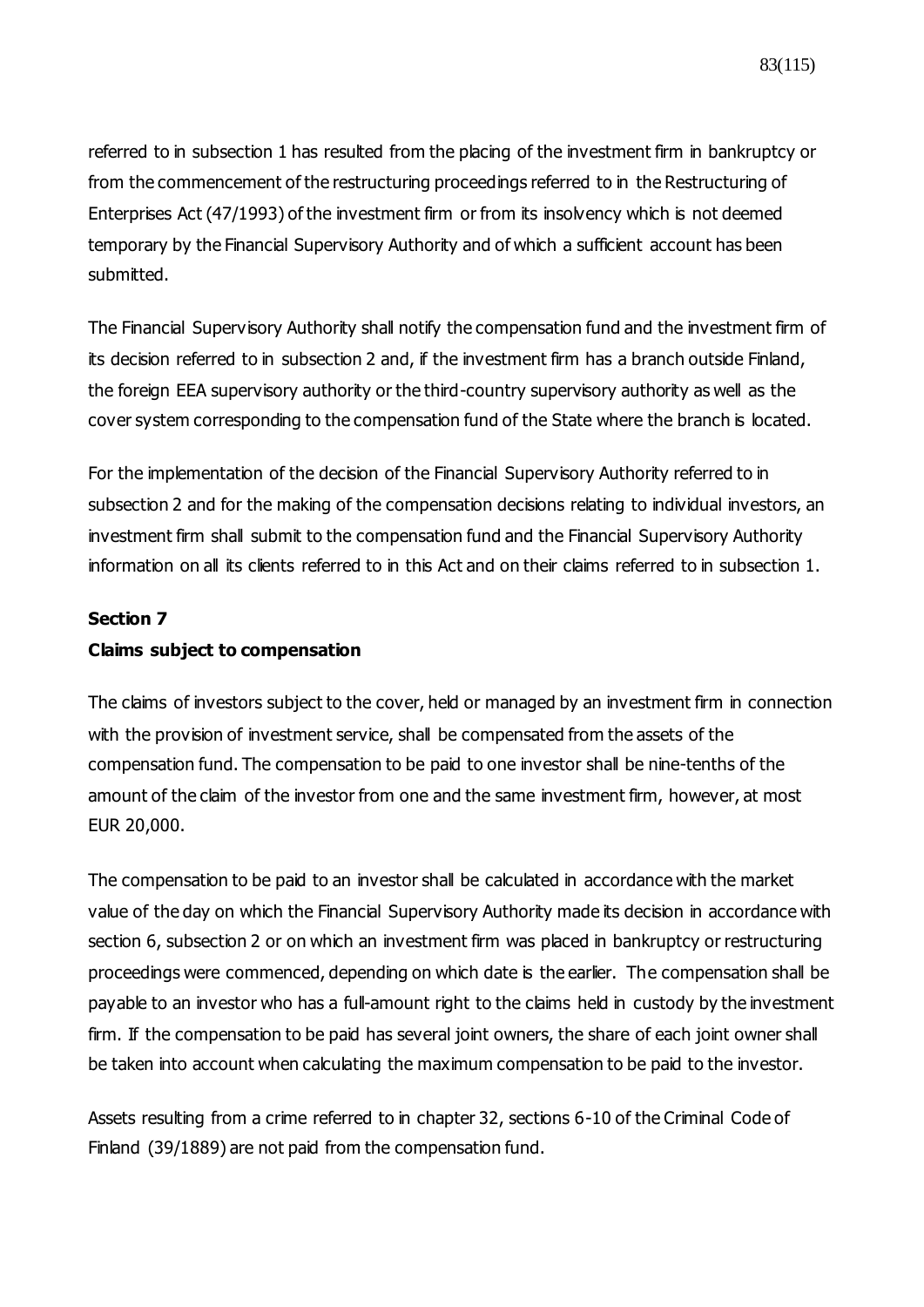If the authorisation of an investment firm is withdrawn in full, the claims of investors held and managed by the investment firm shall be subject to the cover until their maturity. An investment firm whose authorisation has been withdrawn shall continue to have joint responsibility for the payment of the claims of the investors held by it until the claims relating to the investment service have matured and they have been indisputably paid.

The claim of an investor who is a client of a branch of an investment firm, a management company, an AIFM and a credit institution located in an EEA Member State shall be compensated from the assets of the compensation fund at most to the amount laid down in subsection 1. (166/2014)

When applying this section, credit institutions belonging to the consortium of deposit banks shall be deemed one credit institution.

#### **Section 8**

## **Payment of compensation from another fund**

The assets referred to in chapter 5, section 8 of the Act on the Financial Stability Authority in the account of the investor or assets in payment transfer not yet credited therein shall be compensated from the deposit-guarantee fund in compliance with the provisions of the Act on the Financial Stability Authority. (1201/2014)

If the account may, under an agreement on investment service concluded between a c redit institution or an investment firm and the investor, only be used for investment services, the assets in the account or assets in payment transfer not yet credited therein shall, in derogation from the provisions of subsection 1, be compensated from the compensation fund in the manner provided for in this chapter. Also the assets of the clients of an investment firm in an account referred to in chapter 9, section 3 in the name of the investment firm shall be compensated in the manner provided for in this chapter.

The liability as well as the obligation of the account manager to increase the registration fund in accordance with the Act on the Book-Entry System and Settlement Activities shall be separately provided for. If compensation could be paid from the compensation fund, the clearing fund in accordance with the Act on the Book-Entry System and Settlement Activities and the registration fund, the compensation shall be primarily paid from the compensation fund as provided for in this chapter.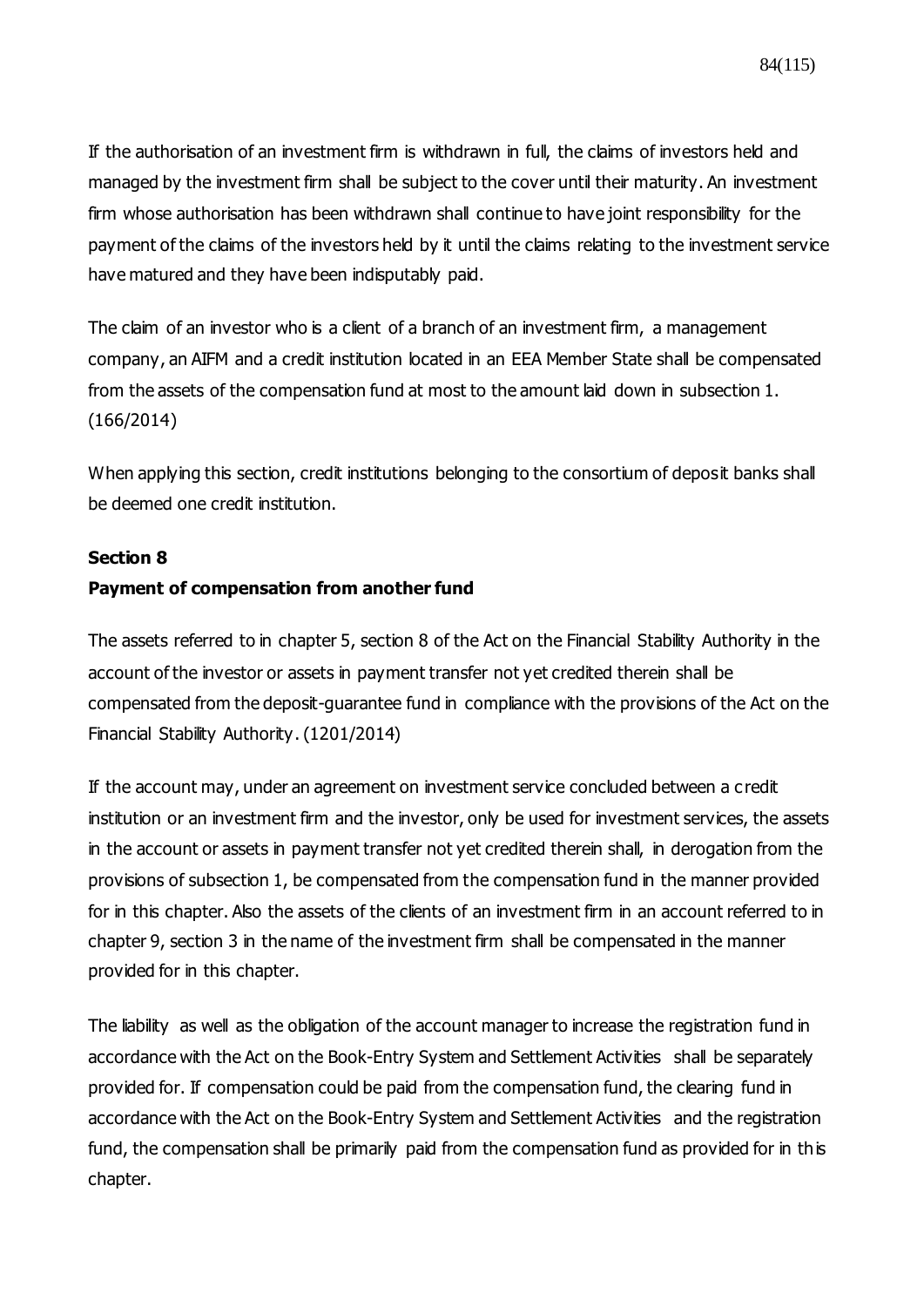## **Section 9 Payment of the claims of investors**

The claims of investors shall be paid from the assets of the compensation fund in euros. If the assets of the compensation fund are not sufficient to pay the claims of the investors, the compensation fund may raise a loan for its operations in the manner laid down in its rules. The loan shall be repaid from raised contribution payments to be collected from the investment firms belonging to the compensation fund. Despite the termination of its membership in the fund, a former member shall be liable to pay the contribution payment and the administrative charge which are collected in order to cover the costs incurred by the fund due to a compensation event that has arisen prior to the termination of the membership.

The compensation fund shall pay the claims of investors without undue delay, however, at the latest within three months from the decision of the Financial Supervisory Authority referred to in section 6, subsection 2 or section 16. If an investment firm has, prior to the decision referred to in section 6, subsection 2, been placed in bankruptcy or its restructuring proceedings have commenced, the time period shall be calculated from this decision. An outstanding claim shall be paid interest on arrears in accordance with the Interest Act (633/1982) from the date on which the Financial Supervisory Authority made the decision referred to in section 6, subsection 2 or section 16 of this Act.

The Financial Supervisory Authority may, for a special reason, grant the compensation fund an extension of the time limit not exceeding three months for the payment of the claims of investors. Despite the extension, the compensation fund shall, however, pay the compensation without delay if a delay in the payment of the compensation were unreasonable with a view to the party receiving the compensation.

If the compensation fund has not compensated the claim of an investor within the time limit laid down in subsections 2 and 3, a claim has arisen for the investor which the investor may claim from the compensation fund.

If the investor or his representative is charged with money laundering or money laundering violation referred to in chapter 32, sections 6-10 of the Criminal Code of Finland, the compensation fund may, notwithstanding the provisions of subsections 2 and 3, suspend any payment pending the final judgment of the court.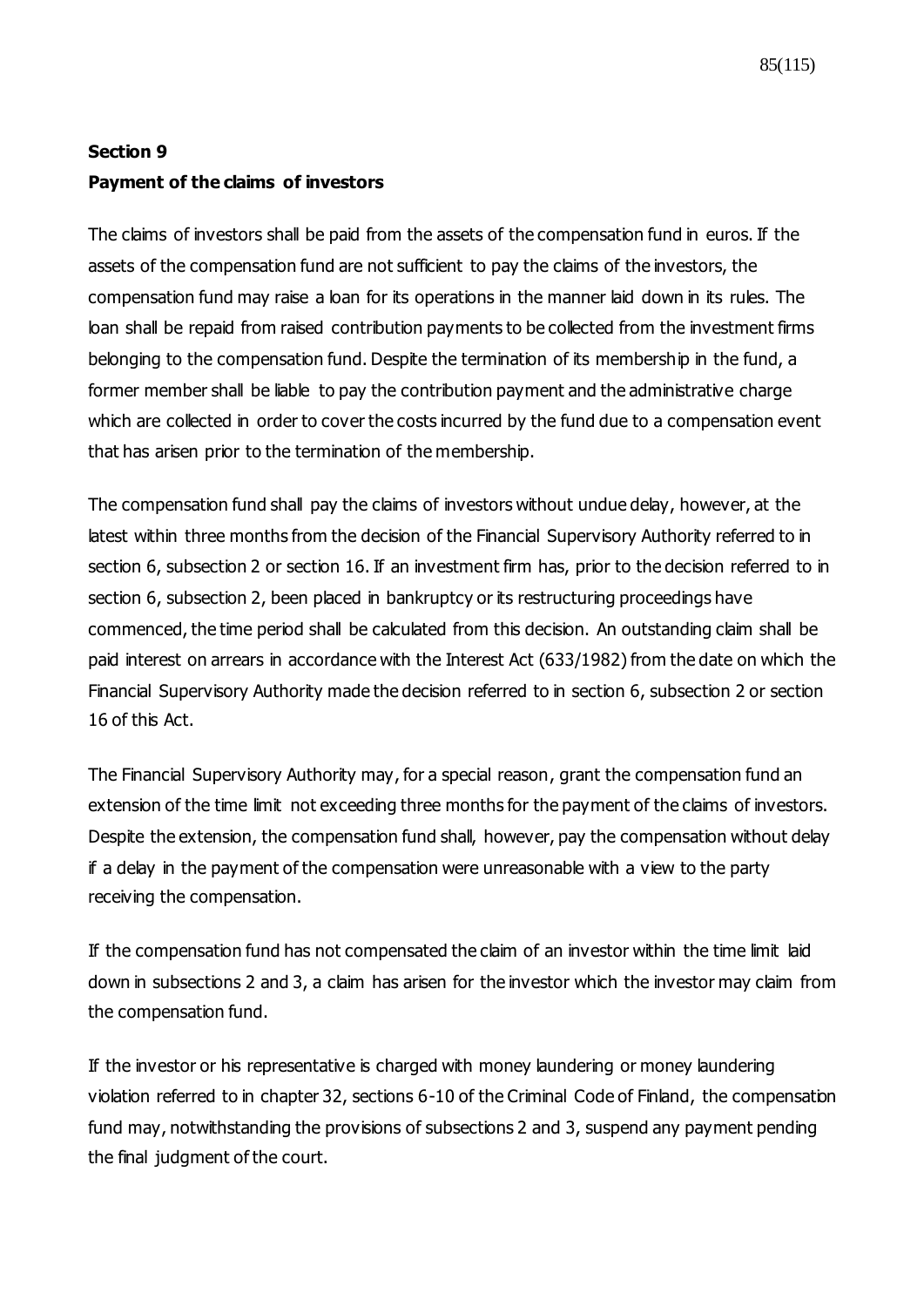## **Section 10 Right of regression of the compensation fund**

A right of regression shall arise for the compensation fund against an investment firm with regard to a claim referred to in section 7, subsection 1 compensated by it. The interest payable on the claim shall be governed by the rules of the compensation fund. Any amount of compensation which the compensation fund has collected under its right of regression from an investment firm liable for the compensation shall be added to the capital of the compensation fund.

## **Section 11**

## **Notification of the commencement of the duty to pay**

The compensation fund shall notify all the clients of the investment firm in question, in writing, of a decision of the Financial Supervisory Authority referred to in section 6, subsection 2. The compensation fund shall also submit a public notice of the measures which the investors will have to take in order to protect their claims. The notice shall also be published in the biggest daily newspapers published in the operating area of the investment firm in the official languages of the area.

The compensation fund may set a period of at least six months within which the investors shall have to take the measures in order to protect their claims. If the period expires, compensation shall not be paid. Compensation shall, however, be paid to an investor who, for a compelling reason, has not been able to take the measures referred to in subsection 1.

## **Section 12**

## **Disclosure obligation of an investment firm**

An investment firm shall make available, in Finnish and Swedish, to all investors information in a clear and comprehensible form on the scope of cover offered by the compensation fund to the claims of investors, on the lack or restriction thereof as well as on material changes relating to this information. A credit institution belonging to the compensation fund shall, in addition, inform the investors on whether the assets of the investors are covered by the compensation fund or by the deposit-guarantee fund.

In addition to the provisions of section 11 on the duty to notify of the compensation fund, an investment firm shall, on request, inform the investors on the prerequisites of compensation and the measures which the investors have to take in order to protect their claims.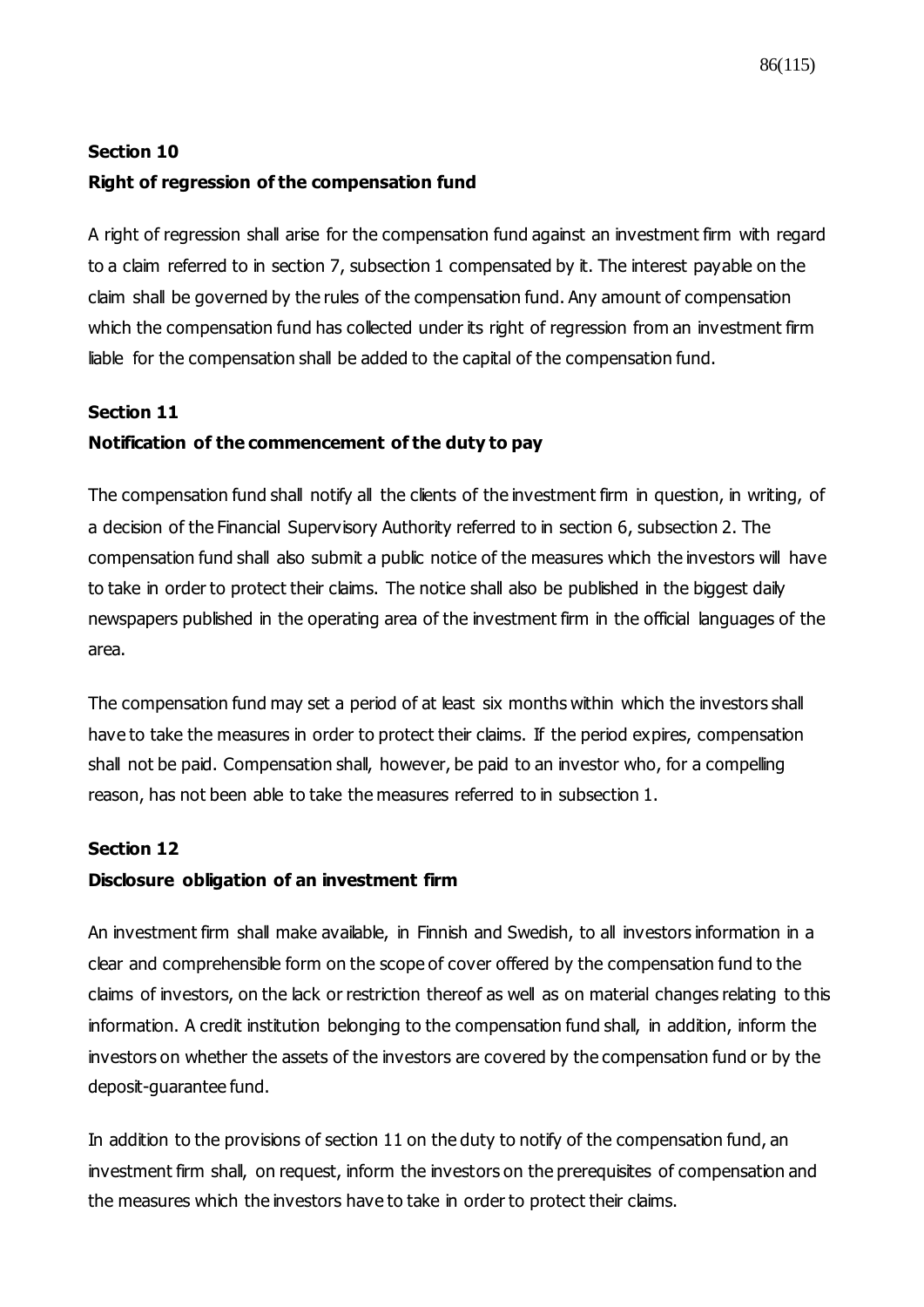An investment firm which has established a branch in an EEA Member State or which uses a tied agent established in an EEA Member State shall make available the information referred to in this section in the official languages of the State in which the branch is established or the tied agent operates.

#### **Section 13**

## **Joint liability of the members of the compensation fund**

The members of the compensation fund shall be jointly liable for the obligations and commitments of the compensation fund.

## **Section 14**

## **Capital of the compensation fund**

The capital of the compensation fund shall be at least EUR 12 million, and the share thereof payable in cash shall be at least EUR 4.2 million. The capital of the compensation fund payable in cash shall be steadily increased. If the capital of the compensation funds falls below that stated above as a result of compensating the claims of investors, the capital shall be increased in the manner stated in this section within the period laid down in the rules of the compensation fund.

The difference between the capital of the compensation fund and the share of the capital payable in cash may be covered by insurance or by binding credit commitments of a credit institution not belonging to the fund or to the same group or consolidation group as a member of the fund. The Financial Supervisory Authority shall annually check that the capital of the compensation fund payable in cash has been steadily increased. Insurance or a binding credit commitment shall be taken in the name of the compensation fund and the investment firms belonging to the compensation fund shall jointly cover the costs incurred thereby.

## **Section 15**

## **Investment of the assets of the compensation fund and its liquidity**

The assets of the compensation fund shall be invested in a safe and efficient manner and safeguarding the liquidity of the fund as well as in compliance with the principle of deconcentrating the risks. The yield payable on the investments shall be added to the capital of the compensation fund.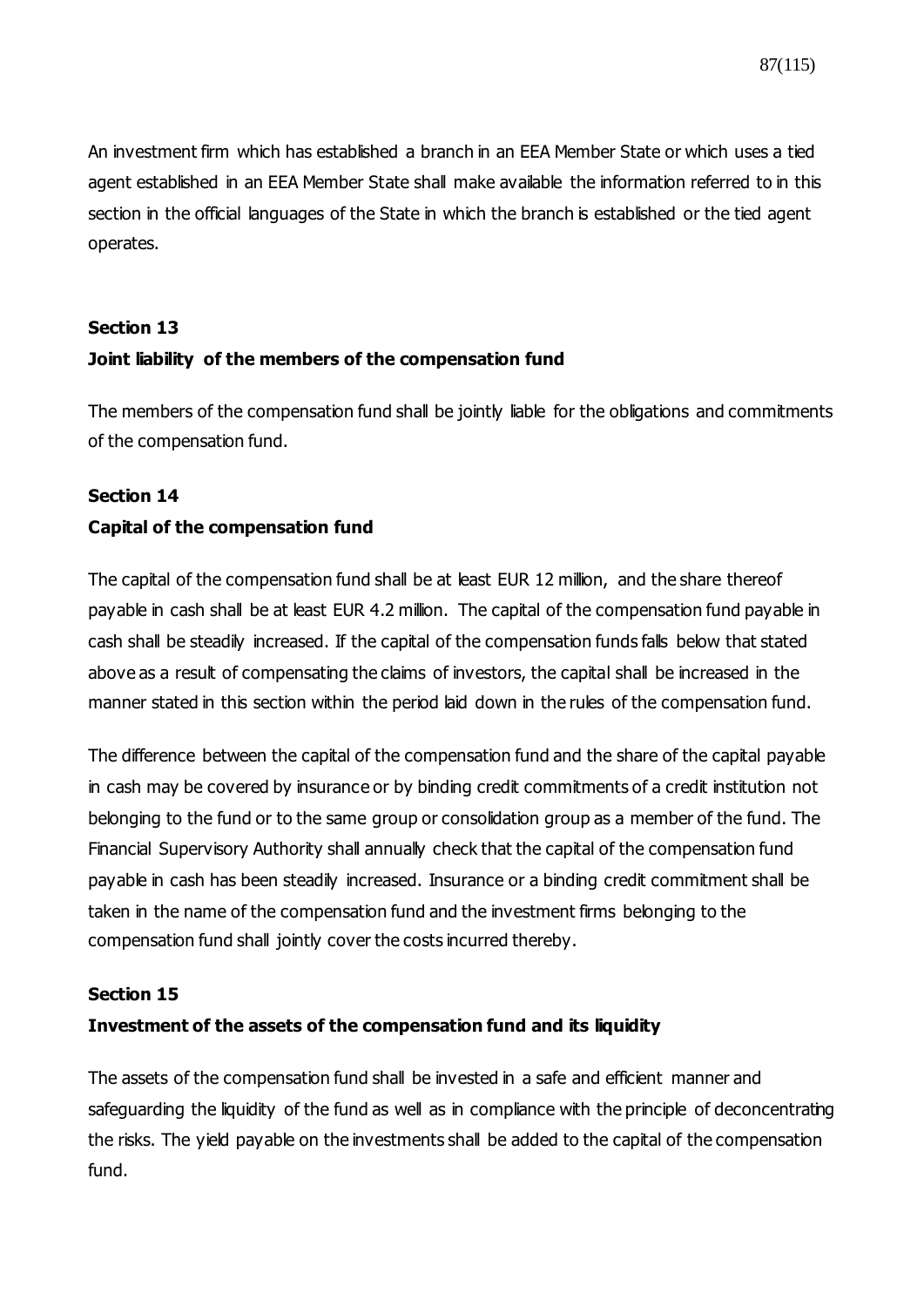88(115)

The assets of the compensation fund may not be invested in the shares or participations of an investment firm or credit institution belonging to the compensation fund or of an organisation belonging to their consolidation group or of a management company or of an AIFM belonging to the compensation fund nor in other securities issued by an investment firm or credit institution belonging to the compensation fund or by an organisation belonging to the same consolidation group or by a guarantee fund referred to in chapter 13, section 1 of the Act on Credit Institutions or by a management company. (623/2014)

The provisions of subsection 2 on an investment firm, a management company, an AIFM and a credit institution shall also apply to a foreign investment firm or credit institution belonging to the compensation fund and to an organisation belonging to their consolidation group and to a foreign EEA management company and to an EEA AIFM. However, assets of the compensation fund may be invested in the assets of a common fund managed by a management company belonging to the compensation fund or of an UCITS managed by a foreign management company if the UCITS, under the legislation of its home State, is subject to provisions corresponding to those of chapter 9 section 1, subsection 2 of the Act on Common Funds on the keeping of the assets of the UCITS separate from the assets of the management company. (218/2019)

The liquidity of the compensation fund shall be adequately safequarded vis-à-vis its operations.

## **Section 16 Withdrawal of the authorisation and claims of investors**

When deciding on the withdrawal of the authorisation of an investment firm, the Financial Supervisory Authority may simultaneously order the claims of the investors to be paid from the assets of the investor-compensation fund as provided for in this chapter.

## **Section 17 Dismissal from the Compensation Fund**

If an investment firm has failed to comply with the provisions of the law relating to the compensation fund or the provisions or regulations issued under this Act or the rules of the compensation fund, the compensation fund shall notify the Financial Supervisory Authority thereof in accordance with section 3. After receipt of the notification, the Financial Supervisory Authority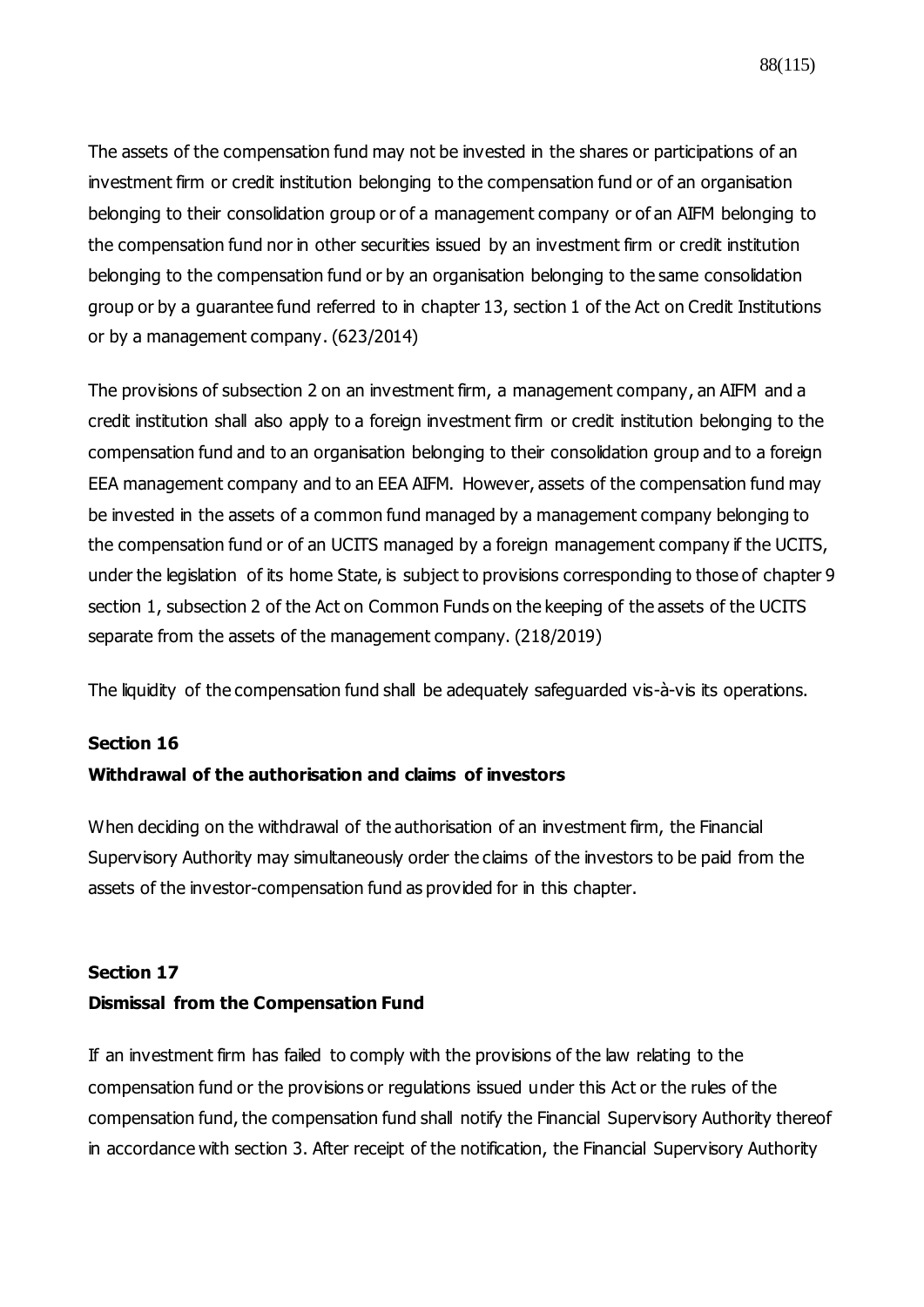shall, together with the compensation fund, take the measures they deem necessary to rectify the matter.

If it is not possible, by the means of measures referred to in subsection 1, to ensure that an investment firm will fulfil its obligations and if failure to fulfil the obligations has to be deemed a material breach, the compensation fund may issue a written warning to the investment firm of its intention to dismiss it from the compensation fund. If an investment firm does not rectify its actions, it may be dismissed from the compensation fund at the earliest twelve months from the issuing of a warning. Before issuing a warning and before a decision to dismiss, the investment firm shall be heard by the compensation fund. The compensation fund shall obtain the consent of the Financial Supervisory Authority to the issuing of a warning and the making of a decision to dismiss. The compensation fund shall publish the decision to dismiss in the manner referred to in section 11, subsection 1.

The claims held or managed by an investment firm which has been dismissed from the compensation fund shall be covered until their maturity. An investment firm which has been dismissed from the compensation fund shall continue to have joint responsibility for the payment of the claims of the investors held and managed by it until the claims relating to the investment service have matured and they have been indisputably paid.

## **Section 18**

## **Supplementary cover of a branch of a foreign EEA investment firm and measures to supplement the cover**

A branch of a foreign EEA investment firm may apply in Finland for membership of the compensation fund in order to supplement the cover of the claims of investors provided in its home State if the cover offered by its home State is not as adequate as the compensation fund cover in accordance with this Act.

The application shall contain sufficient information on the foreign EEA investment firm and the cover scheme of its home State. The compensation fund shall request an opinion of the Financial Supervisory Authority and the Bank of Finland on the application. The compensation fund may reject the application if the precondition provided for in subsection 1 is not met and the Financial Supervisory Authority consents to it.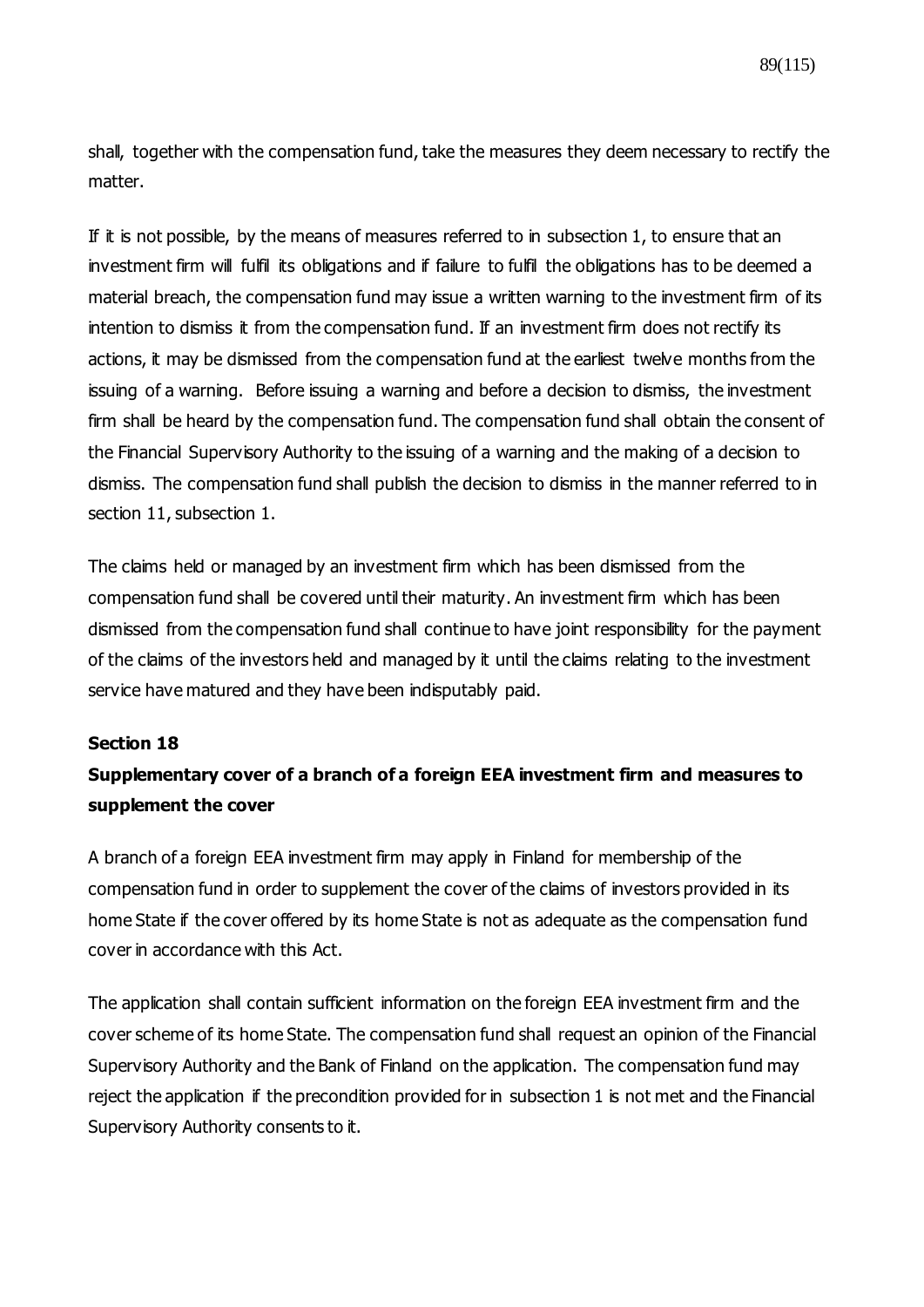The compensation fund shall, in its decision, order which claims of the investors and the amount up to which the compensation fund in Finland shall compensate and what the contribution payment payable by the investment firm shall be. The cover of the home State of a foreign EEA investment firm and the cover provided by the compensation fund shall, however, in total, be at most the amount of the cover provided for in section 7, subsection 1.

The liability of the compensation fund to pay the claims of the investors referred to in subsection 3 shall commence when the compensation fund has received from the foreign EEA supervisory authority information on the commencement of the liability of the cover scheme of the home State to pay the claims of the investors of the foreign EEA investment firm.

The compensation fund shall notify the investors of the branch of the commencement of the liability to pay. The compensation fund shall also, by a public notice, notify of the measures which the investors will have to take in order to protect their rights. The notice shall also be published in the biggest newspapers published in the operating area of the branch in Finnish and Swedish.

In order to implement the liability of the compensation fund, the foreign EEA investment firm shall submit to the compensation fund information on the investors and their claims referred to in subsection 1. The compensation fund may not give this information to other parties than the authorities entitled to receive information subject to the secrecy obligation.

#### **Section 19**

## **Dismissal of a branch of a foreign EEA investment firm from the compensation fund**

If a branch of a foreign EEA investment firm has materially violated the provisions of this Act or the regulations issued thereunder or the rules of the compensation fund, the compensation fund may issue, in writing, a warning to the branch of its intention to dismiss it from the compensation fund. If a branch does not rectify its actions, the compensation fund may dismiss the branch at the earliest twelve months from the issuing of the warning. The compensation fund shall hear the branch and the Financial Supervisory Authority before issuing a warning and before a decision on dismissal. The compensation fund shall obtain the consent of the Financial Supervisory Authority and the foreign EEA supervisory authority to the issuing of a warning and the making of a decision to dismiss.

The claims held or managed by a branch which has been dismissed from the compensation fund, based on an investment service provided prior to the decision to dismiss, shall be covered until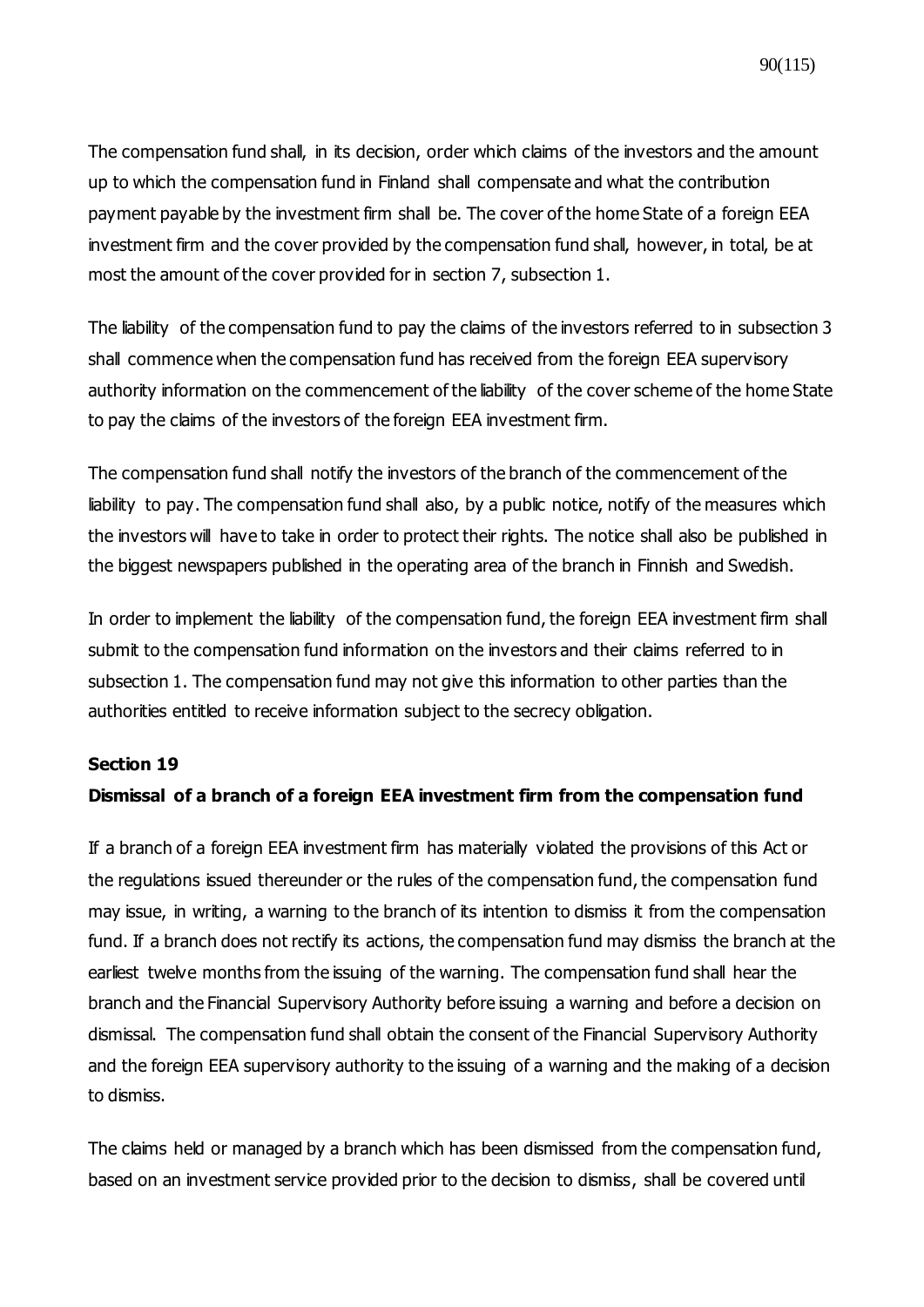their maturity. A branch which has been dismissed from the compensation fund shall continue to have joint responsibility for the payment of the claims of investors referred to in this subsection until the claims have matured and they have been indisputably paid.

The compensation fund shall notify the Financial Supervisory Authority and the foreign EEA supervisory authority of its decision to dismiss. The compensation fund shall notify of its decision to dismiss by a public notice which shall be published in Finnish and Swedish in the biggest newspapers circulating in the operating area of the branch.

#### **Section 20**

## **Liability to pay of the compensation fund upon liquidation or bankruptcy of a thirdcountry investment firm**

The assets of the compensation fund may be used to pay the claims of investors held in custody, for the purpose of providing investment services, by a branch of a third-country investment firm in Finland which belongs to the compensation fund and has been placed in liquidation or bankruptcy, if the assets of the investment firm or its bankruptcy estate are not sufficient for their payment. The compensation to be paid to one investor may be no more than the part of the claims not exceeding EUR 20,000. The claims may be paid already during the liquidation or bankruptcy.

The liability to pay of the compensation fund shall commence when the compensation fund has received:

1) a notification from the third-country supervisory authority to the effect that the investment firm has been placed in liquidation or bankruptcy in the home State of the undertaking and that the assets of the investment firm or its bankruptcy estate are not sufficient for the payment of the claims of the investors; or

2) a notification from the Financial Supervisory Authority of the placing of the branch of a thirdcountry investment firm in bankruptcy in Finland.

After receipt of the notification of the placing in liquidation or bankruptcy, the compensation fund shall notify the investors who are clients of the branch in question thereof. The compensation fund shall also, by a public notice, notify of the measures which the investors will have to take in order to protect their rights. The notice shall also be published in the biggest newspapers circulating in the operating area of the branch in Finnish and Swedish.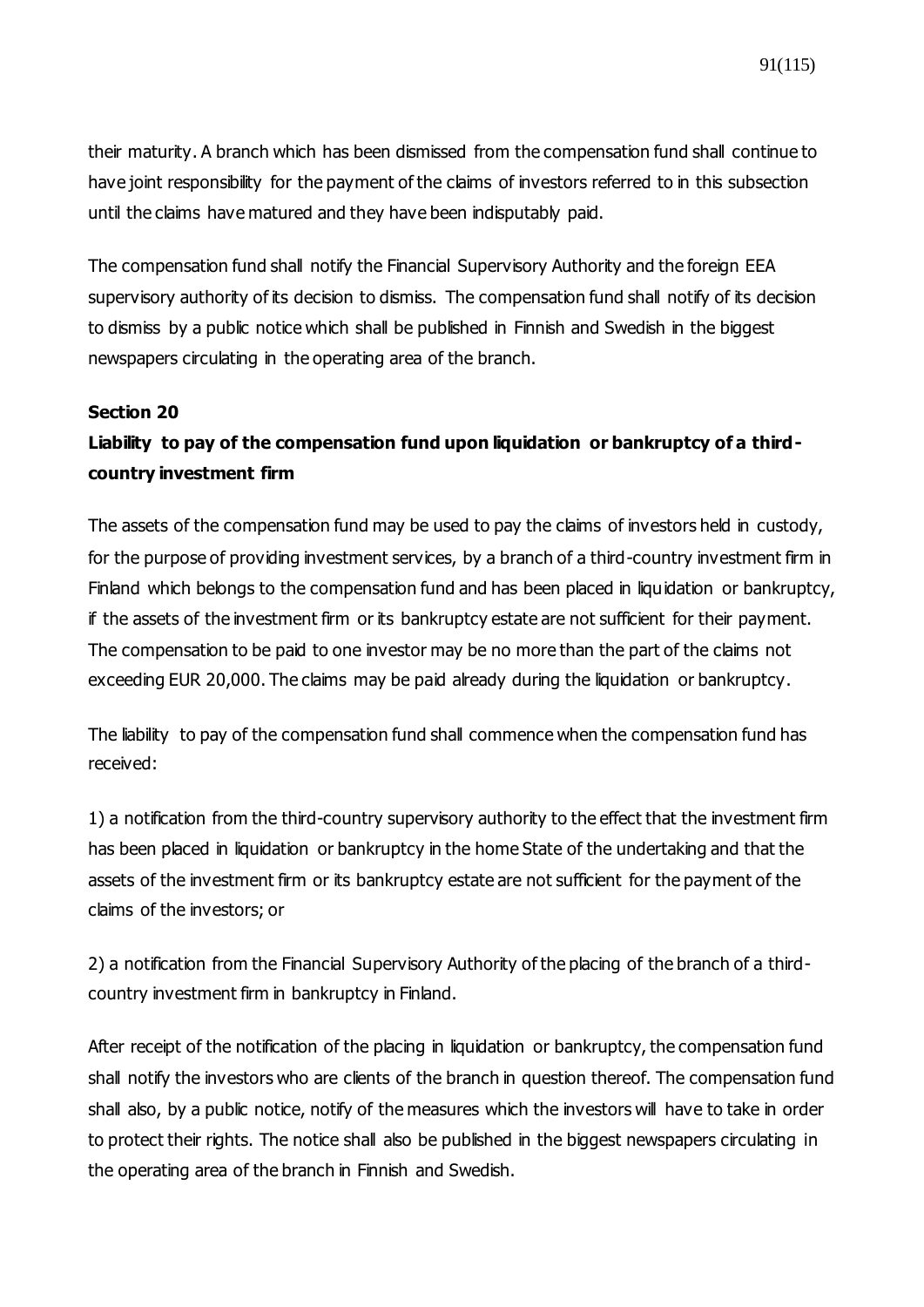In order to implement the liability of the compensation fund referred to in subsection 2, the branch shall submit to the compensation fund information on the investors and their claims referred to in subsection 1. The compensation fund may not give this information to other parties than the authorities entitled to receive information subject to the secrecy obligation.

## **Section 21**

## **Dismissal of a third-country investment firm from the compensation fund**

If a branch of a third-country investment firm has materially violated the provisions of this Act or the regulations issued thereunder or the rules of the compensation fund, the compensation fund may dismiss it at the earliest 12 months after the compensation fund has issued a warning to the branch. The compensation fund shall hear the branch and the Financial Supervisory Authority before issuing a warning and before a decision on dismissal. The compensation fund shall obtain the consent of the Financial Supervisory Authority and the third-country supervisory authority to the issuing of a warning and the making of a decision to dismiss.

The claims held by a branch which has been dismissed from the compensation fund, based on an investment service provided prior to the decision to dismiss, shall be covered until their maturity. A third-country investment firm, whose branch has been dismissed from the compensation fund, shall continue to have joint responsibility for the payment of the claims of investors referred to in this subsection until the claims have matured and they have been indisputably paid.

The compensation fund shall notify the Financial Supervisory Authority and the third-country supervisory authority of its decision to dismiss by a public notice which shall be published in the biggest newspapers circulating in the operating area of the branch in Finnish and Swedish.

## **Section 22**

## **Contribution payment of a branch of a foreign investment firm**

The determination of the contribution payment of a foreign EEA investment firm and a thirdcountry investment firm which are members of the compensation fund shall be governed by the provisions of section 4 of the determination of the contribution payment of an investment firm.

## **Section 23**

**Disclosure obligation of a branch of a foreign investment firm of the compensation fund cover**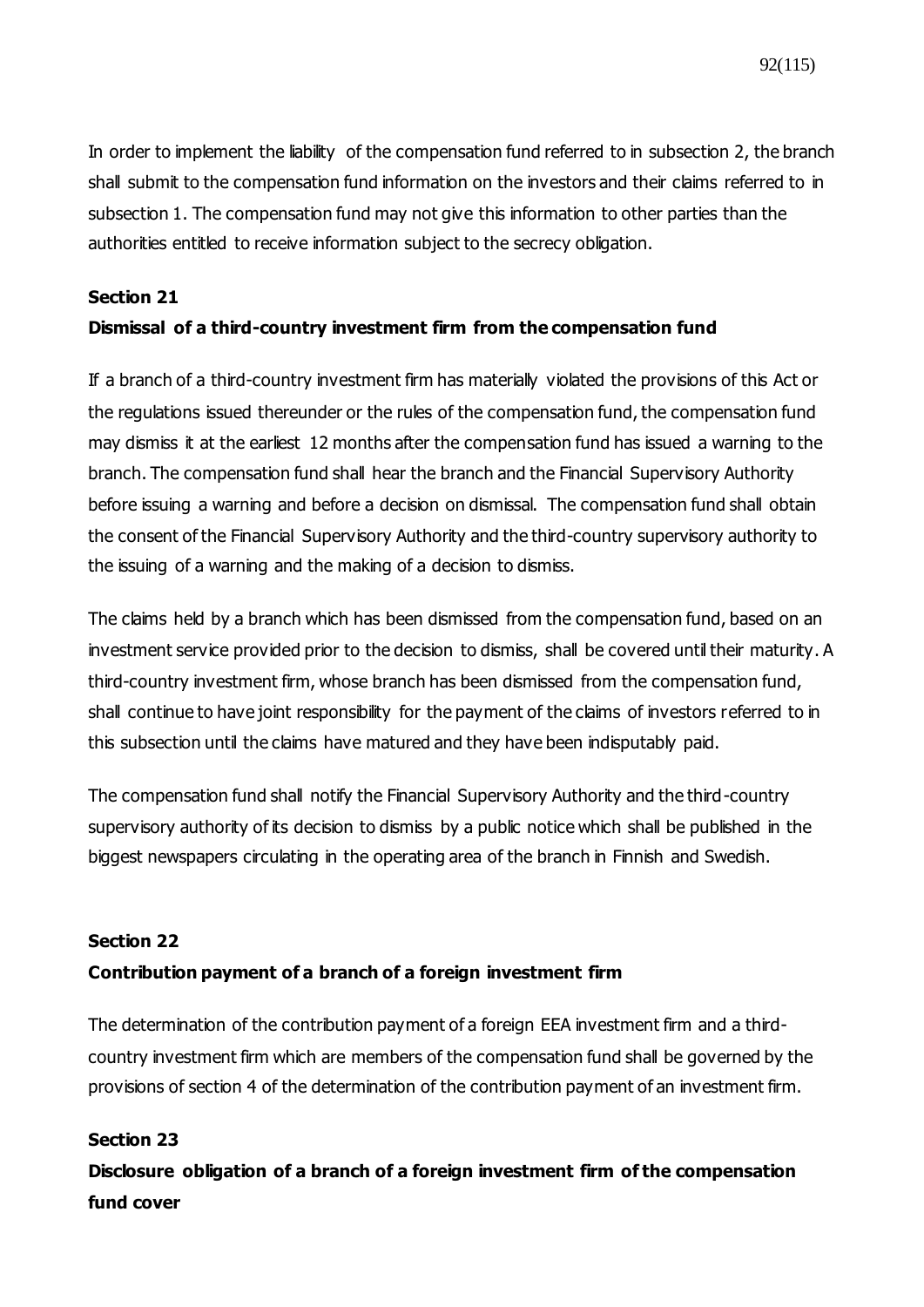A branch of a foreign investment firm shall make available, in Finnish and Swedish, to all investors information in a clear and comprehensible form on the scope of compensation-fund cover to the claims of investors of the branch, on the lack or restriction thereof as well as on material changes relating to this information. In addition, the branch shall, on request, inform the investors on the prerequisites of compensation and the measures which the investors have to take in order to protect their claims.

## **Section 24 (166/2014) Rectification request and appeal**

An investment firm and a foreign investment firm shall have the right to request that a decision made by the compensation fund under this Act be rectified by the Financial Supervisory Authority as provided in the Administrative Procedure Act (434/2003).

Appeal against a decision made on the rectification request shall be lodged with the Helsinki Administrative Court as provided for in the Administrative Judicial Procedure Act (586/1996). A decision of the Administrative Court may be challenged by appeal only if the Supreme Administrative Court grants a leave of appeal. (623/2014)

## **Section 25**

## **Marketing restriction**

An investment firm and a foreign investment firm may not provide false or misleading information relating to the compensation-fund cover of investors in its marketing. An investment firm and a foreign investment firm may in its marketing use only information relating to its own compensation-fund cover.

Information, the misleading or untruthful nature of which is revealed following the presentation of the information and which may be of material significance to the investor, shall, without delay, be corrected or supplemented in an adequate manner.

## **PART IV SECRECY, MISCELLENAOUS PROVISIONS AND SANCTIONS**

**Chapter 12 Secrecy and customer due diligence**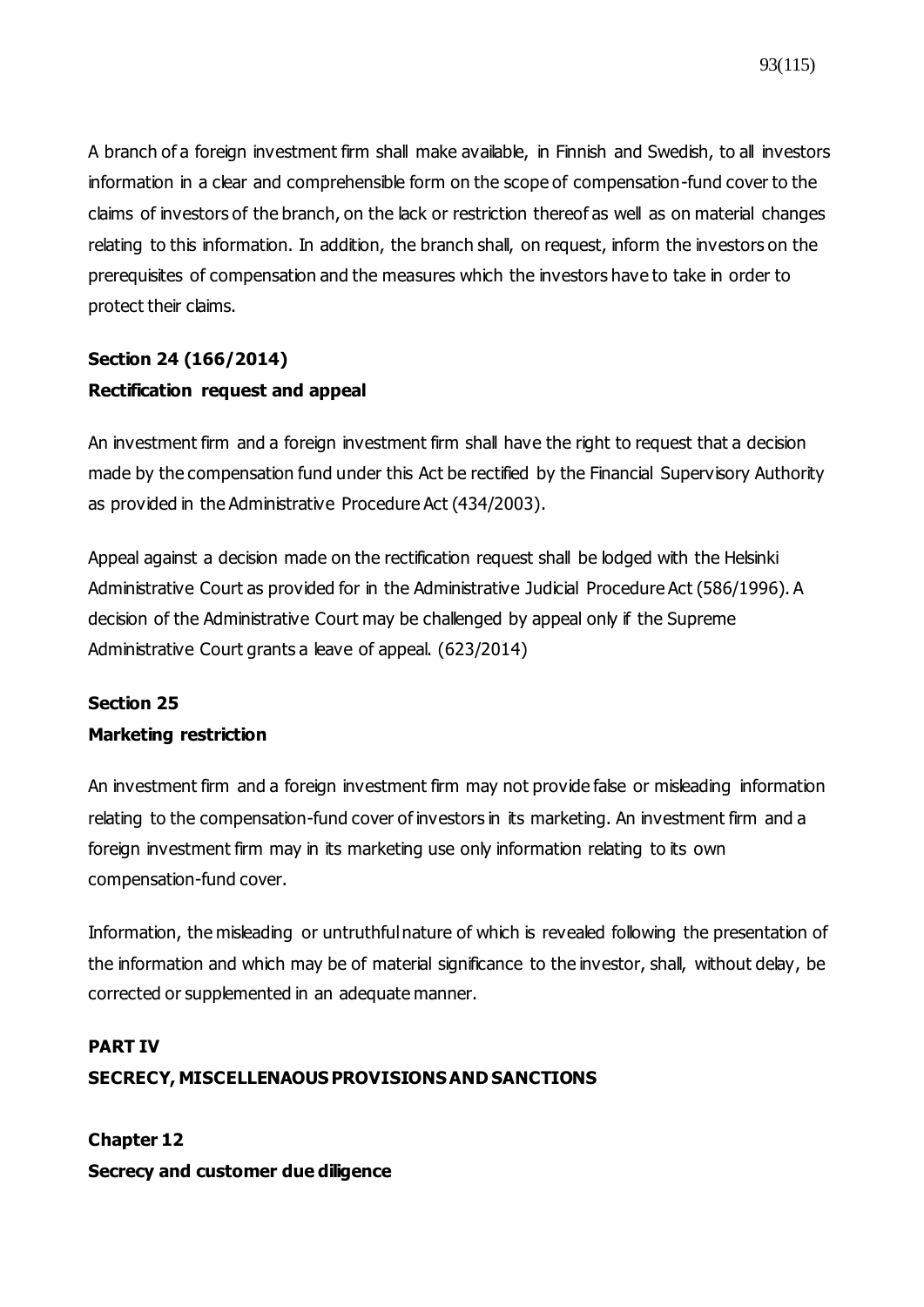## **Section 1(645/2018) Secrecy obligation**

Anyone who, in the capacity of a member or deputy member of a body of an investment firm or of an undertaking belonging to the same consolidation group, a consortium of investment firms or of a representative of an investment firm or of another undertaking operating on behalf of an investment firm or as their employee or acting by order thereof, has, in performing his duties, obtained information on the financial position or private personal circumstances of a client of an investment firm or an undertaking belonging to the same consolidation group or a conglomerate referred to in the Act of the Supervision of Financial or Insurance Conglomerates (699/2004) or of another person connected with its operation or on a trade secret shall be liable to keep it confidential unless the person to whose benefit the secrecy obligation has been provided consents to its disclosure. Confidential information may not be disclosed to a General Meeting of the Shareholders of an investment firm or to a shareholder attending the meeting.

The provisions of subsection 1 on the secrecy obligation shall also apply to any one who, in performing the tasks referred to in chapter 11, has obtained unpublished information on the financial position or private circumstances or a trade secret of an investment firm or of its clients.

## **Section 2**

## **Disclosure of confidential information**

An investment firm, its holding company and a financial institution belonging to its consolidation group and a consortium of investment firms shall be under an obligation to disclose the information referred to in section 1, subsection 1 to a prosecuting or pre-trial investigation authority for the investigation of a crime as well as to other authorities entitled to the information under the law.

An investment firm and an undertaking belonging to the consolidation group of the investment firm shall have the right to disclose the information referred to in section 1, subsection 1 to an organisation belonging to the same group, consolidation group or a financial or insurance conglomerate referred to in the Act on the Supervision of Financial and Insurance Conglomerates for the purpose of customer service or other management of a customer relationship, marketing, and for the risk management of the group, consolidation group or financial or insurance conglomerate, provided that the recipient of the information is subject to the secrecy obligation laid down in this Act or a corresponding secrecy obligation. The provisions of this subsection on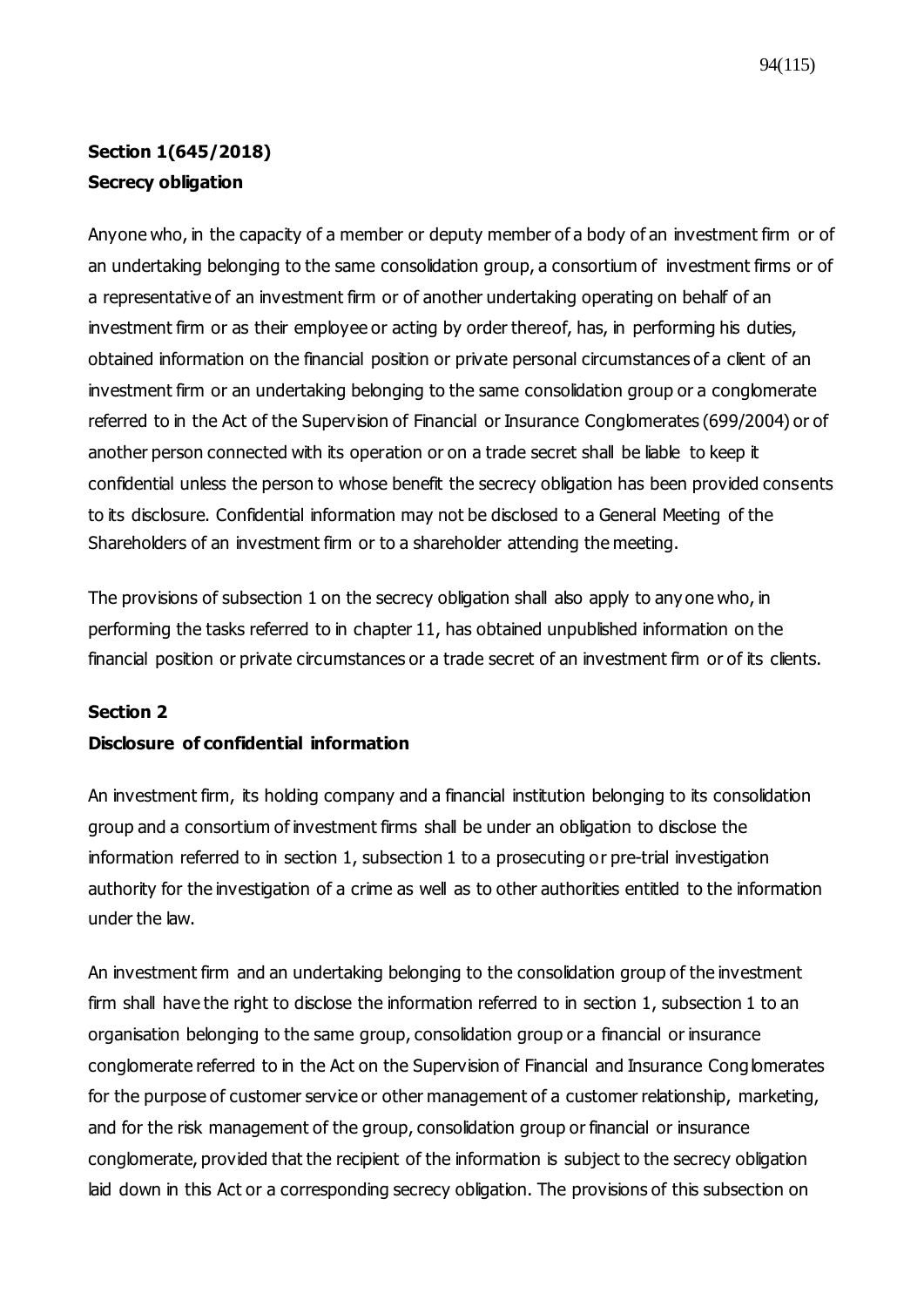disclosure of information shall not apply to the disclosure of sensitive data referred to in section 11 of the Personal Data Act (523/1999) nor to data based on the registration of payment data between a customer and an undertaking other than one belonging to the conglomerate.

In addition to the provisions of subsection 2, an investment firm and an undertaking belonging to the consolidation group of the investment firm may disclose information from its customer register necessary for marketing and customer service and other management of a customer relationship to an undertaking that belongs to the same financial consortium as the investment firm if the recipient of the information is subject to the secrecy obligation laid down in this Act or a corresponding secrecy obligation. The provisions of this subsection shall not apply to the disclosure of sensitive date referred to in section 11 of the Personal Data Act.

An investment firm shall have the right to disclose the information referred to in section 1, subsection 1 to a stock exchange, an organiser of multilateral trading and an organiser of organised trading referred to in the Act on Trading in Financial Instruments if the information is necessary in order to safeguard the supervisory duty provided for them or the obligation to keep records. The investment firm shall have the same right to disclose information to an organisation comparable to a stock exchange, an organiser of multilateral trading and an organiser of organised trading operating in an EEA Member State. [\(1069/2017\)](https://www.finlex.fi/fi/laki/ajantasa/2012/20120747#a28.12.2017-1069)

#### **Section 3**

## **Customer due diligence**

An investment firm and a financial institution belonging to its consolidation group shall conduct customer due diligence. An investment firm and a financial institution belonging to its consolidation group shall identify the beneficial owner and the party acting on behalf of a client as well as, where necessary, authenticate their identity. In fulfilling the requirement provided for in this subsection, the systems referred to in subsection 2 may be utilised. (623/2014)

An investment firm and a financial institution belonging to its consolidation group shall have in place adequate risk-management procedures whereby they can assess the customer-based risks to their operations.

Customer due diligence shall also be governed by the provisions of the Act on Preventing Money Laundering and Terrorist Financing (444/2017). (449/2017)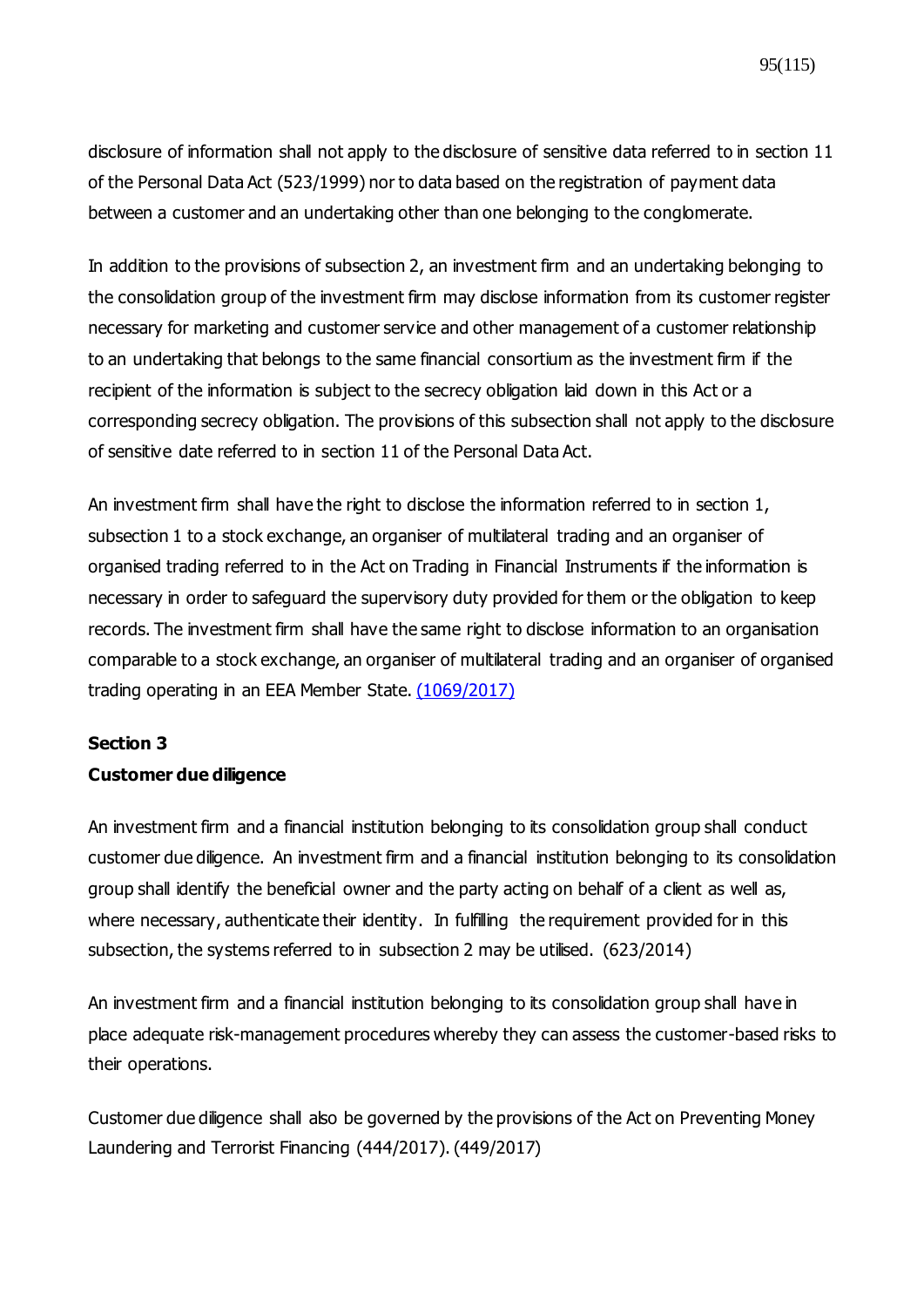The Financial Supervisory Authority shall issue further provisions on the procedures to be complied with in customer due diligence referred to in subsection 1 and on risk management referred to in subsection 2.

## **Section 4**

## **Application of the provisions on secrecy and customer due diligence to a branch of a foreign investment firm**

The secrecy obligation, the right to disclose information and breach of the secrecy obligation of an employee of a branch of a foreign investment firm as well as customer due diligence shall be governed by the provisions of sections 1-3.

Notwithstanding the provisions of subsection 1, a branch shall have the right to give the information for which disclosure has been provided or duly ordered to an authority or an organisation responsible for the supervision of the home State of the investment firm as well as to an auditor of the investment firm represented by it.

## **Chapter 13**

## **Establishment of a branch and provision of services abroad**

## **Section 1 [\(1069/2017\)](https://www.finlex.fi/fi/laki/ajantasa/2012/20120747#a28.12.2017-1069) Establishment of a branch in another EEA Member State or use of a tied agent**

An investment firm, which intends to establish a branch in an EEA Member State other than Finland or intends to use a tied agent established in such other EEA Member State within the territory of which it has not established a branch, shall notify the Financial Supervisory Authority thereof well in advance. Ancillary services may only be provided together with the provision of an investment service or the performance of an investment activity. The notification shall include:

1) information on the EEA Member State within the territory of which the branch is to be established or within the territory of which the tied agents to be used are established;

2) a programme of operations setting out, at least, the investment services or activities and ancillary services in accordance with Annex 1 of the Markets in Financial Instruments Directive that are to be provided;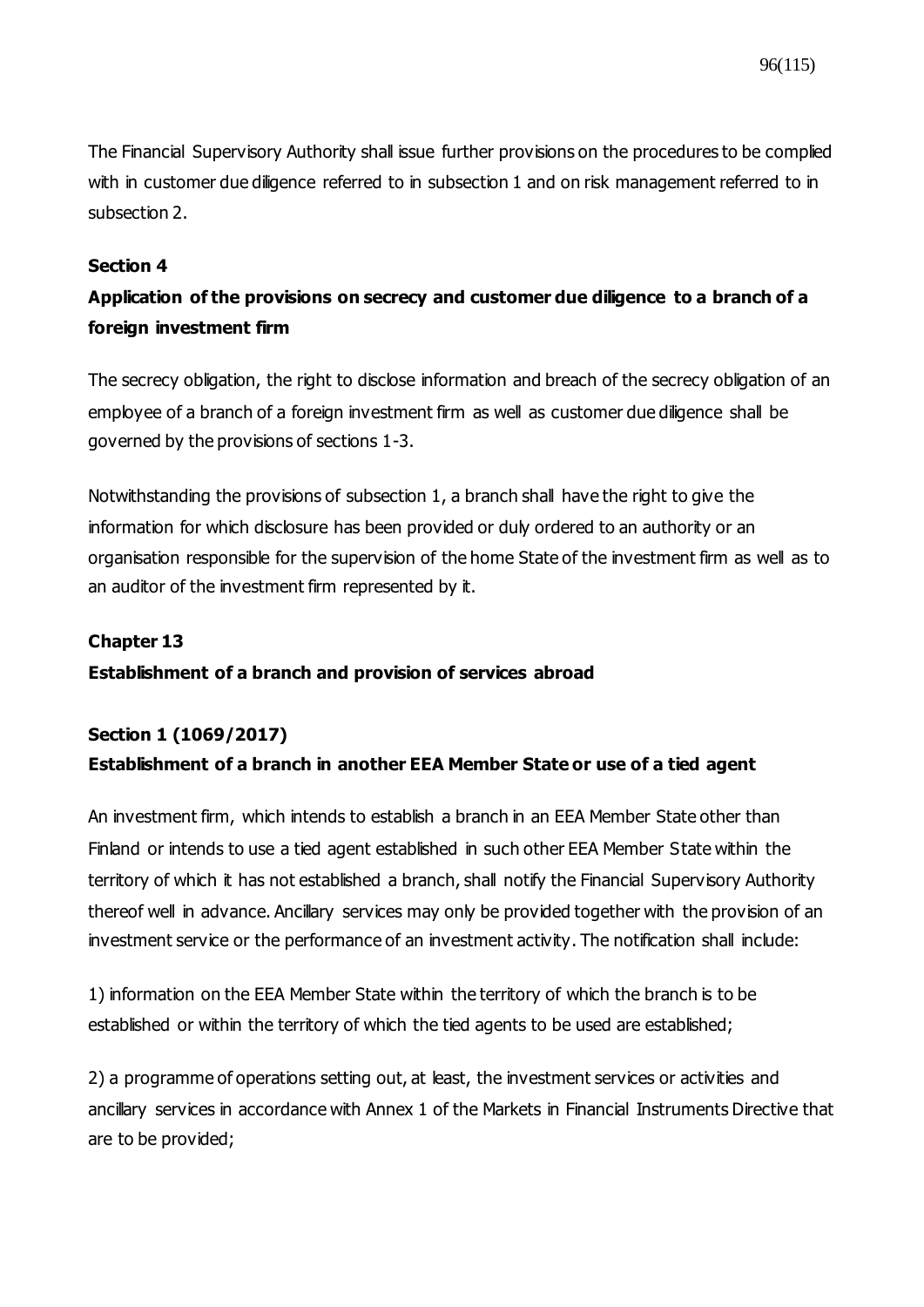3) a description of the organisational structure of the branch and the use of any tied agent as well as the name of the tied agent;

4) a description of the organisational structure and the intended use of the tied agent, when the investment firm does not establish a branch;

5) the address of the branch or the tied agent from which documents may be obtained;

6) the names of the persons responsible for the activities of the branch or of the tied agent.

The Financial Supervisory Authority shall, within three months of receiving the notification referred to in subsection 1, communicate said information to the competent foreign EEA supervisory authority and the investment firm as well as enclose to the notification information on the cover system intended for the protection of the investors of the branch or its absence. The Financial Supervisory Authority shall, however, decide not to communicate the information if it has reason to doubt the adequacy of the financial situation or the administrative structure of the investment firm, taking into account the activities envisaged. The activities may not be started if the Financial Supervisory Authority has refused to communicate the information within said period.

An investment firm may establish a branch in an EEA Member State and start to provide investment services on receipt of a communication from the foreign EEA supervisory authority or, failing a communication, within two months from the filing of the notification referred to in subsection 2 by the Financial Supervisory Authority.

The investment firm shall notify the Financial Supervisory Authority of any changes in the information referred to in subsection 1 at the latest one month before the changes are to be implemented. The Financial Supervisory Authority shall, upon receipt of the notification, take the measures referred to in subsection 2.

If the investment firm intends to use a tied agent established in another EEA Member State, the tied agent shall be governed by the provisions of this chapter on a branch, where applicable.

## **Section 2**

## **Application for the establishment of a branch in a third country**

An investment firm shall apply for an authorisation from the Financial Supervisory Authority if the undertaking intends to establish a branch in a third country.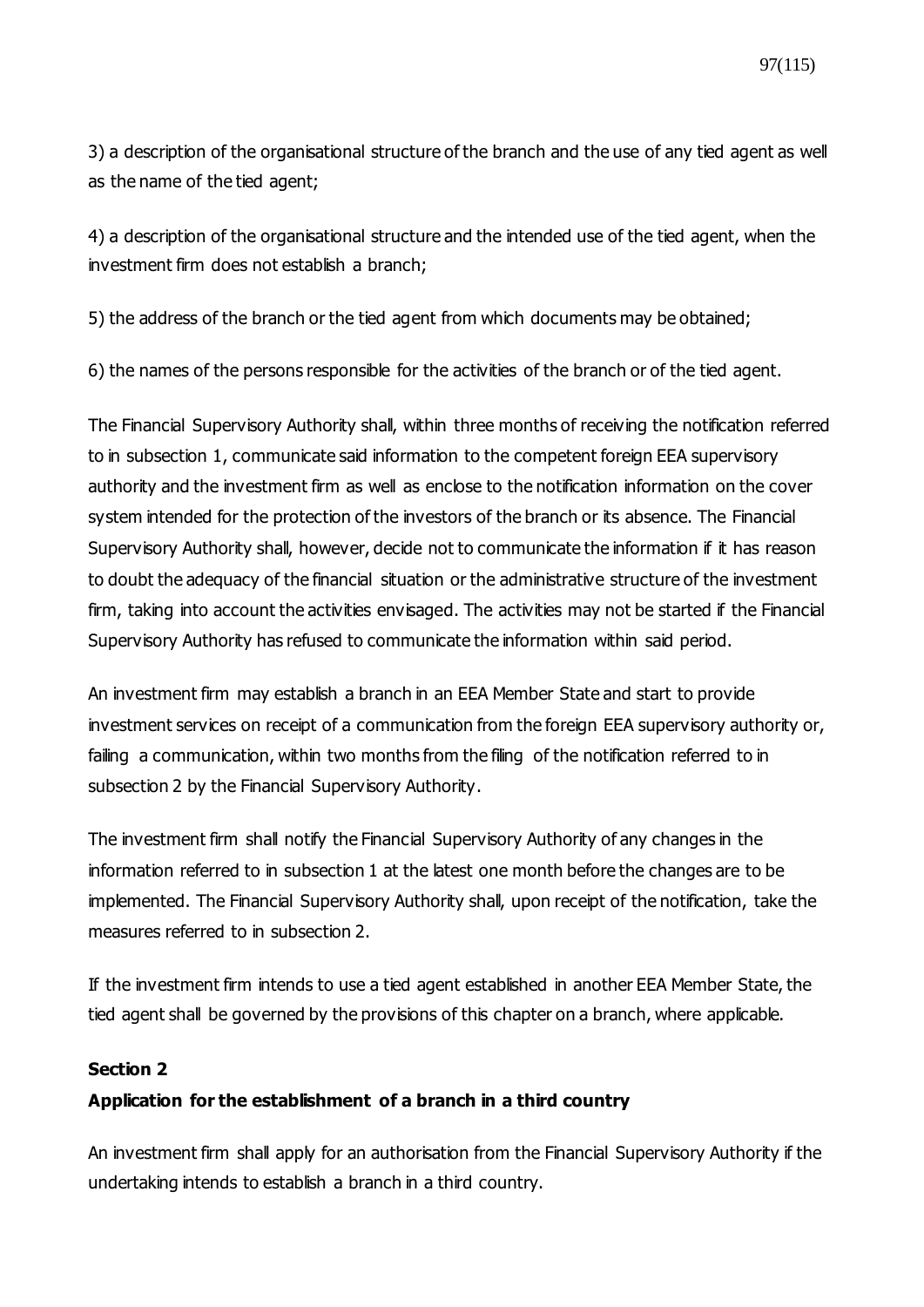The application shall be appended with the necessary accounts on:

1) the decision to establish a branch;

2) any authorisation that may be required for establishing a branch by the State in which the branch is located;

3) the management of the branch;

4) the arrangement of the administration and activities of the branch;

5) the internal supervision and risk management of the branch;

6) the use of a tied agent;

7) the legislation of the State in which the branch is located;

8) the supervision of the branch in the State where it is located.

The contact information to be given in an application as well as the accounts to be appended to an application may be further provided for by a Decree of the Ministry of Finance.

#### **Section 3**

## **Granting of an authorisation to establish a branch in a third country**

The Financial Supervisory Authority shall grant an investment firm an authorisation to establish a branch in a third country if:

1) sufficient supervision of the branch can be arranged; and

2) the establishment of the branch, taking into account the management of the investment firm and its financial situation, is not likely to endanger the activities of the investment firm.

After hearing the applicant for the authorisation, the Financial Supervisory Authority may include in the authorisation restrictions and terms relating to the activities of the branch and necessary for supervision.

#### **Section 4**

#### **Protecting the claims of clients of a branch**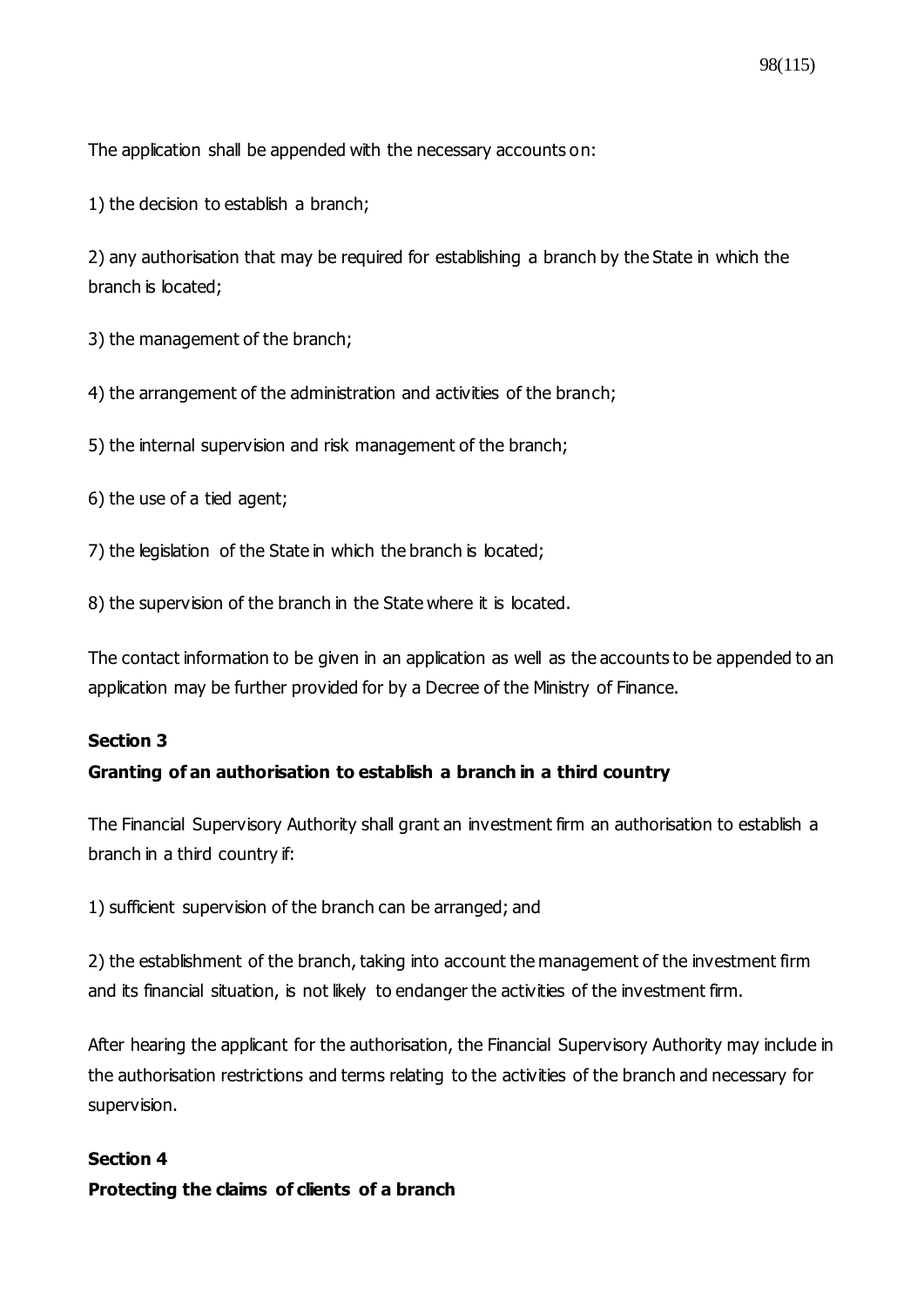An investment firm shall notify the Financial Supervisory Authority of the manner in which the claims of investors who are clients of its foreign branch have been protected.

## **Section 5**

## **Restriction and prohibition of the activity of a branch**

The restriction and prohibition of activities of a branch shall be governed by sections 27 and 57 of the Act on the Financial Supervisory Authority.

## **Section 6 [\(1069/2017\)](https://www.finlex.fi/fi/laki/ajantasa/2012/20120747#a28.12.2017-1069) Provision of services to another EEA Member State**

An investment firm, which intends to commence the provision of investment services or the performance of investment activity and the provision of ancillary services in accordance with Annex I of the Markets in Financial Instruments Directive in an EEA Member State other than Finland without establishing a branch, shall notify the Financial Supervisory Authority thereof well in advance. Ancillary services may only be provided together with the provision of an investment service or the performance of an investment activity. The notification shall include at least the following information:

1) the EEA Member State within the territory of which the investment firm intends to operate;

2) a programme of operations including information on the investment services provided or the investment activity performed and the ancillary services provided as well as, if the intention is to use in said EEA Member State one or more tied agents established in Finland, the names of the tied agents.

The Financial Supervisory Authority shall, within one month of receiving the notification referred to in subsection 1, communicate said information to the supervisory authority of the host EEA Member State. If the investment firm intends to use in another EEA Member State tied agents established in Finland, the Financial Supervisory Authority shall, within one month of receiving said notification, communicate to the supervisory authority of the host EEA Member State the names of the tied agents which the investment firm intends to use in the provision of services and the performance of activity in said EEA Member State. The investment firm may thereafter commence the provision of investment services or the performance of investment activity and the provision of ancillary services in the host EEA Member State.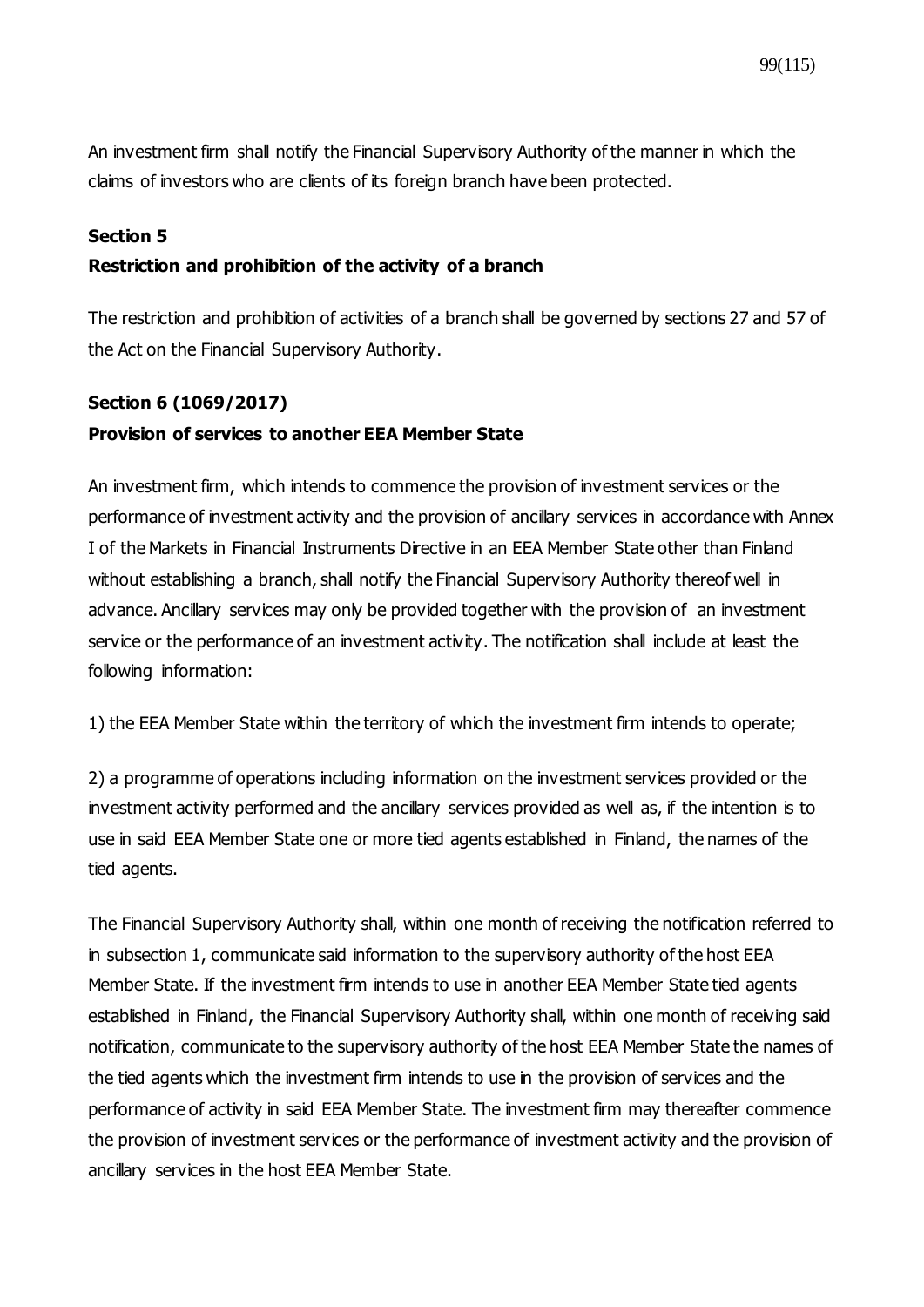The investment firm shall notify the Financial Supervisory Authority of any changes in the information referred to in subsection 1 at least one month before the changes are intended to be implemented. After receiving the notification, the Financial Supervisory Authority shall take the measures referred to in subsection 2.

An investment firm which intends to provide an investment firm, credit institution or another person established in another EEA Member State with a direct possibility to trade in a multilateral trading facility or in an organised trading facility, shall notify the Financial Supervisory Authority thereof well in advance. The notification shall contain further information on the place where and the manner in which the possibility to trade is intended to be provided. The Financial Supervisory Authority shall, within one month from receipt of the notification, communicate the information it has received to the foreign EEA supervisory authority. The Financial Supervisory Authority shall, on request of the foreign EEA supervisory authority, communicate the identities of the investment firms, credit institutions and other persons established in said EEA Member State, to which the investment firm has granted the rights of a trading party of the MTF to trade in a multilateral trading facility.

The investment firm shall notify the Financial Supervisory Authority of any change in the information referred to in subsection 4 at the latest one month before the change is to be implemented. The Financial Supervisory Authority shall notify the foreign EEA supervisory authority of these changes.

## **Section 6a [\(1069/2017\)](https://www.finlex.fi/fi/laki/ajantasa/2012/20120747#a28.12.2017-1069) Provision of services to a third country**

An investment firm that intends to commence the provision of investment services or the performance of investment activity and the provision of ancillary services in accordance with Annex I of the Markets in Financial Instruments Directive in a third country without establishing a branch shall notify the Financial Supervisory Authority well in advance of the services or activity that the investment firm intends to provide as well as of the State and the manner in which they shall be provided. A notification shall also be submitted if this information changes.

## **Section 7**

**Transfer of the registered office to another EEA Member State**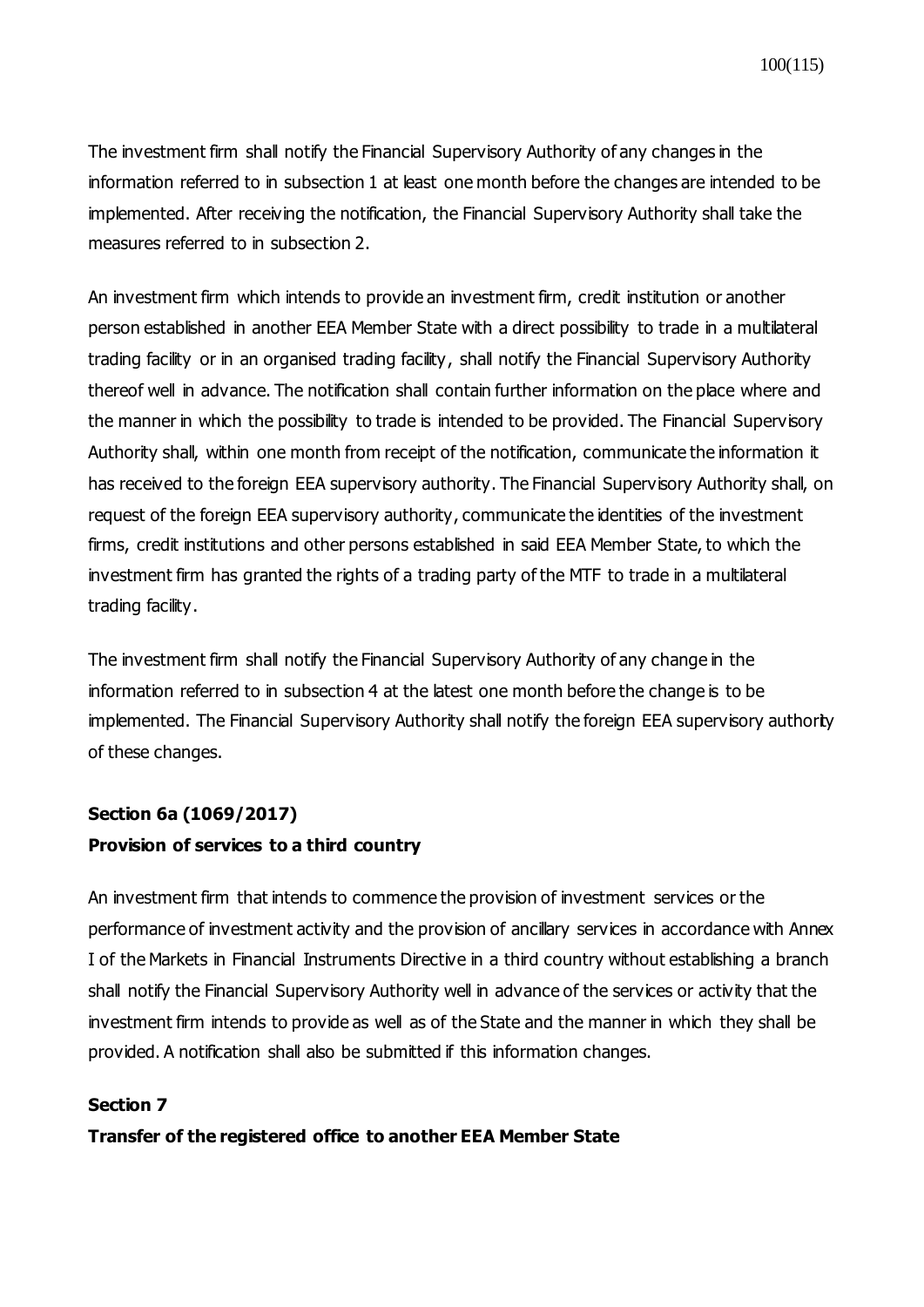If an investment firm intends to transfer its registered office to another EEA Member State as provided for in Article 8 of the European Company Regulation, the investment firm shall submit to the Financial Supervisory Authority a copy of the transfer proposal referred to in paragraph 2 and of the report referred to in paragraph 3 of the said Article immediately after the investment firm has declared the proposal for registration.

If the investment firm intends to continue the provision of investment services in Finland after the transfer of the registered office, it shall be governed by the prov isions of this Act on the right of a foreign investment firm to provide investment services in Finland.

The registration authority may not issue a certificate referred to in section 9, subsection 5 of the Act on European Companies if the Financial Supervisory Authority has notified the registration authority prior to the granting of the permission referred to in subsection 2 of the same section that the investment firm has not complied with the provisions on the transfer of the registered office or the continuance of the activities or the termination of activities in Finland. The permission may be granted before one month has passed from the due date referred to in chapter 16, section 6, subsection 2 of the Limited-Liability Companies Act only if the Financial Supervisory Authority has notified that it does not oppose the transfer of the registered office.

#### **Section 8**

#### **Merger and division to another EEA Member State**

If an investment firm participates in cross-border merger or cross-border division in the European Economic Area, the registration authority may not issue a certificate relating to merger referred to in section 4, subsection 3 of the Act on European Companies or in chapter 16, section 26, subsection 4 of the Limited-Liability Companies Act or a certificate relating to division referred to in chapter 17, section 25, subsection 4 of the latter Act if the Financial Supervisory Authority has notified the registration authority prior to the granting of the permission that the investment firm has not complied with the provisions on merger or division or the continuance of the activities or the termination of activities in Finland. The permission may be granted before one month has passed from the due date referred to in chapter 16, section 6, subsection 2 or in chapter 17, section 6, subsection 2 of the Limited-Liability Companies Act only if the Financial Supervisory Authority has notified that it does not oppose the merger, the division or the transfer of the registered office relating to the establishment of a SE.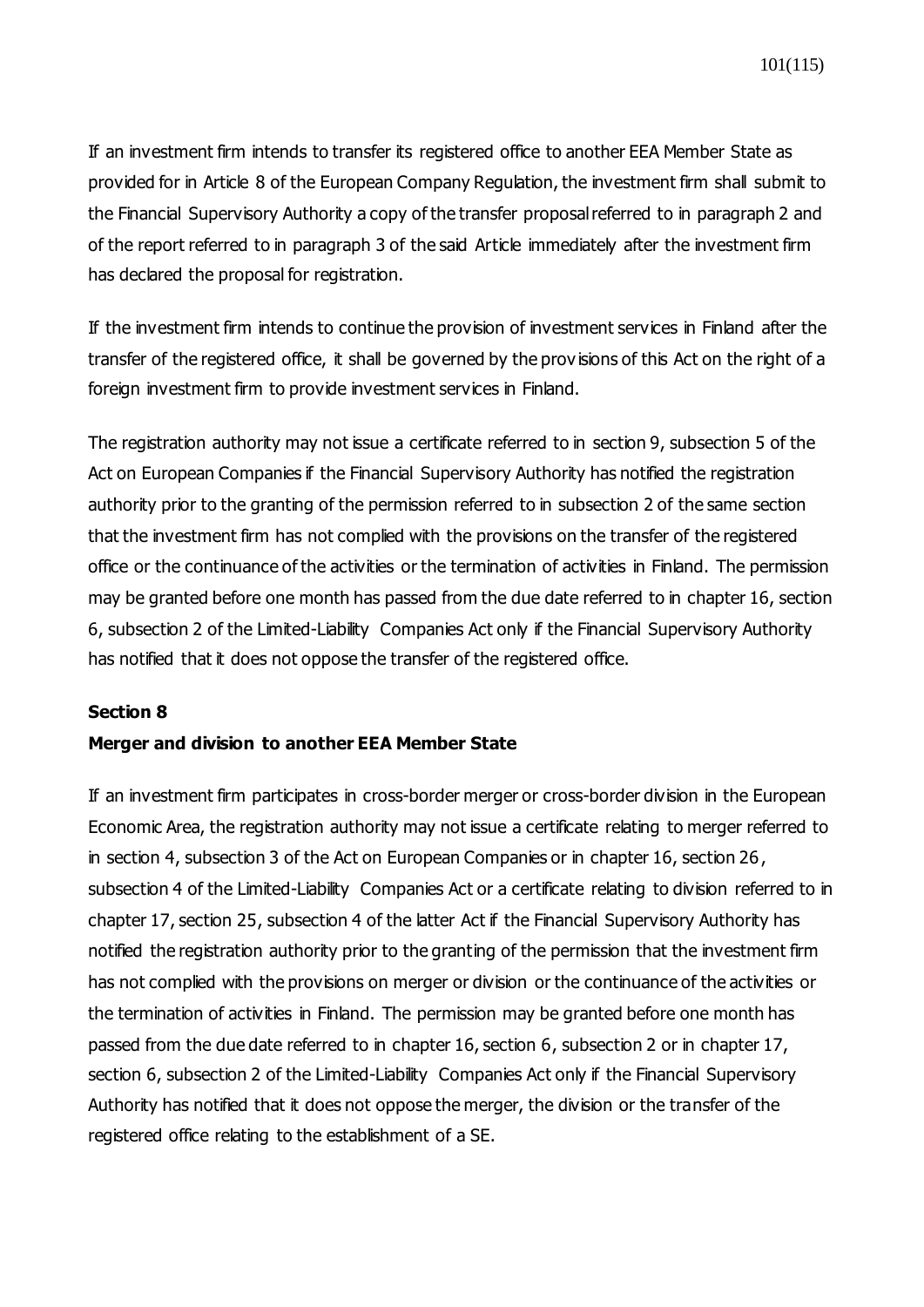If the acquiring company to be registered in another State intends to continue the provision of investment services in Finland after the merger, it shall be governed by the provisions of this Act on right of a foreign investment firm to provide investment services in Finland.

#### **Section 9**

#### **Compensation fund clarification**

If the registered office of an investment firm is transferred to another EEA Member State or if, in a merger or division, the acquiring company has been or is registered in another EEA Member State, the investment firm shall draw up a clarification of the investor-compensation scheme explaining the arrangements relating to the investor compensation scheme before and after the measure as well as presenting the possible differences in the compensation cover. The investment firm shall request a statement of the Financial Supervisory Authority on the compensation-fund clarification. The request for a statement shall be appended with the additional accounts ordered by the Financial Supervisory Authority.

If an investor covered by the investor protection referred to in chapter 11, section 5 remains, after the transfer of the registered office or merger referred to in subsection 1, in full or in part outside the cover afforded by the investor-compensation scheme, the investment firm shall notify the investor thereof no later than three months prior to the date set for creditors by the registration authority referred to in chapter 16, section 6, subsection 2 of the Limited-Liability Companies Act. The notification shall be appended with the clarification referred to in subsection 1 of this section and a copy of the statement of the Financial Supervisory Authority. The notification shall indicate the right of the investor to give notice under subsection 3 of this section.

An investor referred to in subsection 2 shall have the right, within three months from receipt of the notification and notwithstanding the original terms of the contract, to give notice to terminate his contract with the investment firm relating to investment service.

The disclosure obligation of the investment firm in connection with a measure referred to in subsection 1 shall otherwise be governed by the provisions of chapter 11, sections 12 and 23.

#### **Section 10**

**Duty to inform the European Securities and Markets Authority and the European Commission**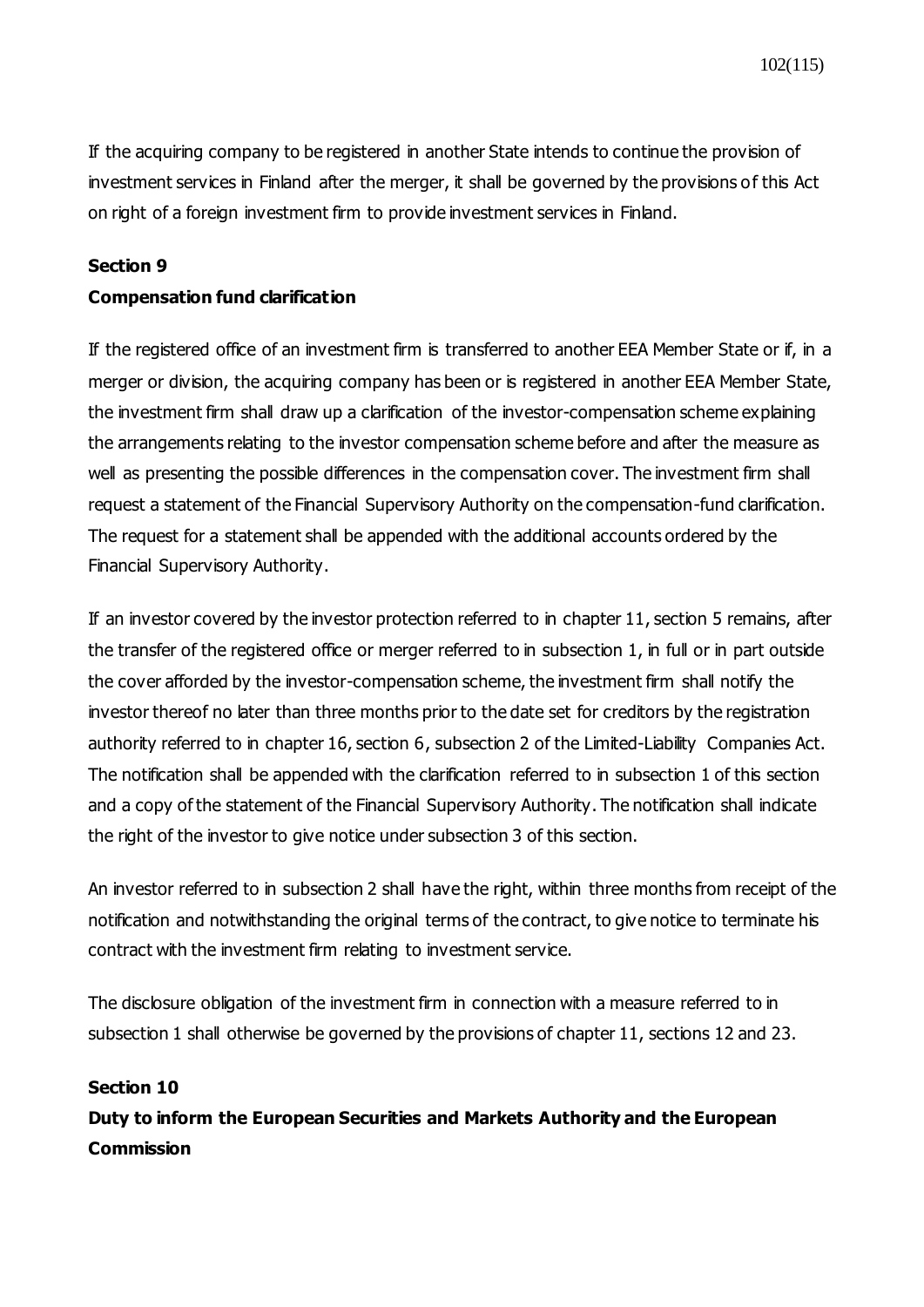The Financial Supervisory Authority shall inform the European Securities and Markets Authority and the European Commission of any general difficulties which the investment firms have encountered in third countries in establishing or providing services therein.

## **Chapter 13a (1201/2014) Liquidation and bankruptcy**

## **Section 1 (1201/2014) Scope of application**

This chapter shall be applied to an investment firm belonging within the scope of application of chapter 6, section 1, subsection 1.

## **Section 2 (1201/2014)**

## **Application of the provisions of the Act on Commercial Banks and the Act on Credit Institutions**

The liquidation and bankruptcy of an investment firm shall be governed by the provisions of chapter 6 of the Act on Commercial Banks and Other Credit Institutions in the Form of a Limited Company (1501/2001), hereinafter the Act on Commercial Banks, on a credit institution with the exception of section 20, subsection 2, section 20b, subsection 1, paragraph 1, section 22, subsection 2, section 22a, subsection 1, paragraph 1 as well as sections 23 and 24 of the said Act.

The liquidators shall submit the notification referred to in chapter 20, section 10 of the Limited-Liability Companies Act also to the Investors' Compensation Fund if the investment firm is a member of the Fund as well as, if the notification is based on a decision other than that referred to in section 19 of the Act on Commercial Banks, to the Financial Supervisory Authority.

A creditor whose claim is based solely on a claim to be compensated in full from the Investors' Compensation Fund may not file a petition for the bankruptcy of the investment firm on the basis of such claim.

An investment firm to which the Act on the Resolution of Credit Institutions and Investment Firms applies shall also be subject to the provisions of chapter 1, section 4a, subsection 1, paragraphs 3– 5 and chapter 1, section 3 of the Act on Credit Institutions.

## **Chapter 14**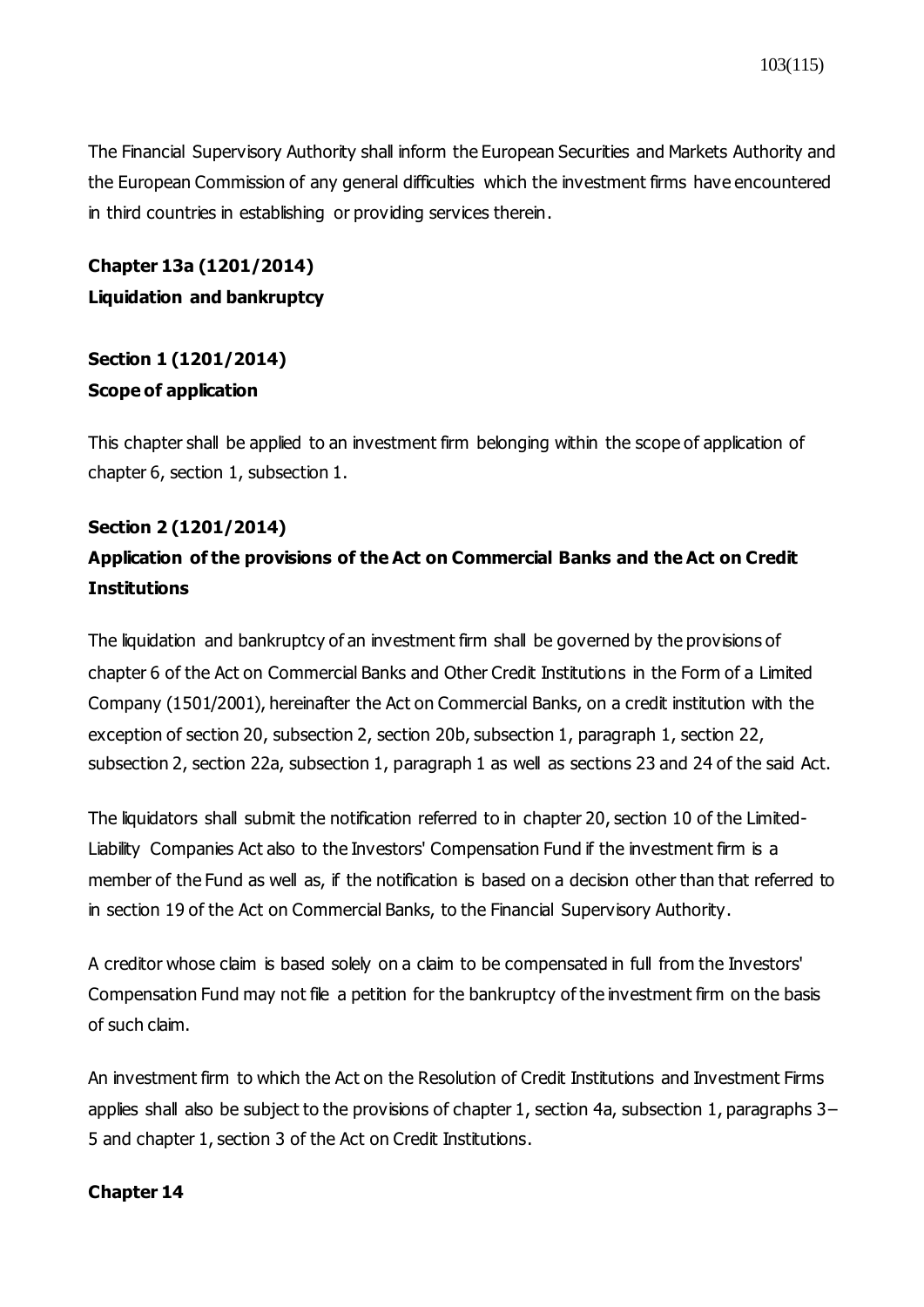## **Special provisions on foreign investment firms**

#### **Section 1**

## **Trade Register entries**

A notification shall be submitted to the Trade Register of a branch of a foreign investment firm as provided for in the Trade Register Act (129/1979).

# **Section 2**

## **Notices**

A summons or another notice shall be deemed to have been served to the foreign investment firm when it has been served to a person who has the right, alone or together with another person, to represent the investment firm.

If none of the representatives of the foreign investment firm referred to in subsection 1 has been entered in the Trade Register, the notice may be served by conveying the documents to a person in the employment of the investment firm or, if no such person is found, to the police authority of the location of the branch of the investment firm in compliance with the provisions of chapter 11, section 7,subsections 2-4 of the Code of Judicial Procedure.

## **Section 3**

## **Liability for damages of a foreign investment firm and its branch director**

The liability of a foreign investment firm to compensate a damage incurred by a client of the branch or by another person shall be governed by the provisions of chapter 16, section 1(1) on an investment firm. The provisions of this subsection on the liability to compensate the damage shall also apply to the party to whom the branch of a third-country investment firm has outsourced the function referred to in chapter 7, section 5. (1069/2017)

The branch director of a foreign investment firm shall be liable to compensate any damage he has caused to a client of the branch or to another person in his duties either wilfully or through negligence by breaching the provisions of this Act or the provisions issued under this Act. The provisions of this Act shall not apply to damage caused by breaching the prov isions of chapter 7, section 9, subsection 1 or 2, chapter 9, sections 2-4, chapter 10, section 1, subsections 2-4, sections 2-5, section 8, subsections 1, 2, 4-8 or section 9, subsection 2 and sections 11-13. (1069/2017)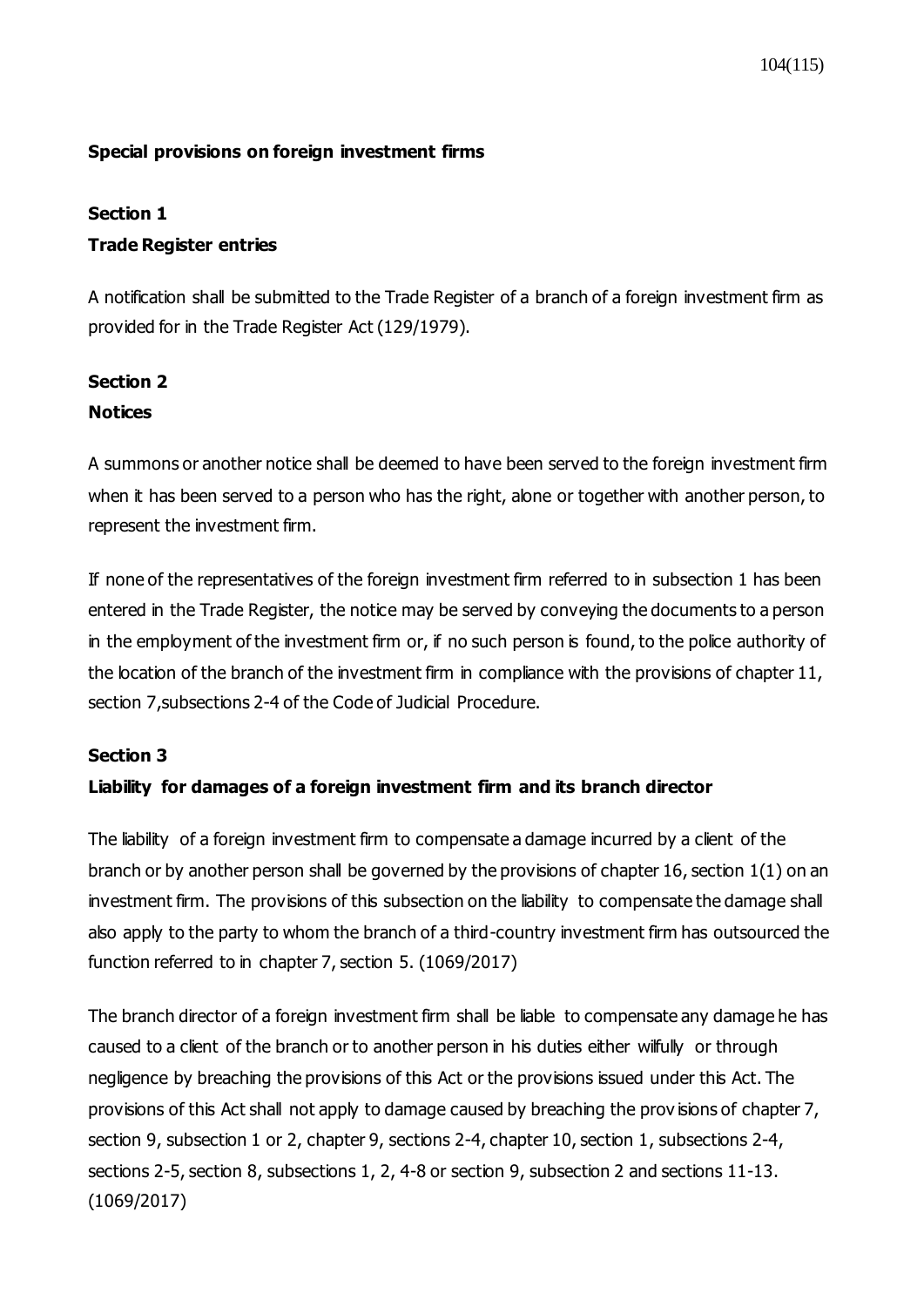The adjustment of damages as well as the division of liability among two or more persons liable for the damages shall be governed by the provisions of chapters 2 and 6 of the Damages Act (412/1974).

## **Section 4 (1201/2014)**

## **Winding-up proceedings and reorganisation measure of a foreign EEA investment firm**

Winding-up proceedings and reorganisation measures of a foreign EEA investment firm governed by Directive 2014/59/EU of the European Parliament and of the Council establishing a framework for the recovery and resolution of credit institutions and investment firms and amending Council Directive 82/891/EEC, and Directives 2001/24/EC, 2004/25/EC, 2007/36/EC, 2011/35/EU, 2012/30/EU and 2013/36/EU, and Regulations (EU) No 1093/2010 and (EU) No 648/2012, of the European Parliament and of the Council, hereinafter the crisis management directive, shall be governed by the provisions of chapter 19, sections 1-4 of the Act on Credit Institutions on a foreign EEA credit institution.

**Chapter 15 (1069/2017) Administrative sanctions**

## **Section 1 (1069/2017) Administrative fine**

The provisions referred to in section 38, subsection 1, paragraph 2 of the Act on the Financial Supervisory Authority for the neglect or violation of which an administrative fine may be imposed shall be the provisions of chapter 7, sections 12-14 of this Act on an insider declaration and an insider register.

## **Section 2 (1069/2017) Penalty payment**

The provisions and decisions referred to in section 40 of the Act on the Financial Supervisory Authority for the neglect or violation of which a penalty payment shall be imposed shall be:

1) the provision of chapter 2, section 4 of this Act on the use of the term "banker" or "bankers" in the trade name or otherwise in activity;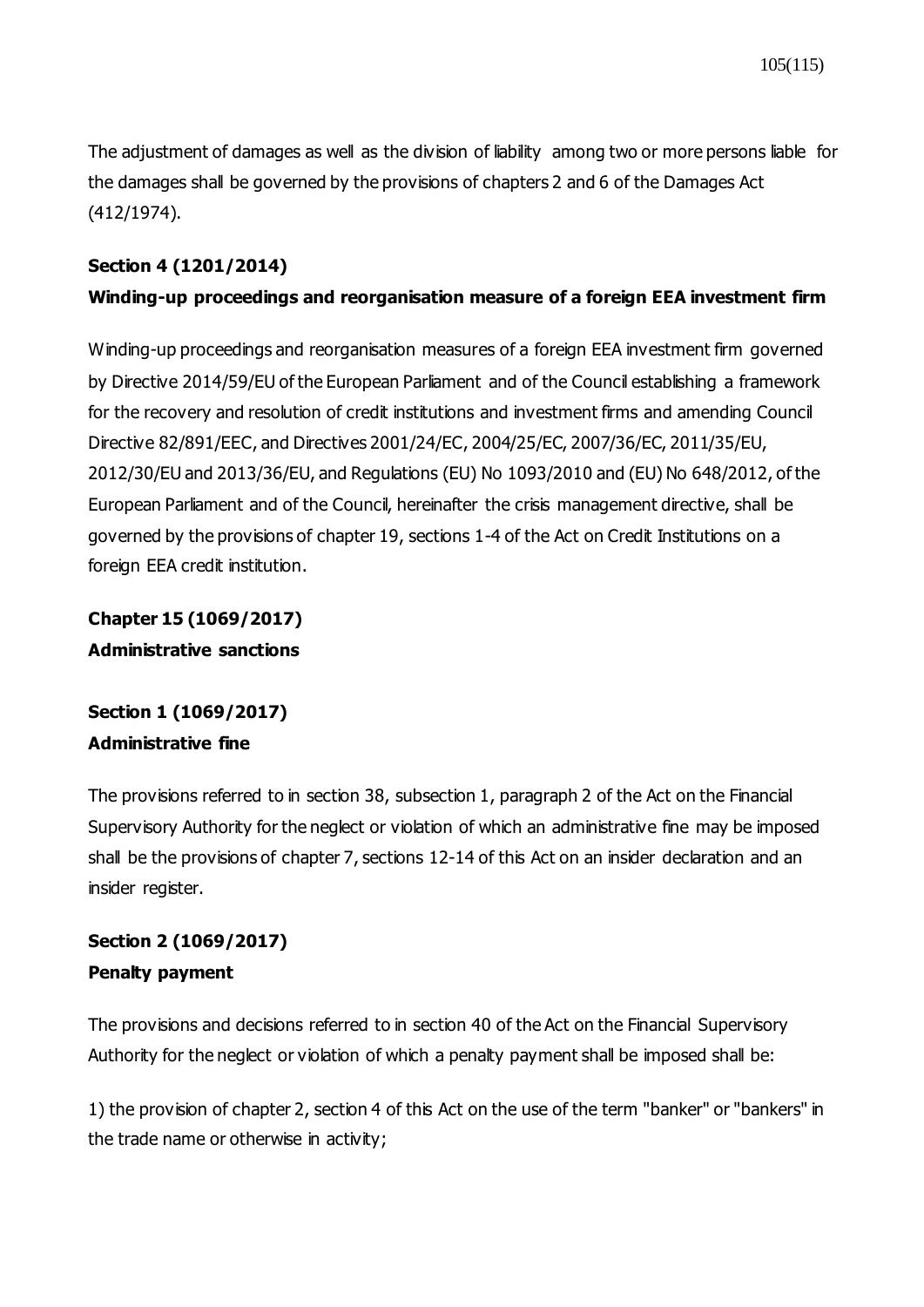2) the provision of chapter 7, section 3 of this Act on the financing of the acquisition and accepting as pledge of financial instruments belonging to own funds of the investment firm as well as the decision of the Financial Supervisory Authority issued under section 30 of the Act on the Financial Supervisory Authority on the restriction of distribution of funds;

3) the provisions of chapter 12 of the Act on Credit Institutions on the preparation and publishing of the financial statements, annual report and consolidated financial statements.

In addition to the provisions of subsection 1, the provisions and decisions referred to in section 40, of the Act on the Financial Supervisory Authority shall be:

1) the provision of chapter 7, section 8, subsection 1 of this Act and the provisions of chapter 7, sections 1-5 and section 6, subsection 1 of the Act on Credit Institutions on corporate governance, the provisions of chapter 8, sections 3-14 on remuneration and the provisions of chapter 9 sections 2-21 on risk management and 11, section 8 of the Act on Credit Institutions and of the Limited Liability Companies Act on restrictions on the distribution of profit;

2) the provision of chapter 12, section 3 of this Act on customer due diligence;

3) the provisions of chapter 8 a, sections 1-3, 8 and 9 of the Act on Credit Institutions on the duty of a credit institution and the consolidation group to prepare and review the recovery plan in accordance with sections 3 and section 4, subsection 1 as well as on the approval of the recovery plan of the consolidation group, the provision of chapter 9 a, section 7, subsection 3 on notifying the authorities of the decision concerning the provision of financial assistance and the provision of chapter 11, section 5 a, subsection 3 on notification of information to the authorities.

A penalty payment may not be imposed on an investment firm referred to in chapter 6, section 1, subsections 5 and 6 of this Act under the provisions of the Act on Credit Institutions referred to in subsection 2, paragraph 1 with the exception of the provision of chapter 7, section 4.

A penalty payment may not be imposed under subsection 2, paragraphs 1 and 3 on other than an investment firm and an undertaking belonging to the same consolidation group as well as on a person belonging to the management of the said legal person, contrary to whose duties the act or violation referred to in this section is.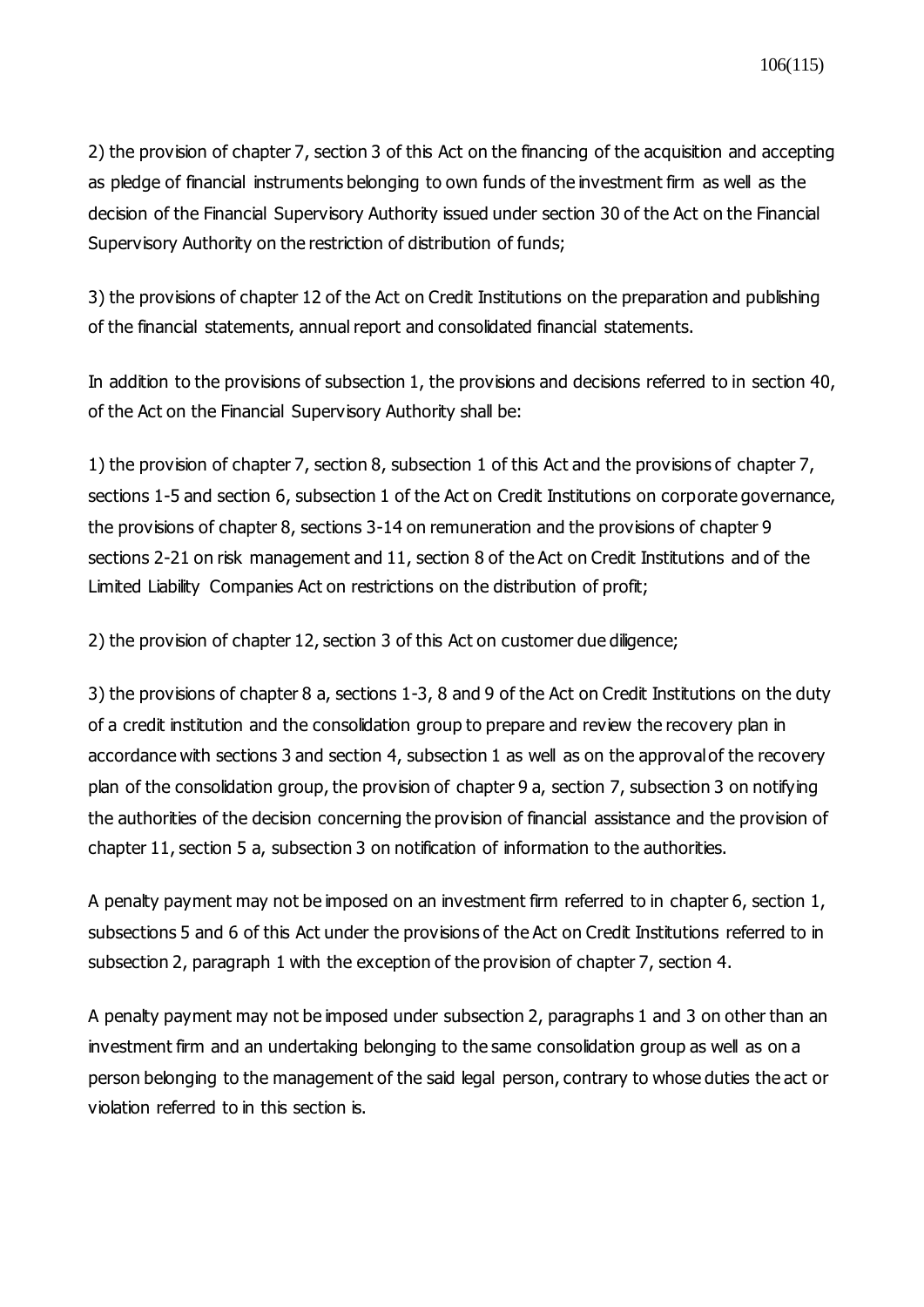107(115)

In addition to the provisions of subsections 1 and 2, the provisions referred to in section 40, subsection 1 of the Act on the Financial Supervisory Authority shall be the violation or neglect of the following provisions of the EU capital requirements regulation:

1) the provision of Article 99, paragraph 1 on reporting on own funds requirements;

2) the provision of Article 101 on reporting on national property market data;

3) the provision of Article 394, paragraph 1 on reporting on information about large exposures;

4) the provisions of Article 395, paragraph 1 and paragraphs 3-8 on limits to large exposures;

5) the provision of Article 405 on transfer of credit risk relating to a securitised position;

6) the provision of Article 412 on the liquidity coverage requirement;

7) the provisions of Article 415, paragraphs 1 and 2 on reporting on information about liquidity;

8) the provisions of Article 430, paragraph 1 on reporting on information on the leverage ratio;

9) the provisions of Article 431, paragraphs 1-3 and Article 451, paragraph 1 on disclosure requirements.

In addition to the provisions of subsections 1, 2 and 5 of this section, the provisions and decisions referred to in section 40 of the Act on the Financial Supervisory Authority shall be:

1) the provision of chapter 2, sections 1 and 2 of the Act on the provision of investment services subject to an authorisation, the provision of section 26, subsection 1, paragraph 1 of the Act on the Financial Supervisory Authority on the conditions for granting an authorisation and the provision of subsection 2, paragraph 4 on the information submitted upon application for authorisation as well as the decision made under sections 26 and 27 of the Act on the Financial Supervisory Authority on the withdrawal of an authorisation or of its restriction;

2) the provisions of chapter 4 on establishment of a branch of a foreign EEA investment firm and provision of services in Finland, the provisions of chapter 5 on establishment of a branch of a third-country firm and provision of services in Finland as well as the provisions of chapter 13 on establishment of a branch and provision of services abroad;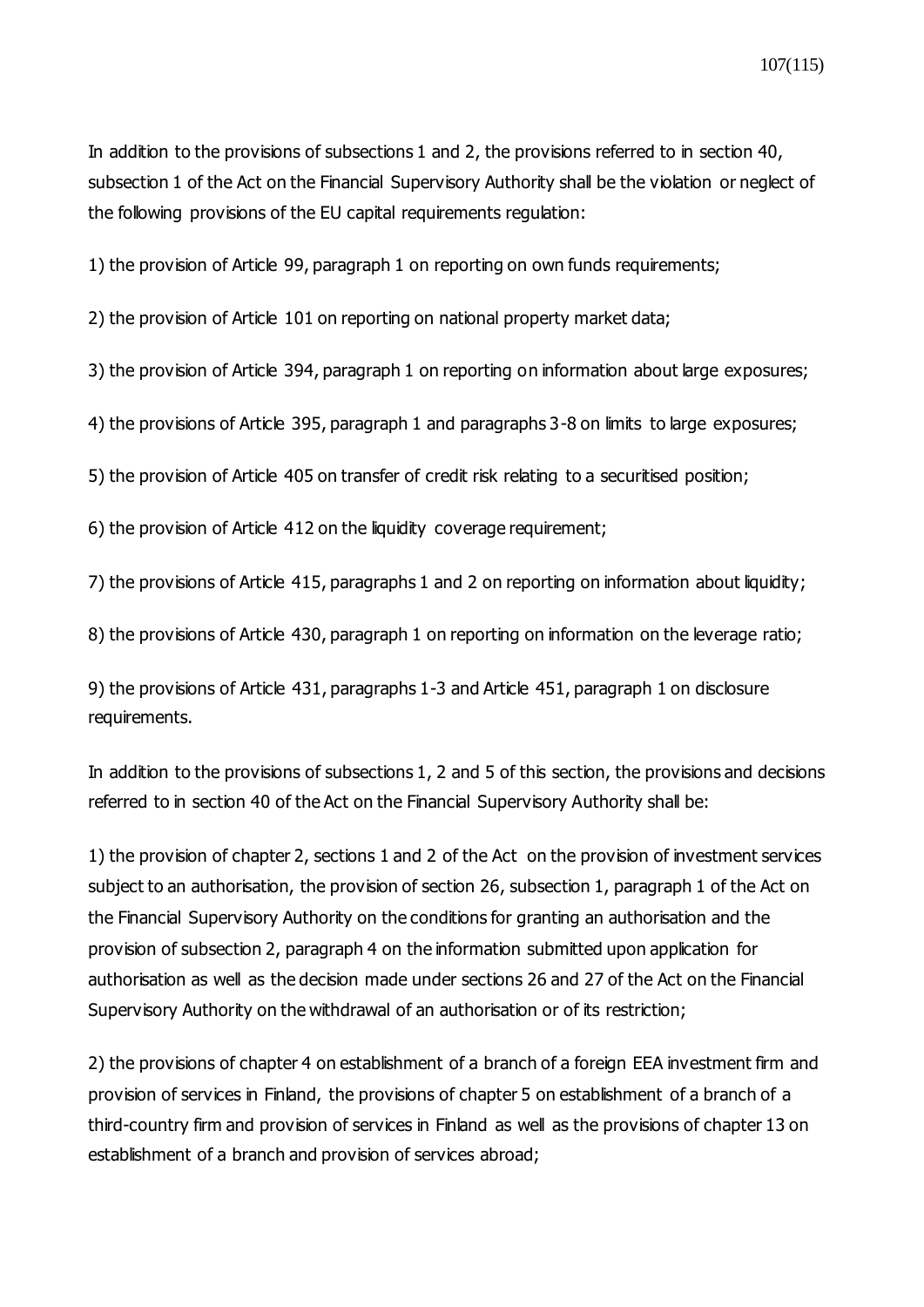3) the provisions of chapter 6a, and chapter 7, section 10 on the duty to notify regarding the acquisition and disposal of shares and a decision made under section 32a of the Act on the Financial Supervisory Authority on the prohibition of acquisition of a holding and a decision made under section 32c on the restriction of rights arising from shares;

4) the provisions of chapter 6b on corporate governance;

5) the provisions of chapter 7, sections 2, 5-7 and 9 on the arrangement of activities;

6) the provision of chapter 7a, sections 1-6 on algorithmic trading and direct electronic access;

7) the provisions of chapter 9, sections 1-4 and 4a on depositing and other handling of client assets;

8) the provisions of chapter 10, sections 2-13 on procedures in a client relationship;

9) the provision of chapter 7, section 6, subsection 1 of the Act on Credit Institutions on reporting of violations;

10) the provisions of section 18, subsection 1; section 19, subsections 1 and 3 and sections 23 and 24 of the Act on the Financial Supervisory Authority on the right to obtain information and the right of inspection of the Financial Supervisory Authority.

In addition to the provisions of subsections 1, 2, 5 and 6, the provisions referred to in chapter 40 of the Act on the Financial Supervisory Authority shall be a violation or neglect of the following provisions of the EU Markets in Financial Instruments Regulation:

1) the provisions of Article 3, paragraphs 1 and 3; Article 4, paragraph 3, subparagraph 1; Article 6; Article 7, paragraph 1, the first sentence of subparagraph 3; Article 8, paragraphs 1, 3 and 4; Article 10 as well Article 11, paragraph 1, the first sentence of subparagraph 3 and paragraph 3, subparagraph 3 on transparency for financial instruments;

2) the provisions of Article 7, paragraph 1 and Article 11, paragraph 1 on authorisation of deferred publication;

3) the provisions of Article 12, paragraph 1 and Article 13, paragraph 1 on obligation to offer trade data on a separate and reasonable commercial basis;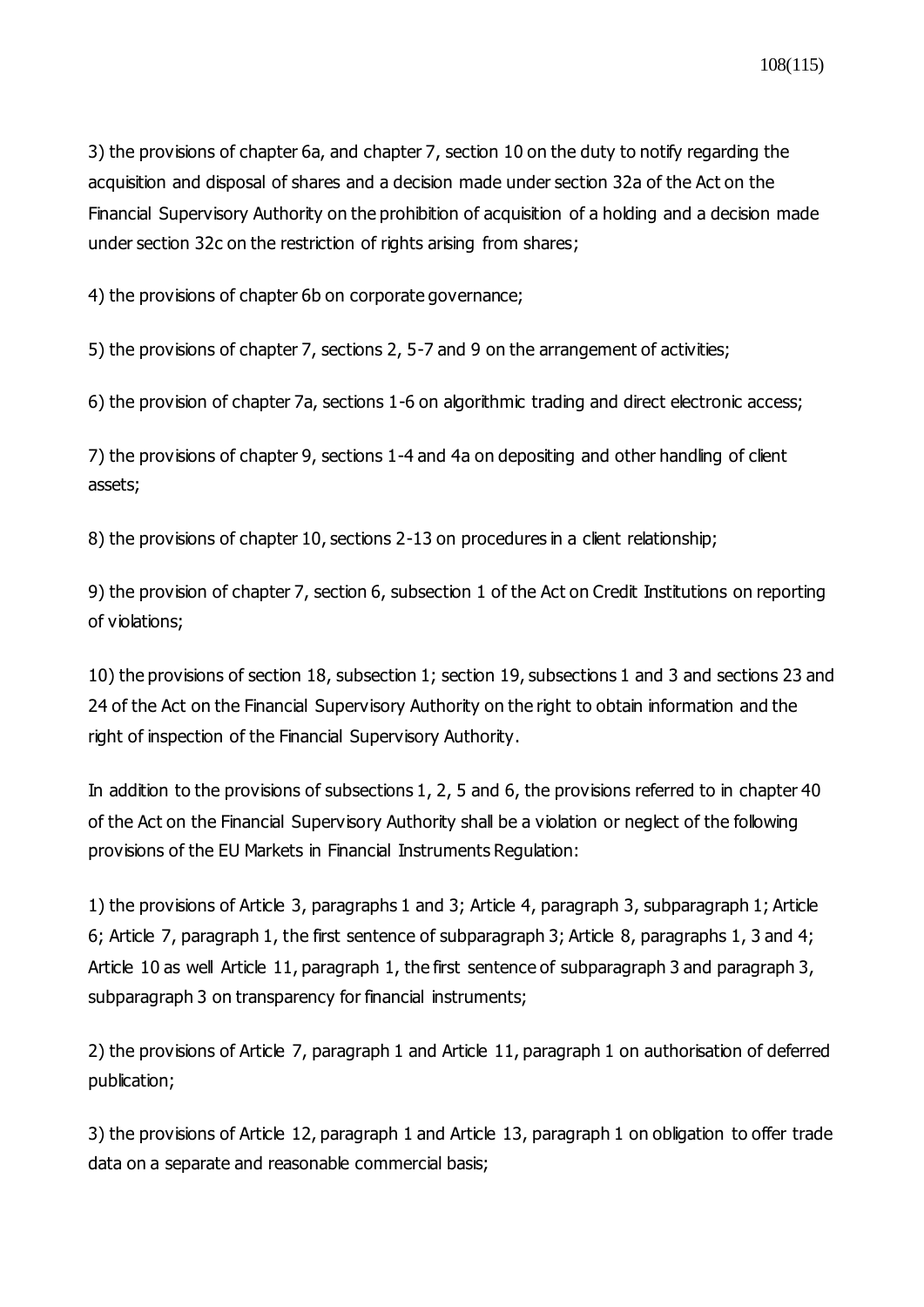4) the provisions of Article 14, paragraph 1, the first sentence of paragraph 2 and the second, third and fourth sentences of paragraph 3; Article 15, paragraph 1, subparagraph 1and the first and third sentences of subparagraph 2, paragraph 2 and the second sentence of paragraph 4; Article 17, the second sentence of paragraph 1; Article 18, paragraphs 1 and 2, the first sentence of paragraph 4, the first sentence of paragraph 5 and paragraph 6, subparagraph 1 as well as paragraphs 8 and 9; Article 20, paragraph 1 and the first sentence of paragraph 2; Article 21, paragraphs 1, 2 and 3; Article 22, paragraph 2 as well as Article 23, paragraphs 1 and 2 on transparency for systematic internalisers and investment firms trading OTC;

5) the provisions of Article 25, paragraphs 1 and 2; Article 26, paragraph 1, subparagraph 1, paragraphs 2-5, paragraph 6, subparagraph 1 and paragraph 7, subparagraphs 1-5 and 8; as well as Article 27, paragraph 1 on transaction reporting;

6) the provisions of Article 28, paragraph 1 and paragraph 2, subparagraph 1; Article 29, paragraphs 1 and 2; Article 30, paragraph 1; and Article 31, paragraphs 2 and 3 on derivatives;

7) the provisions of Article 35, paragraphs 1-3; Article 36, paragraphs 1-3; as well as Article 37, paragraphs 1 and 3 on non-discriminatory clearing access for financial instruments;

8) the provisions of Articles 40-42 on supervisory measures on product intervention.

In addition to the provisions of subsections 1, 2 and 5-7 of this section, the provisions referred to in section 40, subsection 1 of the Act on the Financial Supervisory Authority shall also be the further provisions and regulations as well as the provisions of Commission regulations and decisions issued under the crisis management directive, the credit institutions directive, the markets in financial instruments directive as well as the EU capital requirements regulation and the EU markets in financial instruments regulation relating to the provisions referred to in the said subsections.

Under the provisions of subsection 6, paragraph 10 above, a penalty payment may not be imposed on a party other than a supervised entity of the Financial Supervisory Authority or on another person who is liable to comply with this Act or the EU Markets in Financial Instruments Regulation. A penalty payment may not be imposed on a natural person when there is reason to suspect the person for an offence and the information relates to the matter under suspicion.

### **Section 3 (1069/2017)**

**Imposition and enforcement of administrative sanctions**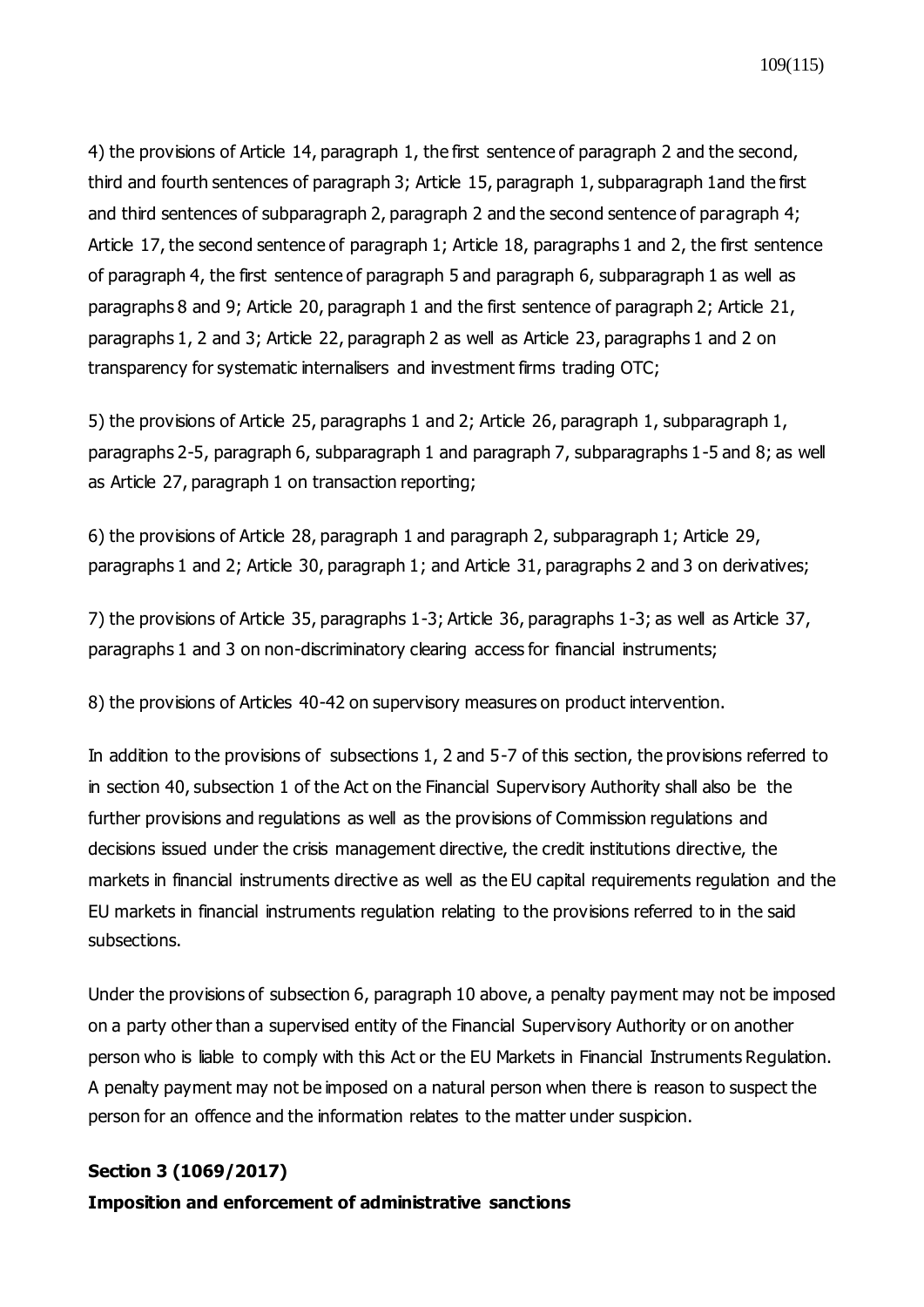The imposition, notification and enforcement of administrative sanctions shall be governed by chapter 4 of the Act of the Financial Supervisory Authority.

#### **Chapter 16**

#### **Provisions on liability for damages and punishment**

### **Section 1**

#### **Liability for damages**

An investment firm and the compensation fund shall be liable to compensate a damage they have caused, wilfully or through negligence, to a client of an investment firm or to another person through a procedure in violation of this Act or of the provisions or regulations issued thereunder, the EU markets in financial instruments regulation, the EU capital requirements regulation and the regulations or decisions of the European Commission issued under the EU markets in financial instruments regulation, the EU capital requirements regulation, the markets in financial instruments directive or the credit institutions directive or the rules of the compensation fund.

A member of the Board of Directors and the Managing Director of an investment firm shall be liable to compensate a damage he has, in his duties, wilfully or through negligence caused to the investment firm or to a shareholder or to another person by breaching the provisions of this Act or the provisions issued thereunder, the markets in financial instruments regulation, the EU capital requirements regulation or Commission regulations and decisions issued under the markets in financial instruments regulation, the EU capital requirements regulation, the markets in financial instruments directive or the credit institutions directive. The damage shall be deemed to have been caused by negligence unless the person liable for the procedure proves that he has acted with due care. The provisions of this subsection shall not apply to damage caused by breaching the provisions of chapter 7, section 9, subsection 1 or 2, chapter 9, sections 2-4, chapter 10, section 1-7, section 8, subsections 1, 2, 4-8, or sections 9-14 or chapter 12, section 1 or 2 or section 3, subsection 1 or 3.

A shareholder of an investment firm shall be liable to compensate a damage which he has, by contributing to the violation of the provisions of this Act or the provisions issued thereunder, the markets in financial instruments regulation, the EU capital requirements regulation or Commission regulations and decisions issued under the markets in financial instruments regulation, the EU capital requirements regulation, the markets in financial instruments directive or the credit institutions directive, wilfully or through negligence, caused to the investment firm, a shareholder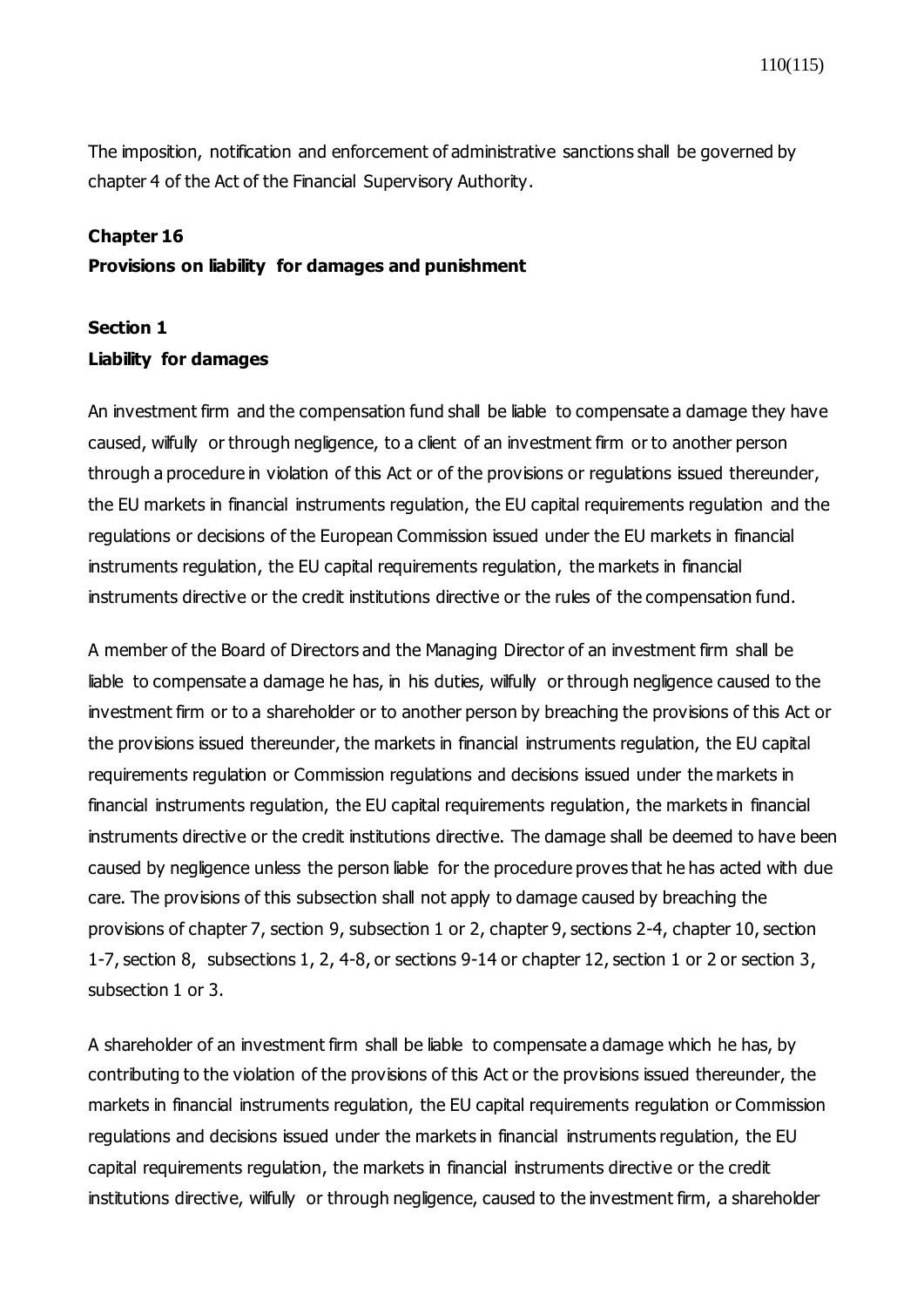or to another person. The provisions of this Act shall not apply to damage caused by breaching the provisions of chapter 7, section 9, subsection 1 or 2, chapter 9, sections 2-4, chapter 10, section 1-7, section 8, subsections 1, 2, 4 – 8 or sections 9-14 or chapter 12, section 1 or 2 or section 3, subsection 1 or 3.

The provisions of subsection 1 on the duty to compensate the damage shall also apply to the party to whom the investment firm has outsourced the function referred to in chapter 7, section 5. The liability of the investment firm for the actions of a tied agent shall be governed by chapter 7, section 6, subsection 1. The liability for damages of an auditor shall be governed by chapter 10, section 9 of the Accounting Act (1141/2015). The adjustment of damages as well as the division of liability among two or more persons liable for the damages shall be governed by the provisions of chapters 2 and 6 of the Damages Act (412/1974).

### **Section 2**

### **Investment service crime**

Anyone who wilfully or through gross negligence provides investment services in violation of chapter 2, section 1 or 2 or despite of the withdrawal of authorisation referred to in section 26 or in violation of the decision on the restriction of activities in accordance with the authorisation referred to in section 27 of the Act on the Financial Supervisory Authority or, in violation of chapter 2, section 4 of this Act uses in its trade name or otherwise to indicate its activities the term banker or bankers, shall, unless the act is minor or subject to a more severe punishment elsewhere in the law, be sentenced for an *investment service crime* to a fine or to imprisonment not exceeding one year.

# **Section 3 (1069/2017) Breach of the secrecy obligation**

Punishment for breach of the secrecy obligation laid down in in chapter 12, sections 1, 2 and 4 shall be sentenced in accordance with chapter 38, section 1 or 2 of the Criminal Code of Finland (39/1889) unless the act is subject to a more severe punishment elsewhere in the law.

## **Section 4 (623/2014)**

**Breach of provisions relating to the distribution of funds of an investment** firm

Anyone who wilfully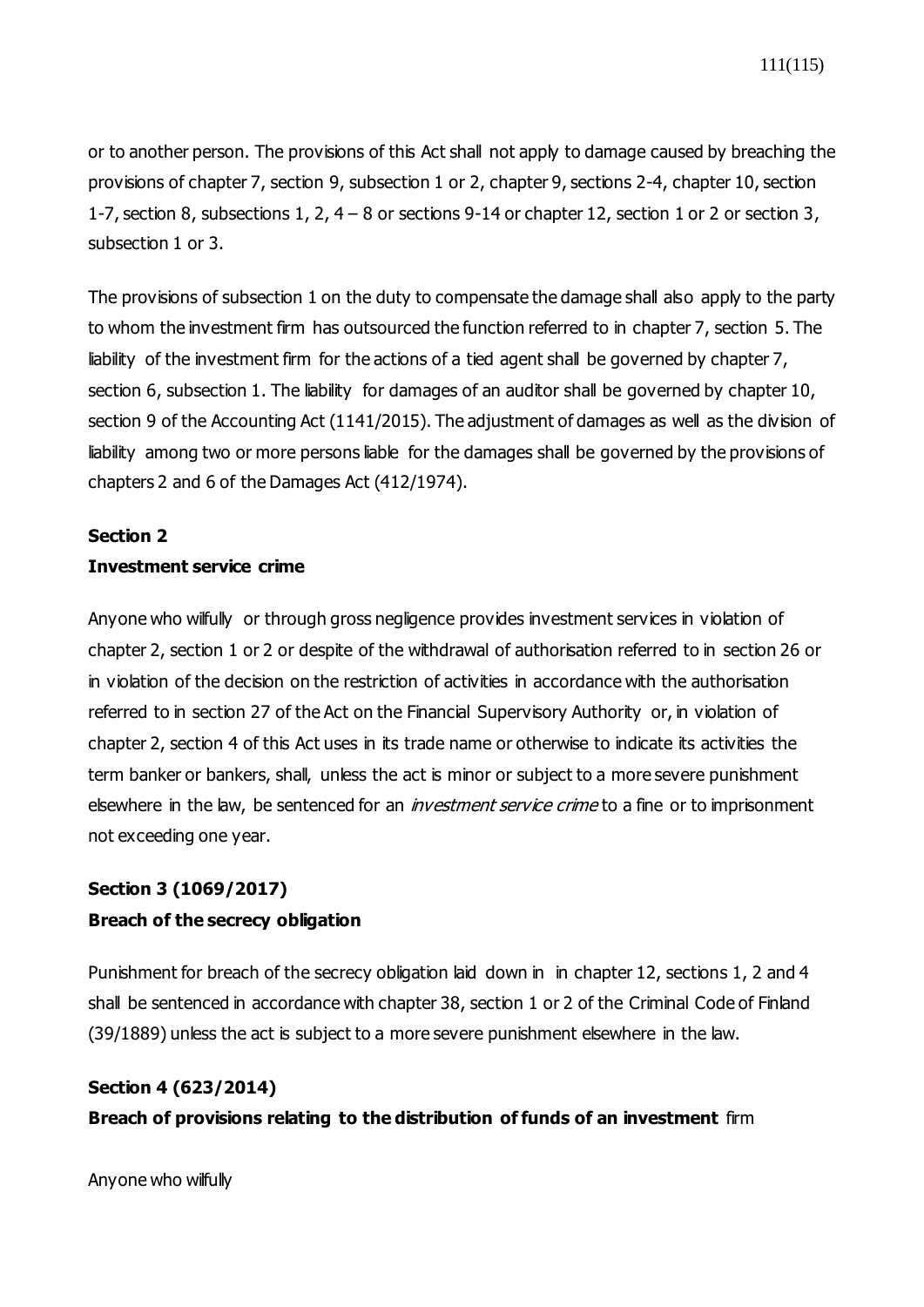1) distributes the funds of an investment firm in breach of chapter 11, section 8 of the Act on Credit Institutions, the provisions of the Limited Liability Companies Act or a decision issued by the Financial Supervisory Authority under the law or

2) wilfully breaches the provisions of chapter 7, section 3 on the granting of a loan or on depositing a security or on accepting own shares, participations, capital loans, debentures or comparable commitments of the parent company as pledge shall, unless the act is minor or subject to a more severe punishment elsewhere in the law, be sentenced for a breach of the provisions relating to the distribution of funds of an investment firm to a fine or to imprisonment not exceeding one year.

Section 5 and 6 was repealed by Act 623/2014. **Chapter 16a (623/2014) Supervisory powers**

**Section 1 (623/2014) Prohibition and rectification decision**

The Financial Supervisory Authority may prohibit anyone who acts in violation of this Act from continuing or repeating the procedure in violation of this Act as well as simultaneously obligate the procedure to be revoked, altered or rectified if this is to be deemed necessary in order to achieve the goals set on the supervision of the financial markets.

# **Section 2 (623/2014) A conditional fine**

The Financial Supervisory Authority may strengthen compliance with the prohibition or decision referred to in section 1 with a conditional fine. The conditional fine shall be provided for in the Act on Conditional Fines (1113/1990).

**Chapter 17 Provisions on entry into force and transitional provisions**

**Section 1**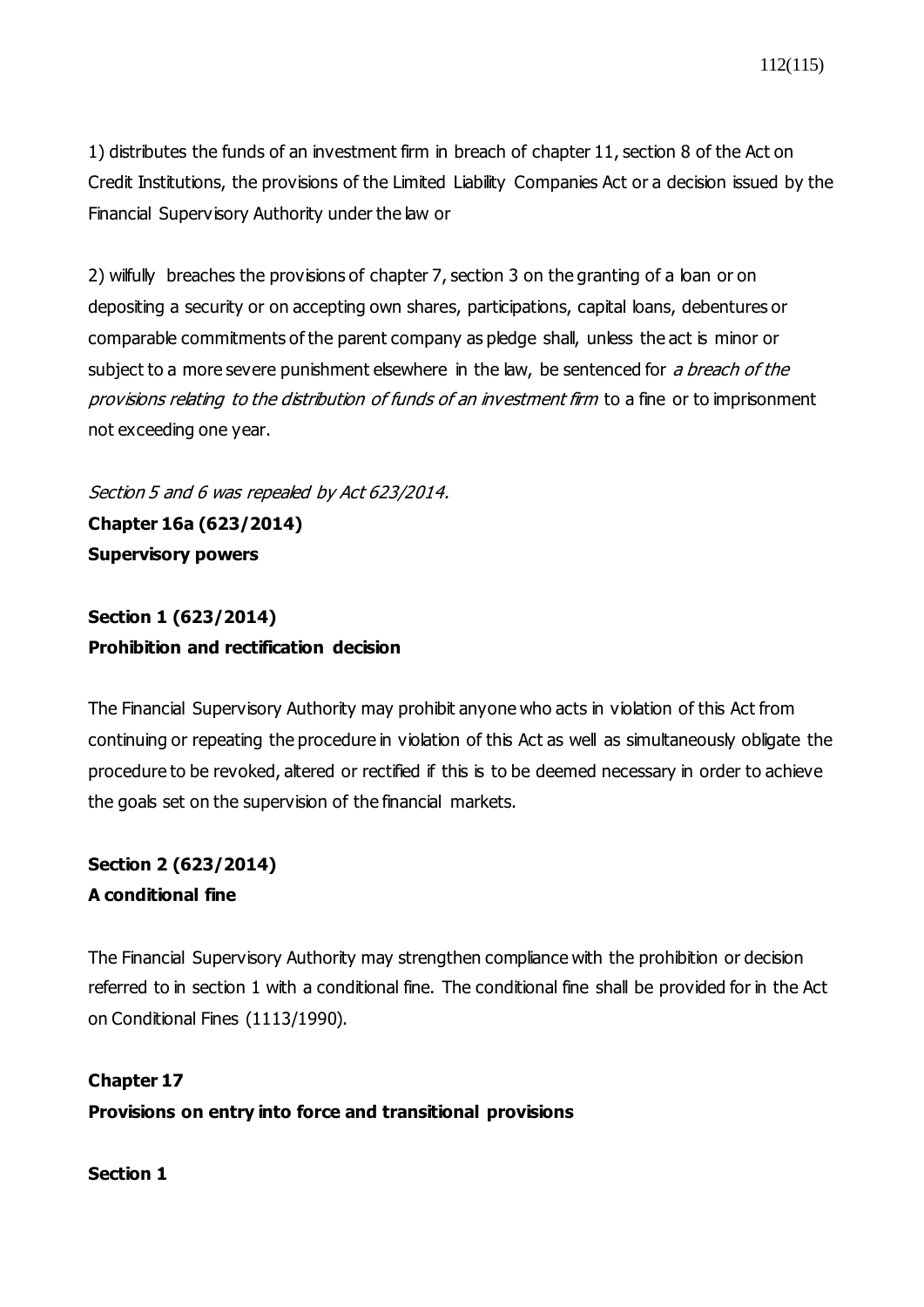## **Entry into force**

This Act enters into force on 1 January 2013.

This Act shall repeal the Act on Investment Firms (922/2007) and the Act on the Right of a Foreign Investment Firm to Provide Investment Services in Finland (580/1996), hereinafter the Acts to be repealed.

Any Government Decrees and Decrees of the Ministry of Finance as well as regulations issued by the Financial Supervisory Authority issued under the Acts to be repealed shall remain in force.

If a reference is made elsewhere in the law to the Act to be repealed or a provision of the Act to be repealed is otherwise referred to, a provision of this Act, replacing the said provision, shall be applied in its stead.

### **Section 2**

### **Transitional provisions**

An investment firm and a third-country investment firm which, upon the entry into force of this Act, has a valid authorisation granted under the Acts to be repealed shall continue to have the right to provide investment service and ancillary service in accordance with the said authorisation.

The investment firm referred to in subsection 1 shall bring the categorisation of clients to correspond to the requirements provided for in chapter 1, section 18 within six months from the entry into force of the Act. The provisions of this subsection on an investment firm shall correspondingly apply to another investment service provider.

If, upon the entry into force of this Act, the investment firm referred to in subsection 1 has the right, in accordance with its authorisation, to provide to the clients safekeeping and management of financial instruments as ancillary services, the said right shall be deemed to be included in the authorisation of the undertaking as an investment service referred to in chapter 1, section 11 (9). The Financial Supervisory Authority shall, ex officio, make an entry of this right in the register of investment firms referred to in chapter 3, section 7 within six months from the entry into force of the Act. The Financial Supervisory Authority shall reserve the investment firm a possibility to be heard prior to making an entry.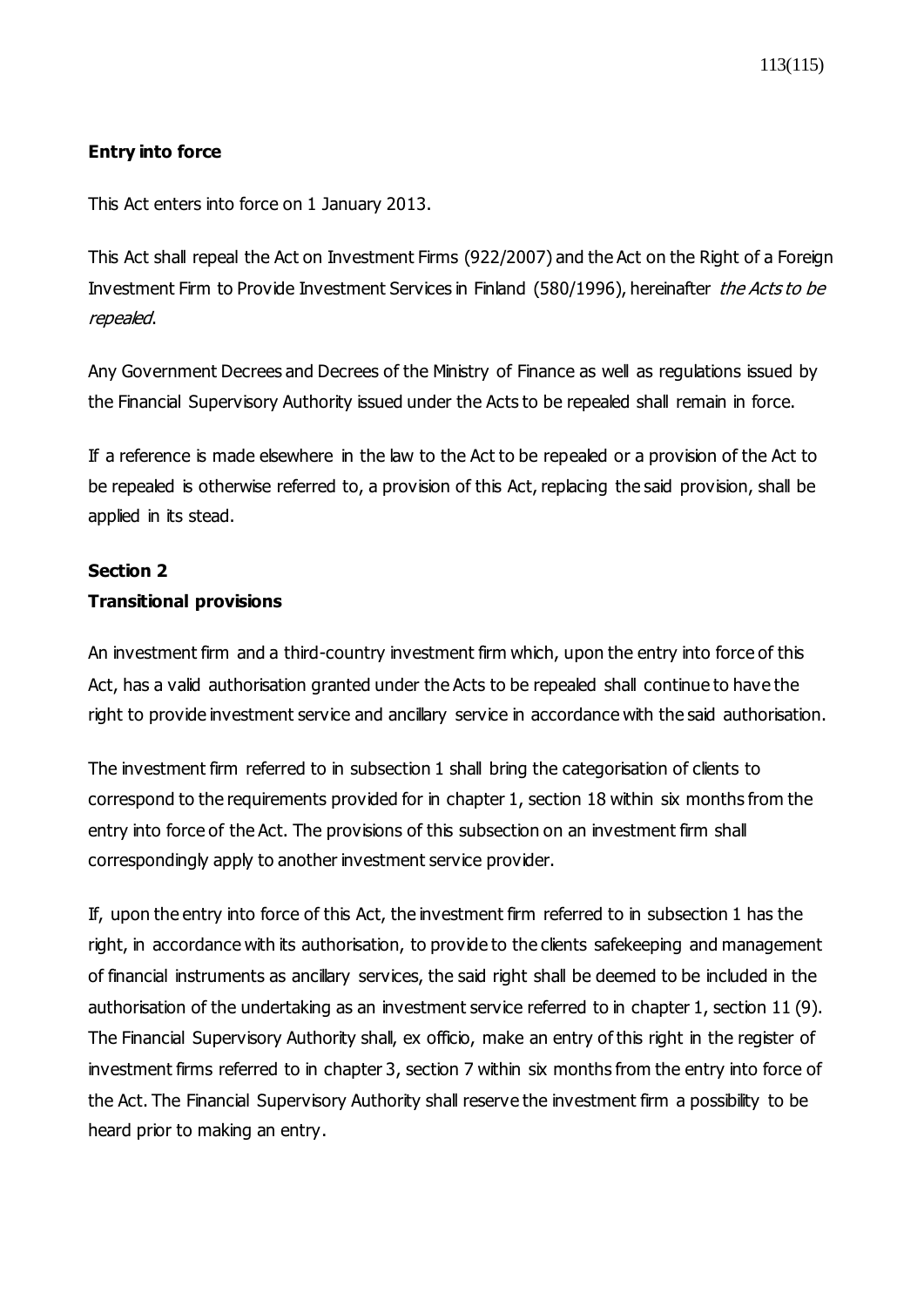An investment firm referred to in subsection 3, which provides safekeeping of financial instruments, shall bring the amount of its share capital to correspond to the requirement provided for in chapter 6, section 1, paragraph 1 within six months from the entry into force of this Act.

An insider of an investment firm referred to in chapter 7, section 17 of this Act shall bring the insider declaration in accordance with section 18 to correspond to the requirements of this Act within one month from the entry into force of the Act. An investment firm and another investment service provider shall bring the insider register of the investment firm referred to in chapter 7, section 19 to correspond to the requirements of the Act within two months from the entry into force of the Act.

An investment firm and another investment service provider shall notify the Financial Supervisory Authority of the name and contact information of the body referred to in chapter 10, section 13, subsection 2 within three months from the entry into force of the Act.

—————

An application for authorisation that is pending upon the entry into force of this Act shall be supplemented to meet the requirements of the Act.

# **Entry into force and application of the transitional provisions 1069/2017:**

This Act enters into force on 3 January 2018.

An investment firm whose authorisation, upon the entry into force of this Act, includes the right to provide investment services relating to safekeeping of financial instruments referred to in chapter 1, section 11, paragraph 9 of the Act to be amended shall retain the right to provide safekeeping of financial instruments as an ancillary service referred to in chapter 2, section 3, subsection 1, paragraph 7. The Financial Supervisory Authority shall make an entry of this right in the register of investment firms referred to in chapter 3, section 7 within six months from the entry into force of this Act. The Financial Supervisory Authority shall reserve the investment firm a possibility to be heard before making the entry.

An entrepreneur which, upon the entry into force of this Act, provides investment services or performs investment activity subject to authorisation as referred to in chapter 2, section 1 shall,